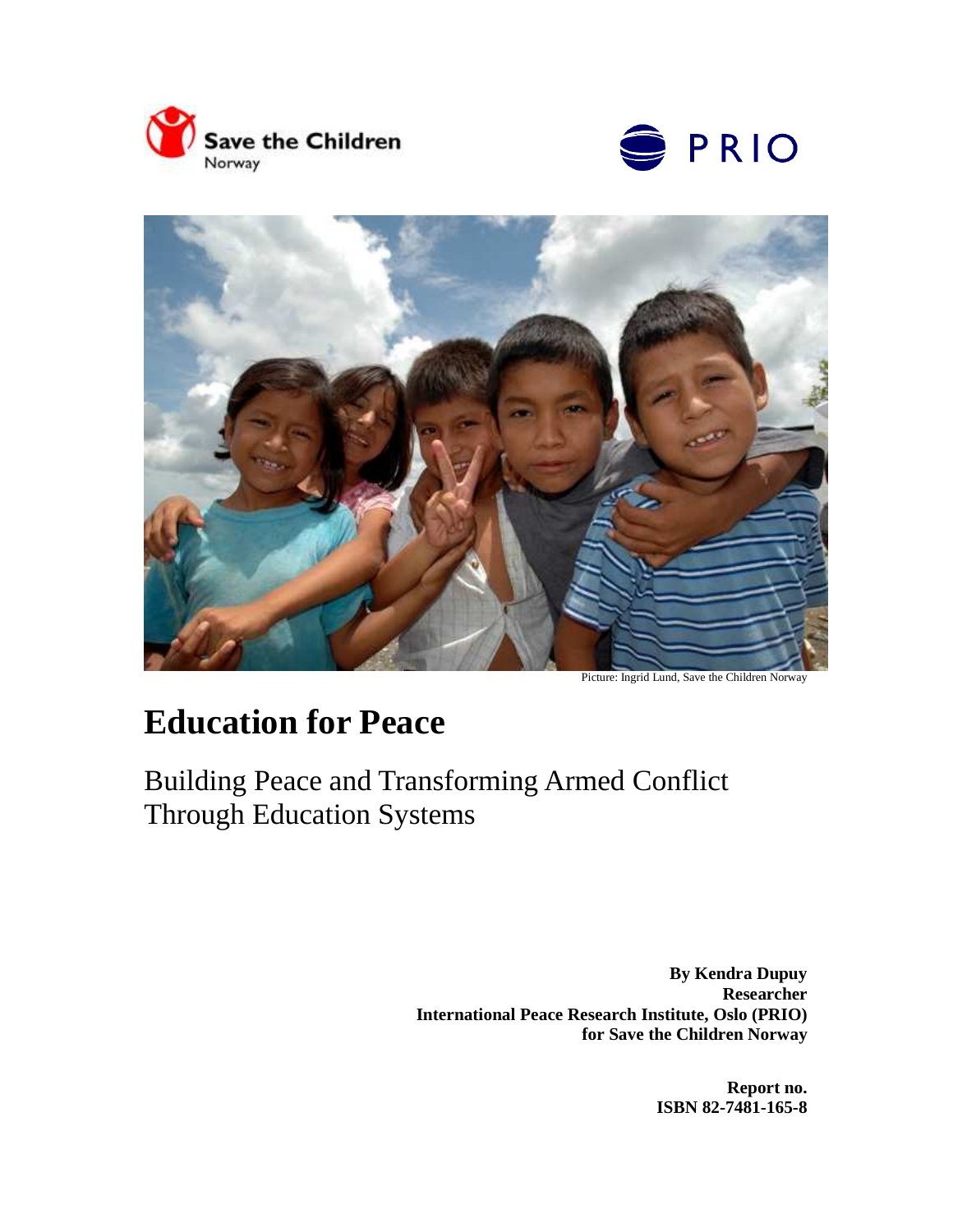## **Executive Summary**

This study demonstrates that formal education systems have a vital role to play in building peace in countries affected by armed conflict. Fieldwork conducted in three countries – Guatemala, Nepal, and Liberia – highlights a number of ways in which education is contributing to building the conditions for long-term, positive peace in those countries. The analysis of the report centers around four conflict-transforming concepts that mediate the relationship between education and peace:

- Equitable educational *inclusion* within the formal education system can redress motivations and eliminate opportunities to engage in armed conflict.
- School *socialization* processes can impact social acceptance of and constraints regarding the use of violence. As a result of improved quality and safer, protective learning environments, individuals may have less motivation, as well as fewer opportunities, to engage in armed conflict.
- Building up trust and cooperation (*social capital*) through school-based organizations can rectify grievances over lack of participation and improve relationships between individuals and groups.
- The various *social benefits* of education (including hope and possibilities for the future, as well as improved levels of socio-economic development) can raise the social, direct, and opportunity costs of engaging in armed conflict.

#### **The report identifies six interconnected areas of** *key findings* **on how education can contribute to building peace:**

- Educational inclusion lowers motivation and raises opportunity costs for participating in armed conflict.
- Government investment in formal education systems is critical for building peace.
- Ouality education delivered in violence-free, cooperative learning environments teaches children critical lessons about nonviolent conflict resolution.
- The curriculum is a critical element in efforts to heighten constraints against the use of violence and promote human rights.
- Participatory education systems can raise the social costs of and constraints against engaging in armed conflict.
- Education that fosters positive socio-economic development can help prevent armed conflict.

#### **In relation to building peace through formal education systems, the study advances the following** *recommendations***:**

- National governments, donor countries, and participants in peace processes (such as peace mediators) must:
	- o incorporate education as an integral and integrated element of peacebuilding and conflict transformation processes.
- National governments, donor countries, international agencies, and civil society must: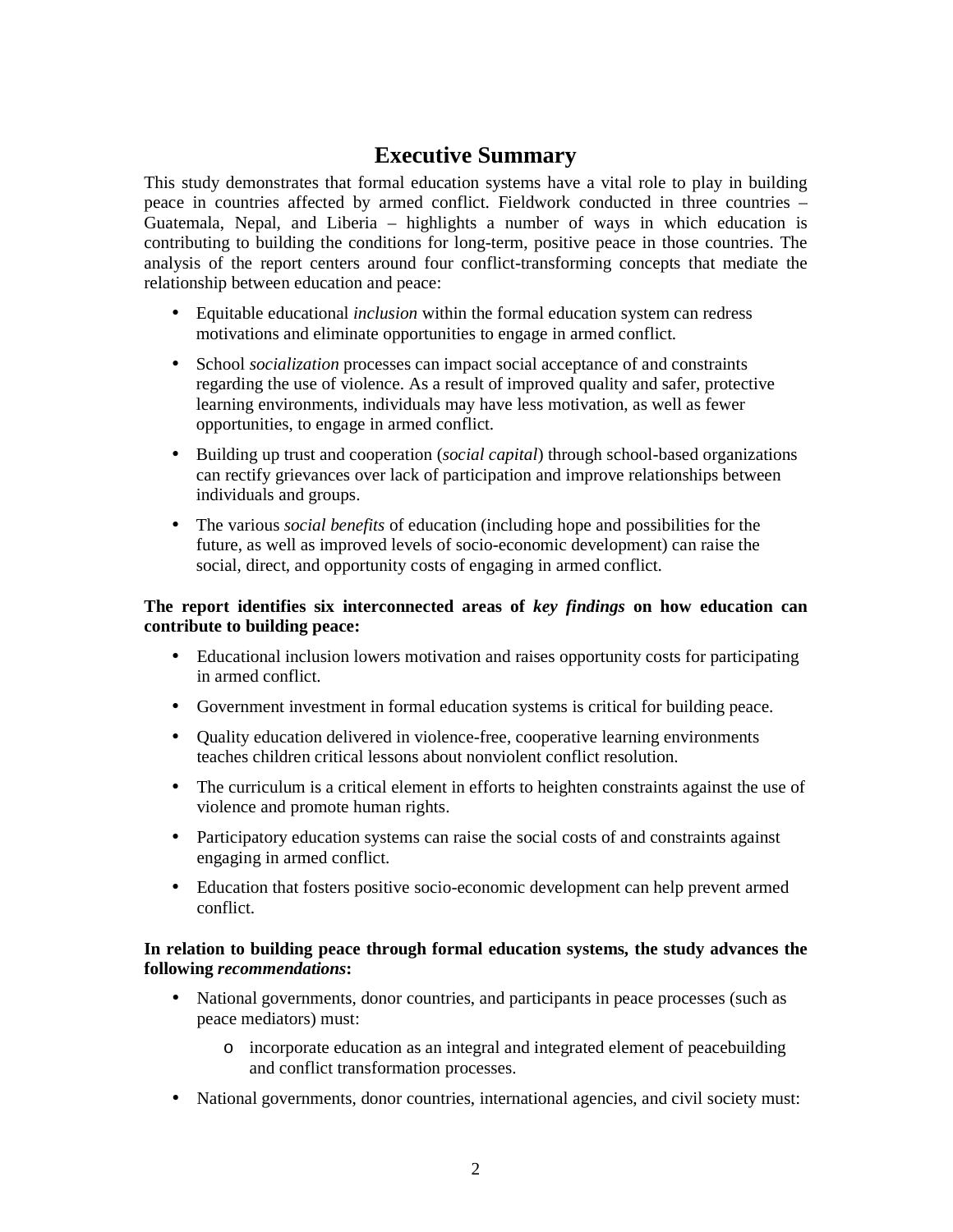- o promote social justice and conflict transformation through the formal education system;
- o provide sufficient financial support to education systems;
- o design and promote relevant, peace-promoting curricula in a participatory manner;
- o better connect the formal education system with the labor market.
- **National governments, civil society, individual schools, staff at schools, and local communities must:** 
	- o actively use participatory planning and decision-making methods within the formal education system;
	- o ensure that policies and school practices promote violence-free learning environments;
	- o promote children's participation and the use of active teaching methods.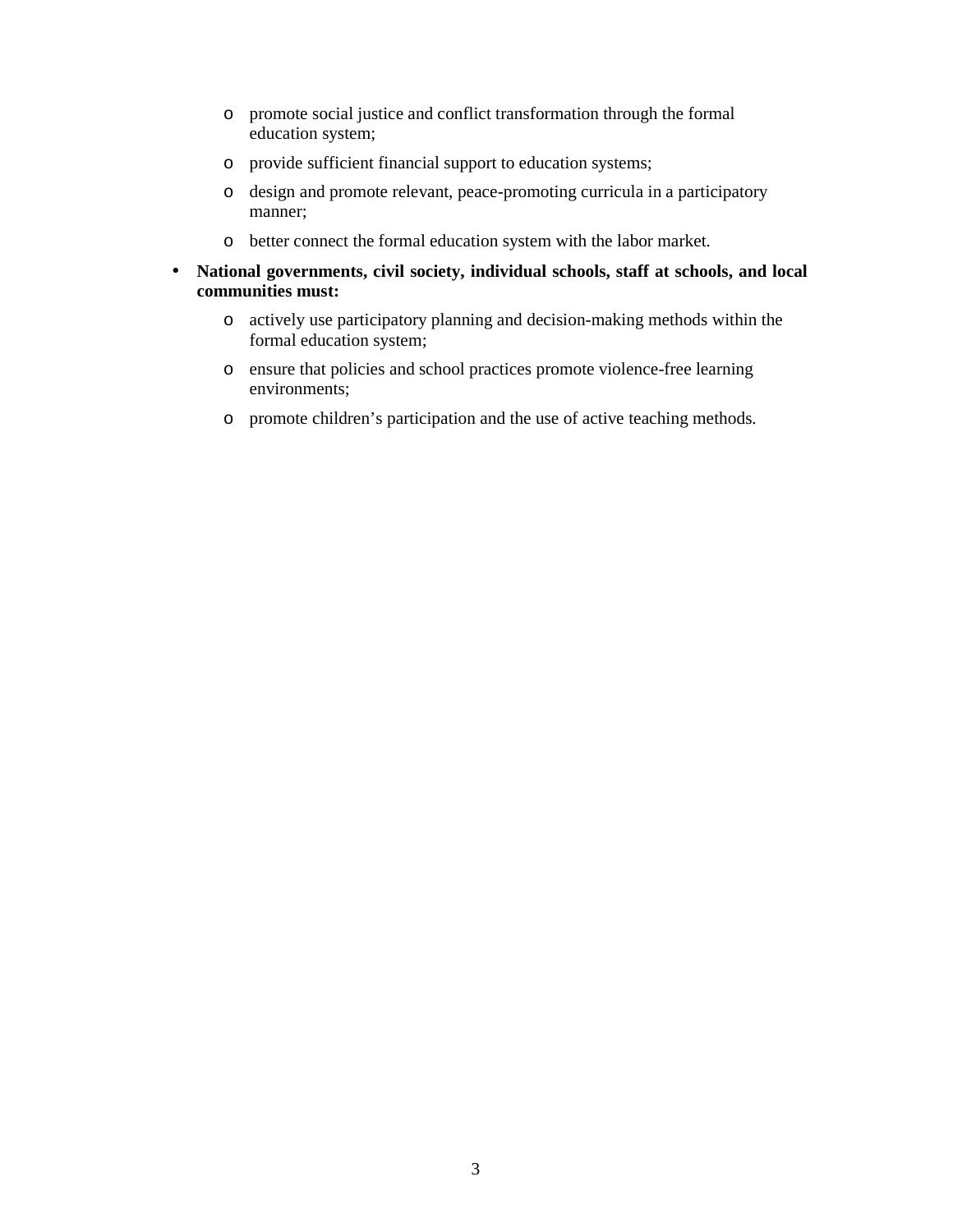#### **Foreword:** A force for change

Half of the world's out-of-school population – 37 million children – live in countries affected by armed conflict, even though these countries make up just 13 % of the world's population. The numbers of out-of-school children are disproportionately high in these countries for a variety of reasons. Almost all are low-income countries, some lack the political will to provide education, and conflict has almost inevitably left the national institutions – including education authorities – in disarray.

Armed conflict often has a significant, detrimental effect on the education system, as students, teachers and administrative personnel are killed, injured, displaced or forced to join fighting forces. School buildings and materials may be damaged, destroyed or occupied by fighting forces. In addition, national education spending is often diverted to defence spending, lowering both provision capability and quality.

However, even during times of unrest and armed conflict, education is a basic human right. It is also what children and their families want. It gives children skills and knowledge to improve their lives and life chances. It contributes to economic growth, peace and stability, and promotes critical thinking in citizens and thus, their ability to hold local and national systems to account, paving the way for good governance and institution-building. Ultimately, its benefits are longlasting and transferable to future generations.

To Save the Children Norway, who for many years has prioritized education in our programme work, this is not surprising. To strengthen the evidence base, we asked PRIO to provide research into how education can build peace and transform armed conflict as part of the Save the Children Alliance' international campaign Rewrite the Future. This report by PRIO; Education for Peace. Building Peace and Transforming Armed Conflict Through Education Systems looks at how inclusive, quality education systems can promote peace and foster the possibility of a stable future, particularly looking at Liberia, Nepal and Guatemala. Research shows that well-managed, national education systems can prevent civil unrest, and encourage conflict resolution, tolerance, human rights and citizenship; they can reduce both poverty and inequality – common root causes of conflict - and lay the foundation for good governance, effective institutions and prosperity.

Support to post-conflict education is vital and there is a need for a framework to discuss the range of issues and to oversee the implementation of commitments agreed by national and international parties to any peace agreement. By allowing millions of children's hopes and potential to slip away, their leaders and the international community run the risk of them growing into disaffected, unskilled, angry young adults.

Education is a force for change. In order to live up to its commitment to ensure all children are in school by 2015 (Millennium Development Goal 2), the international community must prioritize the funding and quality of education systems in conflict-affected countries, or further generations of children will lose their futures to war.

OD Pretire

Gro Brækken, CEO, Save the Children Norway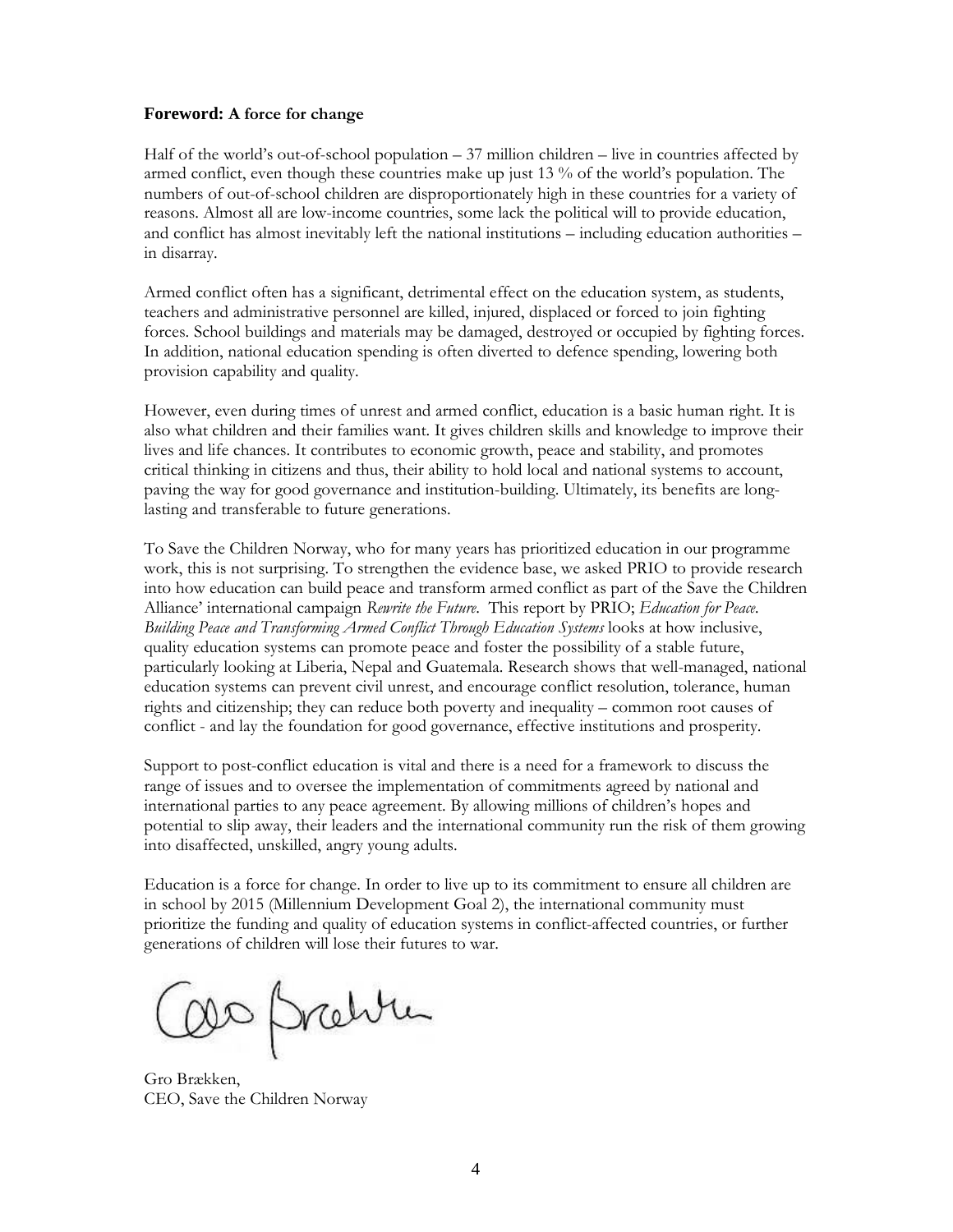## **Contents**

| <b>Executive Summary</b>                                                                                    | 2<br>4   |  |
|-------------------------------------------------------------------------------------------------------------|----------|--|
| Foreword                                                                                                    |          |  |
| Table of Contents                                                                                           |          |  |
| Abbreviations<br>List of Tables and Figures                                                                 |          |  |
|                                                                                                             | 8        |  |
| 1. Introduction to the Study                                                                                |          |  |
| Introduction<br>$\bullet$                                                                                   | 9        |  |
| Save the Children's Rewrite the Future Initiative<br>$\bullet$                                              | 9        |  |
| Objectives and Overview of the Study<br>٠                                                                   | 10       |  |
| <b>Research Design and Methodology</b><br>٠                                                                 | 10       |  |
| Country Case Studies: Historical Background and Social Context<br>$\bullet$                                 | 10       |  |
| Conceptual Background on Armed Conflict<br>2.                                                               |          |  |
| Introduction<br>$\bullet$                                                                                   | 16       |  |
| Definition, Trends and Stages of Armed Conflict<br>$\bullet$                                                | 16       |  |
| <b>Conflict-Affected Fragile States</b><br>٠                                                                | 19       |  |
| Causal Theories of and Factors Associated with the<br>$\bullet$                                             |          |  |
| <b>Outbreak of Armed Conflict</b>                                                                           | 20       |  |
| Resolving Conflicts and the Conditions and Definition of Peace<br>$\bullet$                                 | 24       |  |
| <b>Conclusion: Education for Peace</b>                                                                      | 25       |  |
|                                                                                                             |          |  |
| 3. Education That Is Inclusive                                                                              |          |  |
| Introduction<br>$\bullet$                                                                                   | 28       |  |
| Defining Inclusion<br>$\bullet$                                                                             | 28       |  |
| <b>National Education Laws and Policies</b><br>$\bullet$                                                    | 29       |  |
| Access to Different Levels and Types of Education<br>$\bullet$                                              | 30       |  |
| Equality and Equity in the Distribution of Resources<br>$\bullet$<br><b>Merit-Based Selection Practices</b> | 37<br>38 |  |
| $\bullet$                                                                                                   | 39       |  |
| The Philosophy and Aims of the Education System<br>٠<br>Curriculum Content and Language of Instruction      | 40       |  |
| $\bullet$<br>Conclusion                                                                                     | 42       |  |
|                                                                                                             |          |  |
| Quality Education That Protects and Is Violence-Free<br>4.                                                  |          |  |
| Introduction                                                                                                | 44       |  |
| Defining Socialization                                                                                      | 44       |  |
| Relationships Between Individuals and Groups at School<br>$\bullet$                                         | 45       |  |
| <b>Teachers and School Staff</b><br>$\bullet$                                                               | 50       |  |
| The School Environment: Conditions in the School and Quality Education                                      | 51       |  |
| Socialization Through the Official and Hidden Curricula                                                     | 54       |  |
| Conclusion                                                                                                  | 56       |  |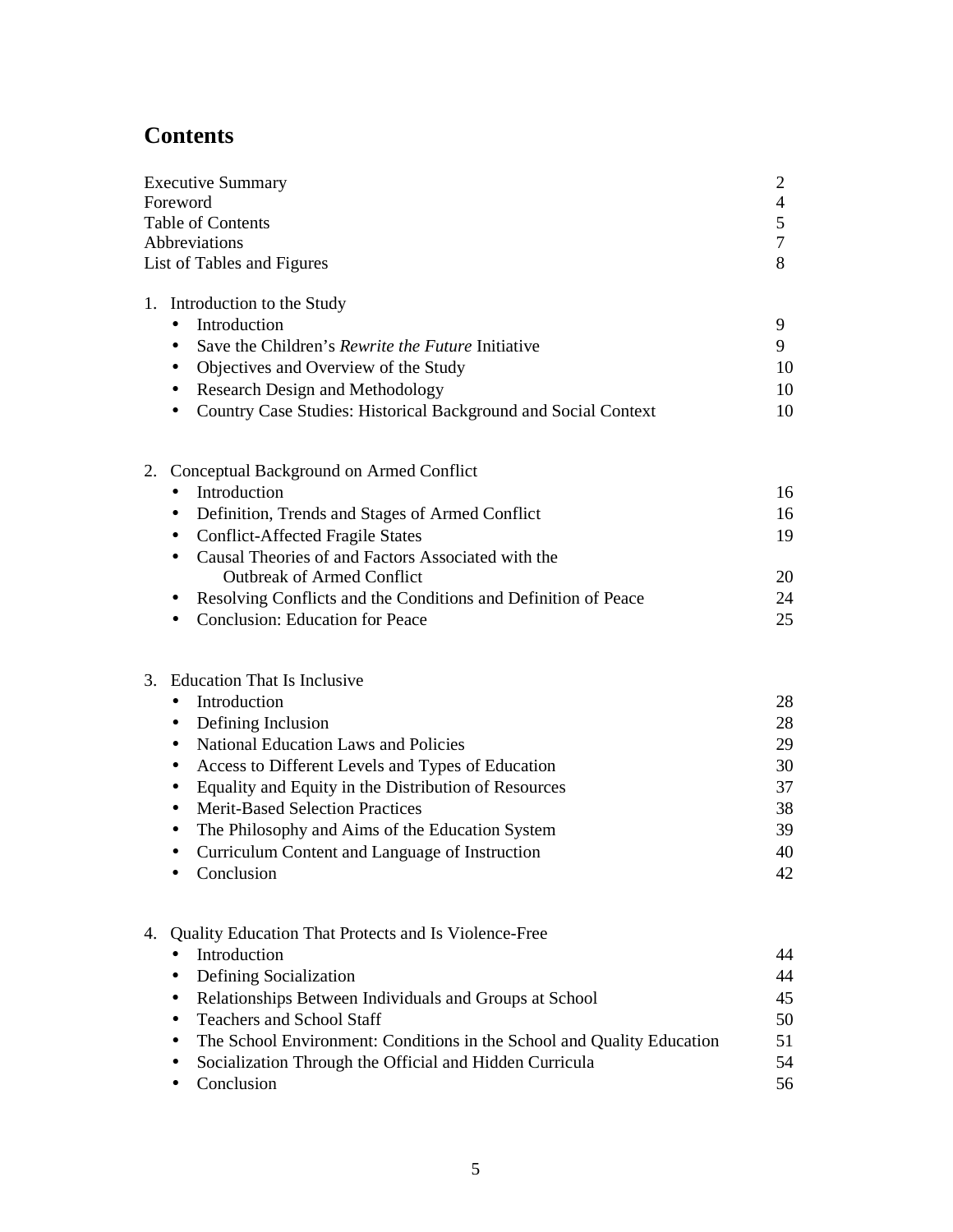| 5. Education That Builds Trust and Cooperation Through Participation<br>Introduction<br>$\bullet$<br>Defining Social Capital<br>$\bullet$<br>Community-School Relationships<br>$\bullet$<br><b>State-School Relationships</b><br>٠<br>Civil Society-School Relationships<br>٠<br>Conclusion<br>$\bullet$                                                                                            | 58<br>58<br>60<br>65<br>66<br>67 |
|-----------------------------------------------------------------------------------------------------------------------------------------------------------------------------------------------------------------------------------------------------------------------------------------------------------------------------------------------------------------------------------------------------|----------------------------------|
| 6. Education That Gives Hope and Possibilities for the Future<br>Introduction<br>$\bullet$<br>The Social Benefits of Education<br>$\bullet$<br>Human Capital Theory and Economic Development<br>$\bullet$<br>Raising the Direct and Opportunity Costs of Engaging in Armed<br>$\bullet$<br><b>Conflict Through Education</b><br>Social Values for and Costs of Education<br>$\bullet$<br>Conclusion | 69<br>69<br>70<br>73<br>76<br>80 |
| 7. Conclusion<br>Summary of Findings and Lessons Learned<br>$\bullet$<br>Recommendations<br>$\bullet$<br>Future Directions for Research and Concluding Remarks<br>$\bullet$                                                                                                                                                                                                                         | 81<br>86<br>89                   |
| 8. References                                                                                                                                                                                                                                                                                                                                                                                       | 91                               |
| 9. Appendices<br>Appendix One: Methodology of the Study<br>$\bullet$<br>Appendix Two: List of Interviews Conducted<br>$\bullet$<br>10. Endnotes                                                                                                                                                                                                                                                     | 100<br>103<br>107                |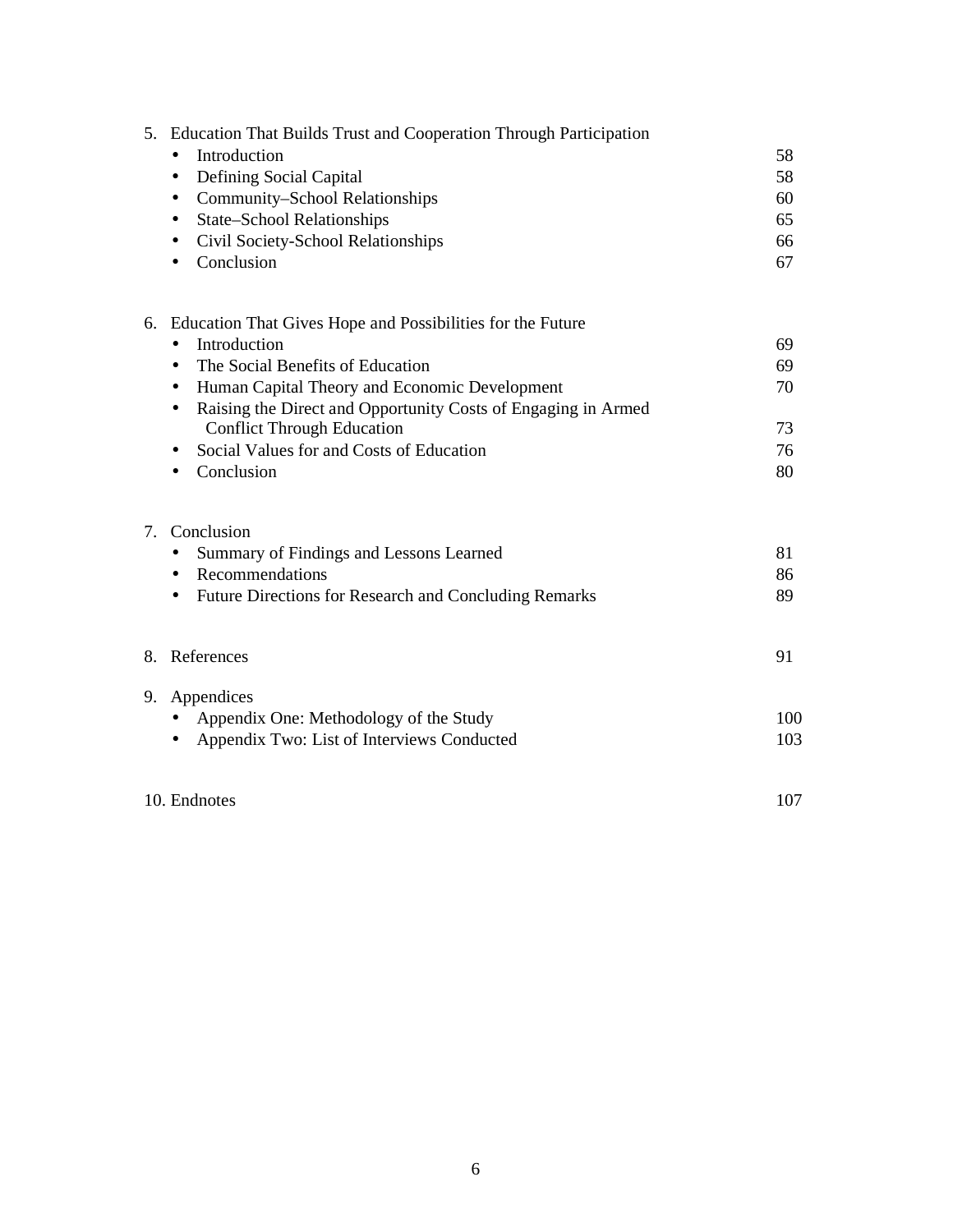## **Abbreviations**

| AI.P         | accelerated learning program                         |
|--------------|------------------------------------------------------|
| <b>CAFS</b>  | conflict-affected fragile state(s)                   |
| <b>CZOP</b>  | Children as Zones of Peace                           |
| <b>DDR</b>   | disarmament, demobilization, and reintegration       |
| <b>EFA</b>   | <b>Education For All</b>                             |
| <b>GDP</b>   | gross domestic product                               |
| <b>IDP</b>   | internally displaced person                          |
| IO           | international organization (e.g. the United Nations) |
| <b>NGO</b>   | nongovernmental organization                         |
| PTA.         | parent-teacher association                           |
| <b>PTCA</b>  | parent-teacher-child association                     |
| <b>SMC</b>   | school management committee                          |
| <b>SZOP</b>  | Schools as Zones of Peace                            |
| <b>UNDP</b>  | <b>United Nations Development Program</b>            |
| <b>UNMIL</b> | United Nations Mission in Liberia                    |
|              |                                                      |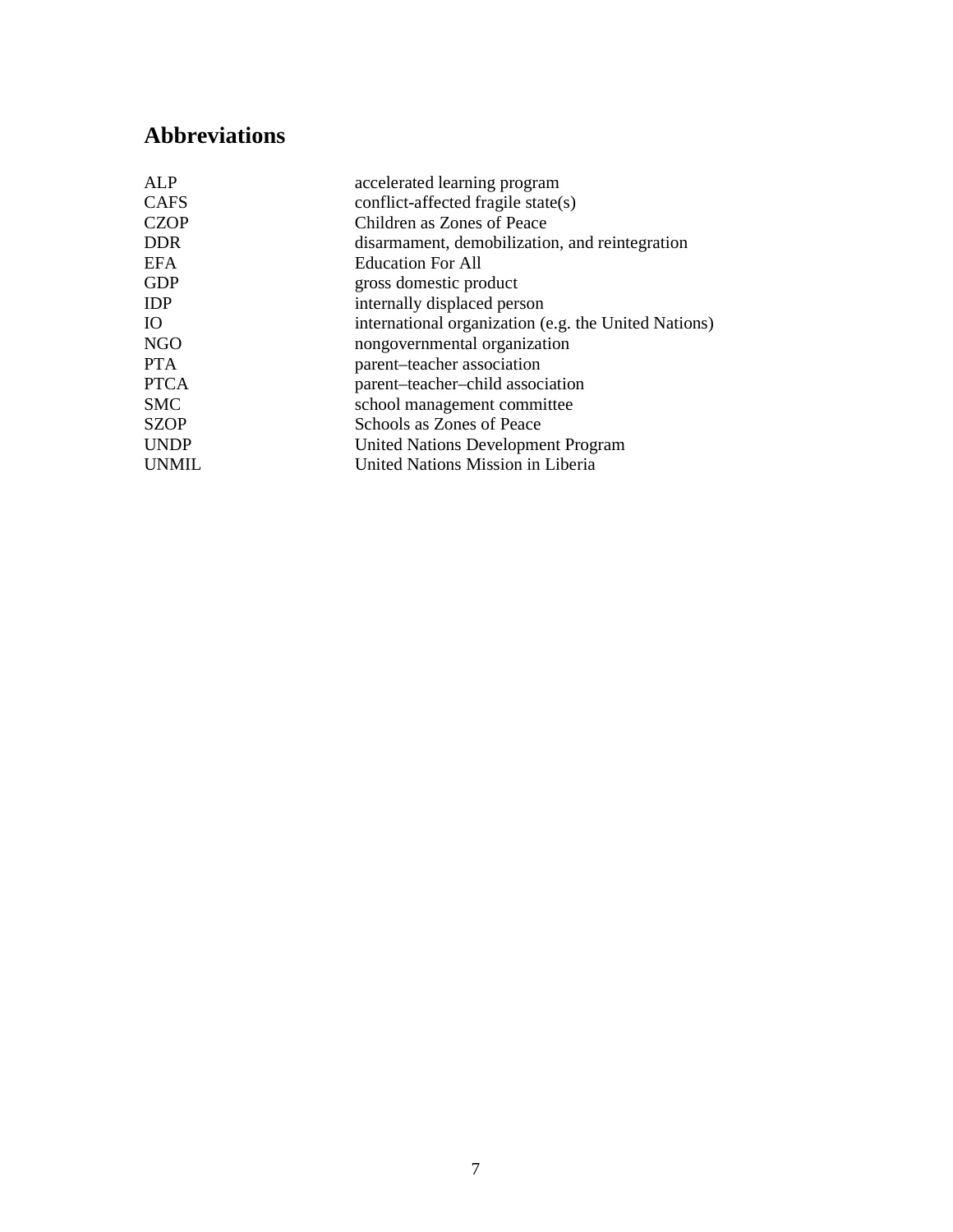## **Tables and Figures**

| Table 2: Prewar educational access by country case in relationship to  |  |
|------------------------------------------------------------------------|--|
|                                                                        |  |
|                                                                        |  |
|                                                                        |  |
|                                                                        |  |
|                                                                        |  |
|                                                                        |  |
|                                                                        |  |
| Figure 7: Elements of peacebuilding and the four conflict-transforming |  |
|                                                                        |  |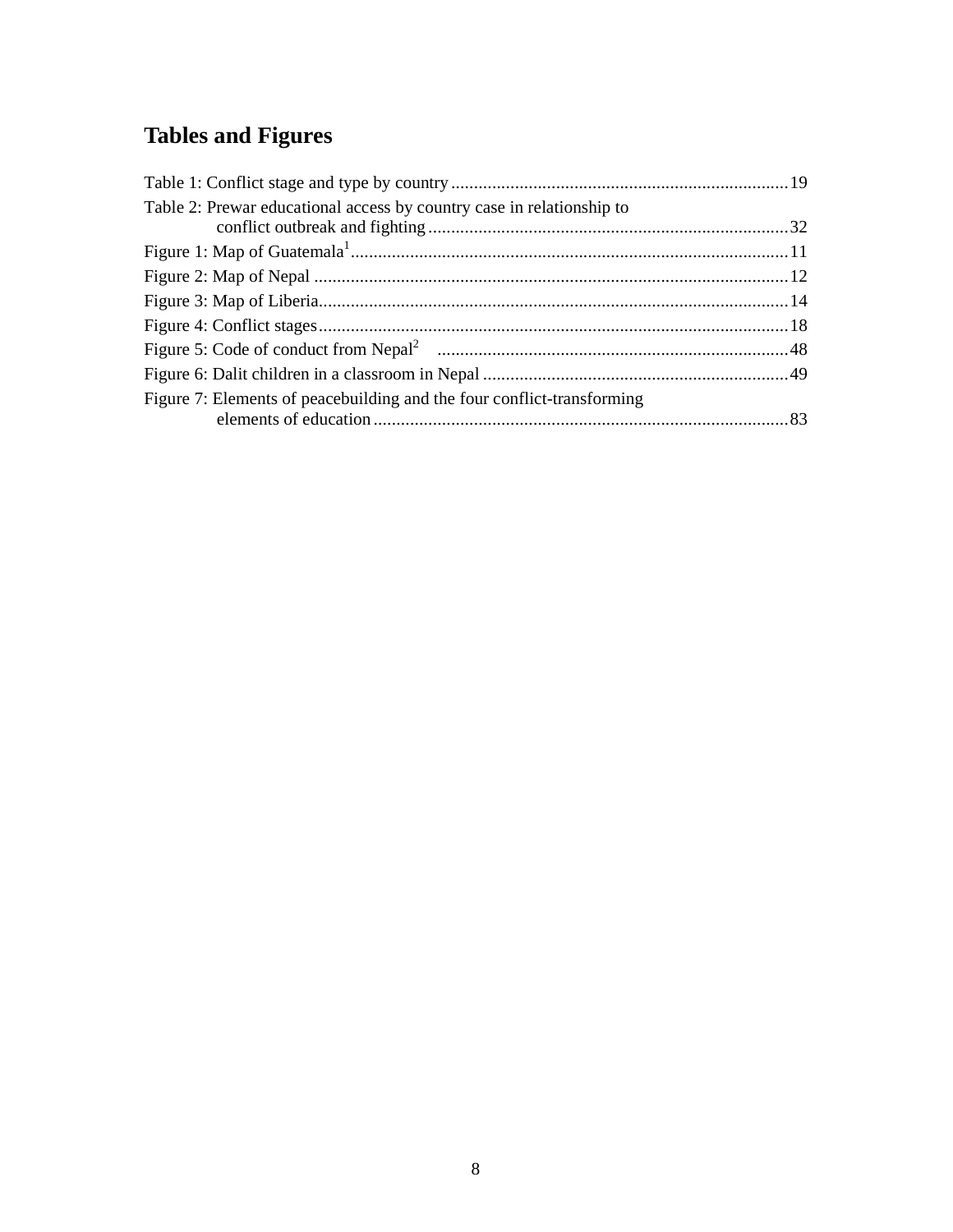## **Chapter One**

### **Introduction to the Study**

#### **Introduction**

Throughout the world, millions of children are currently missing out on education because they live in or come from countries affected by armed conflict. Indeed, at the present time, some 36 million children who are not receiving primary education live in countries affected by armed conflict – amounting to one-half of the 72 million children who are out of school globally (International Save the Children Alliance, 2007a; UNESCO, 2007). Many of these out-of-school children live in conflict-affected fragile states, countries that receive a very low share of education aid from donors.

Armed conflict generally has a significant detrimental effect on the formal education system, as students, teachers, and education governance personnel are killed, injured, displaced, and/or recruited or forced to join fighting forces. School buildings and materials may be damaged, destroyed, or used as barracks by fighting forces. National education spending is often diverted to the military during an armed conflict, lowering both the availability and the quality of educational provision (O'Malley, 2007; Lai & Thyne, 2007).

Formal education systems may have played a role in fuelling an outbreak of armed conflict – for instance, through failure to provide adequate educational opportunities or through the promulgation of stereotypes and militant ideologies in the curriculum. Furthermore, the question of education is strongly connected to root causes of conflict, such as the distribution of resources, access to political power within a society, and the recognition of identity and cultural development (Degu, 2005). However, education systems also have a vital role to play in building and maintaining peace before, during, and after armed conflict, as previous Save the Children publications have stressed (see Save the Children, 2006, 2007a). Not only can education mitigate the impact of conflict by providing safe spaces and developmental opportunities for children; it can also actively transform the roots of conflict and build peace. This study, then, examines how formal education systems can contribute to the building of long-term, positive, sustainable peace in societies affected by armed conflict.

*"Since wars begin in the minds of men, it is in the minds of men that the defenses of peace must be constructed" (UNESCO Constitution, 1945).* 

#### **Save the Children's** *Rewrite the Future* **Initiative**

*Rewrite the Future* is a Save the Children initiative to promote quality education for children affected by armed conflict. Through the organization of high-quality education programs in conflict-affected areas, Save the Children aims to reach a total of eight million children in more than twenty countries over a five-year period (2005–09). The initiative's target is to help some three million out-of-school children in to school by 2010, and to improve the quality of education both for these and for an additional five million children. Locations in which the initiative is being implemented include countries experiencing acute emergency, ongoing armed conflict, and post-conflict situations.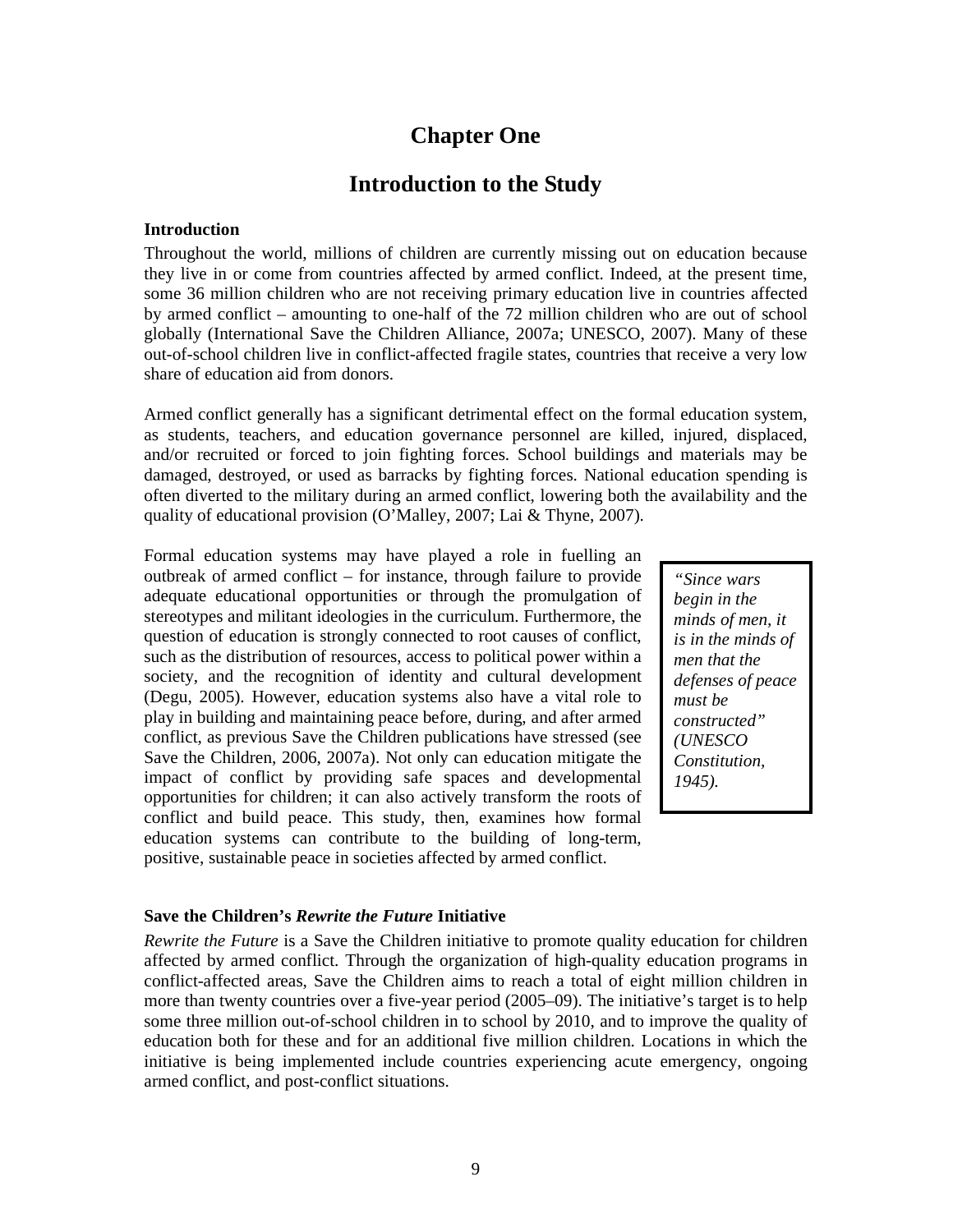So far, Save the Children's *Rewrite the Future* campaign has resulted in the building of new schools in Sudan, Nepal, and Uganda; the provision of education to displaced Iraqi children; and the provision of accelerated learning and catch-up classes to children in Haiti, Indonesia, and Liberia. Educational access for indigenous children in Guatemala has been improved; former child combatants in Nepal have been reintegrated into schools and communities; and educational quality has been improved in schools in Côte d'Ivoire, Indonesia, and Somalia (International Save the Children Alliance, 2007b).

#### **Objectives and Overview of the Present Study**

The study presented in this report has been carried out as a collaboration between the International Peace Research Institute, Oslo (PRIO) and Save the Children-Norway (SCN). This study analyzes the relationship between formal education systems, peace, and armed conflict in order to support Save the Children's *Rewrite the Future* goals and advocacy campaign. The study also proposes recommendations for how education programs might be designed to ensure that peace, rather than conflict, is promoted in situations where armed conflict is taking place or has recently ended.

The following research questions are addressed in the study: How, why, and under what conditions does education contribute to building or maintaining peace or to furthering conflict during or after armed conflict? What dimensions of an education system might contribute to building peace, transforming conflict, and/or preventing future violence in situations where armed conflict is taking place or has recently ended?

This report is divided into seven sections. Following this introductory chapter, Chapter Two provides background knowledge on the phenomenon of armed conflict, defines key terms, and offers an introduction to the four conflict-transforming concepts examined in the study. Chapters Three through Six examine each of these four concepts in detail. Finally, Chapter Seven concludes the study and gives recommendations for policy and programming action, as well as for future research.

#### **Research Design and Methodology**

In terms of research design, a multiple case study approach has been implemented. Three countries were chosen as case studies for the project: Guatemala, Nepal, and Liberia. Each of these has experienced armed conflict; in each of them Save the Children is running educational programs; and those programs are taking part in Save the Children's *Rewrite the Future* initiative. Data were collected during short-term visits to each country through a total of 125 qualitative in-depth individual and group interviews, as well as through participant observation<sup>3</sup> (see Appendices One and Two). The study has been funded by the Norwegian Ministry of Foreign Affairs and the Norwegian Agency for Development Cooperation (NORAD). The author of this report wishes to thank those bodies for their financial support, and to thank those employed at Save the Children's offices in each of the three countries visited during the project for their assistance in carrying out the fieldwork components of the study.

#### **Country Case Studies: Historical Background and Social Context**

This section will provide a brief overview of the social and historical contexts of the three countries examined in this report, along with summaries of the armed conflicts that occurred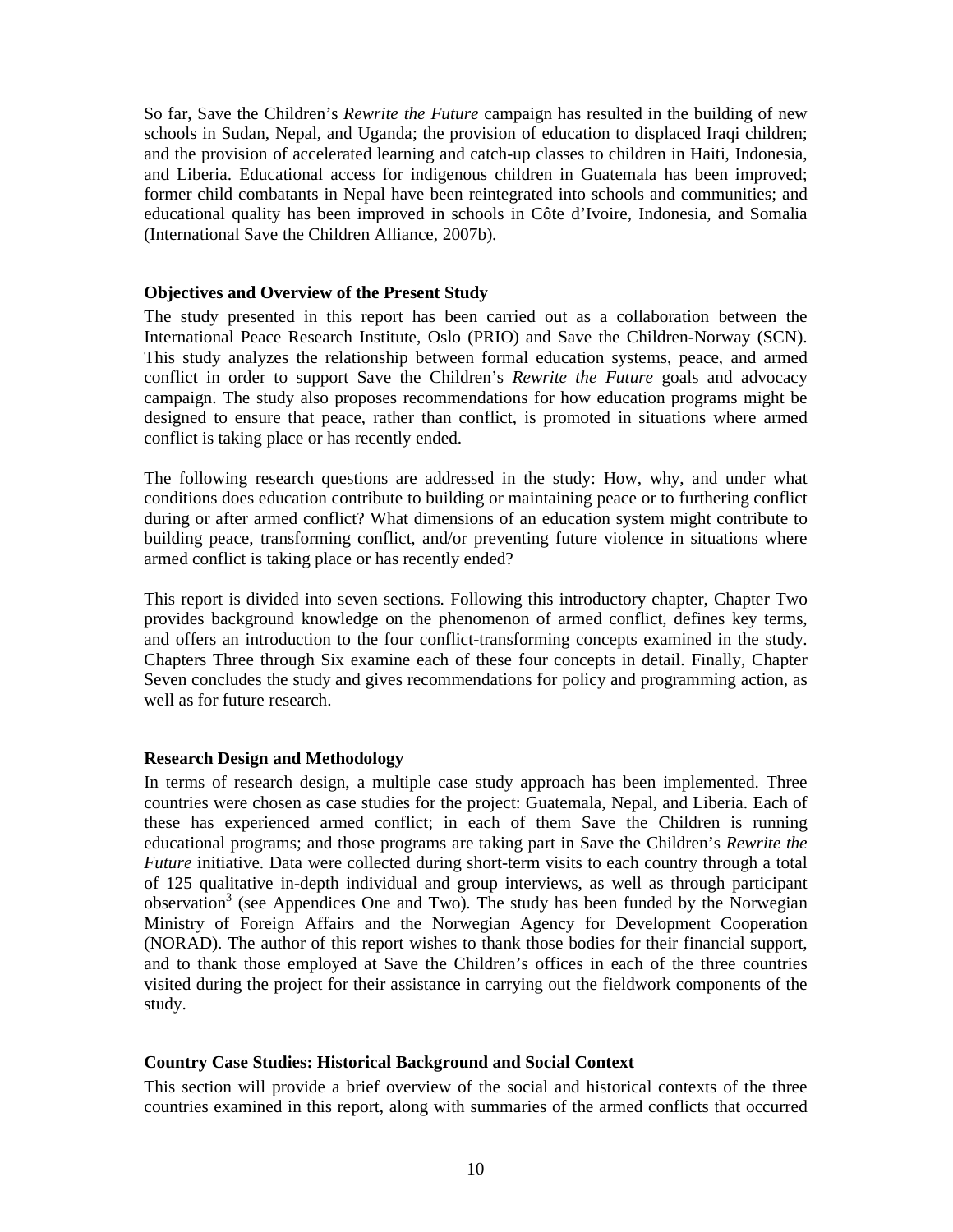in each country. Of course, the histories and societies of these countries and conflicts are enormously complex, so it will be possible only to give short outlines here. Where relevant, particular aspects of each country's conflict, society, and history will be examined in more depth in subsequent chapters of the report.

#### *Guatemala*



A successful CIA-backed coup in Guatemala in 1954 against the democratically elected leftist government then in power (which had challenged the USA's economic dominance in the country) provided the impetus for the beginning of Guatemala's civil war in 1960. The coup was followed by 36 years of war and repressive, abusive military rule, under which not only the military but also the Roman Catholic Church (and, later, Protestant churches) and agroexport and big business elites gained political power and socio-economic dominance in the country (Woodward, 1992, 2005; Jonas, 2000a,b; O'Kane, 2000).

The guerilla groups that would fight against successive military governments until the late 1990s first emerged during a Cuban-supported revolt against the US-backed government in 1960. This revolt was repressed by the military, but remnants of the insurgent forces fled to the hills of eastern Guatemala, where they re-formed over the next several years and then launched the civil war.

After guerillas began to attack government forces in 1965, a military operation was launched against the civilian population in full earnest, killing thousands of people who were suspected of having ties to the guerillas. The counter-insurgency continued until the end of the civil war in 1996, increasing in intensity with the genocide campaign against Guatemala's indigenous peoples during the 1980s, the most violent period of the conflict. In all, more than 200,000 people died or were disappeared during the war, while thousands of others were tortured, harassed, and forced to flee their homes and live as refugees and/or internally displaced people (IDPs).

Many of those affected by the war were indigenous peoples who had long suffered repression, exploitation, exclusion, and discrimination under successive regimes – from the colonial period onwards (Tetzagüic & Grigsby, 2004). Ever since the arrival of the Spanish *conquistadores* in 1523 and their brutal conquest of Central and Southern America, the socioeconomic and political fabric of Guatemalan society has centered around a number of divisive social relationships that have sustained the privileges and power of a small elite at the expense of the majority of the population. These divisions include indigenous versus Spaniard versus ladino (descendants of the original Spanish colonizers who have ruled Guatemala since the end of the colonial period); rural versus urban; rich versus poor; landowner versus landless peasant; and Catholic versus Protestant. The inequalities created by these divisions have often been reproduced in extremely violent fashion throughout Guatemala's history, particularly through the use and political empowerment of the military, as well as through continued agro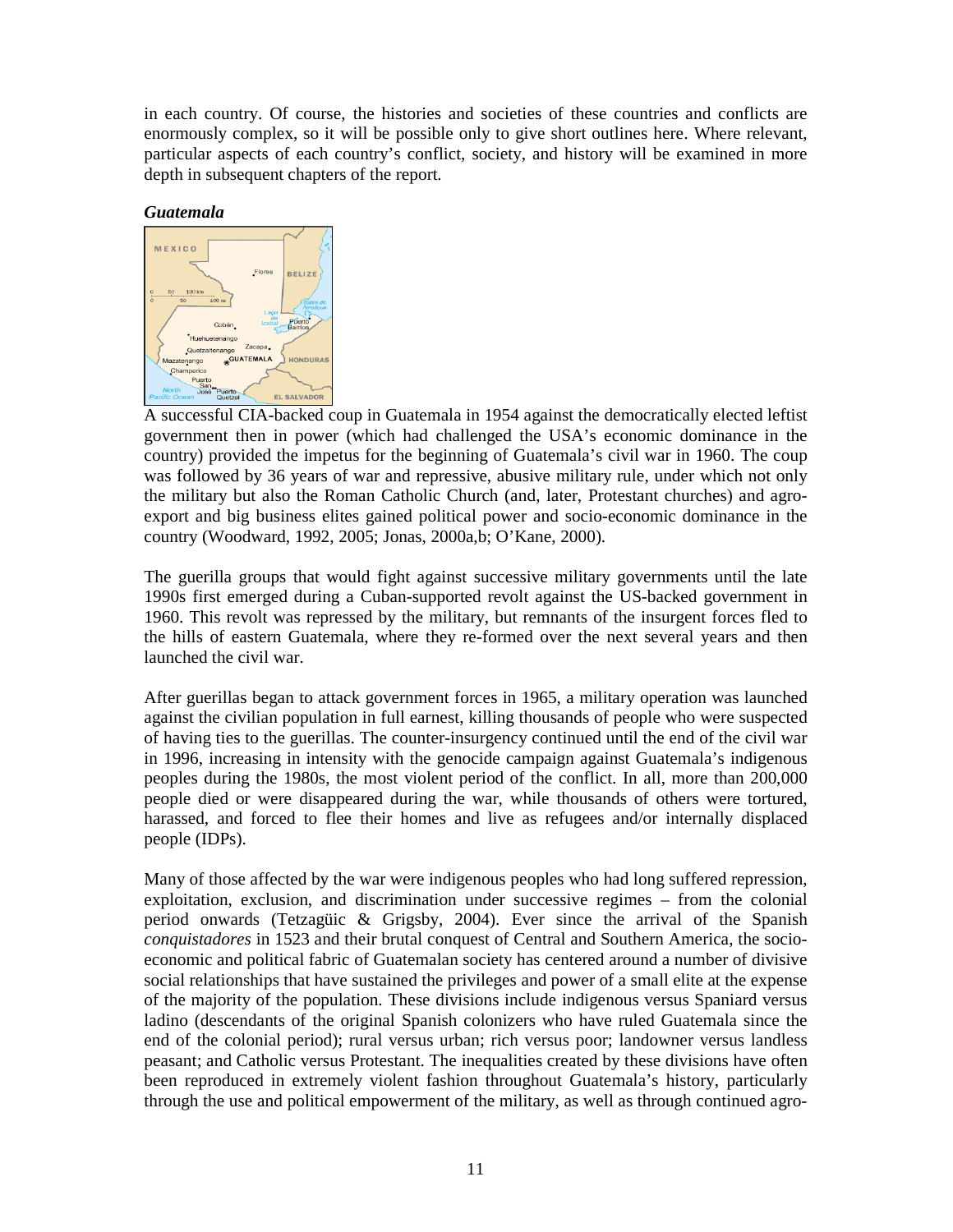export dependence within the economic sector. These inequalities are viewed as being some of the root causes of the outbreak of the country's civil war (O'Kane, 2000; Woodward, 2005).

After the 1991 elections and the country's first-ever transition from one democratically elected civilian government to another, peace talks began between the then-unified guerilla groups (the Guatemala National Revolutionary Unity, or URNG) and the Guatemalan government, culminating in a final ceasefire in 1996. The final peace agreements were also signed in 1996, after which refugees began to return home and a United Nations peace accord monitoring mission (MINUGA) was deployed in the country. In its report, a Historical Clarification Commission established under the peace accords concluded that 91% of all atrocities committed during the civil war had been committed by the military and the Civil Defense Patrols that the military had largely forced rural villagers to join during the 1980s (Woodward, 2005).

Education was an important and significant component of the Guatemalan peace accords. The 1995 Agreement on the Identity and Rights of Indigenous Peoples<sup>4</sup> called for educational reform, including decentralization of and increased funding for the education system, expansion of the system, promotion of multicultural education, and use of indigenous languages in schools as mediums of instruction (Jonas, 2000b). As the agreement itself states, educational reform was seen as a necessary part of the peace process as a means to promote equity and national unity and thus rectify the deep-rooted discrimination long suffered by Guatemala's indigenous peoples. However, for the most part, the educational portions of the peace accords have not been implemented. (This is discussed further at the end of Chapter Three.)

The post-conflict period between 1996 and the present day has not seen the re-emergence of war, but instead an increase in large-scale social violence. War has metamorphosized into crime with the proliferation of organized criminal networks and gangs. Continued violence may be due to the fact that the problems that led to the outbreak of the war remain largely unresolved, gross social inequalities being a primary factor. While there is evidence of increased and improved democratic governance and progressive social reforms in the country, the political and socio-economic system remains exclusionary in nature. This is indicated by the fact that Guatemala's post-conflict governments have continued to support and represent the interests of big business, continuing a long tradition of government catering to selective, elitist interests rather than to the needs of most of the people in the country, especially those of the indigenous population (Woodward, 2005).





The Nepalese conflict broke out in 1996 as Nepal was in the process of transitioning to a democratic system of governance. Closed to the outside world until the 1950s, and the world's only Hindu kingdom, Nepal has long been ruled by an aristocracy, at the head of which sits the king, considered divine as a reincarnation of the Hindu god Vishnu.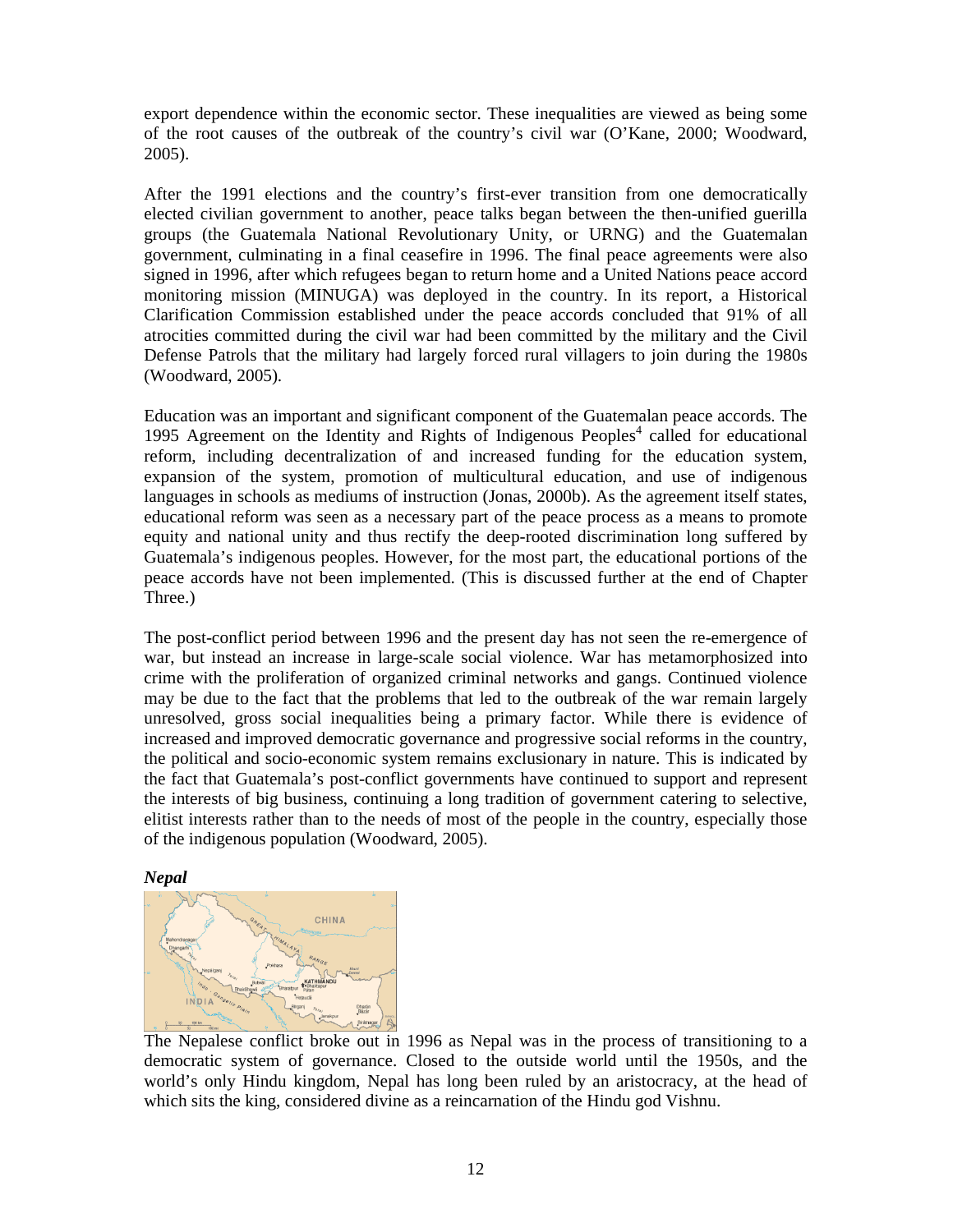Elections in the 1950s and a new constitution paved the way towards the establishment of a democratic system in Nepal (with the king as head of state), but this was hindered in 1962 when the king established a party-less, indirect system of government, with officials appointed by the crown. Democratic rule was returned to Nepal in 1989 in the aftermath of protests labeled the "People's Movement" (Whelpton, 1990; Thapa, 2003; Deraniyagala, 2005).

Elections in 1991 brought the Communist Party of Nepal-Unified Marxist-Leninist (CPN-UML) into power in a coalition government. The 1994 elections returned the CPN-UML to power in a second coalition government, but this government was dissolved a year later. A succession of failed governments and political troubles followed, and in 1996 the Communist Party of Nepal-Maoist (CPN-M) launched a "Peoples War" from the western hills of Nepal, citing grievances over government corruption. In 2001, members of the royal family were murdered when one of the princes went on a shooting rampage. The former king's brother, Gyanendra, assumed the throne and dissolved parliament in 2002. In February 2005, King Gyanendra imposed direct rule and declared a state of emergency, triggering large-scale protests that ultimately culminated in the reinstatement of Parliament by the king and the overturning of direct rule by the king.

A peace agreement between the government of Nepal and the Maoists was signed in November  $2006$ ,<sup>5</sup> the end result of a two-year process of peace negotiations (Thapa, 2003; Deraniyagala, 2005; International Crisis Group, 2006; Bohara et al., 2006). Education is mentioned in various ways in the 2006 peace agreement, which states that policies should be adopted to guarantee the rights of all citizens to education, and that both sides of the conflict should not impede the right to education by taking over and controlling educational institutions, abducting students and teachers, and turning schools into barracks.

While physical damage was limited as a result of the war, many thousands of people were killed (approximately 13,000 in total), and violent acts were perpetrated against numerous civilians by both the Maoists and the Nepalese army. Currently, a transition coalition government (which includes the Maoists) is in place, but elections scheduled to be held in November 2007 have been postponed. Although the "People's War" has been concluded, violence is ongoing, particularly in the southern region of Nepal (known as the Terai), where a separatist movement has emerged and has been held responsible for a bombing in Kathmandu in September 2007. The Terai is one of the most densely populated and poorest areas of Nepal. It forms the agricultural heartland of the country, where old (and officially outlawed) practices of indentured labor continue to be practiced. The region is also home to many of Nepal's ethnic minorities – some of whom do not speak Nepali as their mother tongue, and many of whom have been barred from holding Nepalese citizenship (though this is changing). Now that the Maoists have regained central political power, many Terai dwellers fear that their concerns will be neglected by the Maoists, and that the Maoists will discriminate against them in favor of hill-dwellers (*The Economist,* 2007; Sengupta, 2007; Haviland, 2007).

The ongoing conflict in the Terai reflects the root causes of the wider Nepalese civil war. Nepal is one of the poorest countries in the world. However, it is not poverty per se that should be viewed as a root cause of the war, but rather inequality more generally. As in the case of Guatemala, inequalities in Nepal cut across many lines and take many forms, including regional, ethnic, gender, and religious inequalities. The Maoists have purposely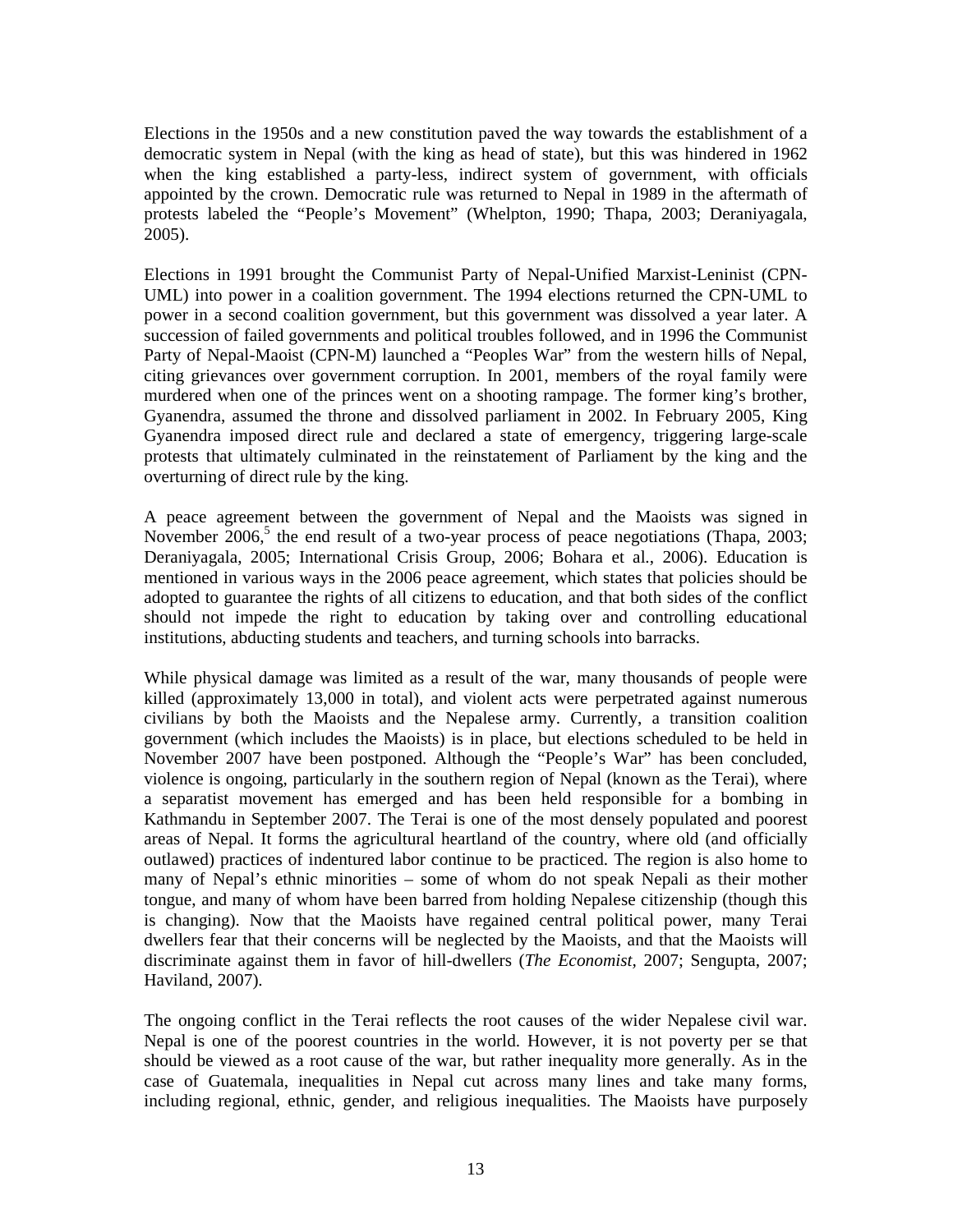attacked the structures of Hinduism and the country's enormous gender inequalities. Yet, even within the structure of the Maoists themselves, it is higher-caste male Hindus who form the upper echelons of the organization, which has created grievances among lower-caste peoples. Socially and economically privileged higher-caste, male, ethnic Nepalis from the Kathmandu Valley continue to dominate political power in Nepal, to the exclusion of large sections of the population, as they have done for centuries (Murshed & Gates, 2005; Whelpton, 1990; Thapa, 2003; Lawoti, 2005).





The Liberian civil war broke out on 24 December 1989, when rebel fighters from Charles Taylor's National Patriotic Front of Liberia (NPFL) invaded Liberia from Côte d'Ivoire. The conflict ended in 2003 with the signing of a peace agreement in Accra, Ghana, followed by the departure of Taylor from power as the president of Liberia and his subsequent exile in neighboring Nigeria.

The war began after ten years of dictatorial rule by President Samuel Doe, a former army sergeant who had usurped power through a coup in 1980 and who implemented a program of ethnic massacres and repressive violence in the country (Ellis, 1998). Doe was Liberia's first indigenous, non-Americo-Liberian president. The term "Americo-Liberian" refers to slaves, primarily from the USA, who were resettled in what is now known as Liberia in the 1820s, and who evolved into a tiny elite that completely dominated political, social, and economic power in the country until Doe's presidency. As they settled in Liberia, the Americo-Liberians re-established the social order that they had left behind in slavery-era USA, creating a dual class structure in which the indigenous peoples of Liberia were completely excluded from power and even enslaved, excluded from holding citizenship until 1904 and denied voting rights until the 1940s. The Firestone Tire and Rubber Company completely dominated Liberia's economic sector, exacerbating the political and social exclusion of indigenous peoples, since it was primarily these who worked for Firestone and it was their land that was taken and used by the company. In many ways, this divide between settler and indigenous was at the root of the outbreak of the civil war in Liberia, as was the patrimonialist system of governance whereby the president distributed political power and economic dividends through personalized clientelist networks (Schwab, 2004; Dunn, 1995; Anderson, 1992; Bøås, 2005).

The Liberian conflict quickly descended into ethnic factionalism and fighting as armed groups split along ethnic lines, killing members of ethnic groups aligned with opposing warring factions. At stake was the presidency of the Liberian state itself, representing the pinnacle of the patrimonial networks that granted access to valuable economic resources and political power (Reno, 1998; Ellis, 1998). In an effort to stop the conflict, a regional peacekeeping force was sent to Liberia by the Economic Community of West African States (ECOWAS), which remained in the country throughout the conflict. Numerous peace agreements (14 in all) and several interim governments were set up between 1990 and 2003, with Charles Taylor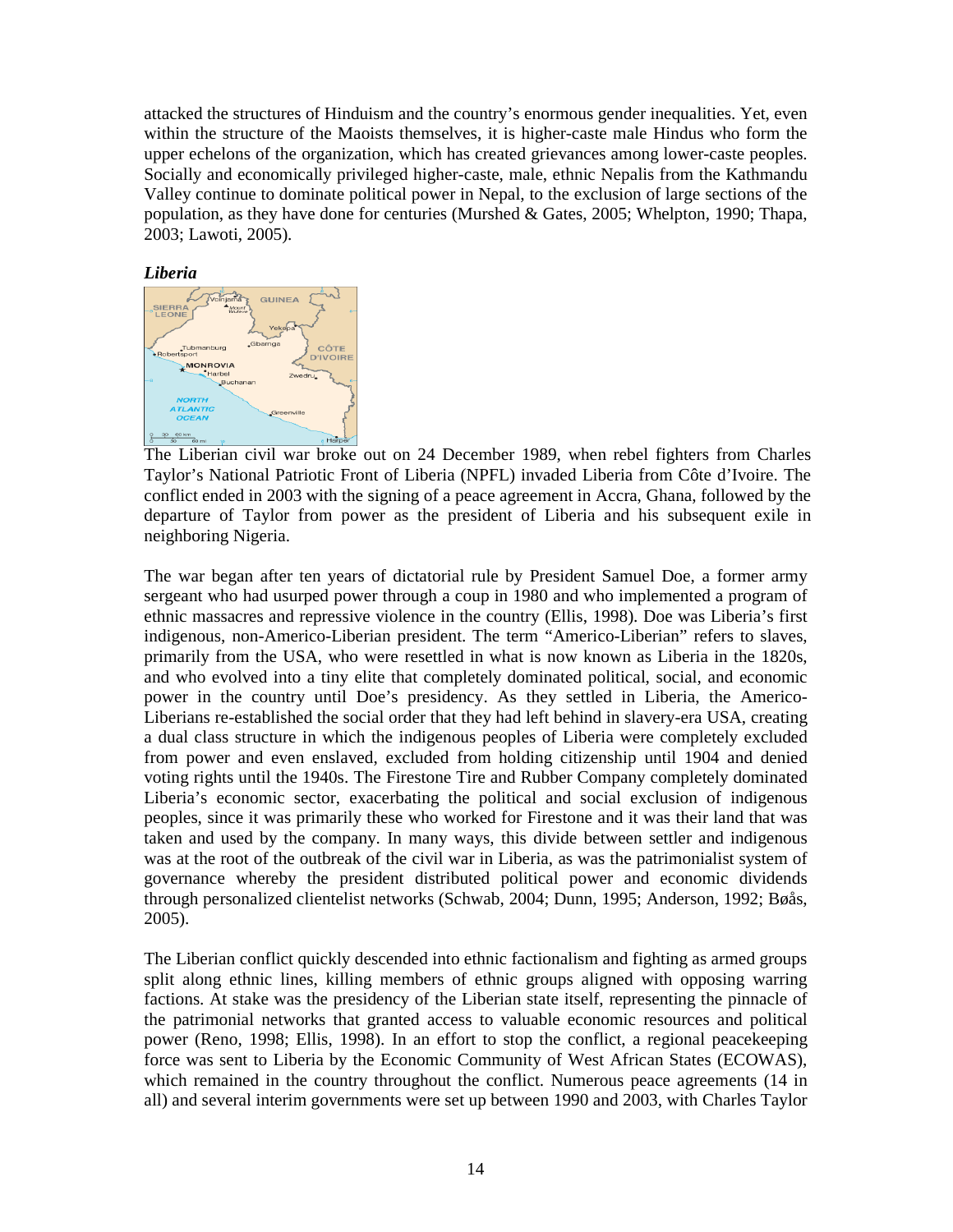being elected into office as the president in 1997, largely out of fear that he would resume the war if he was not given this position (Reno, 2004). Taylor was finally ousted from office in 2003 after two newly formed rebel groups (LURD and MODEL) launched a series of brutal attacks against Taylor and his regime in Monrovia, destroying much of the city and causing the deaths of numerous civilians.

Education was addressed in several different ways in the 2003 Accra Peace Agreement.<sup>6</sup> The Agreement states that the Universal Declaration of Human Rights<sup>7</sup> (of which Article 26 states that everyone has a right to education, which should be free and compulsory) shall be respected and upheld. The Agreement also calls upon the country's Independent National Commission on Human Rights to promote human rights education throughout the country. Earlier peace agreements, such as the 1993 Cotonou Agreement and the 1994 Akosombo Agreement, called for ex-combatants to be given an opportunity for education and training as part of the disarmament, demobilization, and reintegration process.

Fourteen years of extremely destructive civil war have completely devastated the people and infrastructure of Liberia. Thousands of children were used as child soldiers during the conflict; thousands more people fled into exile as refugees and internally displaced persons; and approximately 200,000 people (or more) died as a result of the conflict, from both direct and indirect effects of the war. A large United Nations peacekeeping mission (UNMIL) has been in the country since 2003, helping to disarm fighters, to maintain peace, and to rebuild society, though tensions remain high and change has been slow. One very positive development in the post-conflict period, however, has been the election of Africa's first democratically elected female president, Ellen Johnson-Sirleaf.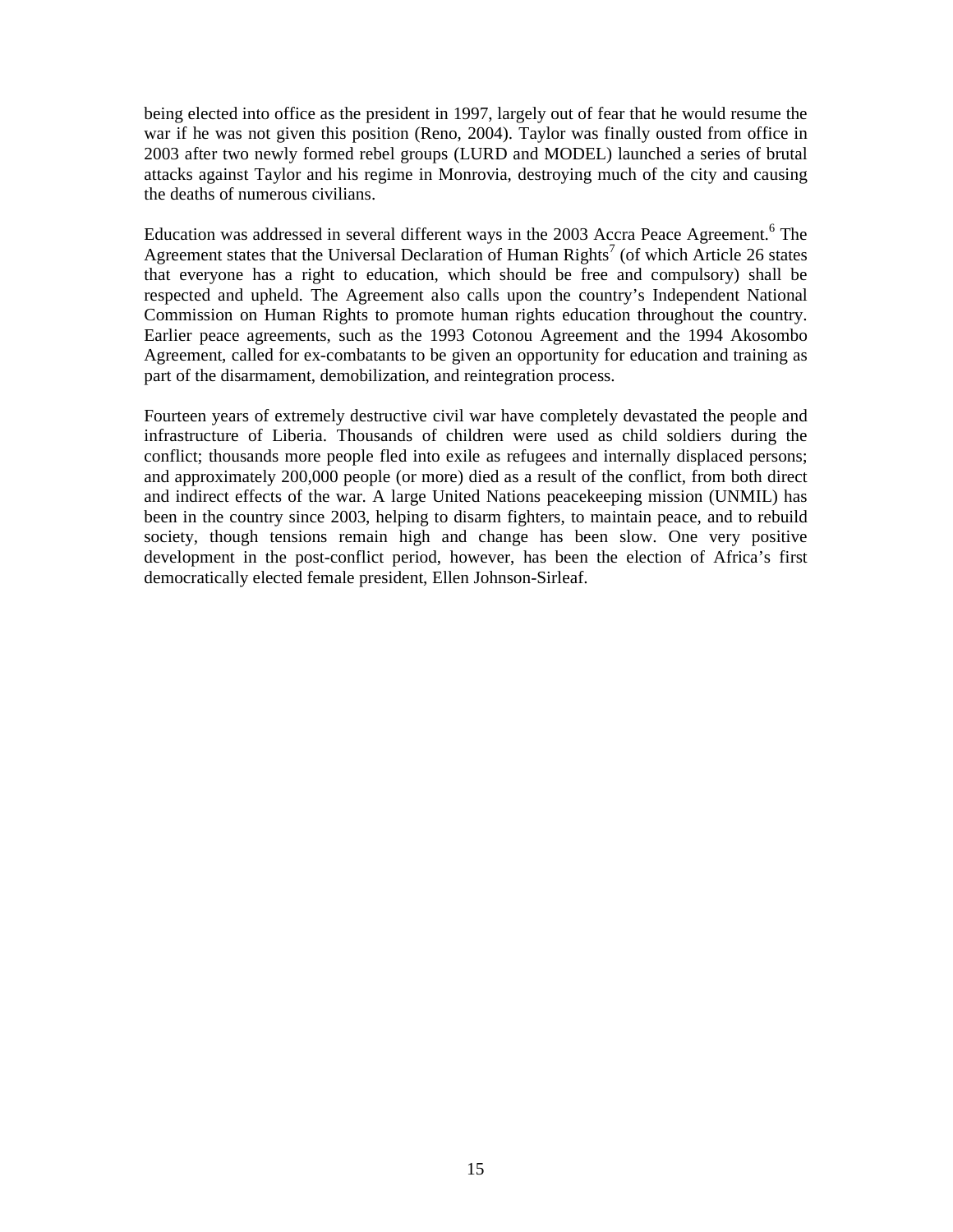## **Chapter Two**

### **Conceptual Background on Armed Conflict**

#### **Introduction**

This chapter will provide an overview of the conceptual background regarding armed conflict. Terms such as *armed conflict* will be defined, and an overview of theories about the causal factors of armed conflict will be given. The trends, types, and stages of armed conflict will be detailed, and the concept of *conflict-affected fragile states (CAFS)* will be discussed briefly. This will be followed by an outline of current knowledge on resolving armed conflicts and building peace. The chapter will conclude with an introduction to the four conflicttransforming concepts that mediate the relationship between education, peace, and armed conflict.

#### **Definition, Trends, and Stages of Armed Conflict**

#### *Defining Armed Conflict*

The term *conflict* carries many meanings and can encompass a broad spectrum of phenomena, ranging from interpersonal conflicts to mass, organized violence. This study is concerned with one specific form of conflict, *armed conflict*, defined as "open, armed clashes between two or more centrally organized parties, with continuity between the clashes, in disputes about power over government and territory" (Smith, 2003, p. 3). At the heart of most definitions of armed conflict is a view that armed conflicts revolve around an incompatibility of some kind between groups of people, in response to which the conflicting parties resort to the organized use of force<sup>8</sup> (Ramsbotham, Woodhouse & Miall, 2005; Wallensteen, 2007).

The concern in this report is with armed conflict and not with other forms of social violence – such as riots, crime, political protests, state repression, politicide, intercommunal fighting, terrorism, or one-sided violence against unarmed civilians (e.g. genocide). However, such forms of violence may play a role in the outbreak of armed conflict and may also be part of the dynamics of a particular armed conflict<sup>9</sup>, and theories of armed conflict can partially explain many forms of violence. Additionally, an armed conflict may transform into other forms of social violence once a conflict has stopped, as in Guatemala (Sambanis, 2004). However, the concern in this report is with organized and armed group conflicts, not random or one-sided violence (Østby, 2004; Stewart, 2000).

#### *Worldwide Trends in Armed Conflict*

Since the end of World War II in 1945, the vast majority of conflicts have been *intrastate conflicts –* that is, internal armed conflicts, or what are more commonly referred to as civil wars, conflicts that do not take place between the governments of two sovereign states but rather between parties within a single state (Gleditsch et al., 2002; Harbom & Wallensteen, 2007). Thus, though there have been a number of interstate wars during this period – such as conflicts between Iran and Iraq and between Eritrea and Ethiopia – the three countries selected as cases for the present study were affected by internal armed conflict, and the study will be more concerned with intrastate rather than interstate armed conflict.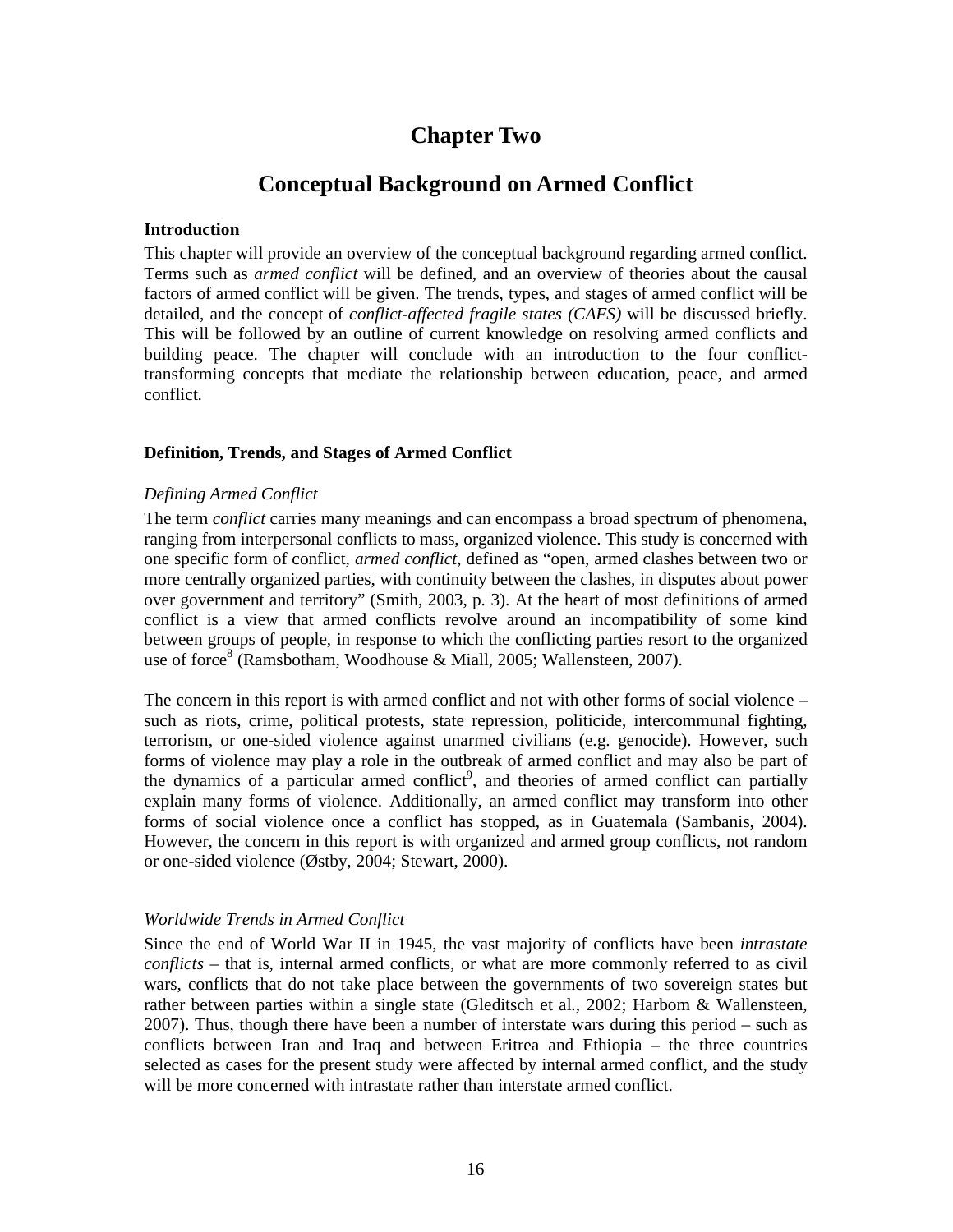Internal armed conflict has touched every continent in some form or shape, though it is now largely concentrated in very poor nations in the so-called developing world. Some of these conflicts have been ongoing for many years, and whole generations have thus grown up knowing only violent armed conflict (Murshed, 2002; Singer, 2006). Armed conflicts are extremely destructive and costly to the populations of the countries they affect in terms of lives lost, suffering endured, and damage and destruction wrought by fighting.<sup>10</sup>

Though violent internal armed conflict is currently ongoing in countries such as Iraq, Sudan, Somalia, and Colombia, the Human Security Report Brief (2006) indicates that the incidence of armed conflict actually declined by 15% between 2002 and 2005, with the greatest decline taking place in sub-Saharan Africa. This is a very promising trend. However, as recent conflicts in Lebanon<sup>11</sup> and a number of other countries demonstrate, this does not mean that the trend may not swing back upwards, nor that the incidence of armed conflict will decline to zero. As the worldwide gap between rich and poor increases and climate change alters the physical world as we have come to know it, new tensions may arise as a result of changes in access to social and environmental resources and consequent shifts in social, economic, and political power structures.

#### *Typologies of Armed Conflict*

Besides the different *levels and intensities* of armed conflict outlined in footnote 8 (minor armed conflict, intermediate armed conflict, and war), there are also different *types* of armed conflict. The broad category of armed conflict can be divided into different subcategories, according to the nature of the warring parties and, to some extent, the object of the fighting. The Human Security Brief (2006, pp. 6, 9) suggests the following distinctions:

- *intrastate* internal conflicts fought between a government and a non-state group;
- *internationalized intrastate* conflicts in which either the government, a non-state armed group, or both receive external military support from a foreign government (e.g. Afghanistan or Iraq);
- *interstate* conflicts fought between two or more states;
- *extra-state* conflicts between a state and a non-state armed group outside that state's territory, such as wars of liberation from colonial rule;
- *non-state armed conflict* conflicts fought between militias, rival guerilla groups, clans, warlords, or organized communal groups, without the involvement of a government (e.g. Somalia).

A subtypology of internal armed conflict based on the underlying reasons for why conflict may erupt can also be made (Ramsbotham, Woodhouse & Miall, 2005; Rupesinghe, 1998):

- *revolution/ideology –* conflict is based on ideological goals, with the aim of changing the nature of the government in a state (a struggle to change the nature of the state);
- *identity/secession* competition between differing groups, such as ethnic or religious groups, with the purpose of securing territorial access, control, autonomy, or secession (a threat to the integrity of the state);
- *factional conflicts* conflict is about the competing interests or power struggles of political or even criminal factions with the aim of seizing or retaining state power to further economic and other interests, such as access to natural resources (a conflict over control of the state or resources controlled by the state).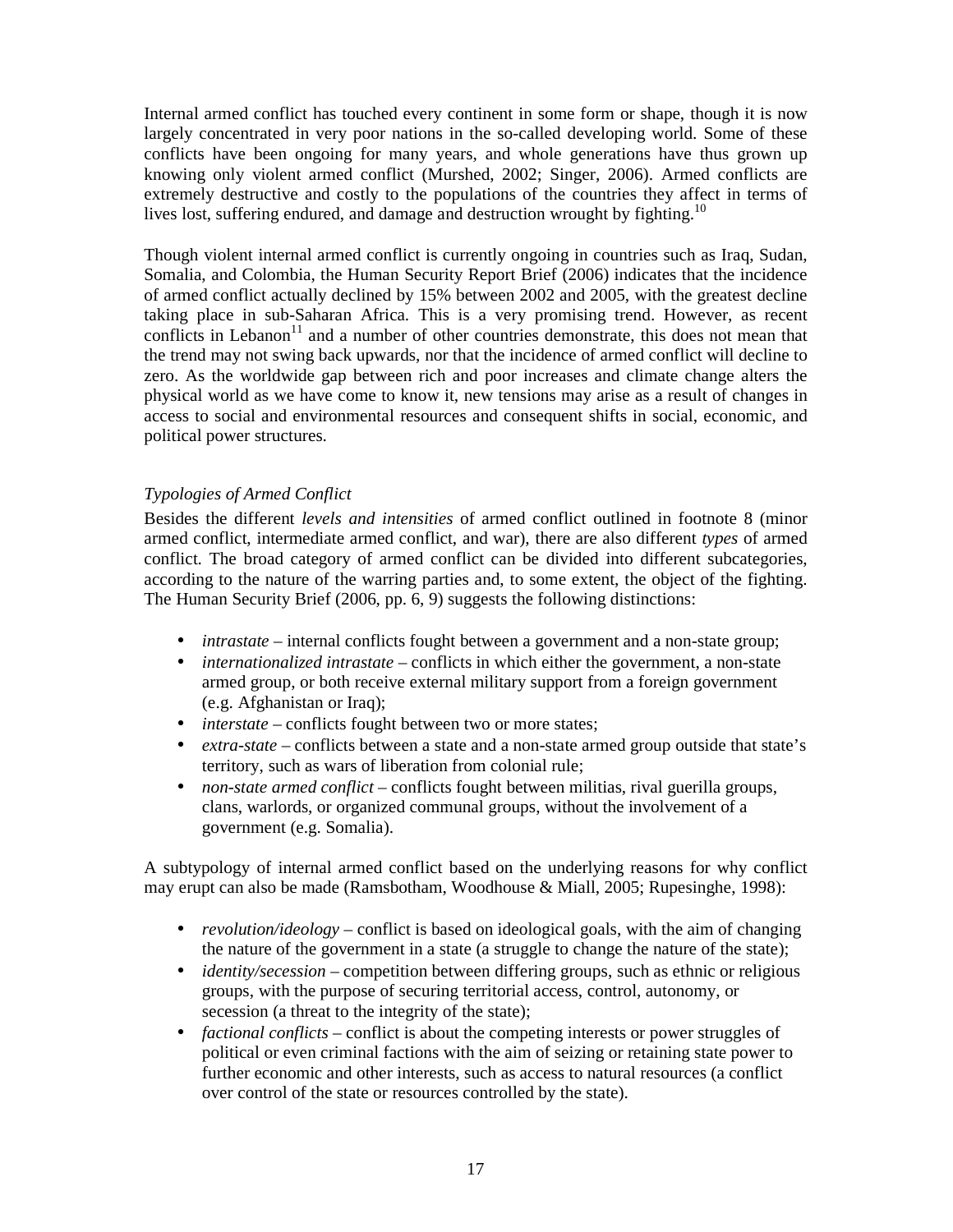It should be noted that conflicts may exhibit several of these typologies simultaneously and can be interpreted differently by different people. Every conflict is unique; conflicts change over time; and lines between the different types of conflict listed above may blur (Ramsbotham, Woodhouse & Miall, 2005). For instance, the Liberian civil war might be viewed as a power or factional conflict if seen as a struggle for control over natural resources and state political power, or perhaps as an identity (or "ethnic") conflict if interpreted as a conflict between different ethnic (or even religious) groups within Liberia. Conflicts are also viewed differently by different participants and parties (e.g. elites versus rank-and-file combatants versus non-combatant grass-roots supporters) (Kalyvas, 2003, 2006).

#### *Phases of Armed Conflicts and Their Aftermaths*

Armed conflicts can be divided into a number of phases, as shown in Figure 4 below. There have been a number of different approaches to defining the stages and phases of armed conflict, many of which follow a linear path from conflict beginning through to conflict end and aftermath. It should be recognized, however, that conflicts do not necessarily follow such a path, and that the intensity of physical violence may vary over time and geographic location during a conflict.





Source: Brahm (2003)

The country cases in this study were selected on the basis of a broad, linear approach to conflict stages:

- Nepal has just *emerged from armed conflict* (though Nepal was in the midst of armed conflict before fieldwork was carried out and was selected for the study on that basis, and a secessionist conflict is ongoing in the southern Terai region of the country). The more general *armed conflict* phase can be divided into many smaller phases according to the intensity of violence and other factors.
- Liberia is currently in a *short-term post-armed conflict phase*. This phase is temporally defined as one in which approximately five years have passed since the end of the conflict. The post-conflict phase begins once large-scale violence has stopped. A successful peace agreement and the laying down of arms may also mark the termination of the conflict and the beginning of the post-conflict phase (Ramsbotham, Woodhouse & Miall, 2005; Brahm, 2003). This stage is focused on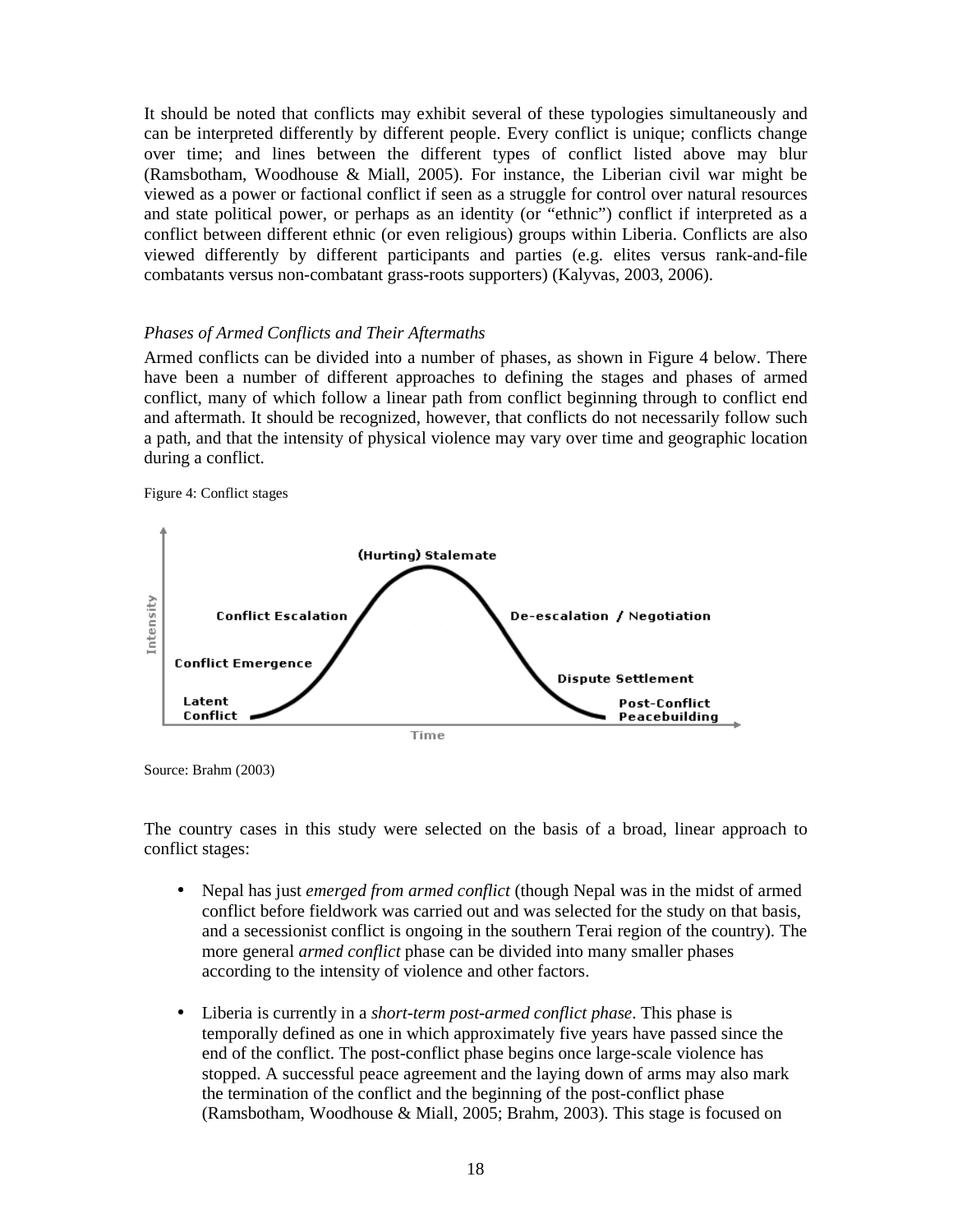peacebuilding, reconciliation, reconstruction, and conflict transformation. However, this phase may also be a *pre-conflict phase* if the underlying conditions that led to the outbreak of the conflict are not addressed and conflict subsequently re-erupts. Postconflict countries have a very high risk of conflict recurrence, perhaps as much as a 44% risk of returning to conflict within five years of a conflict's end (Collier et al., 2003).

• Guatemala is currently in a *long-term post-armed conflict phase*. This phase is temporally defined as one in which approximately ten years have passed since the end of the conflict. During this phase, specific post-conflict assistance from the international community, including peacekeeping operations, is likely to have ended. It is important to have a long-term perspective when looking at conflict phases, particularly because the post-conflict stage does not necessarily entail the eradication of violence or the resolution of the problems that led to the conflict in the first place (Ramsbotham, Woodhouse & Miall, 2005). The social, political, and economic legacy of conflict lingers long after the immediate post-conflict phase and may contribute to the mobilization of renewed grievances for armed conflict.

Table 1 summarizes the conflict type and stage for each of the countries examined in the present study:

| Country   | <b>Conflict Years</b> | <b>Current Stage of</b><br>the Conflict                                                          | <b>Nature/Type of Armed Conflict</b>                                                          |
|-----------|-----------------------|--------------------------------------------------------------------------------------------------|-----------------------------------------------------------------------------------------------|
| Guatemala | 1960–1996             | Long-term post-<br>armed conflict                                                                | Identity conflict<br>Revolution/ideological conflict<br>$\bullet$                             |
| Nepal     | 1996-2006             | Emerging from<br>armed conflict.<br>but still<br>experiencing<br>conflict in the<br>Terai region | • Revolution/ideological conflict<br>Currently secessionist/identity conflict in<br>the Terai |
| Liberia   | 1989–2003             | Short-term post-<br>armed conflict                                                               | Identity conflict<br>Factional conflict                                                       |

Table 1: Conflict stage and type by country

#### **Conflict-Affected Fragile States (CAFS) and Education Systems**

Recently, the term *fragile states* has attained salience within the international community, partially as a continuation of discourse around the characteristics of particular states in the developing world.<sup>12</sup> The term *conflict-affected fragile states* (CAFS) refers specifically to fragile states experiencing armed conflict (International Save the Children Alliance, 2006). As outlined by Rose & Greeley, the Development Assistance Community (DAC) within the Organization for Economic Cooperation and Development (OECD) characterizes *fragile states* as "countries with poor governance as identified by a lack of *political commitment*  and/or *weak capacity* to develop and implement *pro-poor policies*; fragile states also often experience *violent conflict*" (Rose & Greeley, 2006, p. 1; emphasis in original). In defining fragile states, the United States Agency for International Development (USAID) views the elements of governance (i.e. the quality of the relationships between those who govern and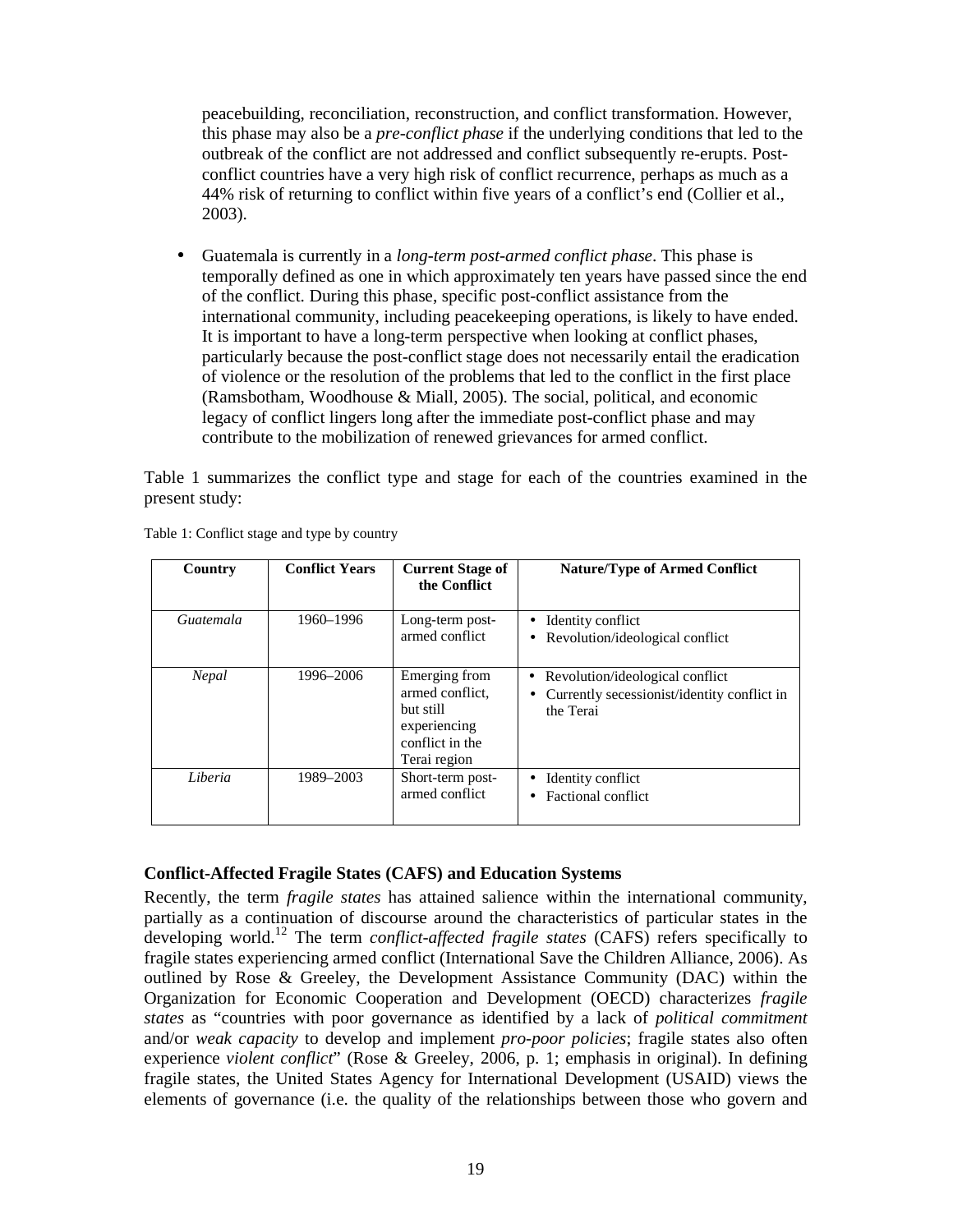those who are governed), the outcomes of governance, and the public's perception of the legitimacy and effectiveness of the state as indicators of fragility (USAID, 2006).

In terms of education, a "fragile states" analysis is primarily concerned with education service delivery and aid effectiveness in such states, and with how to support "education's role in alleviating the conditions related to fragility" (USAID, 2006; see also Rose & Greeley, 2006). As a recent Save the Children (2007a) publication shows, CAFS receive a low share of education aid from donors, and donors fail to prioritize education in their aid programs and fail to deliver on their promises to CAFS, thus facilitating the continued fragility of these countries.

Though this report will, where appropriate, draw on some scholarship surrounding the concept of fragile states, it should be noted that only two of the three countries selected for study as part of this project (Nepal and Liberia) are considered by the United Kingdom's Department for International Development to be fragile states (DFID, 2005). Fragile states are often characterized by armed conflict; however, this is not always the case. Some fragile states are not experiencing and have not experienced armed conflict.

#### **Causal Theories of and Factors Associated with the Outbreak of Armed Conflict**

There is considerable divergence in theories about the causes of armed conflict, particularly since the outbreak of armed conflict usually involves numerous factors and conflicts are always context-specific (Gardner, 2002; Smith, 2003; Sambanis, 2002). A distinction can be made between (a) underlying, structural, and background causal factors; (b) factors that merely facilitate the outbreak of conflict (such as rugged terrain); and (c) more immediate factors that actually trigger conflicts and mobilize individuals to participate in armed conflict. Background and causal factors of a conflict are located in political, social, economic, and national group cleavages; conflict triggers are the factors that affect the timing of the onset of armed conflict; while mobilizing factors reveal the causes for which people fight and how they understand their causes (Smith, 2003).

Gates (2002) outlines several social, economic, and political factors that increase the risk of the outbreak of armed conflict (quoted in Mack, 2002, p. 519):

- poverty, lack of economic opportunities, and a low level of economic development;
- a previous history of armed conflict the more recent the conflict, the greater the risk;
- dominance of one ethnic community over another; and
- political instability.

Gardner (2002) explains the outbreak of civil war through four key causal variables:

- *Insecurity* In a situation of insecurity (such as government collapse or economic or political change), groups try to increase their security, but this may decrease the perceived security of other groups, creating a security dilemma that can cause the outbreak of conflict as groups compete to heighten their security.
- *Inequality* Group inequalities underpin grievances that mobilize people for conflict.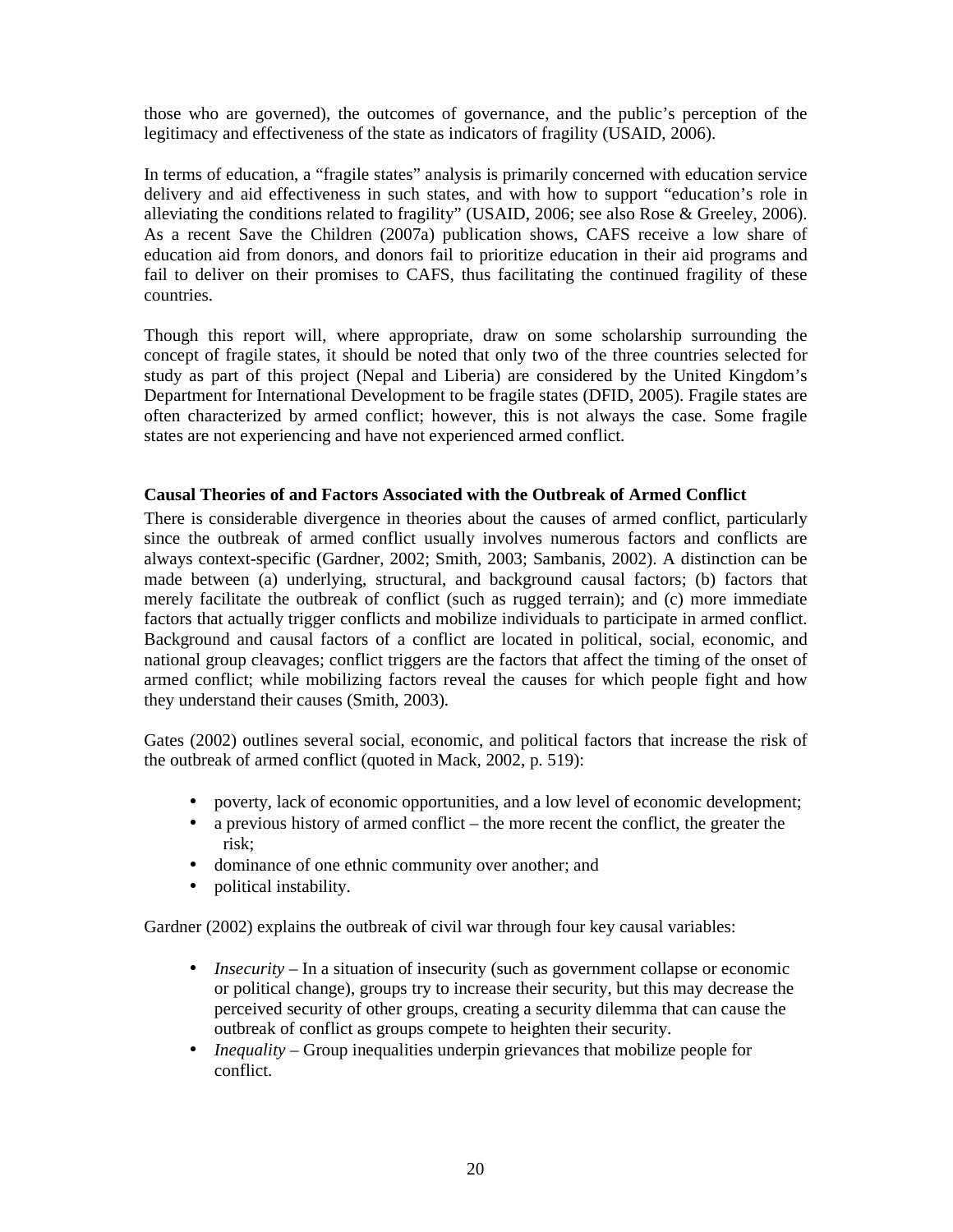- *Private incentives* Elites are motivated to engage in armed conflict by opportunities for private accumulation, and followers are likely to support elites when they lack other sources of income.
- *Perceptions* Group identity and the degree of group cohesion can facilitate mobilization for armed conflict, and group inequalities can aggravate perceptions of difference and discrimination needed for mobilization.

A significant debate within the civil war literature revolves around whether the economic opportunities associated with armed conflict or the grievances such conflict potentially resolves are causal factors of civil war. This is known as the "greed versus grievance" debate, which questions whether individuals act out of self-interest to exploit the economic opportunities associated with participating in an armed conflict, or whether they act out of a desire to rectify historical inequalities. The remainder of this section will explore the two different sides of this debate. Elements of each theory are drawn out in the exploration of the relationship between education and peace throughout this report, as each theory holds some explanatory power under particular circumstances.

*Is the outbreak of armed conflict explained by the pursuit of selfinterest for material gain, or by the desire to rectify historical social inequalities?* 

#### Economic Opportunities Theory of Armed Conflict

The economic opportunities theory posits that armed conflict is caused not by a desire to rectify "grievances" (i.e. real or perceived injustices) but rather by "greed", or economic opportunity (i.e. the income that can be achieved from rebellion through looting or control of state revenues) (Collier & Hoeffler, 2002; Regan & Norton, 2005). Rebel groups are motivated to fight because rebellion is economically profitable, and profitable opportunities for conflict will not be passed up (Collier & Hoeffler, 2004). The roots of civil war thus lie in the private benefits that elites and their followers can reap from armed conflict, which is why elites initiate and sustain armed conflict (Gardner, 2002). In particular, the low cost of rebel labor – that is, where the income forgone by joining a rebellion is very low – increases the likelihood of rebellion. Collier (2000b) claims that it is much more difficult for groups to overcome collective-action problems and mobilize people around grievances (or justice provision), while individuals are more easily motivated to serve their own economic selfinterest in joining a rebellion. This neatly coincides with the need for rebel groups to economically sustain themselves in order to survive (Regan & Norton, 2005).

The economic opportunities theory of armed conflict is based on statistical analyses of indicators of needs-deprivation and economic incentives. Collier (2000a) claims that needsdeprivation (or grievance) indicators do not correlate with the incidence of armed conflict, whereas economic-incentive (greed) indicators do (Ramsbotham, Woodhouse & Miall, 2005). Moreover, discourses of grievance are present both in societies that have experienced armed conflict and in those that have not, and conflict itself often gives rise to grievances over time, which makes it difficult to pin down grievances as the cause of armed conflict (Mack, 2002). Indicators of opportunity (greed) used in Collier's statistical model are the share of primary commodity exports (such as diamonds or drugs – easily lootable goods) in a country's gross domestic product (GDP); the proportion of young males in a society (since it is primarily young men who join rebellions); and, importantly for this study, the number of years of education the population has received, which acts as a proxy for the potential income forgone by joining a rebellion. Indicators of grievance in the model include ethnic or religious hatred;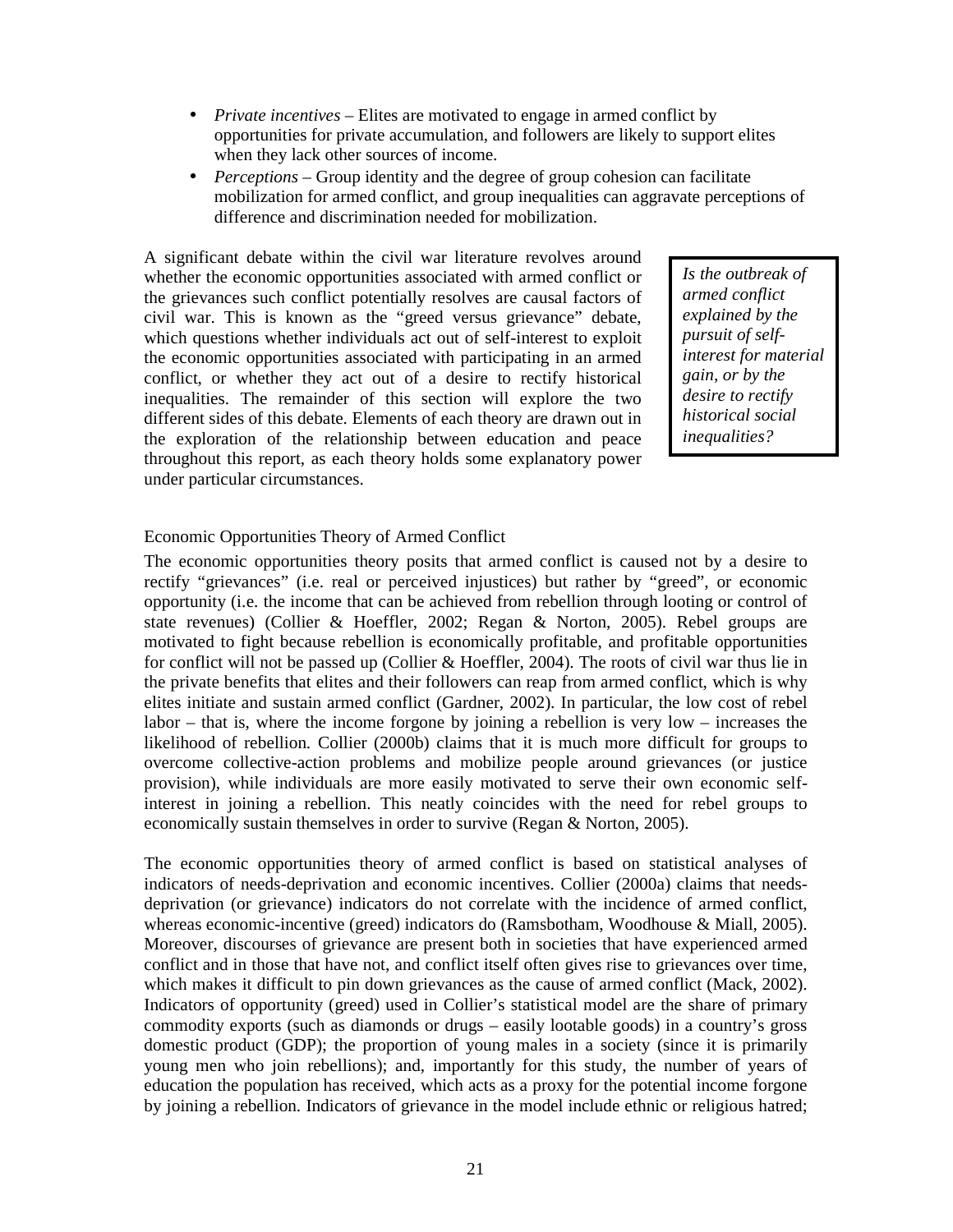economic inequality between individuals (measured through individual incomes and ownership of assets such as land); lack of political rights (political repression and exclusion); and government economic incompetence (Collier, 2000a; Collier & Hoeffler, 2004).

Collier (2000a) argues that rebel leaders use narratives of grievance to recruit combatants, and that grievances may be generated as a result of and shaped by conflict. Grievance narratives may be used to justify the existence of a rebel group, and may even provide psychological satisfaction to rebel leaders and supporters, but these narratives are not the real motive for armed conflict. Rather, exploitation of the economic opportunities associated with conflict (e.g. profit from the exploitation of natural resources) is the cause of armed conflict. This is especially the case for poor countries, and much of the economic opportunities theory is concerned with armed conflict in very poor, developing countries, in which armed conflict is much more likely to occur and which are characterized by high scores on the indicators of both greed and grievance listed above. One of Collier's primary arguments is that the key cause of armed conflict is the failure of economic development (Collier et al., 2003). Also, because conflict occasions acts that people may want to avenge, as well as increasing poverty levels owing to the destruction wrought, the risk of conflict recurring in a poor country is high. This is what Collier terms the *conflict trap.*

Importantly, Collier (2000a) argues that ethnicity is not a cause of conflict in and of itself, contrary to what is often believed. Instead, group-based attributes such as religion or ethnicity serve as mobilizing tools for armed conflict. In fact, the more ethnically heterogeneous a society is, the less the likelihood that armed conflict will erupt, since it will be more difficult for a large number of groups to cooperate around similar objectives or to mobilize resources for objectives held by only a small group (Collier, 2000a; Murshed, 2002; de Soysa, 2002; Sambanis, 2002). What is problematic is when a country is characterized by the dominance of one ethnic group, which can correspond to socio-economic inequalities between groups. Indeed, "those conflicts that appear to have a religious or cultural base can often be traced back to an economic root, such as unequal access to power, employment, housing or water" (Davies, 2005, p. 359). It is this imbalance of power between groups that is at the heart of the injustice and inequality theory of civil war, to which we now turn.

#### Injustice and Inequality Theory of Armed Conflict

The economic agendas theory of armed conflict is hotly debated by scholars, leading some to reject the theory altogether. Instead, emphasis is placed on understanding the contextual and structural nature of particular conflicts, viewing armed conflict as the outcome of multiple causes, rather than only one. This is because, as Bøås & Dunn (2007, p. 37) point out, "the 'economic agendas' literature may be useful in explaining how armed movements are sustained, but it does not tell us much about why conflicts start in the first place. To understand this transformation, we need to take into consideration political, cultural, and historical factors as well. All current conflicts in Africa [as elsewhere] are deeply entrenched in history". This is not to say, however, that the present study subscribes to the view that certain conflicts are rooted in primordial, ancient, or "tribal" hatreds that are incapable of resolution or change (see, for instance, Kaplan, 1994). Rather, the emphasis here is on the idea that single-causal explanations are insufficient to explain the genesis of armed conflicts.

Indeed, what may be labeled one man's greed may be another man's grievance, and vice versa. Moreover, elements of both greed and grievance may be factors in the same conflict, interacting to fuel the outbreak of armed conflict – that is, some elites may be greedy, while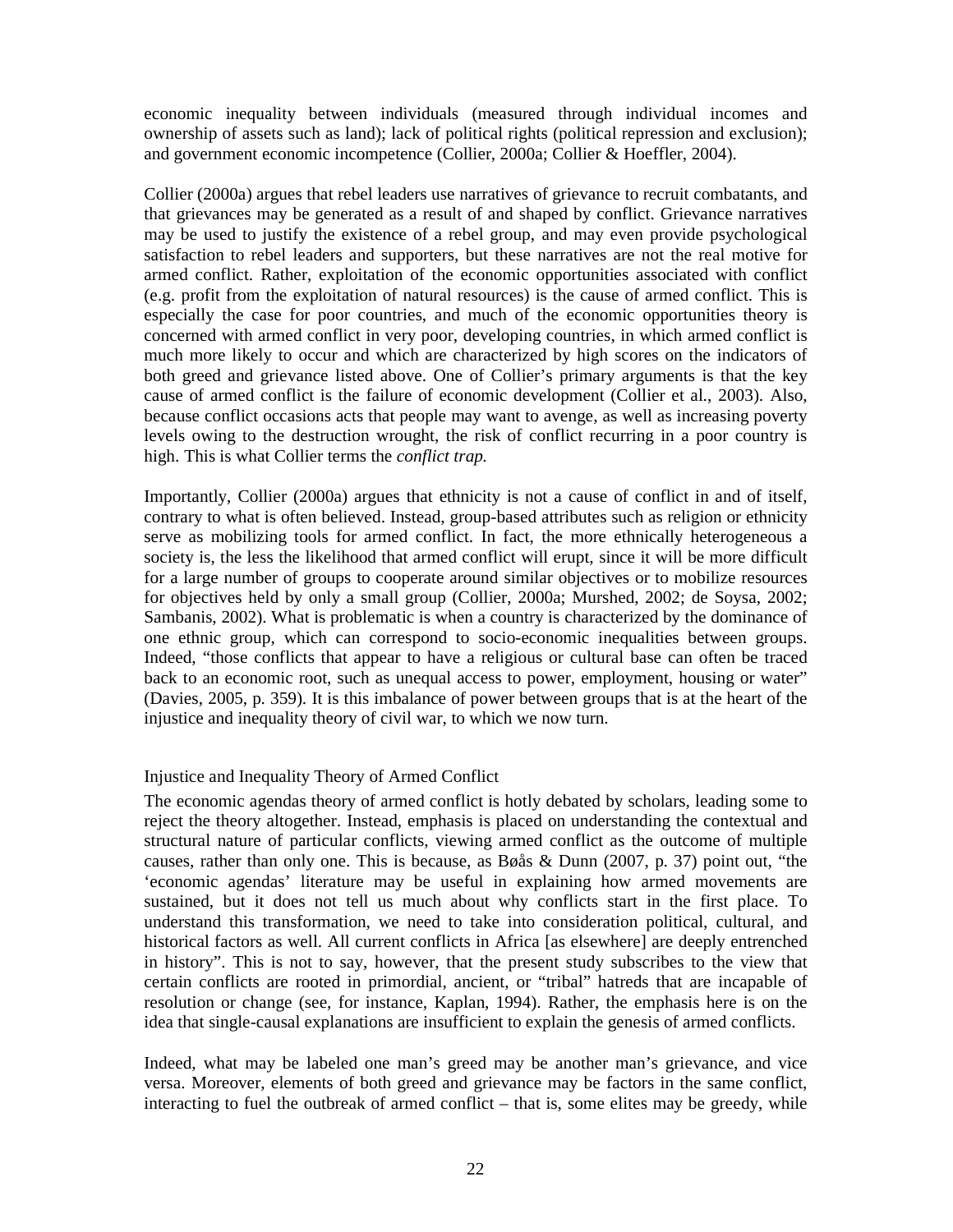some non-elites express and mobilize around certain grievances, or the other way round (Ballentine, 2003; Smith, 2003). In addition to the economic opportunities associated with armed conflict, emotions such as "rage, humiliation, or despair, as well as felt grievances ... may affect the propensity of a people to resort to violence" (Mack, 2002, p. 522) and should not be overlooked in explaining the outbreak of armed conflict. In fact, economic agendas may not even be part of the motivation to fight for either rebel leaders or their supporters, as Murshed & Gates (2005) point out in their article on the role of horizontal or intergroup inequalities in the outbreak of the Nepalese civil war. *Vertical inequalities* are differences that exist between individuals (such as income distribution) and are considered by Collier & Hoeffler (2004) as an indicator of grievance. *Horizontal inequalities* are inequalities and deprivations that exist between different groups in society (such as between different ethnic, gender, age, religious, urban, or rural groups), and are measured along four political and economic dimensions: (i) political participation; (ii) economic assets, such as land and access to water; (iii) access to employment and income; and (iv) the social situation of a group, such as levels of poverty within the group and its degree of access to social services, such as education (Stewart, 2000, 2002). The greater the horizontal inequalities between groups in a given society, the greater the risk of conflict between these two groups.

One variant of the arguments about the relationship between horizontal inequalities and armed conflict is *relative deprivation theory* (Gurr, 1970; Sambanis, 2002; Urdal, 2006; Regan & Norton, 2005). Relative deprivation theory stresses that conflict is the result of a perceived (but not necessarily actual) discrepancy between what people believe they are entitled to and what they believe they are capable of attaining, given the means available to them (Gurr, 1970). Horizontal inequalities in particular may create the conditions for the outbreak of armed conflict through the formulation of a sense of injustice based on the differences between groups and the incongruity between capabilities and expectations, and this can then be used to mobilize groups of people into participating in and supporting an armed conflict (Gardner, 2002; Ndikumana, 2005; Gurr, 1970). A sense of injustice is key to persuading people to join a rebellion through the formulation of group identities. As Smith (2003, p. 9) writes, "an exploitable sense of injustice, arising out of the underlying divisions of power and prosperity ... is the basic material for political mobilization". Mobilization for armed conflict develops when "large numbers of people become convinced that taking up arms is not only legitimate but may perhaps be the only way to secure the necessities of life. They feel they are in an unjust situation and must therefore decide to rectify it" (Smith, 2003, p. 7; see also Sugnami, 1996). In this way, collective-action problems over grievances that are perceived to effectively prevent mobilization for armed conflict in the economic agendas theory may be overcome if large horizontal inequalities facilitate mobilization through group cohesion (Murshed & Gates, 2005). As emphasized at the beginning of this chapter, civil wars are organized group conflicts, and inequality between groups is critical in this respect.

In particular, economic inequality is a key predictor of violent conflict (Deraniyagala, 2005; Smith, 2003). But, so too is the nature of the political system in a state, which intersects with economic inequalities. Indeed, successful mobilization largely depends on whether a state is strong enough to stop rebellions (Fearon & Laitin, 2003; Stewart, 2000; Collier et al., 2003). Economically and politically poorer (and thus weaker) states lack the capacity to retain the state monopoly on the use of force and to effectively police and control violence (Fearon & Laitin, 2003). Nor do such states have the capacity and/or willingness to redress grievances and rectify the horizontal inequalities that may motivate individuals to join a rebellion. This provides both motive and opportunity for armed conflict.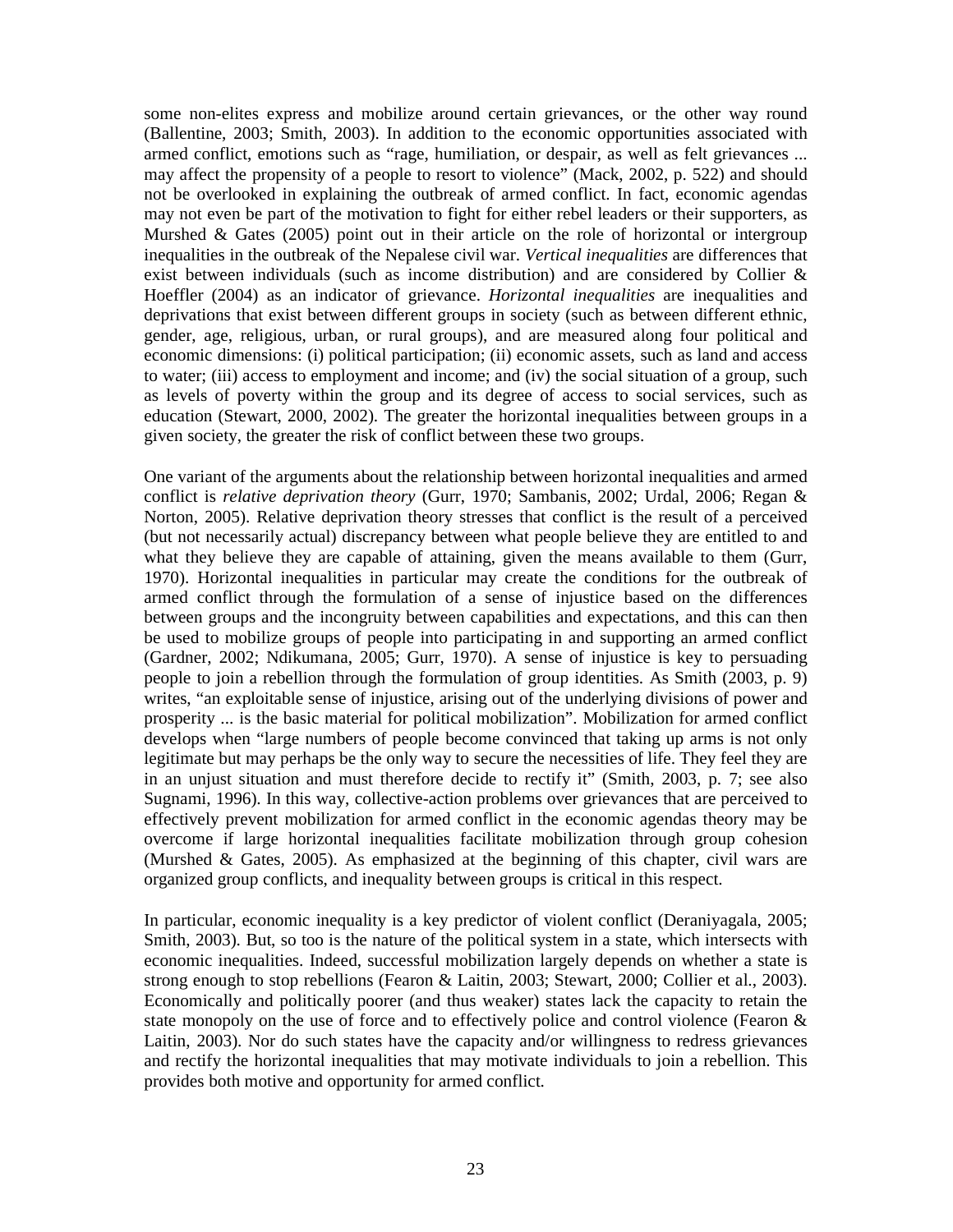Viewed in conjunction with the theories on the causes of armed conflict outlined above, this study will show that education can play either a positive or a negative role in the maintenance of peace by influencing:

- *motivations* to engage in armed conflict to seek justice for actual or perceived grievances;
- *social acceptance* of and *social constraints* regarding the use of violence, mobilization for armed conflict and participation in armed conflict;
- the *costs* of engaging in armed conflict, including social, direct, and opportunity costs;
- *opportunities* to participate in armed conflict.

#### **Resolving Conflict and the Conditions and Definition of Peace**

Resolving conflict does not just mean ending the direct, physical violence of a conflict by bringing warring sides together to sign a peace agreement or the deployment of peacekeeping troops to stop direct violence. If an armed conflict is to truly end, the conflict must be both resolved and transformed, so that peace is a sustainable and lasting arrangement. *Conflict resolution* is a situation "where the conflicting parties enter into an agreement that solves their central incompatibilities, accept each other's continued existence as parties and cease all violent action against each other" (Wallensteen, 2007, p. 8). This implies that "behavior is no longer violent, attitudes are no longer hostile, and the structure of the conflict has been changed" (Ramsbotham, Woodhouse & Miall, 2005, p. 29). Reconciliation may be a critical part of the conflict resolution phase to heal and restore broken relationships ( $\hat{A}$ kerlund, 2005).

*Conflict transformation* is a deeper level of conflict resolution, implying a "deep transformation in the institutions and discourses that reproduce violence, as well as in the conflict parties themselves and their relationships" (Ramsbotham, Woodhouse & Miall, 2005, p. 29). Such transformation funnels the dynamics and conditions of violent conflict into constructive, nonviolent processes; addresses the structural and cultural roots (not just the immediate, trigger factors) of the conflict (see below); and is thus a preventive measure against future conflict (Åkerlund, 2005). It is particularly at the level of conflict transformation that education can play a role in the building and maintaining of peace in countries affected by armed conflict.

The term *peace* can be broken down into two elements, negative and positive. A *negative peace* entails the absence of direct violence and conflict. But, a situation in which conflict or even direct physical violence are absent is not necessarily peaceful, as structural and cultural violence may be present. *Structural violence* entails "circumstances that limit life, civil rights, health, personal freedom and self-fulfillment. It occurs when wealth and power exploit or oppress others, and standards of justice are not upheld. It is created by the deprivation of basic human needs and creates suffering for individuals" (Harris & Morrison, 2003, p. 12). Cultural violence entails cultural attitudes and aspects that legitimize violence, whether in its direct or in its structural forms (Galtung, 1990). A *positive peace*, on the other hand, is a sustainable peace, because it entails the presence and promotion of social justice. As Elias & Turpin (1994, p. 5) write, "the presence of social injustice ... and structural violence [in the form of] economic deprivation, social neglect, and racial or class injustices ... provides not only the immediate violence of repression and oppression but also the breeding grounds for the development of war or other direct violence such as crime". Thus, the absence of positive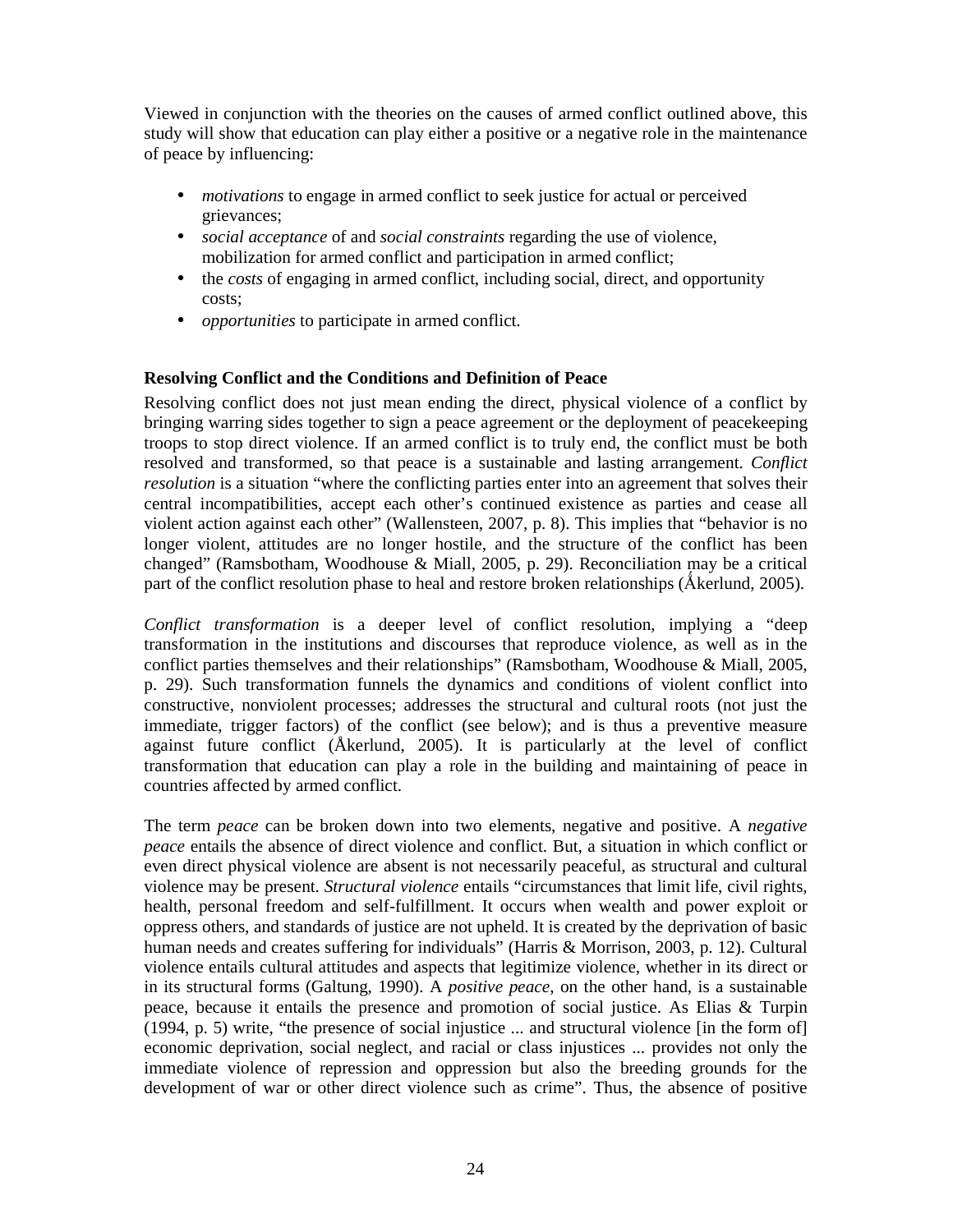peace (social justice) creates the conditions for the outbreak of armed conflict (direct violence).

As an ongoing process both before, during, and after a conflict, *peacebuilding* addresses the root structural causes of conflict and the long-term relationships between warring parties in order to change behaviors and transform identities and institutions (Ramsbotham, Woodhouse & Miall, 2005; Ponzio, 2007). The United Nations (2001) views peacebuilding as consisting of three key elements: (a) the consolidation of internal and external security; (b) the strengthening of political institutions and good governance; and (c) the promotion of economic and social rehabilitation and transformation, for instance in the education sector. Education is thus only one part of the

*Peace entails the presence of social justice, and peacebuilding transforms the structural roots of conflict.* 

peacebuilding process, and it cannot by itself resolve the root causes of a conflict or address all the problems created by conflict. However, this report will show how, as one element of the peacebuilding process, education can contribute to creating the conditions for peace.

In order to avoid a relapse into conflict, peacebuilding is needed at many levels and in many different realms to create the appropriate conditions for a sustainable, stable peace that can continue long after peacekeepers and peace negotiators have left (Gardner, 2002; Paris, 2004; Doyle, 2007). It may take many years – perhaps even generations – to build a positive peace and to change the degree and relationships of direct, structural, and cultural violence within a society that may have fueled the outbreak of armed conflict (Doyle, 2007). A Nepalese government employee working on child justice issues pointed this out in an interview:

Peace does not mean the end of war. Peace is a long-term policy that needs to be thought about. We always talk about peace as the end of the war. Promotion of peace is different: it has to entail social justice. Most of the development programs say that when you stop the use of arms, that is peace. But, in terms of education's role in promoting peace, that is a very long-term plan, perhaps 10 or 15 years. It takes a lot to stop discrimination in society. Children need to be educated so that they can understand the society and the dynamics of social harmony (#N-45).

#### **Conclusion: Education for Peace**

This chapter has given a brief overview of conceptual issues regarding the relationship between education, conflict, and peace. A theoretical understanding of the causes of armed conflict and the conditions needed for building positive, long-term, sustainable peace is critical if we are to understand the role that education can play both in the outbreak of armed conflict and in the building of peace. As Birgit Brock-Utne (1989) points out, we must understand the conditions that lead to peace in order to understand the effect education can have on producing those conditions.

Brock-Utne defines the concept of *education for peace* as "education or socialization that *results* in more peace in the world or that at least has as a result the greater likelihood that peace will be the existing condition than the case would have been without that education" (Brock-Utne, 1989, p. 78; italics in original). In this study, the term *education* is defined as formal schooling. A *formal education system* is a mass schooling system that is regulated, financed, and provided (in theory) as a universal public service to all citizens by the state, on an equal basis. This kind of schooling takes place in specially constructed school buildings for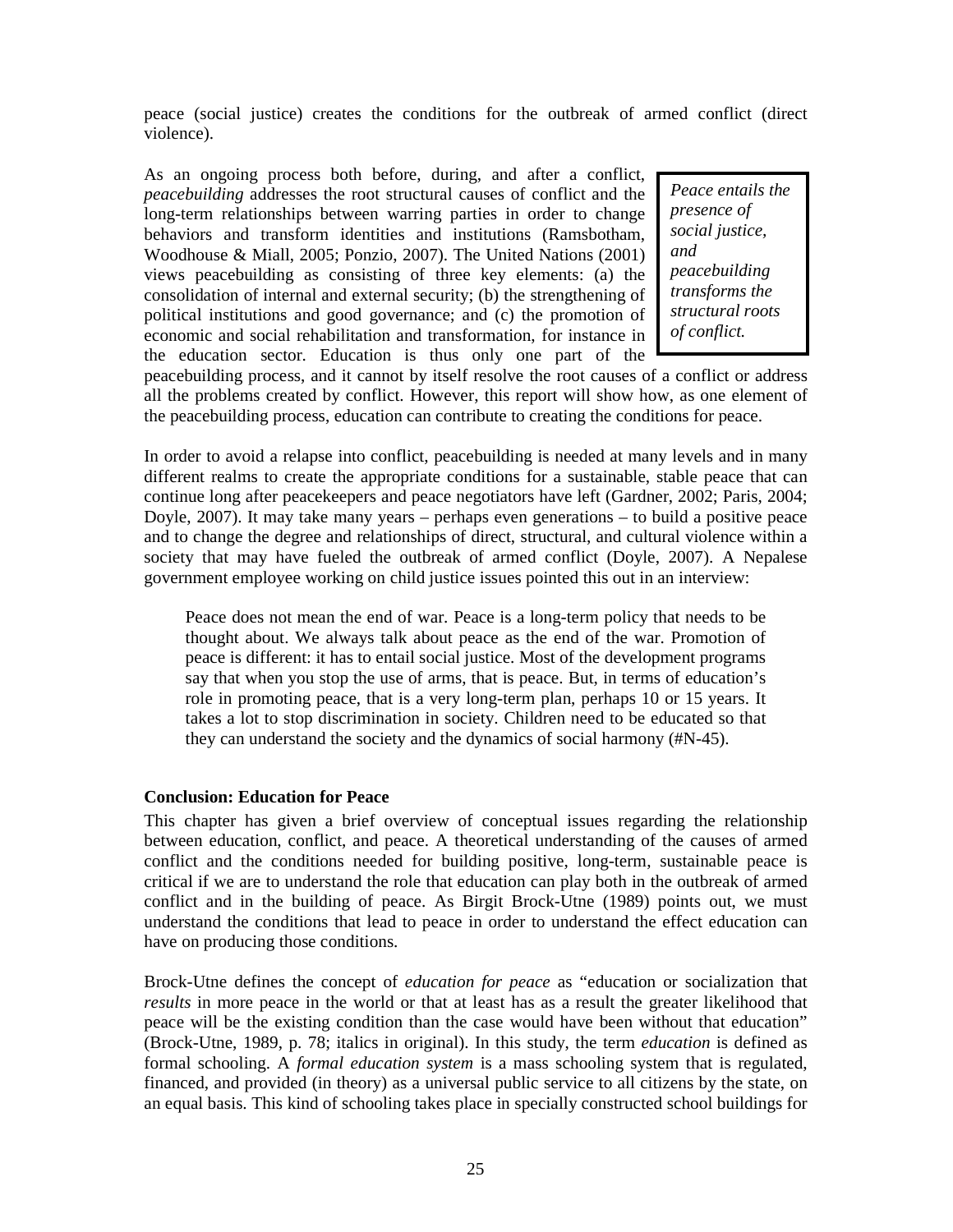a certain number of hours a day, over the course of many days during a year (Ramirez & Boli, 1987; Giddens, 2001; King, 2005). Thus, this study is concerned with education at the systemic level – that is, with the role that formal education systems play in creating the conditions for positive peace in countries affected by armed conflict. It is the contention of the present study that four concepts mediate the relationship between education systems, peace, and armed conflict. These are:

- *Inclusion* This concept covers issues related to who has access to the education system, and to what levels and types of schooling, as well as what is included in the curriculum. In the chapter of this report examining the concept of inclusion, it is argued that equitable educational inclusion is critical for building and maintaining peace because inclusion can redress grievances that motivate individuals to take up arms. Educational inclusion may also eradicate opportunities to engage in conflict.
- *Socialization* This concept refers to the types of behaviors, beliefs, values, and attitudes that schools and education actors such as teachers implicitly and explicitly sanction and communicate through the curriculum, as well as through social interactions. The chapter of the report examining this concept argues that protective, violence-free education is critical for building and maintaining peace because individuals may thus be less likely to accept using violence to resolve problems. Moreover, as a result of better conditions at schools, individuals may have fewer grievances and thus less motivation, as well as fewer opportunities, to engage in armed conflict.
- *Social Capital* This concept refers to the types of social relationships that schools, the education system, and educational actors such as students and teachers are embedded in and sustained by. The chapter examining this concept argues that an education system that helps to build trust among individuals through participation and cooperation can help to build and maintain peace. This is because grievances over a lack of participation may be redressed, and the level of social constraints against and costs of participating in armed conflict heightened.
- *Social Benefits of Education* This concept refers to the benefits that are endowed by education systems that may build peace. The chapter that examines this concept argues that education that gives hope and possibilities for the future through an improved quality of life is essential to building and maintaining peace because there will be fewer opportunities and motivations to engage in conflict, and because the direct and opportunity costs of engaging in armed conflict will be higher.

These four conflict-transforming concepts emerged from the field interviews conducted for this study, as well as from the literature surrounding the topics of armed conflict, peace, and education in crisis and post-crisis situations. The theories presented above regarding the causes of armed conflict (economic opportunity and injustice/inequality theories) and regarding peace and peacebuilding (that positive peace and social justice are needed to transform the root causes of conflict) have also guided the emergence of these concepts, which are very much interrelated.

Each of these concepts is examined in depth in the following chapters. Chapter Three examines inclusion; Chapter Four, socialization; Chapter Five, social capital; and Chapter Six,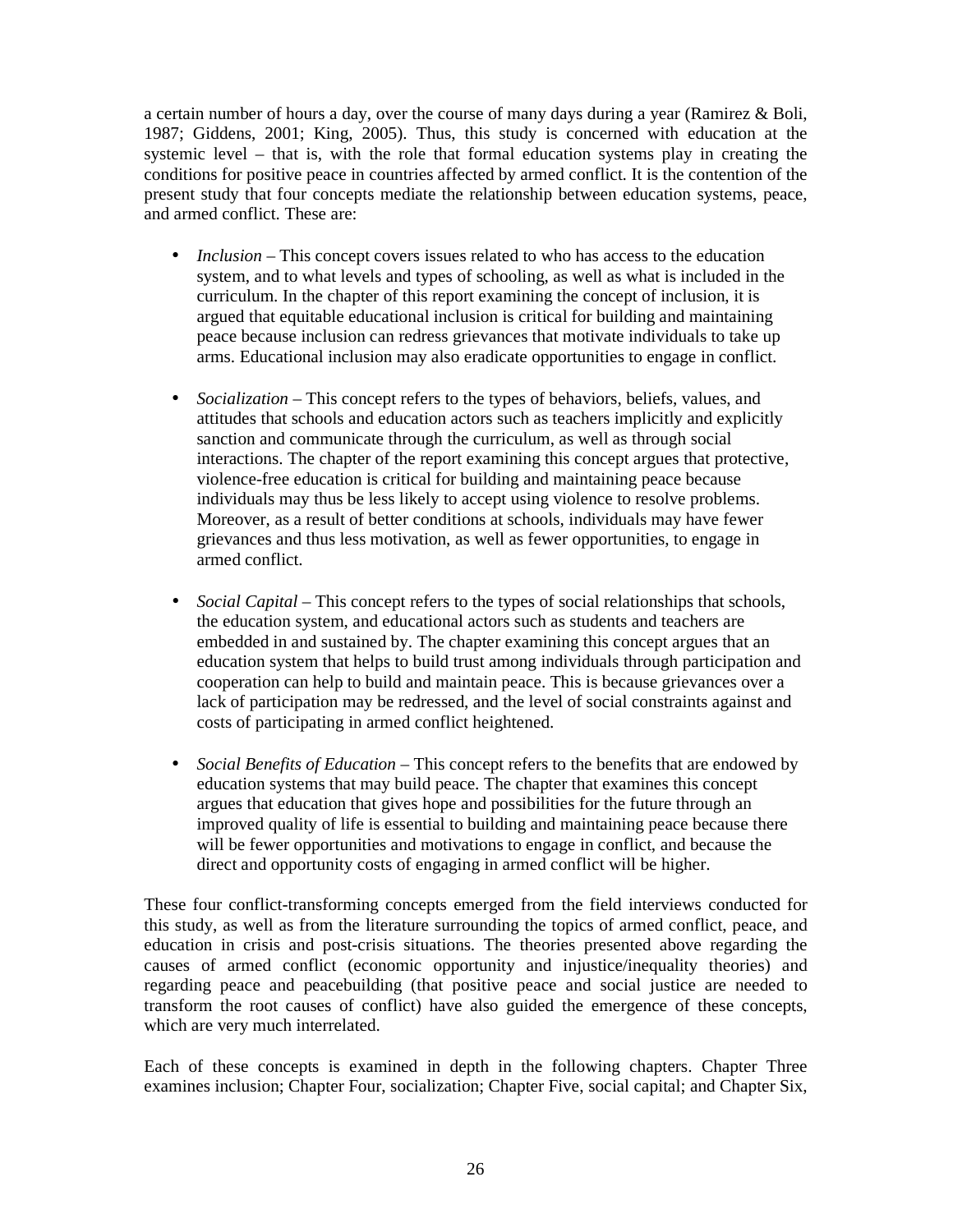the social benefits of education. Chapter Seven concludes the report by summarizing the findings of the study and advancing recommendations.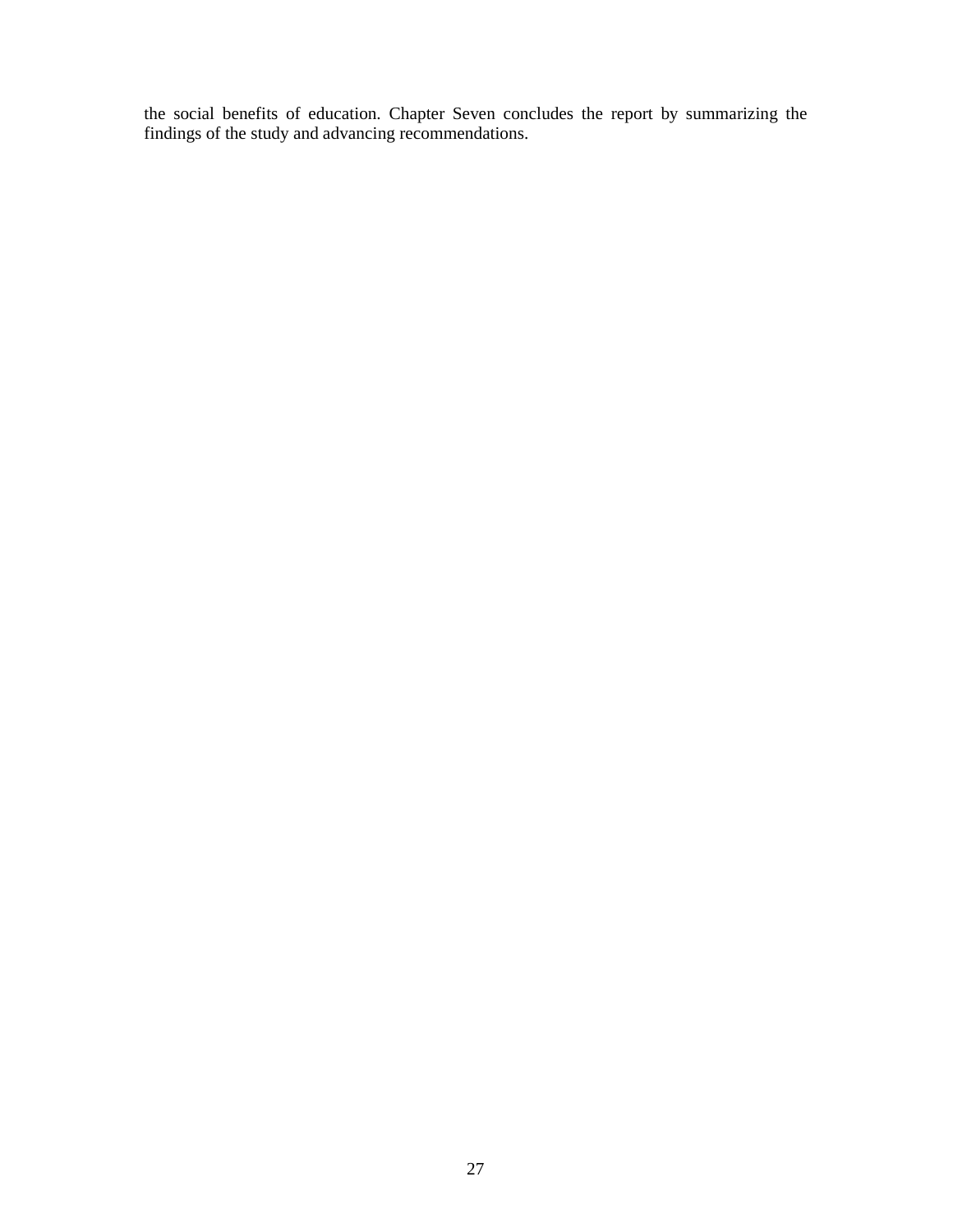## **Chapter Three**

### **Education That Is Inclusive**

#### **Introduction**

This chapter examines the first key concept of the present study, that of *inclusion*. This concept covers issues related to who has access to the education system, and to what levels and types of schooling, as well as what is included in the curriculum. The chapter argues that educational inclusion is critical for building and maintaining peace, because inclusion can redress grievances that motivate individuals to take up arms. Educational inclusion may also eliminate opportunities to engage in armed conflict (this subject will be discussed in more detail in Chapter Six). In the present chapter, the concept of inclusion will first be defined and then broken down into six elements, each of which will be discussed individually. The chapter concludes with an examination of how the concept of inclusion connects to the other three key concepts outlined in the present study.

#### **Defining Inclusion**

In this study, the concept of inclusion is used to cover issues related to the inclusion of individuals into the formal education system of a given nation-state. Here, inclusion is defined broadly – that is, within an 'Education For All' perspective, not just in terms of the inclusion of children with physical or mental disabilities and/or learning difficulties into an education system through *inclusive education* (Mitchell, 2005). Seen from a systemic view, inclusion is concerned with educational coverage and with the social outcomes and consequences of that coverage. The aim of educational inclusion is "to ensure that all pupils can have access to the whole range of educational and social opportunities offered by the school ... [so that they] avoid segregation and isolation" (Mittler, 2000, p. 2). Inclusion is "the educational philosophy of being part of the whole, that children are entitled to fully participate in their school and community" (Berns, 2001, p. 265).

Educational – and thus social – exclusion does the opposite, cutting people off from full involvement in the economic and social life of their countries (Giddens, 2001; Bush & Saltarelli, 2000). As an experience of deprivation, social exclusion is often the consequence of severe horizontal inequalities, and as such it can underpin grievances that can mobilize groups for conflict (Gardner, 2002; see also Marshall, 1998). Exclusion through horizontal inequalities undermines social cohesion, which is defined as "a process of building shared values and communities of interpretation, *reducing disparities in wealth and income*, and generally enabling people to have a sense that they are engaged in a common enterprise, facing shared challenges, and *that they are members of the same community*" (Maxwell, 1996, cited in Jenson, 1998, p. 3; italics added). Large horizontal inequalities may instead increase group cohesion among those who are disenfranchised, facilitating mobilization for armed conflict (Østby, 2004).

Østby (2004) has found that, statistically, there is an increased likelihood of civil war in countries with large *social* horizontal inequalities (rather than economic or health horizontal inequalities), which are measured in terms of access to education and employment opportunities. Educational inequalities reflect social inequalities more broadly, since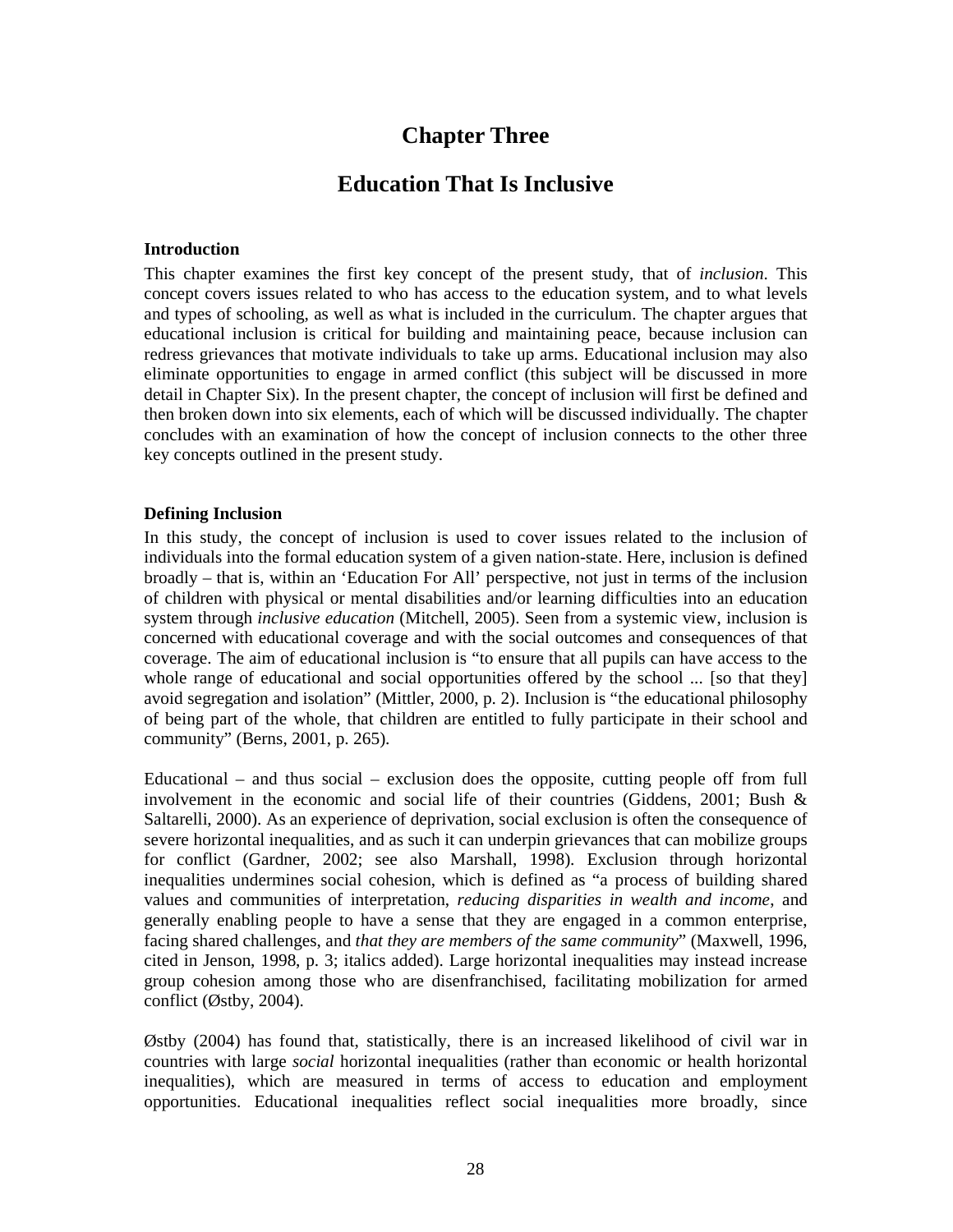dominant groups in society, particularly dominant ethnic groups, generally control state resources and may discriminate against minority groups in terms of access to social resources, such as education, and employment opportunities (*ibid.;* de Soysa & Wagner, 2003). As Davies (2005, p. 359) points out, "social exclusion is not random, but concentrated in already marginalized groups". Exclusion and discrimination occur not just along ethnic lines. Other axes for discrimination include gender, age, class, religious group (including caste), geographical location, and race, and these may be equally important in mobilizing individuals to participate in armed conflict. Exclusion and inequalities may furthermore be political, social, or economic in nature, or a combination of the three (Bhalla & Lapeyre, 2004; Stewart, 2002).

Educational inclusion is not simply a quantifiable measure of the number of individuals participating (or not participating) in an education system. Educational inclusion involves a social dimension, in that education systems underpin the maintenance and reproduction of political, economic, and social structures. Education confers socio-economic and political power and mobility on certain individuals and groups within a society, and these have historically comprised the ruling elites in most countries. In this way, education is a strong social sorting mechanism, creating, reproducing, and exaggerating social and structural inequalities and legitimizing privileges. This can lead to grievances among groups of people excluded from education, fuelling armed conflict (Davies, 2004, 2005; Bush & Saltarelli, 2000; Carnoy & Levin, 1985; Giddens, 2001; Carnoy, 1990; O'Brien, 1996; Torres, 2003). As Østby (2004) points out, groups are able to maintain their social advantages and access to resources over the long term, but these advantages also allow groups to secure access to more and better resources, increasing inequalities over time. Thus, parents with higher levels of education are more likely to have higher socio-economic status, and their children are more likely to benefit from better education and have access to education for longer periods of time, completing higher levels of schooling because they have the necessary resources to do so (Bush & Saltarelli, 2000).

If conflict transformation entails a deep transformation in the institutions and discourses that reproduce violence, including structural and cultural violence, then educational inclusion has a key role to play in such transformation because of the larger social equalities and inequalities that are (re)produced through education. In this way, educational inclusion can represent a form of social justice, which is an important function of the Education For All (EFA) campaign, in that EFA entails not only equal access to schooling but also an insistence on increased social equity (Hallak, 1991). A member of a teachers union in Nepal emphasized social justice as a critical element in building and maintaining peace:

It is difficult to sustain the peace when people do not feel they have justice. Society is there for justice, and people don't feel that they have justice. If I offend your rights, one day, it may be okay. But if it happens the second day and again with the same behavior, you become more angry and if it happens again and again, you may feel that you are undermined, humiliated, offended. Then there will be a problem. Justice should prevail in society for sustainable peace (#N-34).

#### **National Education Laws and Policies**

Education cannot be considered fully inclusive and thus able to play a role in building peace until it is codified as a universal right in national laws and policies. This is because positive peace entails the presence and promotion of social justice through the protection of human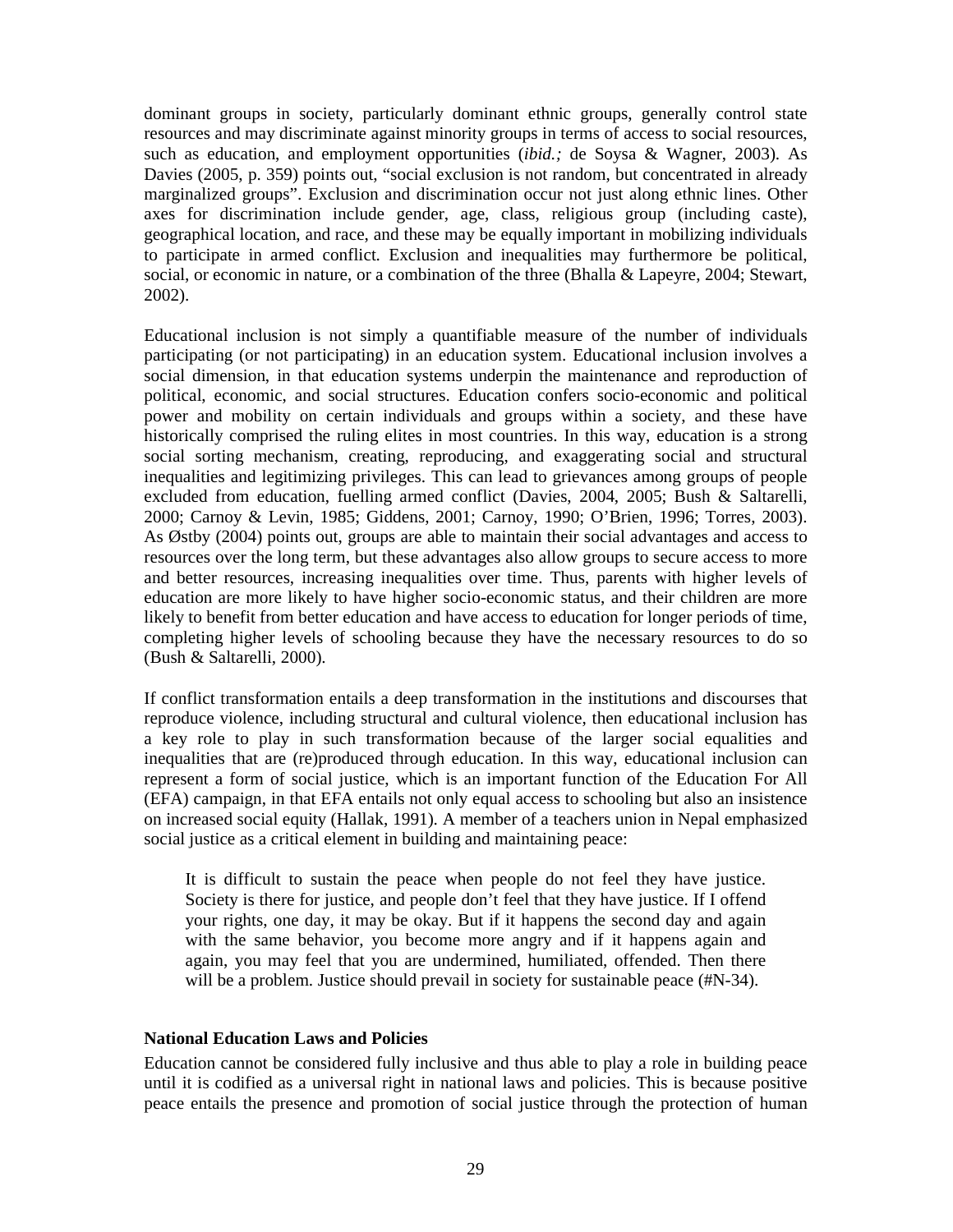rights, including the right to education (Elias & Turpin, 1994). But, positive peace must be about more than just *protecting* human rights, because protecting rights assumes that these rights already exist and are in theory enjoyed by citizens, which is not universally the case. Such rights must therefore not only be protected: they must first be recognized and fulfilled by the state. This is not the case in respect of formal education in many countries, particularly in the developing world, where the right to formal education is not always recognized, fulfilled, or protected. The right to free primary education is still not constitutionally recognized in countries as diverse as Fiji, Laos, Burundi, Botswana, and the Central African Republic (Tomaševski, 2001, 2006). Where rights are promised but not fulfilled, this sets up a fundamental tension that can nurture rebellion against the state. As noted earlier, Elias & Turpin (1994, p. 5) emphasize that "the presence of social injustice (the absence of positive peace) provides not only the immediate violence of repression and oppression but also the breeding grounds for the development of war and other direct violence such as crime". Thus, structural violence, perpetuated through forms of deprivation such as differential educational access, can create the conditions for greater direct violence, including armed conflict.

Free and compulsory public primary education may be considered a universal human right internationally, but it is not considered a national right in Nepal. In Nepal, public primary education is by law free, but it is not compulsory and education is not considered a national right. Legislation has existed in Liberia since 1912 declaring education to be free and compulsory for all Liberian children between the ages of five and eleven, and the Free Compulsory Primary Education Act was adopted in 2003, but enrollment levels have been historically very low. In 2006, the Liberian government declared its commitment to providing free primary education for all, but this policy has not been uniformly implemented and education is not considered a national right. In Guatemala, however, education is considered a national right, and primary education is free and compulsory by law. However, this right is not a reality for everyone, owing to the imposition of fees and the poor distribution of educational resources within the education system – including teachers, school buildings and materials, and money.

Compulsory schooling can itself be an act of violence, particularly where compulsory schooling policies are not accompanied by policies to facilitate access (for instance, policies that provide formal education free of direct and most indirect costs, and provide education in local communities) (Harber, 2002). This can create conditions that enable the authorities to harass parents who cannot afford to send their children to school, or force parents to send children to private or public schools of low quality that may be far from children's homes and families, where they may be exposed to negative teaching that transmits hateful ideologies and stereotypes.

#### **Access to Different Levels and Types of Education**

Educational access has been defined as "the proportion of the relevant age cohort reached by the education system" (Claffey, 1990, p. 93). Access is used here as an umbrella term that includes enrolling in, regularly attending, and remaining in the education system until a certain phase of schooling has been completed. Access is thus in part a quantitative measure of who has access to different levels of schooling within the formal education system. In this context, it can be viewed in terms of the numbers of individuals enrolled in different levels and sectors of the formal education system. These numbers can be broken down into different components – such as gender, region, age, and ethnic/religious/socio-economic groups – to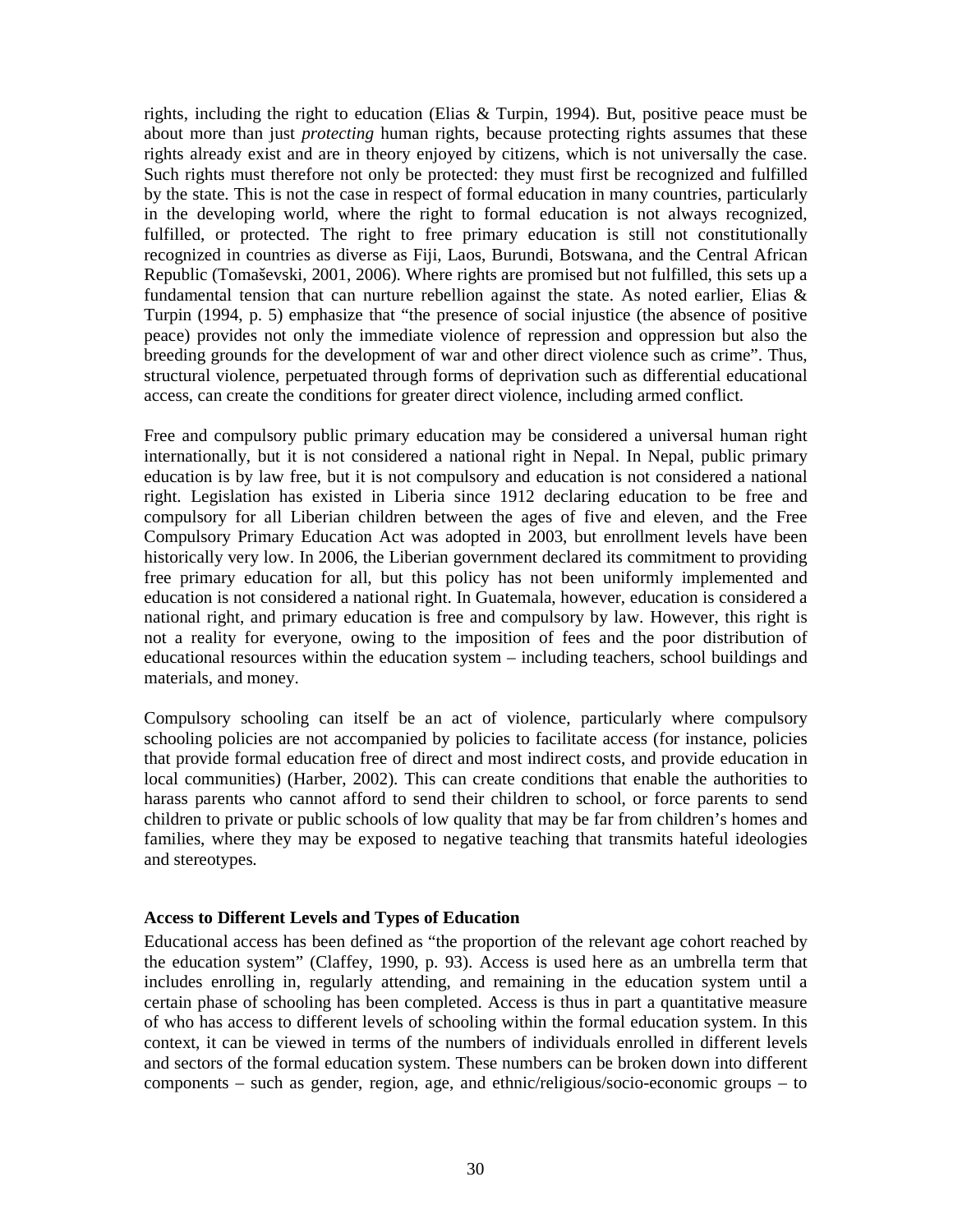enable a more comprehensive understanding of what types of groups are included in or excluded from the education system.

Measures of other inputs in the educational system are also critical in creating a full picture of the nature of access within a given education system. The number and location of schools is an indication of the distribution of the resources within – and thus access to – a given education system. In the three countries studied in this report, the geographical areas and social groups excluded from education (as measured by numbers of children attending school and numbers of schools) roughly correspond to the groups and areas where socio-economic development levels are low, and in turn to the groups and areas that have been involved in armed conflict. A simplified summary is presented in the table below: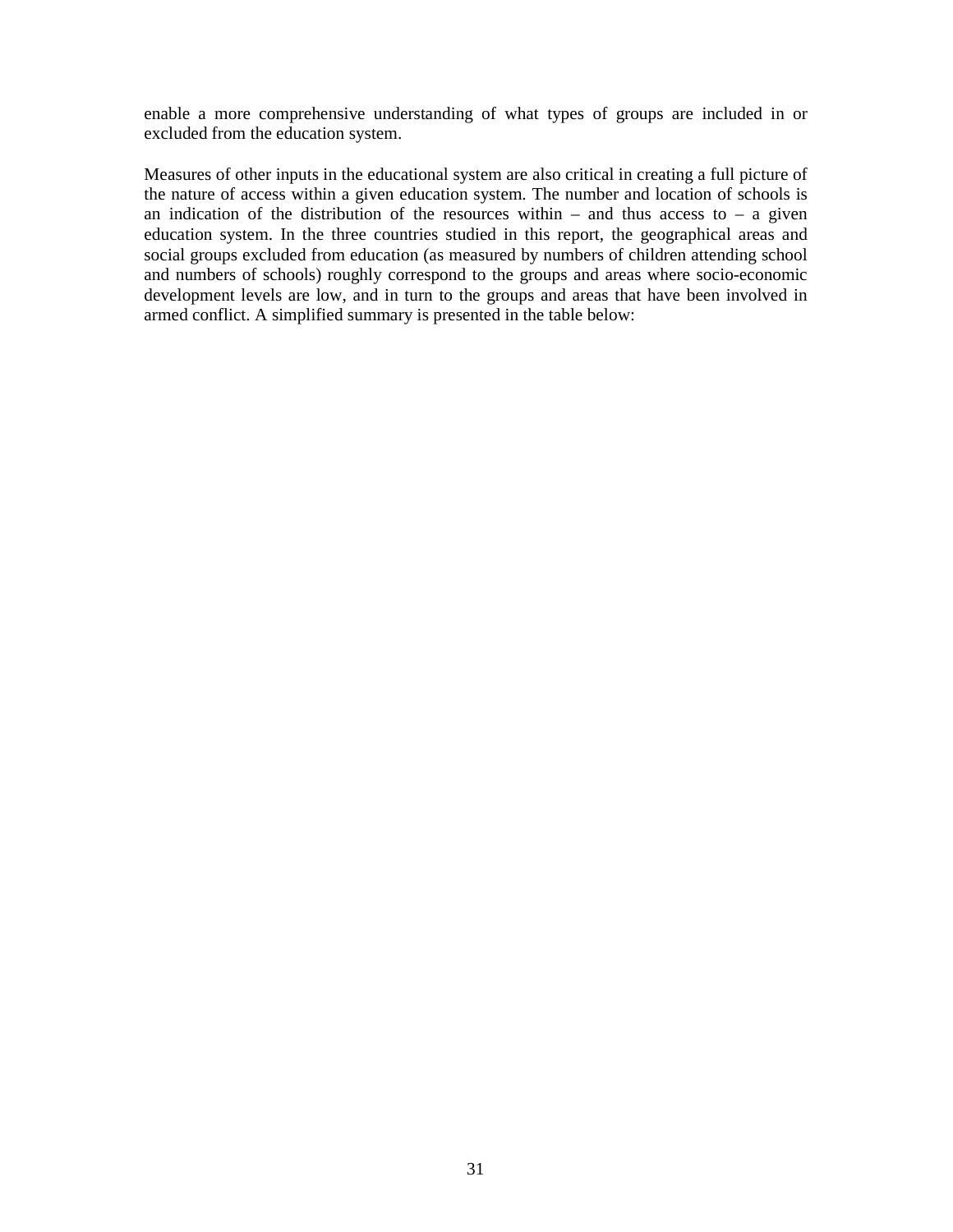| Table 2: Prewar Educational Access by Country Case in Relationship to Conflict Outbreak and Fighting. |  |  |
|-------------------------------------------------------------------------------------------------------|--|--|

| Country                | <b>Groups</b><br><b>Fighting</b>                                | <b>Pre-war Educational Access and</b><br><b>Achievement</b>                                                                                                                                                                                                                                                                                                                                                                                                                                                                                                                                                                      | <b>Conflict Outbreak and Dynamics</b>                                                                                                                                                                                                                                                                                                                                                                                                                   |
|------------------------|-----------------------------------------------------------------|----------------------------------------------------------------------------------------------------------------------------------------------------------------------------------------------------------------------------------------------------------------------------------------------------------------------------------------------------------------------------------------------------------------------------------------------------------------------------------------------------------------------------------------------------------------------------------------------------------------------------------|---------------------------------------------------------------------------------------------------------------------------------------------------------------------------------------------------------------------------------------------------------------------------------------------------------------------------------------------------------------------------------------------------------------------------------------------------------|
| $\overline{Guatenala}$ | Primarily<br>indigenous<br>peoples                              | Social exclusion, including exclusion<br>from the formal education system, was<br>concentrated among the indigenous<br>population, many of whom live in the<br>western region of Guatemala.<br>Historically, formal education primarily<br>benefited the urban, non-indigenous elite.<br>In 1967, only 33% of the country's<br>primary schools were located in rural<br>areas, which were populated largely by<br>indigenous peoples. In the 1970s, net<br>primary enrollment was 58%, and<br>primary-completion rates were 49%.                                                                                                 | Conflict breaks out in the western region<br>of the country and is largely fought there,<br>negatively impacting educational<br>provision. Indigenous peoples form the<br>primary support base of the guerilla<br>groups fighting the government.                                                                                                                                                                                                       |
| Nepal                  | Primarily<br>lower-caste<br>and non-<br>Nepali ethnic<br>groups | Formal education was historically<br>reserved for the upper castes and classes<br>and for men, and was available largely in<br>urban areas. Expansion of the formal<br>education system began in the 1950s and<br>increased dramatically through the 1990s.<br>However, in 1993, only 40% of rural 15-<br>year-olds had completed primary<br>schooling, with high levels of<br>stratification in educational access and<br>achievement along caste, ethnic,<br>religious, geographical, and gender lines.<br>In 1995, net primary enrollment was<br>69%, with a completion rate of 40%.                                          | Conflict breaks out in the rural western<br>region of Nepal. The Maoists draw much<br>of their support from among the low-caste<br>and various ethnic groups living in this<br>region. Fighting occurs predominantly in<br>rural areas and negatively impacts<br>educational provision.                                                                                                                                                                 |
| Liberia                | Primarily<br>non-<br>Americo-<br>Liberian<br>groups             | Access to political, economic, and social<br>power, including access to formal<br>education, was historically reserved for<br>the urban-based Americo-Liberian elite.<br>Educational enrollment levels increased<br>in the 1970s and 1980s, but resource<br>allocation within the education system<br>did not keep pace with increased<br>enrollment levels and spending, and<br>school numbers declined. In the 1970s,<br>one-third of education spending was<br>concentrated in Monrovia, and 60% of<br>trained school teachers were located in<br>the capital. In 1990, net enrollment was<br>12.3% and gross enrollment 28%. | Conflict breaks out in Nimba County, a<br>rural area in the northern region whose<br>inhabitants had been persecuted and<br>discriminated against under the regime of<br>Samuel Doe. Much of the fighting occurs<br>in rural areas, and later in urban areas.<br>Many of the combatants in the different<br>factions were excluded from the formal<br>education system. The negative impact of<br>the war on educational provision was<br>considerable. |

Sources for information in the table: Duberg (1994); Fahnbulleh (2005); Khaniya & Kiernan (1994); Kline (2000); Marques & Bannon (2003); Save the Children (2005); Soto (1994); Stash & Hannum (2001); Women's Commission for Refugee Women and Children (2006); World Bank and UNDP education statistics.

Both lack of educational access and unequal access to education played a role in the outbreak of conflict in each of the three countries selected for study in this report, primarily because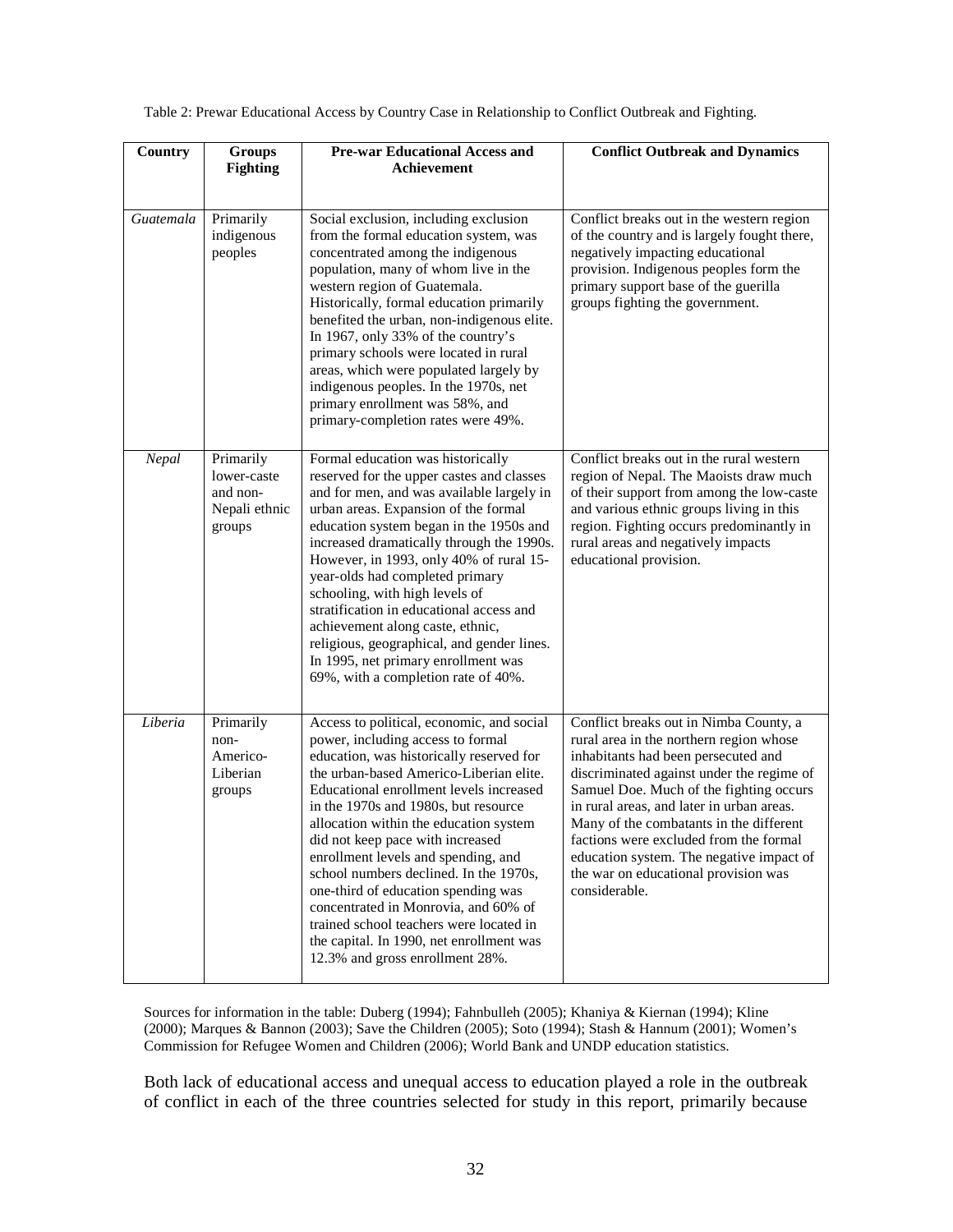such deprivation is a source of friction between different groups of people. Unequal educational access results in spatial discrimination, creating grievances that can mobilize people for participation in armed conflict (Degu, 2005). For these very reasons, lack of educational access has been a major contributory factor in the outbreak of other conflicts, such as the Rwandan genocide and the conflict in Kosovo (Aguilar & Richmond, 1998; Sommers, 2002a). Lack of educational opportunities was viewed by former child soldiers in Sierra Leone as a major factor in their decision to fight (Peters & Richards, 1998). Thus, while conflict may limit or even stop educational provision, such a development may have already happened prior to the outbreak of armed conflict, providing a pool of recruitable young people and a cause to motivate them to take up arms.

As Thyne (2006, p. 735) writes, "poor systems of education [do not simply] work through some other mechanism [such as opportunity cost] to lead to rebellion; rather, the failure of the government to provide for an adequate system of education is so severe that it, in itself, is the root of rebellion". This was echoed during an interview with an employee in the Nepalese Ministry of Education, who stated that "lower caste households feel that education is not for them, since they have always been excluded. The school has never approached them and these groups feel they are neglected by society" (#N-53). This provided motivation for individuals to join the Maoist rebellion, as a member of a teachers union in Nepal pointed out: "People who did not have education at all or who did not have a good education, who were discarded from schools, who were humiliated in schools, they took guns in their hands and came to take revenge with teachers and others in society" (#N-34). The role of educational deprivation in the outbreak of armed conflict was also discussed during two interviews with a teacher, a UNMIL representative, and a Save the Children employee in a rural area of Liberia (#L-21 and L-22):

| <b>UNMIL Rep:</b> | If people are not educated, they get jealous of people who are    |
|-------------------|-------------------------------------------------------------------|
|                   | educated.                                                         |
| SC Employee:      | Yes. People who don't go to school get jealous of your own        |
|                   | children you are sending to school. You send your child to        |
|                   | school so they will get a good job, but the others are jealous.   |
| Teacher:          | Yes, and they killed them. It's true.                             |
| SC Employee:      | Yes, so we must make sure that other children are going to school |
|                   | to protect your child. So we encourage everybody to access        |
|                   | education, everybody.                                             |

Public schools in particular represent the state, and, during a conflict, anger against the state and over exclusion from power through the unequal educational access may be directed against state symbols such as schools and/or educated persons. Taylor (2005, p. 3) writes that, during the Sierra Leonean civil war, rebels targeted schools "to register their discontent and contempt for a system that failed to provide [drop-outs] with opportunities for a better life". This seems to negate the claim that Carnoy (1990, p. 66) makes about the pacifying aspect of educational inequality: "failing in school ... helps to pacify those who might otherwise claim increased access to resources and political power, since such claims are officially restricted to those of proven 'merit'".

When the state fails to provide education and other public services, this gives rebel groups and other actors an opportunity to function as alternative or surrogate service providers, enabling them to gain legitimacy and support for their cause among the population, as well as creating dependency on the armed group for the provision of such services (Singer, 2006). In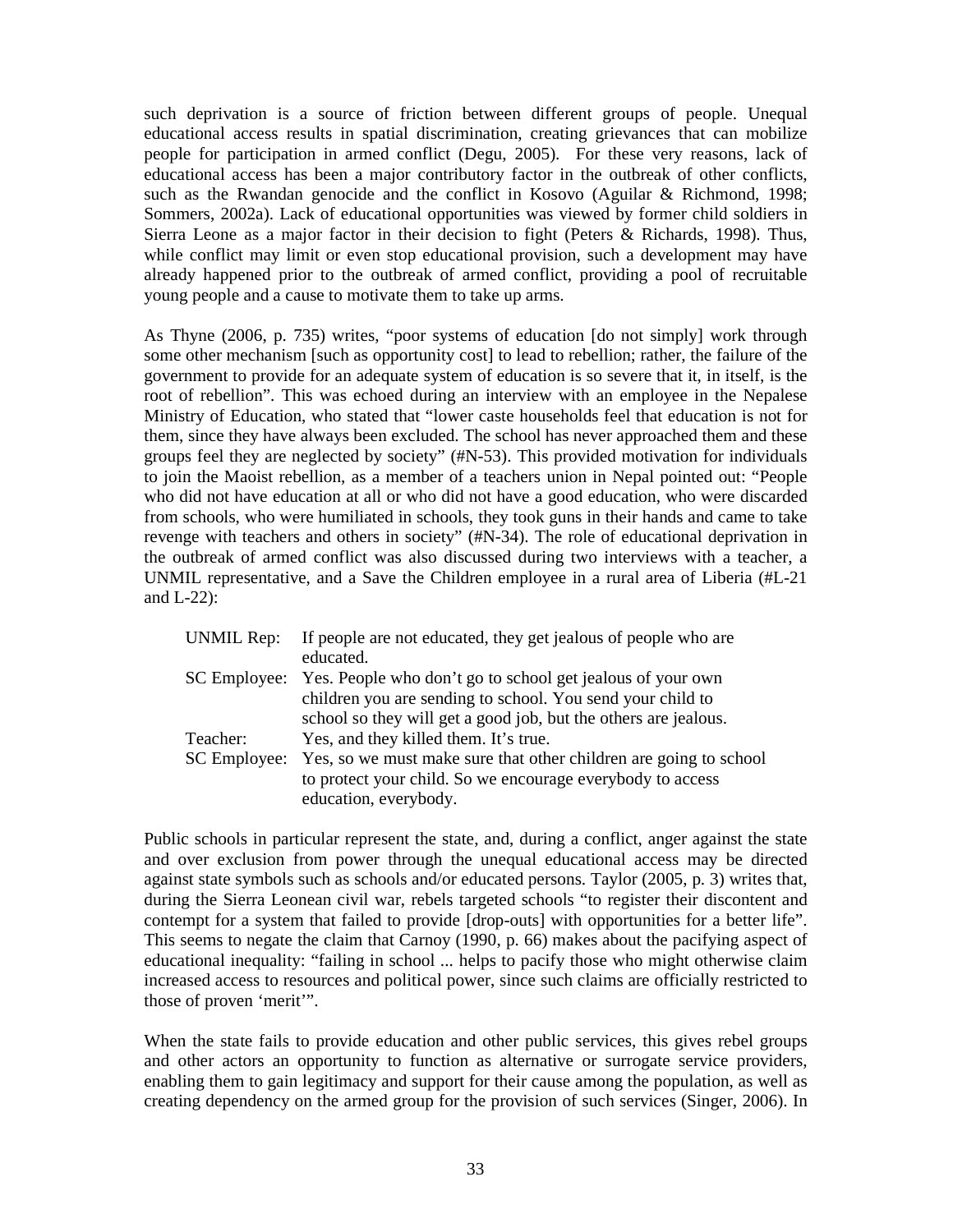Nepal, Maoists highlighted gaps in public service provision to build up support for their movement, going so far as to set up parallel governments in areas where the state was absent, forming "people's governments" that provided health and judiciary services, and collecting taxes (International Crisis Group, 2007; *The Economist,* 2006). Similarly, Hezbollah has built up its support in Lebanon by providing health services and schooling (Singer, 2006). Members of a Nepalese teachers union discussed this issue, stating that "we have had violence, the Maoists, for many years, which is a result of the failure of the education system and of the political system. The political system could not deliver to people what they deserve. The state could not deliver to people what they need. And because of the state inability in delivering people their basic needs and rights, there was a gap. In that gap, the Maoists played their role" (#N-34). Alternatively, rebel groups may attack the education system to weaken the state as a way of building support for their cause, recognizing that the existence of other opportunities may undermine their support among the population. This has been the case, for example, with the Taliban in Afghanistan.

Inclusive educational provision signals the state's willingness and capacity to deliver public goods and state services to citizens, as well as its strength. That is, state investment in domestic social institutions such as education signals that the state cares about the population and is committed to keeping the peace (Thyne, 2006; Collier et al., 2003). Of course, the state is not always a benign entity, and states can be as predatory and violent as any rebel group. But, equal and equitable provision of and investment in education is an important signal that the state is committed to creating the conditions for long-term peace, which can defuse grievances that might facilitate mobilization for armed conflict. As outlined in Chapter Two, many rebellions are waged against the state, and whether a particular mobilization will be successful largely depends on the strength of the state and its ability to put down a rebellion.

Weak states may also be unable to exercise what Galbraith (1983, quoted in Meek, 1994, p. 1715) calls *conditioned power*, or the ability to persuade people to submit to the will of others, namely, to the rule of the state. Through mass public education systems, nations are able to construct unified national polities, enhancing the state's power over its citizens and its legitimacy in the domestic and international realms (Ramirez & Boli, 1987). Nation-building through education may thus help to strengthen the state by improving levels of political consensus and cooperation between groups, and by breaking down regional or ethnic loyalties and identities through the incorporation of individuals within the state and within national identities (Saha & Fägerlind, 1994; Miguel, 2004). This model, of course, is contentious and can work in the opposition direction, facilitating the transmission of stereotypes or justifying discriminatory power structures. Extreme nationalism can create conditions for conflict, as in Nazi Germany and former Yugoslavia, while the imposition of nationalism can create the kind of cultural and political repression that can also lead to armed conflict, as in Sudan (Bush & Saltarelli, 2000; Seitz, 2004). A context-specific balance must therefore be struck between accommodating diversity and striving for national unity.

#### *Barriers to Entry and Progression Through the Education System*

Educational access is mediated by mechanisms that may be exclusionary or inclusionary. Barriers to entering and remaining in the education system can be low or high: tuition-free education lowers the barriers to entering school, whereas indirect costs – for example, for uniforms and books – can raise the barrier to entry. The higher the costs associated with schooling, the higher the barrier to entry into the educational system – especially for poor families, who must also face the opportunity cost of lost income in sending their children to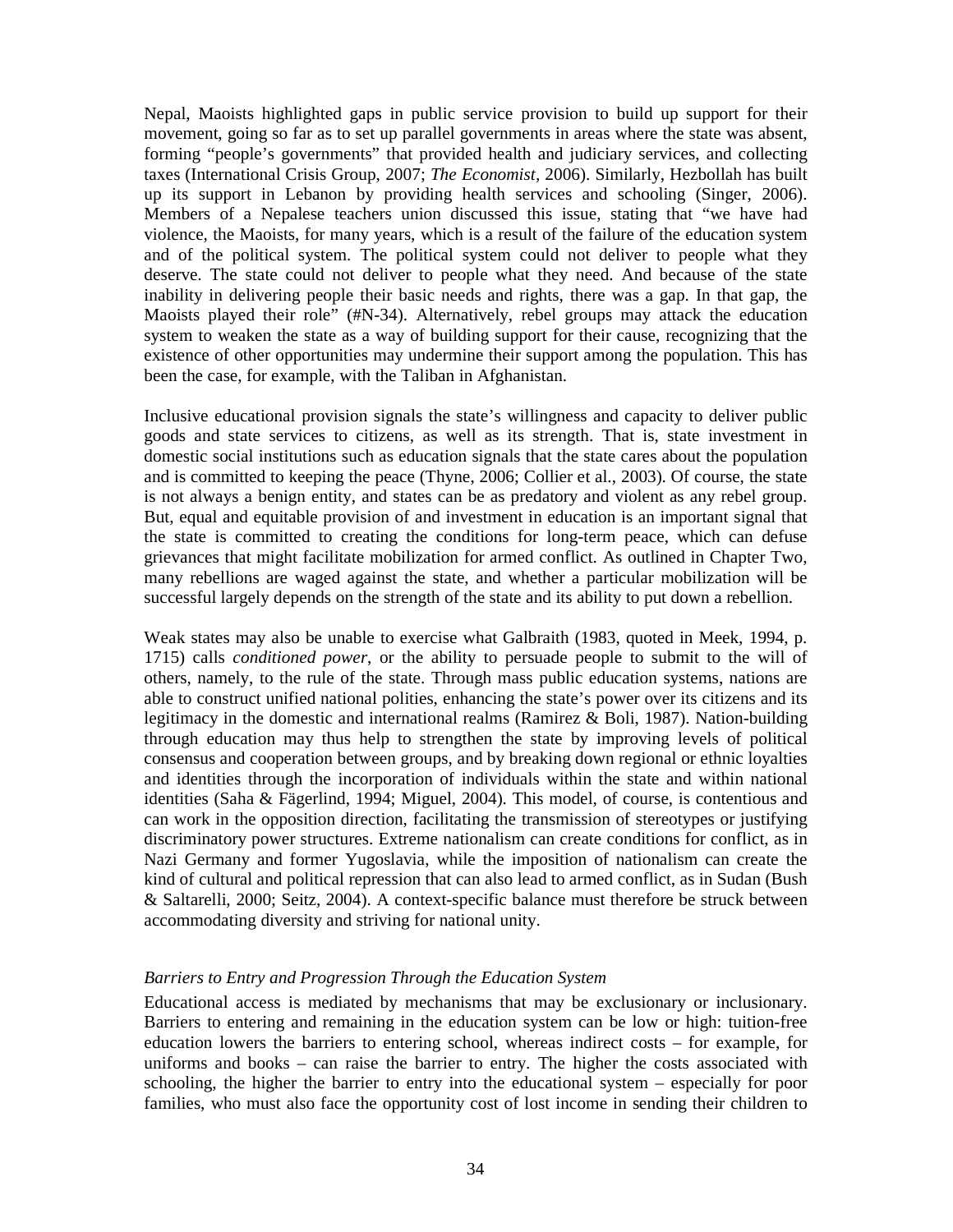school – and thus the more unequal the system, particularly when poverty levels are high. Consequently, those with greater access to socio-economic and political power and resources have improved access to education and to better-quality education because they can afford it, exacerbating social exclusion in already highly stratified societies (Bush & Saltarelli, 2000; Seitz, 2004; Boyden & Ryder, 1996; Tomlinson & Benefield, 2005). Furthermore, vocational education is often very expensive, excluding those who are economically poorer but who would likely benefit from the potentially higher incomes and improved livelihoods that vocational education can deliver.

As a student progresses through the education system, barriers to retention and progression within that system are also raised in non-monetary ways (Samoff, 2003). In developing countries, formal education is highly exclusionary and based on rigid methods of selection and stratification that may foster intense competition rather than cooperation. Education is a progressively restricted and selective good that endows progressively greater benefits to individuals, up to a certain point. That is, progression through the education system becomes increasingly difficult, because the higher levels of schooling – which arguably offer higher pay-offs for students and their families – are more severely restricted, for example through exams and fees or through the concentration of facilities in urban areas. Thus, fewer people have access to higher levels of the education system and to the greater income and status accorded by those levels. The more extreme the stratification methods within an education system, the more extreme the exclusion from the potentially greater social and economic benefits of education. Enforcing rigid exclusion from higher levels of education can create both grievances – for instance, among adolescents who have no access to secondary schooling – and a large pool of young people who may be more easily recruited into an armed group, particularly when few viable alternatives exist outside the formal education system. The failure of a student to progress to higher levels in the education system can create deep feelings of exclusion, shame, resentment, and humiliation, as can beatings and other acts of violence committed by teachers or fellow students. Such feelings can serve as powerful recruitment tools for armed groups.

#### *Access as Measured by Type of Education*

Access to the education system is not simply a quantitative measure. Access must also be viewed in terms of the *type* of education to which individuals have access, such as formal schooling or vocational training, higher- or lower-quality education, and public or private schooling. In this respect, expanded access to formerly elite systems of education can have an unintended, adverse impact on educational equality and social inclusion, particularly when the initial focus of mass education policies is on improving quantity, rather than simultaneously improving quantity and quality. Overcrowding and poor-quality education in public schools can encourage the growth of a private sector with better-quality education for the rich, or can discourage students from attending school altogether if they feel that the quality of the education they are receiving is too low. Thus, the right to education and access to education must be viewed not only in terms of quantity, but also in terms of the quality of education (Smith, 2005).

There has been enormous growth in the private (secular, not religious) education sector in Nepal. The growth of this sector was hotly debated and much despised by the majority of interviewees because of the widespread social exclusion it engenders. Economically better-off families send their children to private schools, which are considered to be of higher quality, while poor families send their children to overcrowded, poor-quality public schools, where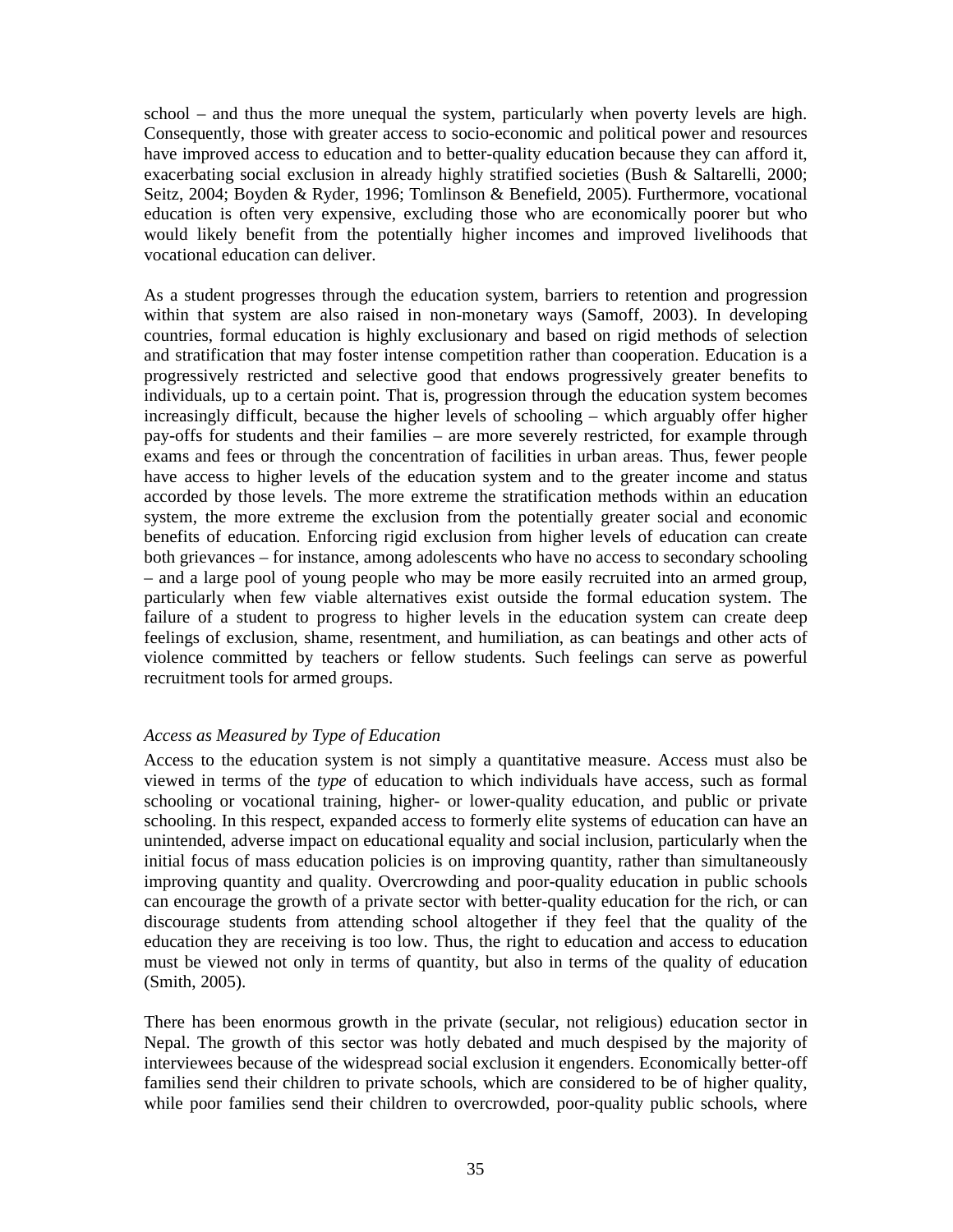failure rates are high. In this instance, quality included better teaching methods, more individual attention for students, fewer students in the classroom, and, for some interviewees, the use of English as the language of instruction. In this way, education is widening the gap between the haves and the have-nots in Nepal.

As members of a local organization in Nepal stated, "the education system promotes discrimination by having private and public education. Those who are studying in the public schools, they feel discriminated against compared to the private school students. Nepal needs equal education, not a divide between public and private education – only one type of education" (#N-31). Furthermore, some Nepalese families choose to send boys to private schools and girls to public schools, creating further divisions between individuals and reinforcing social inequalities as social resources continue to be distributed to those who have more socio-economic power. The Maoists have tapped into this dimension of exclusion, promoting gender equality within their ranks and advocating the abolition of private schooling. (Educational quality is discussed further in the next chapter.)

#### *Educational Access as a Peace Dividend*

Improving educational access in the aftermath of a conflict through the expansion of facilities and the provision of free education can be viewed as a peace dividend to rectify grievances over social exclusion, particularly educational exclusion. Educational access can be a vital means of restoring faith in the government during or after a conflict, as well as a means of providing social justice and promoting inclusivity within the state and society more generally. Moreover, improved educational access could offer many individuals an alternative to reengaging in conflict and thus spoiling the peace; there would also be fewer incentives to engage in fighting, since grievances over social exclusion would be addressed, opportunities for advancement created, and young people supervised and their time occupied.

Improving educational access entails increased spending on education. In countries affected by armed conflict, government revenue is often reduced because of the climate of insecurity, and money is usually directed away from social sectors towards the military to enable the government to prosecute the war, as well as to prevent its collapse (Seitz, 2004; Lai & Thyne, 2007). For instance, during Guatemala's civil war, education spending declined from 1.8% to 1.4% of GDP between 1978 and 1989, while defense spending increased from 1.3% to 1.9% of GDP (Marques & Bannon, 2003). Redirecting spending away from the military and back into social institutions can help to demilitarize a society and indicate that the state is committed to the well-being of its citizens (Thyne, 2006). For combatants, educational provision can be an important incentive for them to lay down their arms, particularly where educational exclusion is at the root of young people's motivations to fight. This was the case at the end of the Liberian civil war, where many young combatants demanded that they be allowed to go back to school in return for laying down their arms. But, while improving educational access may be key to ending a conflict, as well as to maintaining the peace in its aftermath, high expectations of immediate benefits and improvements in livelihoods from a near-instantaneous massification of a formerly elitist system must be carefully managed.

Educational inclusion may have additional pay-offs in terms of building peace. In countries where very few people are formally educated, and those that are thus command disproportionate rank and power within the society, people may be more inclined to follow educated war-makers than might be the case were educational levels more equal. Those with more education tend to be more socially, politically, and economically powerful, and have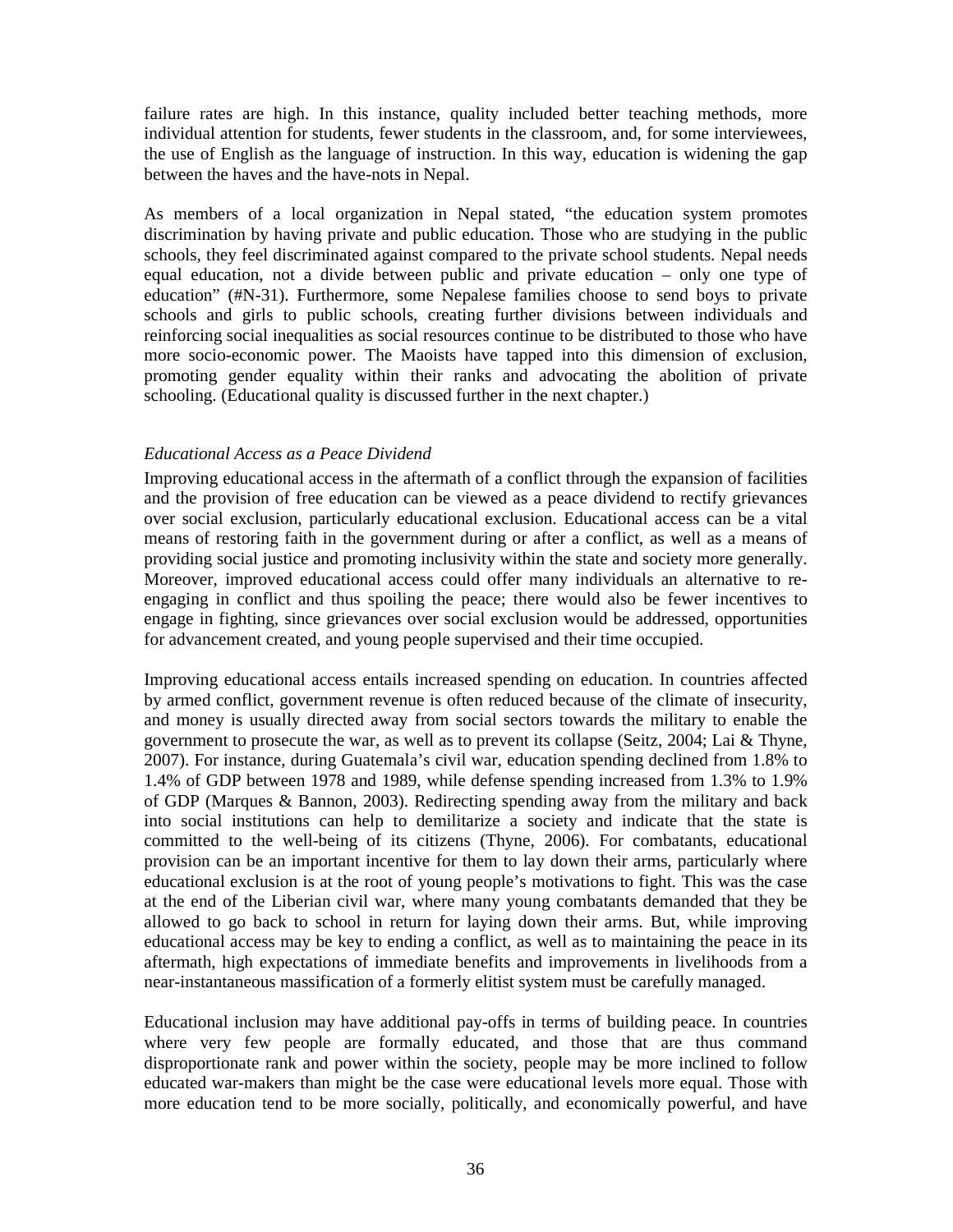better access to information and resources. Improved educational access, and thus higher educational levels within the population, could improve access to information and socioeconomic resources and give people the skills they require to pressure leaders and their fellow citizens to behave peacefully. Furthermore, raising education levels among groups that have been marginalized may provide an important equalizing experience if education reduces inequalities and creates a more level social playing field (Carnoy, 1990). As a Save the Children employee in Guatemala pointed out, "access to education makes relationships change from vertical to horizontal. It is an equalizer. It creates respect, which is important because we are a multicultural country and the indigenous people are discriminated against. We can eliminate this with respect, these relations of discrimination. More equality between people can bring peace" (#G-21).

### **Equality and Equity in the Distribution of Resources**

Equal opportunity within the formal education system entails that educational access does not depend on the child's socio-economic position or geographic location (see Wise, 1968; Joseph, 1980). Equal educational opportunity is critical, as a Save the Children employee in Liberia pointed out: "if educational opportunity in a state is not equal, this creates both immediate and longer-term disparities that can evolve into conflict when the present leadership is not capable or willing to fix these disparities" (#L-40). Thus, building peace through education is fundamentally about the resolution of the social, political, economic, and developmental issues that are usually at the root of and facilitate the outbreak of armed conflict, such as large horizontal social inequalities. That is, it is the root causes of conflict (as they are reflected in and reproduced by the formal education system), and not only the impact of conflict on the education system (such as destroyed infrastructure) or the problems created by the conflict within the education system, that must be addressed in order for formal education to play a role in building and maintaining peace.

A fully inclusive education system is characterized not only by equality of access to the system but also by equal and/or equitable distribution of resources within the system – equal and/or equitable both in terms of locations and numbers, and in relation to resources such as money, trained and qualified teachers, teaching and learning materials, school buildings, and school furniture (Smith, 2005; Degu, 2005). This is a question of educational supply. Equality entails sameness and nondiscrimination, while equity entails social justice and fairness (Samoff, 2003; Farrell, 2003). These two things, however, are not always compatible: it might be thought necessary to give disadvantaged, marginalized groups special, equitable treatment through positive discrimination or affirmative-action policies to raise their status, despite goals of equality. Indeed, for groups such as members of non-Nepali ethnic groups, low-caste, and *dalits* ("untouchable" peoples) in Nepal, indigenous peoples in Guatemala, and rural non-Americo-Liberians, equity of access and supply within the education system may be needed to eradicate inequalities that can create widespread social discontent and motivate individuals to take up arms (Samoff, 2003: Degu, 2005). In other words, equity may be needed to create equality.

Education is not an evenly distributed public good, particularly in developing countries. Rural areas and areas populated by marginalized groups are often neglected in the distribution of educational resources, particularly where there has been a tradition of centralization within the education system (Carnoy, 1990; Degu, 2005). This is in part due to expenditure patterns within the education system. As Thyne (2006) points out, more money often goes to the tertiary level, which disproportionately benefits the urban and the wealthy. But, an unequal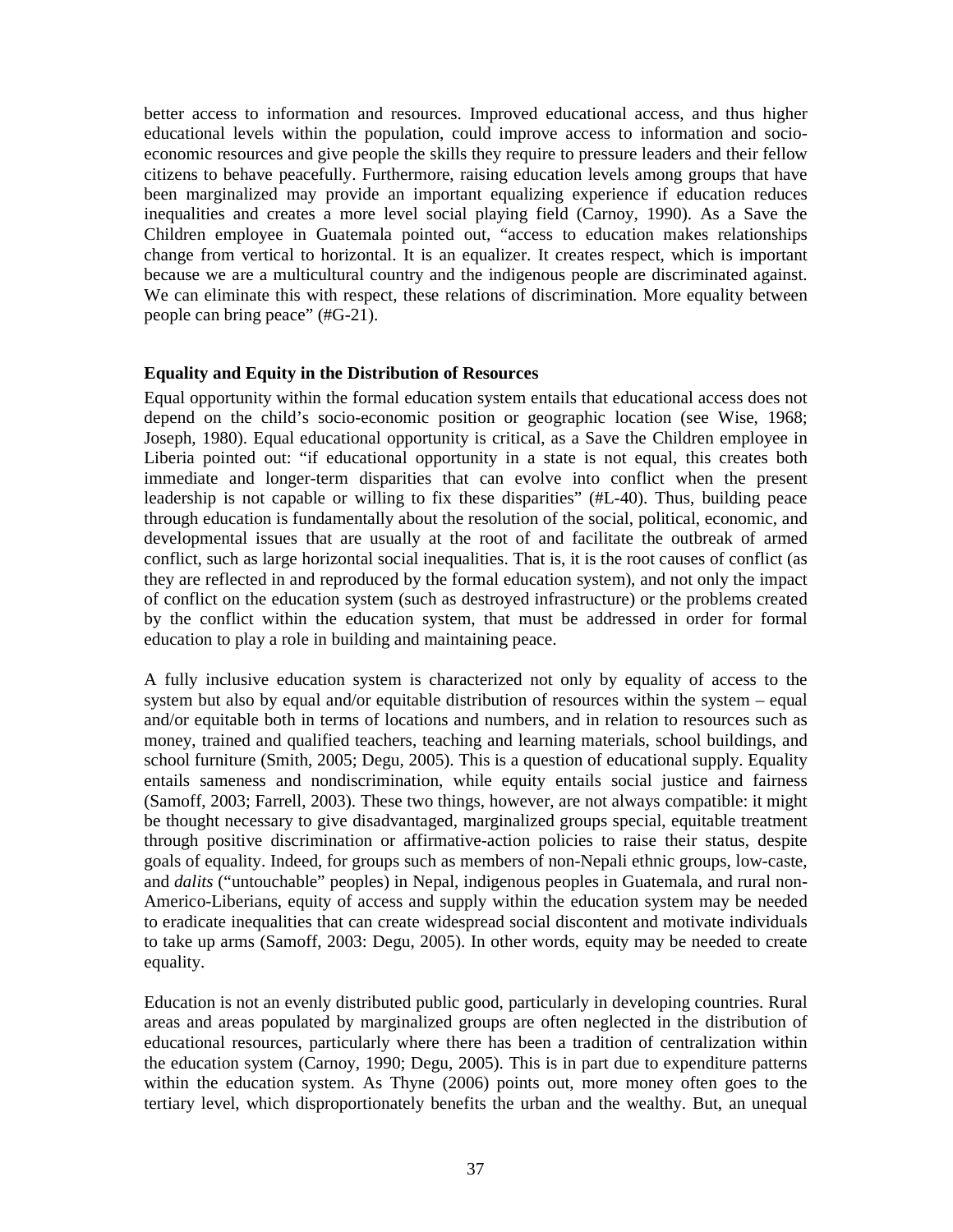distribution of education can also be a function of power, in that "those who control political and economic power tend to allocate priority of educational opportunities first and foremost to their own children and then to those who are next in line to maintain the power holder's position of interest (ethnic, religious/regional communities)" (Degu, 2005, p. 138).

However, just because groups are given equal educational opportunities, this does not mean that they will receive equal treatment at school. Moreover, as Farrell (2003) and Smith (2005) point out, equality of access and equality of supply are related to levels of equality of survival within an education system (the likelihood that individuals will finish a certain level of schooling) and to equality of learning outcomes (the likelihood that all children will learn the same things to the same levels and be able to secure employment as a result). Unequal distribution of education affects educational quality, and thus learning outcomes, as well as survival within the system. Poor and rural children are less likely to attend good-quality schools or to complete school, which determines patterns of educational distribution within different groups within a society as well as subsequent opportunities for employment (Smith, 2005). In "societies [where] the average educational attainment [is] very low, the distribution of years of schooling attained is very unequal" (Farrell, 2003, p. 160). Educational attainment in such societies is more likely to be achieved among socio-economically and politically dominant groups in society, creating and sustaining group inequalities, as groups use educational attainment to maintain their privileged status (Bush & Saltarelli, 2000).

The issue of equal and equitable distribution of resources within the education system was brought up by a group of parents in Liberia during a discussion about the great educational inequalities that have characterized Liberia's history. One parent felt that "for education to promote peace, there needs to be education that is affordable and that reaches everybody. Everyone should have access to the same type and standard of facilities, and there should be equal opportunities for all, both in the capital and in rural areas" (#L-2). Physical reconstruction efforts have been ongoing in Liberia since the end of the war in 2003: many schools have been rebuilt and renovated, and materials such as furniture and textbooks have been supplied to schools. However, there continues to be an urban bias in schooling patterns, as trained teachers are not teaching in rural areas and the few high schools that do exist are located in urban areas. Thus, rural areas continue to be excluded from the education system, continuing a historic pattern of educational exclusion. One area visited in a rural part of eastern Liberia had no schools until three were built by UNDP in 2006. But, these three schools were still far from a number of villages in the area – as much as two hours' walking distance in some cases. In such situations, children often must live with relatives or rent a room in the town close to the schools in order to attend school, or they simply do not attend school until they are old enough to physically manage the walk to school, that is, around 10– 12 years of age.

### **Merit-Based Selection Practices**

When students and teachers within the education system are promoted not because of individual merit but rather on the basis of nepotistic, corrupt, and/or discriminatory practices, this undermines equality (non-discrimination) and full inclusion. Nepotistic or corrupt selection practices – such as ethnic-, class-, or caste-based favoritism or the promotion of family or political party members into teaching positions or higher grade levels – undermine both the foundations of a socially inclusive, equal-opportunity education system and the value of education itself, as do practices such as exchanging grades for sex or money. Non-meritbased practices within the education system can thus fuel grievances that can lead to conflict,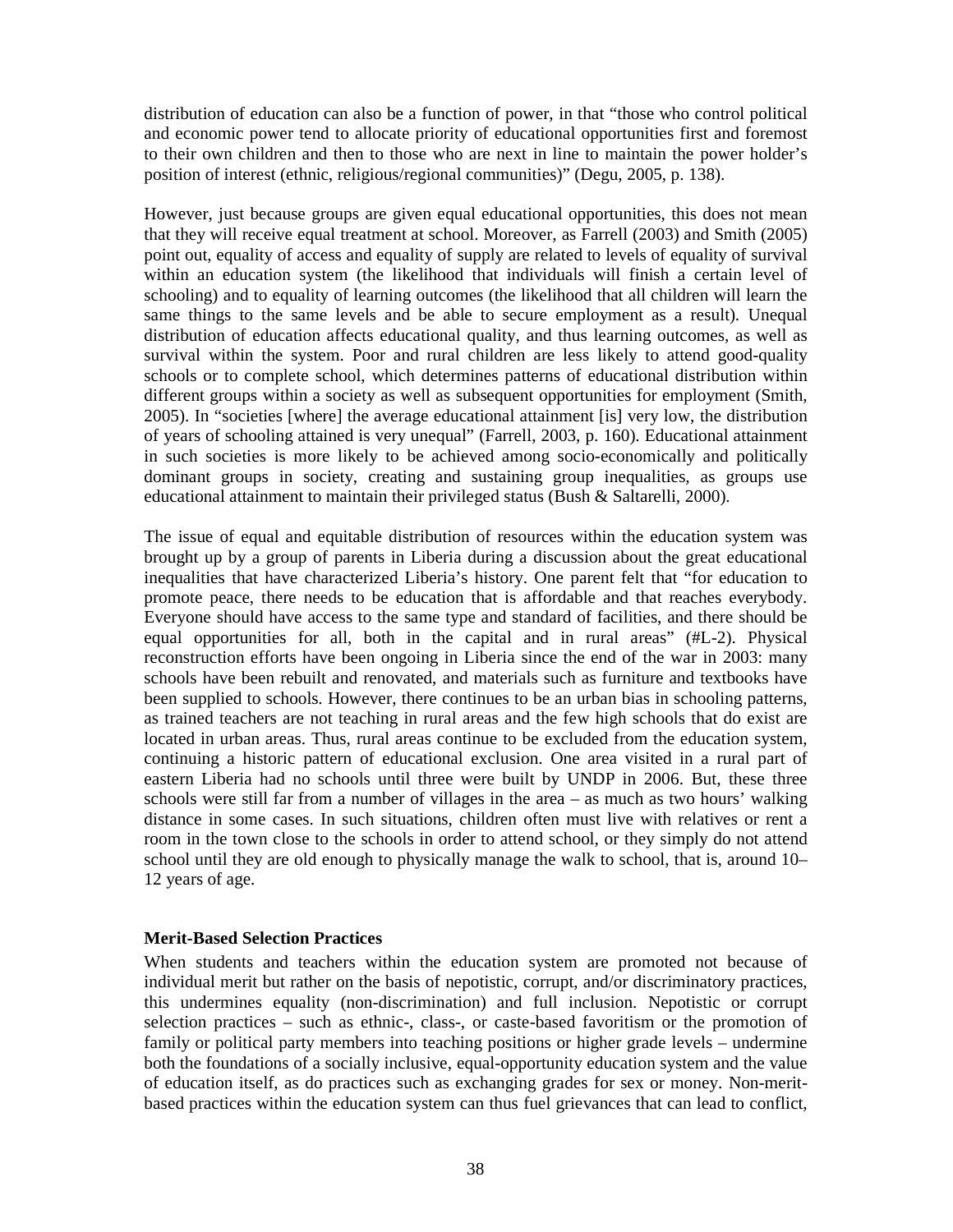particularly where they reinforce existing social horizontal inequalities. On the other hand, the requirements of equity and meritocracy may at times be at odds with each other, in that promotion and privileging of disadvantaged groups through positive discrimination may not necessarily be merit-based or encourage merit-based selection (Cogneau, 2005).

Issues of meritocracy were brought to the forefront in Nepal and Liberia. During the period of fieldwork in Nepal in November 2006, national government education authorities declared that all active temporary teachers would automatically be granted permanent status, without having to pass a certification exam or go through teacher training of any kind. This greatly upset both previously qualified teachers and students at the teacher-training institutes, who have had to or will have to complete their training and go through a certification exam in order to become teachers. The government's proclamation resulted in three weeks of largescale violent protests. It signaled the degree to which the education system remains highly centralized, as well as the tensions that this centralization creates between the state and communities.

Practices related to the promotion of students within the Liberian education system are also problematic and fail to promote equal inclusion. Because teachers receive very low salaries from the government (approximately US \$30 per month, or US \$1 per day), they are forced to find other ways to make money. These include exchanging grades for money from students. As a result, grades and exam marks completely lose their value, as there is no objective basis for evaluating a student's performance. When teachers ask for money (or sex) from students in return for the grades and exam marks needed to proceed to the next level of schooling, this undermines equality of opportunity for children and lowers levels of respect enjoyed by teachers.

For the creation of a stable peace, merit-based practices have an essential role to play not just within the education system itself, but also in relation to the selection function that education performs within a society more generally (Carnoy, 1990). Through education, individuals are selected for jobs and other positions on a meritocratic rather than a personal basis (such as through family or ethnic-group ties): "Through the principle of meritocracy, education does not serve the interest of any one group or class, but allows every citizen to achieve according to his or her innate ability" (Meek, 1994, p. 1716). This can help to address problems related to horizontal inequalities due to the dominance of certain groups in society. In theory, through merit-based selection based on educational credentials, individuals from virtually any background may advance politically, socially, and economically. Poor children can have a chance to become doctors and achieve middle-class status and socio-economic advancement, assuming such opportunities exist. Educational expansion helps to reinforce the belief in meritocracy and the belief that things can and will change for the better. As a local education governance employee in Guatemala put it, "education can make opportunities for change. People from poor backgrounds can become doctors, with scholarships they can improve their economic level because they are given opportunities" (#G-29).

### **The Philosophy and Aims of the Education System**

"Until relatively recent times, formal schooling has always been restricted to a small proportion of the population" (Fägerlind & Saha, 1989, p. 34) in most countries in the world. This is especially true in developing countries, in which the majority of the world's out-ofschool children are located (Farrell, 2003). There is a connection between educational exclusion and the purpose and philosophy of education in different societies, as well as the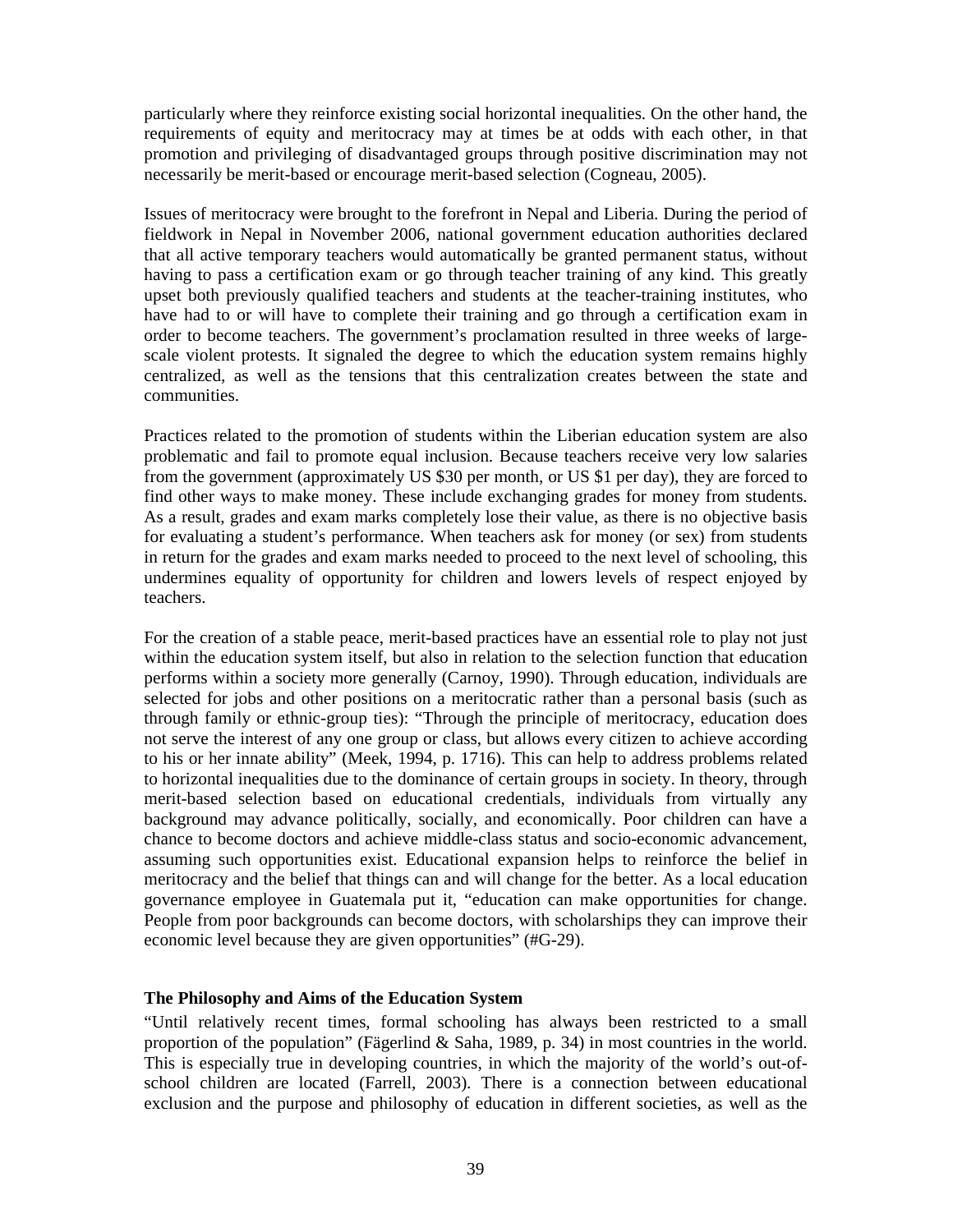formation of the nation-state itself, on the other. Historically, the formal education systems of many developing countries were established in order to provide a limited supply of manpower for a colonial administration, to spread Western culture, and to legitimize colonial rule. Education thus developed as a restricted privilege for the urban elite and served to perpetuate that privilege. This situation was largely maintained even after state independence was achieved, to the exclusion of the majority of people (*ibid.;* Carnoy, 1990). In this way, education has helped to maintain the status quo in these societies by functioning as a form of social and political control, reproducing social and political structures and hierarchies (Harber, 2002; Smith, 2005; Bourdieu & Passeron, 1990).

In the three countries selected for study in this report, education has not been accessible and available to the majority of people, reserved instead for the elites governing the country: the Spaniards and ladinos in Guatemala; upper-caste and Nepali ethnic groups in Nepal; and Americo-Liberians in Liberia. In Guatemala, state education was historically reserved for the descendants of the Spanish colonizers, though some religious education was provided to indigenous peoples. In Nepal, which was closed to the world until the 1950s, education and learning were reserved for the upper castes. In Liberia, public education was reserved for Americo-Liberians until the 1940s and 1950s, when state education was expanded to rural areas on a limited basis. It is only now, for the first time in the histories of these countries, that all children are being given the ability and/or the right to attend primary school.

The education systems of the three countries studied in this report were oriented towards the dominant, ruling groups in society, and the philosophy and purpose of education is directly reflected in the type of teaching and disciplinary methods used in the classroom; in how schools are managed; in the

*"Before the war, education was concentrated in Monrovia, and it was also where the best education was. There were few educational facilities in the rural areas. In the past, Liberia was made up of Americo-Liberians versus the indigenous Liberians. The indigenous people had no education, and when they did get education they returned home with grievances against the Americo-Liberians. This was done purposely to keep indigenous people ignorant and uneducated. Education has been designed for desk jobs in the past, and the curriculum in the past was in the interest of the minority. The whole educational philosophy in Liberia is connected to the type of government." (UN employee, Liberia)* 

distribution of resources (particularly in the distribution of money); in the provision of quality education; in patterns of educational access; and in what knowledge is or is not accepted within the curriculum and why. More generally, where the curriculum of a country's formal education system is conceived as the narrow transmission of the culture and knowledge of the elite through authoritarian schooling structures and teaching (as discussed further in the next chapter), thus reproducing the status quo, this can help to fuel conflict. Grievances formulated around the fact that a small, urban elite is using education to benefit from and reproduce its own status and the status quo through restricted educational access for non-elite groups, particularly when education is considered to be a universal right internationally, may mobilize individuals to engage in armed conflict.

#### **Curriculum Content and Language of Instruction**

The content of the educational curriculum is a key mechanism of inclusion. An education system that is designed for and transmits the knowledge of the dominant group in society; that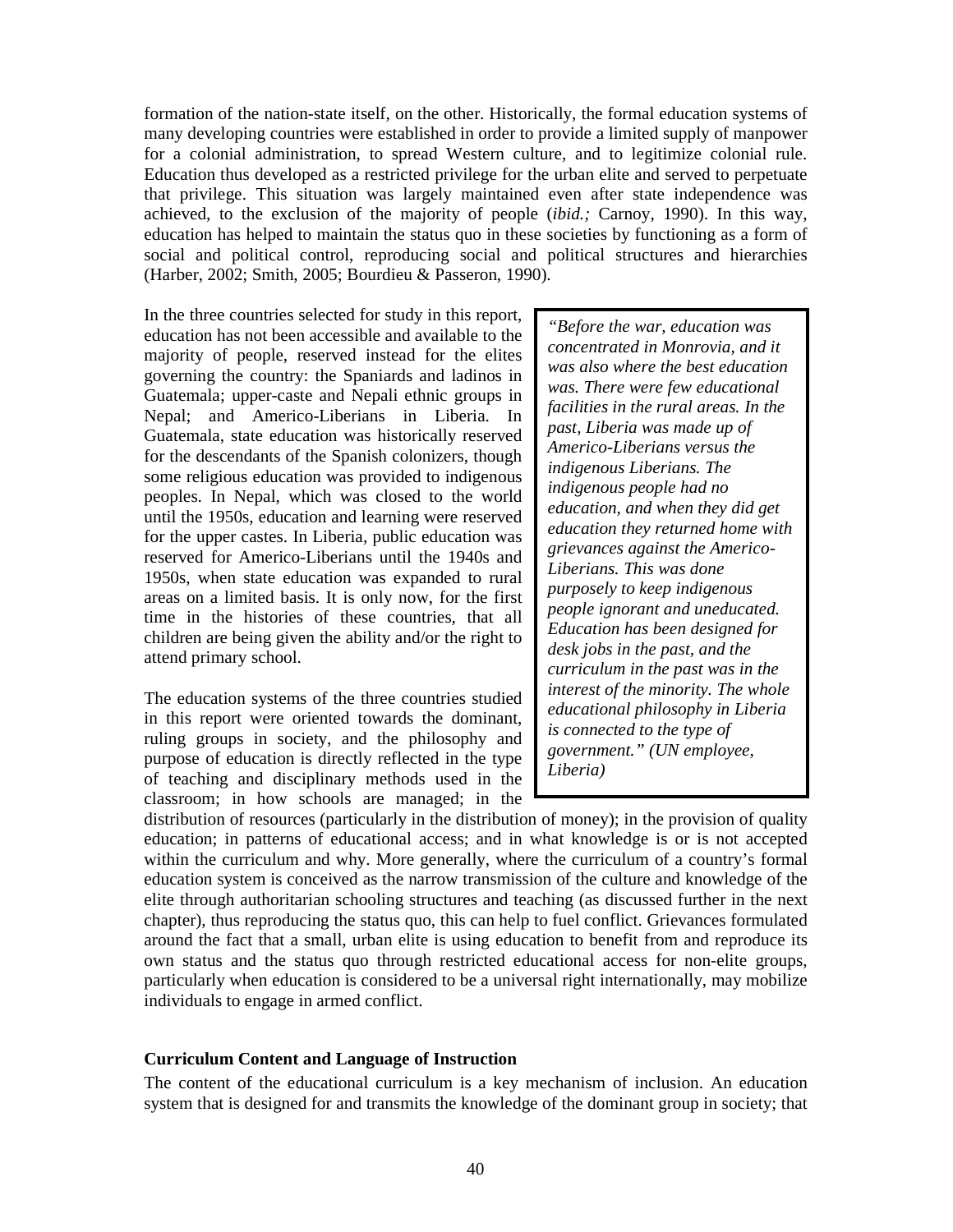is appropriate only for a minority or privileged group; that does not reflect the history, needs, values, and social and economic realities of the majority people (including their language); or that perpetuates damaging stereotypes may fuel grievances over exclusion and people's inability to make use of what they have learned. The education system may transmit knowledge that is appropriate only for formal employment in office environments when the majority of people secure their livelihoods through farming, for example; or, the curriculum may transmit and indoctrinate children with hateful ideologies. In Guatemala, a UNICEF employee emphasized that "school is boring since it is monocultural and not bilingual. Children are learning unimportant things, for instance in rural areas they are learning about the cities of Europe, not what is relevant for rural life. Children need to learn useful things for the areas where they live" (#G -20). A curriculum that proves irrelevant for an individual's employment opportunities despite many years of investment in education can foster grievances that can fuel conflict – a point elaborated upon in Chapter Six of this report. Reviewing curricula and permitting the teaching of local knowledge may thus be critical before, during, and/or after a conflict to tackle issues of relevance and exclusion. However, the institution of a local curriculum must be harmonized with the use of national exams, and such an approach must also include the provision of positive teaching about other groups in society by qualified teachers.

It is not only what is (or is not) taught that is important regarding the perpetuation of exclusion through the curriculum, but also the language in which actual teaching takes place (Bush & Saltarelli, 2000). In each of the three country case-studies examined here, the official language of instruction is that of the socio-politically dominant group (who comprise numerical minorities in both Nepal and Liberia), which serves to consolidate the power of these groups and means that a good number of children in these countries struggle with language, impeding their progress in school and in some cases leading to drop-out. Language interacts with caste and class in Guatemala, Nepal, and Liberia to form multiple layers of discrimination. Denying the use of particular languages as mediums of instruction is a form of cultural repression and social exclusion. It perpetuates social privilege and social injustice, since language mediates access to education and to power (Degu, 2005; O'Brien, 1996). Indeed, Salmi (2000) refers to the denial of a person's non-material higher rights (such as the right to cultural integrity, expression, and belonging) through the use of a foreign-based or biased curriculum and teaching in a foreign language as *alienating violence.*<sup>13</sup> While many interviewees recognized the need for children to learn the dominant language of their society (Spanish, English, and Nepali in the three countries studied), so they might find jobs and communicate with other people both in their own country and in the rest of the world, it was also recognized that local languages were critical to the maintenance of cultural identity and to children's success in the classroom.

The argument is often made that pluralistic language-of-instruction policies can heighten tension and contribute to conflict, as ethnically diverse countries seem to have a higher incidence and risk of conflict (cf. Fearon & Laitin, 2003 for an outline of this argument). A single language of instruction is needed, it is argued, since linguistic pluralism is inherently divisive. However, while ethnic identity may be used to mobilize people for conflict, the denial of linguistic rights may in fact become a grievance around which groups may mobilize – making state management of diversity critical. Diversifying the language of instruction can improve the educational and social playing field by equalizing enrollment, retention, and completion rates, and thus the life chances of children and their chances of acquiring both more education and better economic opportunities in the future.<sup>14</sup> It can also instill a sense within the public that the government values the diversity and social equality of all citizens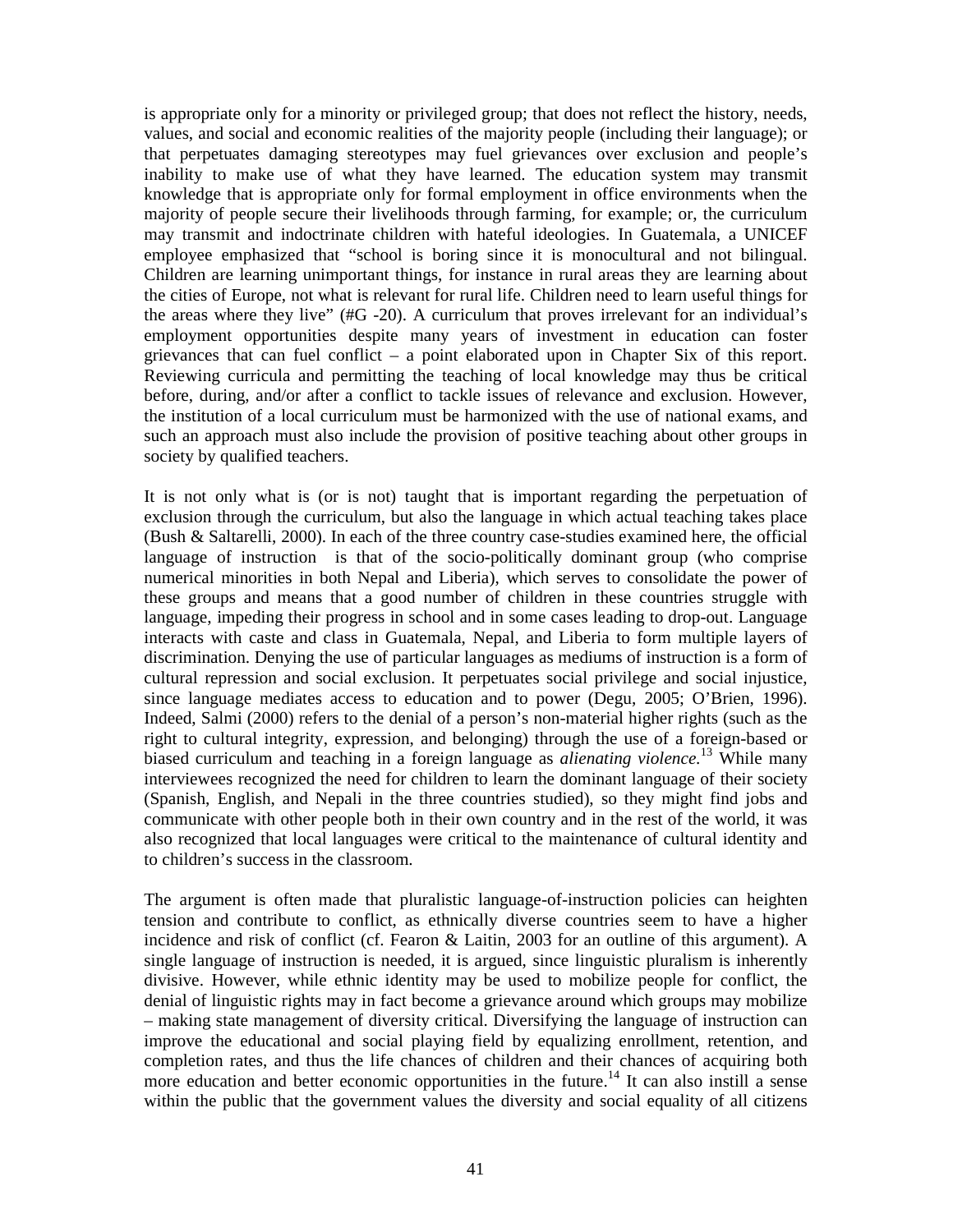and all groups in society, lessening the potential for violent dissent against the state and instead promoting tolerance and inclusion as civic virtues.

To promote intercultural understanding and tolerance, the Guatemalan peace accords mandated that multicultural and bilingual education should be an integral part of the curriculum for all children. However, for the most part, the educational portions of the peace accords have not been implemented. Bilingual and multicultural education has become ghettoized, taught only to those who are considered to be "multicultural" (that is, the indigenous peoples), who are then taught in their mother tongue about ladino rather than indigenous culture. The ladino population learns almost nothing about the indigenous peoples of Guatemala, and what they do learn largely revolves around the Mayans and indigenous peoples of the past, not the current situation of Guatemala's indigenous population. For the most part, bilingual education is used only in the first years of primary schooling within indigenous communities – until children are proficient enough to use Spanish as the language of instruction – which has a negative impact on achievement levels and educational survival rates among indigenous children (McEwan & Trowbridge, 2007). This is made worse by the fact that there are few indigenous teachers teaching in their own communities, while many indigenous parents, who were largely denied access to formal schooling as children during the country's civil war, cannot (or will not) speak Spanish, which hinders their participation in school decision-making processes and committees. In this way, educational access and content continue to be determined centrally rather than locally, and targeted primarily to the ladino population – thus engendering exclusion, discrimination, and segregation, as the language and culture of the education system is that of only half the population, which serves to reproduce the status quo. This reflects the fact that power structures have changed little in the aftermath of Guatemala's civil war. The same could be said of Nepal and Liberia – that is, that, despite their being in the minority, socio-politically dominant groups in society learn little, if anything, about dominated groups and communities in their respective countries, and the language of the minority dominates the classroom. In this way, education legitimizes and reproduces existing social and power structures within society (Degu, 2005)

### **Conclusion**

This chapter has examined the importance of equitable inclusion both within the educational system as a whole and within individual schools in the building and maintaining of peace. Educational inclusion is critical, because if all children are to learn the value of peace and how to build peace in their own communities, they need to access some form of schooling where they can receive this knowledge on a continual and consistent basis. But, most importantly, equal educational inclusion is a critical element in reducing the horizontal inequalities that may motivate people to participate in armed conflict. Furthermore, it reduces the opportunities for such participation by engaging individuals in a productive, futureoriented activity (a point that will be discussed in detail in Chapter Six). As a group of secondary school teachers in Guatemala stated, "peace can happen when there is equal access to resources, the elimination of social discrimination, and the fulfillment of basic needs such as food and shelter. When these things are there, then this can change the feelings of those who created the conflict" (#N-10). However, breaking down power relations built on discrimination and exclusion can create conflict, and must therefore be carefully managed within the education system.

Inclusion is also needed to facilitate the interaction of children with a variety of individuals, and to socialize children into attitudes and behaviors that are more conducive to building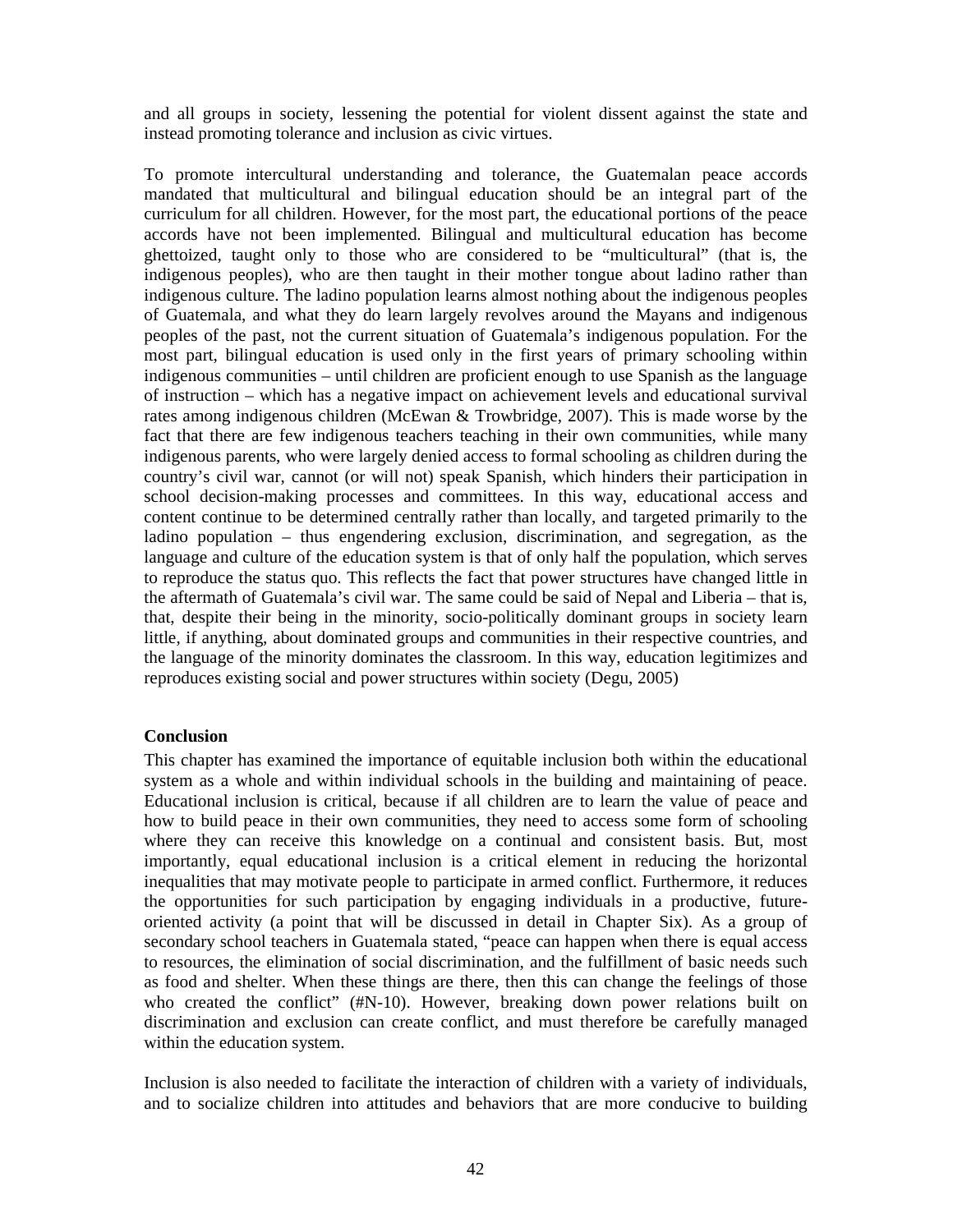peace. This connects to the concept examined in the next chapter, that of *socialization*. But, as Berns's (2001) definition of inclusion put forward at the beginning of this chapter emphasizes, inclusion is not only a school-specific phenomenon, but one that is rooted in and facilitates participation in the wider social context. Indeed, individual schools do not function in isolation, and what occurs outside of the school walls (including patterns and norms of exclusion) is reflected and reproduced within the school (Mittler, 2000). Inclusion within the education system thus also entails the inclusion of parents and communities into the schooling and decision-making processes. This is a critical element of building peace through education, and is elaborated upon in the discussion of the concept of *social capital* in Chapter Five. It is to these two concepts that this report will now turn.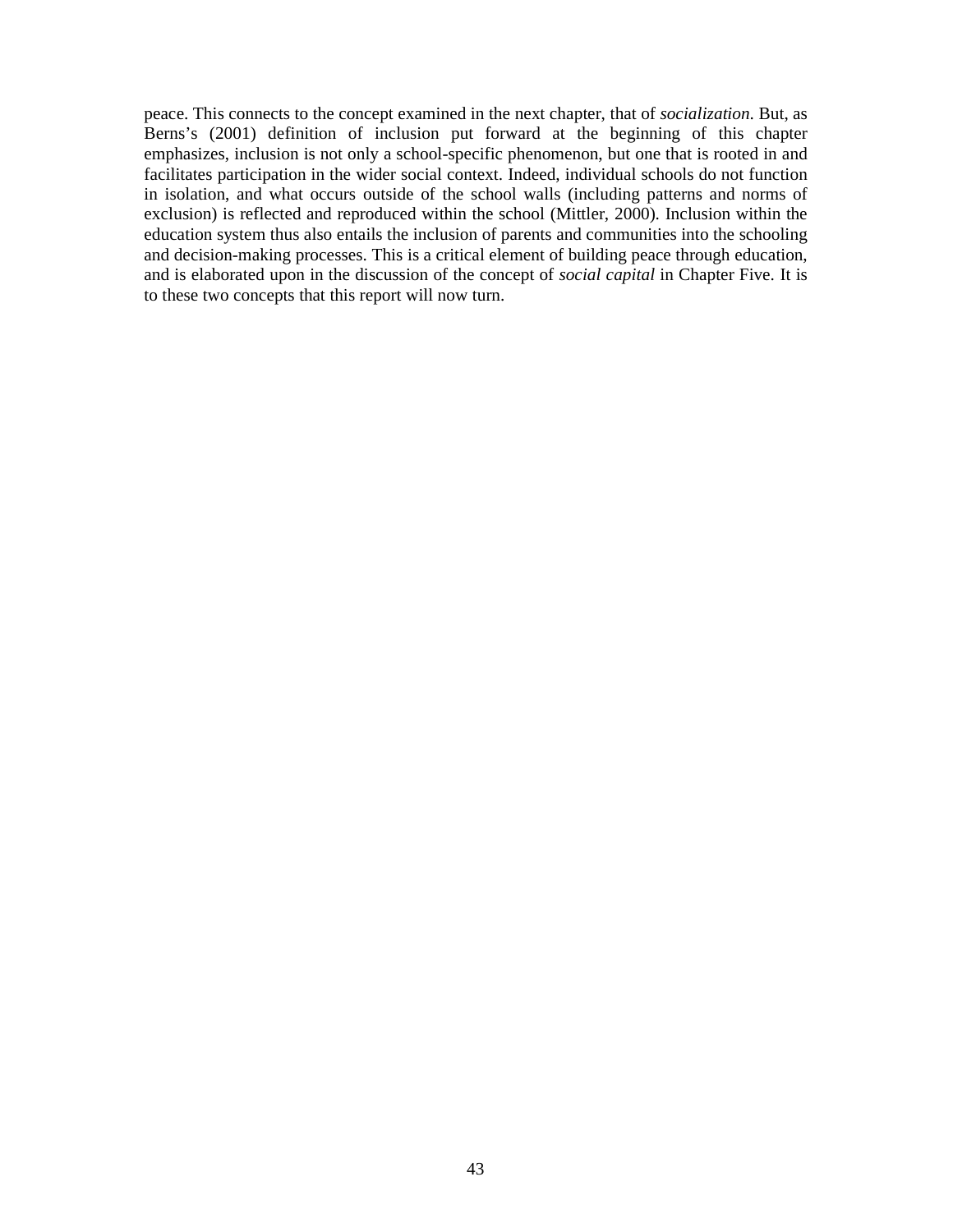# **Chapter Four**

# **Quality Education That Protects and Is Violence-Free**

### **Introduction**

This chapter examines the second key concept in this study, that of *socialization*. This concept relates to the types of norms that schools and education actors such as teachers implicitly and explicitly sanction and communicate to students. Such norms include behaviors, beliefs, values, and attitudes. This chapter argues that protective, violence-free education is critical for building and maintaining peace, because as a result of such education individuals may be less likely to accept the use of violence as a means for resolving problems. As a result of better conditions and better treatment at schools, individuals may have fewer grievances and thus less motivation to engage in armed conflict. They may also be more likely to stay in school, reducing the opportunities for and increasing the cost of participating in armed conflict (an argument that is examined in detail in Chapter Six).

The present chapter is divided into six sections. First, the concept of *socialization* will be defined. It will then be broken down into four key elements, each of which will be discussed individually. The chapter concludes with an examination of how the concept of socialization connects to the other three key concepts outlined in this study.

#### **Defining Socialization**

The concept of socialization has received much attention within the literatures of sociology and psychology, where it has been examined in a number of different ways, including within the school setting. As a sociological term, socialization is defined as "the process whereby individuals become members of society or members of sectors of society. It is concerned with how individuals adopt, or do not adopt, the values, customs, and perspectives of the surrounding culture or subcultures" (Sturman, 1997, p. 528). It is through the socialization process that children learn about the society in which they live, the norms of that society, and how to effectively interact with others (Giddens, 2001; Goslin, 1969; Rodehaver, Axtell & Gross, 1957).

More narrowly, in terms of education and the school setting, schools act as a particular socialization context or force for individuals. Interpersonal relationships and social interactions are embedded in the daily routines and processes of schools. Schools thus act as sites where children learn "to engage in prosocial interactions, regulate behavior to complement that of others, and delay personal gratification", and where they learn the values of "being socially responsible and responsive to group goals, and of behaving in a cooperative way with peers" (Wentzel & Looney, 2007, p. 382). The concern in this study, therefore, is not with how the socialization process affects cognitive learning outcomes (though that is also important), but rather with how school socialization affects interpersonal and intergroup relationships through the transmission of beliefs, behaviors, values, and attitudes to students that might make it more likely for people to engage in peaceful behavior (or, alternatively, to engage in and approve of the use of violent behavior, including armed conflict) (Singer, 2006). The type and nature of the values and interactions that schools sanction and communicate to students may contribute to social cohesion or fail to do so (*ibid.*).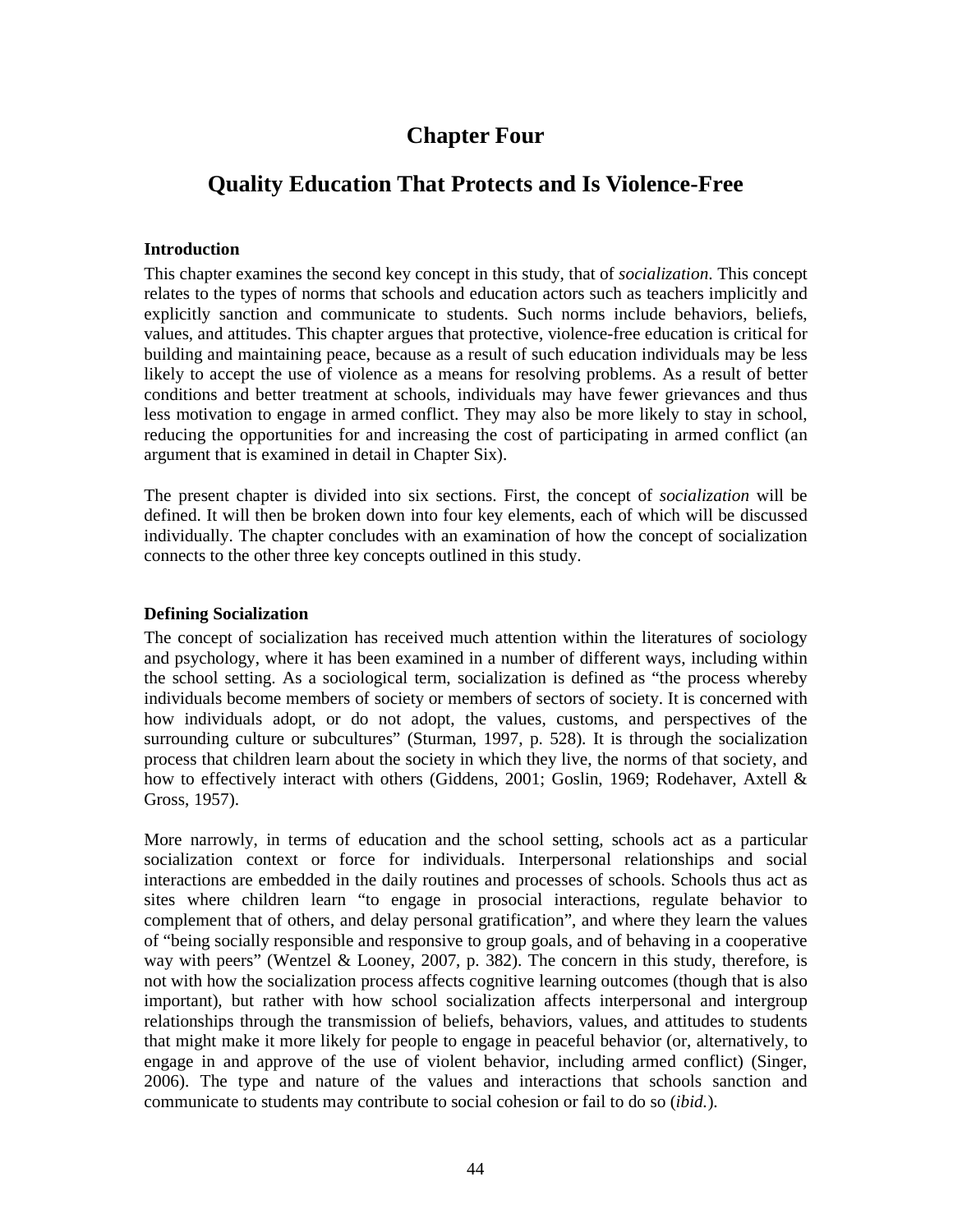School-based socialization is a critical element in the relationship between education, armed conflict, and peace, since many children spend a large amount of time in schools during their formative years, making the school a key socialization site for young people. The Millennium Development Goal of 'Education For All' represents a change from past practices in many countries. Education is becoming a universal social institution in a way that no other institution is. Children should now complete at least a full course of primary education, which normally entails regular attendance at school during the formative years of their lives. Besides the family and the community in which children live (and, if they work, the place where they labor), the school may be the only place where children have regular social contact for several hours a day. Schools and education actors such as teachers, staff, and other students implicitly and explicitly communicate and sanction behaviors, values, and attitudes to students on a daily basis. The school environment is thus a critical site for teaching children how to behave in society and how to relate to other people – including both authority figures and peers – as well as for learning what attitudes and values are appropriate and accepted in society at large and in the communities in which they live. Schools have a critical role to play in teaching children how to manage and resolve conflict; how to manage and form interpersonal relationships; and how to enforce authority; as well as for communicating the value of and skills for building peace.

The school socialization process is critical because of the role it can play in determining whether individuals accept the use of violence for resolving conflicts and problems – or, alternatively, in assisting the formation of values that support peaceful actions and peaceful conflict resolution (Davies, 2004). While opportunities may exist for individuals to participate in armed conflict and/or they may have grievances that might motivate them to do so, these factors are not necessarily sufficient to mobilize individuals to actually engage in armed conflict. As Sambanis (2004) points out, "a crucial question is whether coercion and material gain together are enough to motivate political gain" – which challenges the presumption put forward by the economic agendas theory, that is, "that everyone is a potential rebel, given the opportunity" (Sambanis, 2004, p. 268). The question here is what is needed for a number of individuals to overcome collective-action problems, mobilize *en masse* as organized participants with control over the resources needed for action, and accept the use of violence to achieve the objectives of that mobilization (Tilly, 1978).

In this respect, the concept of socialization within schools might be one of the possible links between motive, opportunity, mobilization for, and actual participation in armed conflict. Violent socialization processes within the school context might not only provide people with motivation and/or opportunities to use violence against other individuals and groups, but also make it more likely that such use of violence will be acceptable to them (Sugnami, 1996; Harber, 1996, 2002). Violent school socialization processes not only teach children about the acceptable use of violence, but can also play a role in the formulation of feelings of humiliation, shame, and revenge that may motivate and thus mobilize people to join rebel groups and participate in armed conflict (Davies, 2004). Such feelings may also push and keep young people out of schools, providing opportunities for individuals to engage in armed conflict (a point that will be returned to in Chapter Six).<sup>15</sup>

### **Relationships Between Individuals and Groups at School**

What and how children learn about the formation and maintenance of relationships at school is critical to teaching children how to manage interpersonal relationships outside of the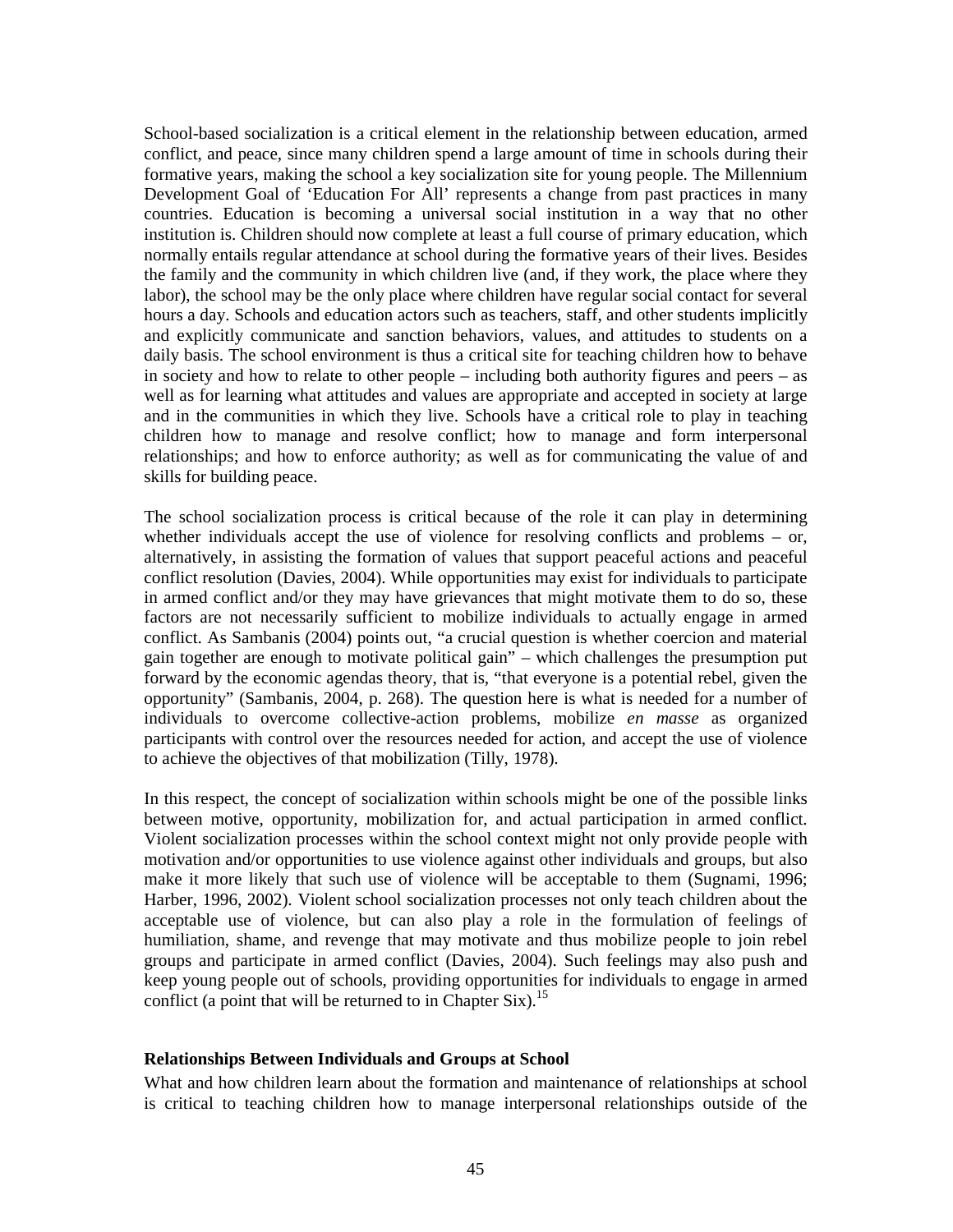school. Relationships that exist at schools are those between students, between teachers and staff members, and between teachers, staff members and students. How these relationships are managed – including how they are formed and what kind of power relations they express and reinforce – teaches children how to relate to and interact with people in society more generally (Berns, 2001). A United Nations employee in Guatemala underscored this as a fundamental function of education: "Education promotes relationships between people. School is a place where children learn how to communicate with every kind of person, different people and different groups, women, men, indigenous, non-indigenous, teachers, leaders, with all the people" (#G-20).

### *"School is the Peace Place": Contact Between Children*

The variety of individuals with which children come into contact through school (or, *mutatis mutandis,* the lack of such variety) can teach children how to positively interact with individuals who do not come from their own families, communities, or ethnic, religious, or language groups. This is termed the *contact hypothesis*, following Allport (1954), who theorized that intergroup prejudice – and thus the potential for conflict – would be reduced through contact between groups, resulting in positive attitudes towards and improved understanding of other groups (Cairns, 1996). One official at the Liberian Ministry of Education felt that this had helped to break down prejudices between people during his own boyhood in the 1960s: "I went to a boarding school with other students from all around the country. We learned to live together, to respect each other, and to see everyone as Liberian. But this broke down in the 1980s when tribalism was introduced and there was a turn away from the idea that other people have equal worth" (#L-7).

Indeed, an article in a recent edition of BBC's *Focus on Africa* magazine points to the education system in Ghana as being partially responsible for the country's long-lasting civil peace. According to the article, "secondary boarding schools are the single most cited reason for the country's exemplary escape from the ethnic tensions" that have fueled the outbreak of conflict in many African states (Sakyi-Addo, 2007, p. 11). Ghana's system of mass secondary boarding schools requires students to travel to different parts of the country for their education, narrowing social and ethnic cleavages. In contrast, in Liberia, Ghana's neighbor to the west, boarding schools were few in number and accessed only by the rich and privileged (primarily the Americo-Liberians) (*ibid.*). While the example of boarding schools being used

as a means of promoting the mixing of students from different groups by distributing them throughout the country may work in certain contexts, such an approach is not necessarily economically feasible for all children living in poor countries, especially ones that may be recovering from conflict and where infrastructure and incomes may be lacking.

Contact, however, may be effective even at a local level if students come into contact with children from different classes, castes, or ethnic, language, or religious groups within their own local communities. Contact between children and teachers is also important, and, in this respect, the characteristics of teachers are vital. Recreation (including playtime and sports activities) was repeatedly cited by

*"There needs to be recreation and sports to learn about peace. When you are on the field and sharing it is good. It helps for reconciliation." (ALP student, Liberia)* 

interviewees in all three countries as a way for children to positively interact with each other, as well as to increase contact time, since sports activities can be conducted after school.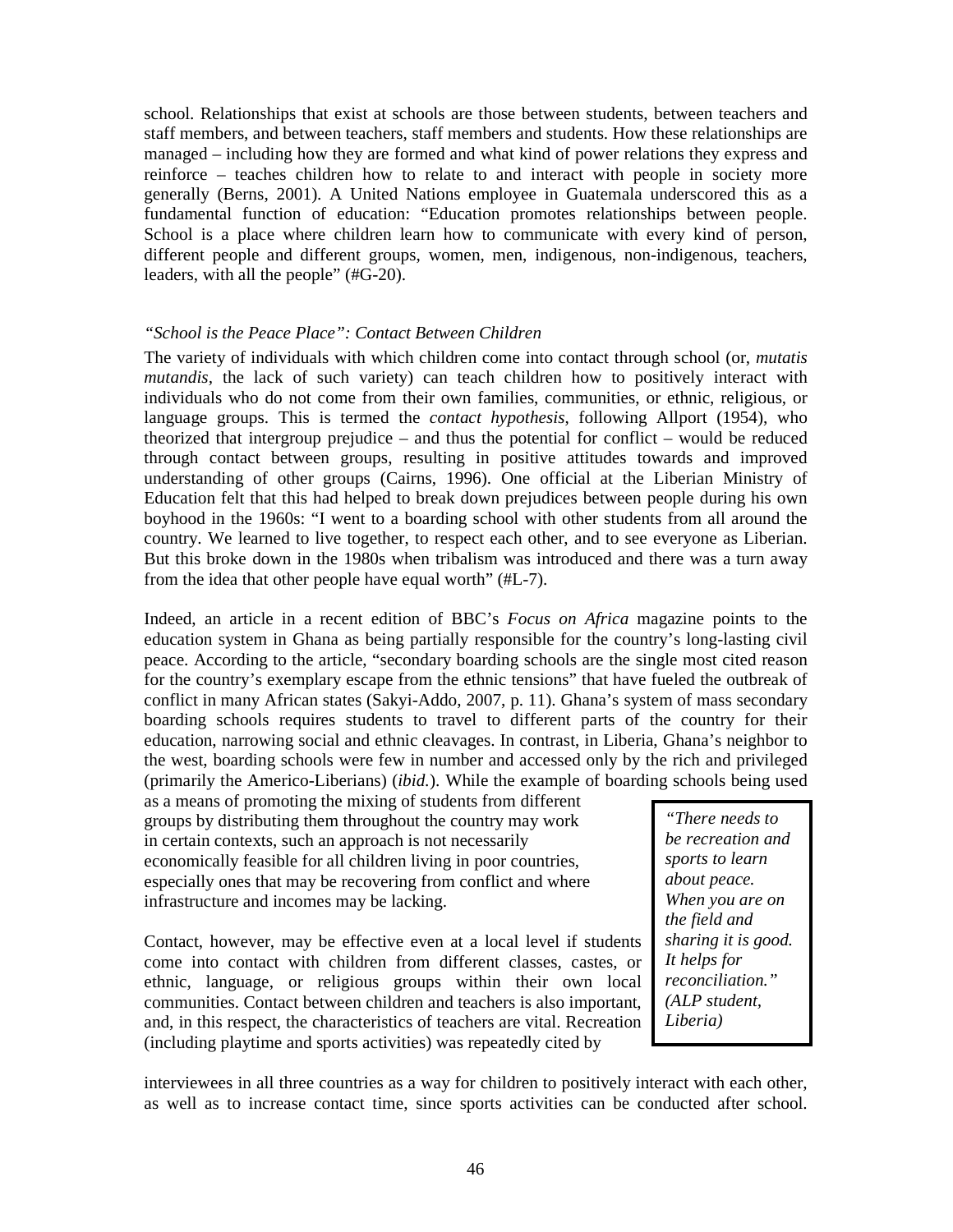However, it is not enough for students merely to have contact with each other. As the statement by an official from the Liberian Ministry of Education official in the previous paragraph shows, what is taught by teachers and included in the curriculum is also critical for reducing intergroup prejudices and forming non-exclusive identities. This is discussed further later in this chapter.

In relation to the building of peace, interviewees in each country stressed the importance of children learning to socialize and share with others, and learning about viewpoints different from their own or those of their family members. A group of students at a rural primary school in Nepal pointed to this as a benefit of going to school: "School is the peace place. We cannot say everything with our parents, but at school we can share our own ideas and views with our friends and we can learn some ideas and new things from our friends and teachers" (#N-4). This interaction model, however, depends on giving children the opportunity to learn from each other through interaction in the playground, through group work during classrooms, and through other school-based extracurricular activities, such as drama or children's clubs.

### *Violence at School: Disciplinary Methods and Bullying*

Students learn norms regarding the resolution of conflict and the use of violence through the disciplinary methods used in schools. Corporal punishment is still widely used in the three countries selected for fieldwork in this study. Interviewees emphasized the relationship between violent disciplinary methods and a more general conflict-created climate of fear found in society at large, stating that violence at school sanctioned violence outside of the school. Sticks and canes were openly present in classrooms, and interviewees spoke about the use of various forms of corporal punishment in classrooms and schools. Such practices range from the use of physical objects to beat students, to teachers hitting students with their hands, to teachers and school staff forcing students either to stand for long periods of time, to clean areas of the school, or to do push-ups or other physical exercises. Students in all three countries stated that verbal abuse is also used by teachers to discipline students. An extreme example of the consequences of corporal punishment was the case of a student who committed suicide in Nepal during the fieldwork period after being beaten by his teacher and prevented from taking the final yearly exam because his school fees had not been paid.

*Authoritarian power structures and practices within education systems – such as the use of corporal punishment and passive, rote teaching methods – undermine the potential of education to build peace.* 

Corporal punishment may create powerful motivations to use violence and exact revenge for the feelings of fear, powerlessness, shame, and humiliation that result from the use of physical discipline (Brett & Specht, 2004). This should be taken very seriously, as the example ofSierra Leone shows, where young combatants attacked and even killed their teachers to avenge past humiliations suffered at teachers' hands (Keen, 2005). In this way, the violence of a civil war may have an important psychological benefit for combatants, "including an immediate reversal of relationships of dominance and humiliation that have

sometimes prevailed in peacetime ... and a chance to avenge past wrongdoings" (Keen, 2000, p. 23). In situations of armed conflict, when violence is prevalent in the world outside the school and the

use of direct violence has been used to resolve conflicts, violent disciplinary methods sanction and are sanctioned by the violence of the conflict and the wider patterns of violence in society. That is, violence outside the school reinforces the use of violence in the school, but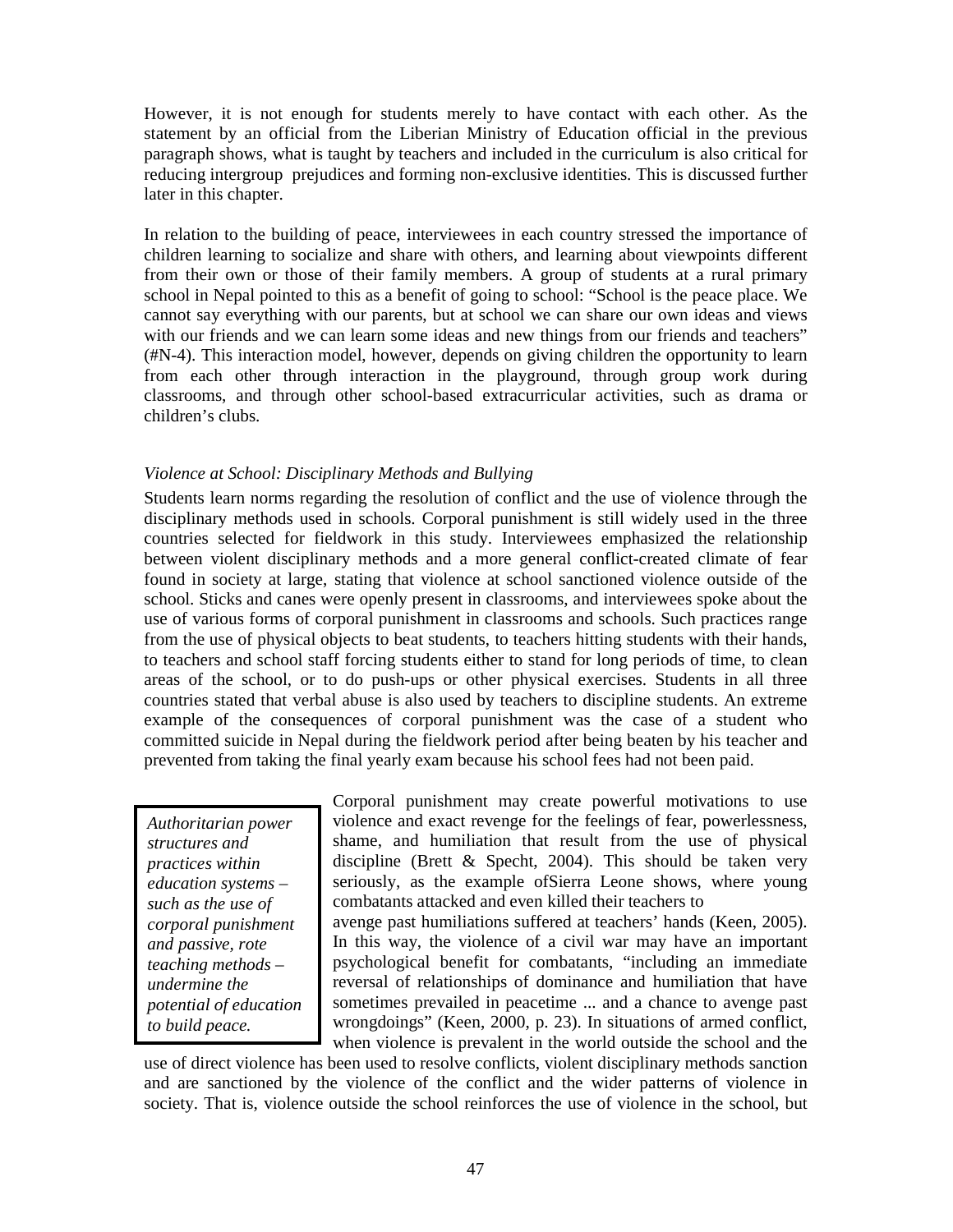the relationship can also work in the other direction, in that violence in schools can reinforce and legitimize a wider use of violence to assert and enforce authority and obedience, especially during a situation of armed conflict. Corporal punishment also has long-reaching ramifications on the lives of those who suffer from it. As a 1995 report by the Gulbenkian Foundation emphasizes, "hitting children increases the chances of a child becoming physically aggressive, delinquent, or both.... Corporal punishment leaves invisible scars that affect many other aspects of life" (Gulbenkian Foundation, 1995, p. 52; quoted in Harber, 2002, pp. 11–12).

Most of the students and many of the teachers and school staff members who were interviewed in all three countries stated that they disagreed with the use of corporal punishment in schools, instead emphasizing the use of nonviolent disciplinary methods based on dialogue and verbal persuasion to resolve conflicts (which they had learned about largely through Save the Children's efforts). One teacher in Nepal underscored this: "Corporal punishment is psychologically bad, especially in time of conflict. The focus now is on how to get students to talk to parents, other children, and to teachers. When you beat, the children don't say anything and can't express themselves. It hurts both the student and the teacher. Beating is a bad thing. How to give them discipline? The teacher is key. We need to create a friendly environment for children to interact well" (#N-40). Children's clubs may be useful in helping to eradicate the use of corporal punishment, empowering children through knowledge of their rights to resist and



**Fig. 5** 

even stop physical punishment. For this very reason, one children's club member in Nepal who was also a *dalit* stated that, since he had joined the club, he had not been beaten by anyone at school or at home, and discrimination against him had been reduced (#N-23). However, the issue of corporal punishment is a systemic problem that must be addressed at the system level, not only at the level of individual teachers and schools. Policies and action must therefore be taken at all levels in the education system to change disciplinary methods.

The use of nonviolent methods of discipline within schools provides children with a vital lesson in how to pursue and achieve goals without using violence – a lesson of critical importance in the context of an armed conflict. An employee in the Liberian Ministry of Education felt that one of the most important things that children should learn in schools was to use "nonviolent change for the things they don't like" (#L-7). The use of physical violence at schools in Guatemala does nothing to challenge or change the larger patterns of social violence that have risen since the end of the civil war, nor does it support the fragile peace that now exists in Nepal and Liberia. But, even if nonviolence is emphasized in school, it may be difficult to change children's attitudes and behaviors towards the use of violence when what is happening in the world outside the school fails to reflect what is happening inside it. A situation of armed conflict, where levels of violence may be very high, is a strong socializing force regarding the acceptability of violence (Boyden, 2006). In such cases, it becomes even more important to continually reinforce and promote the use of nonviolence at school and to empower individuals to protect their human rights.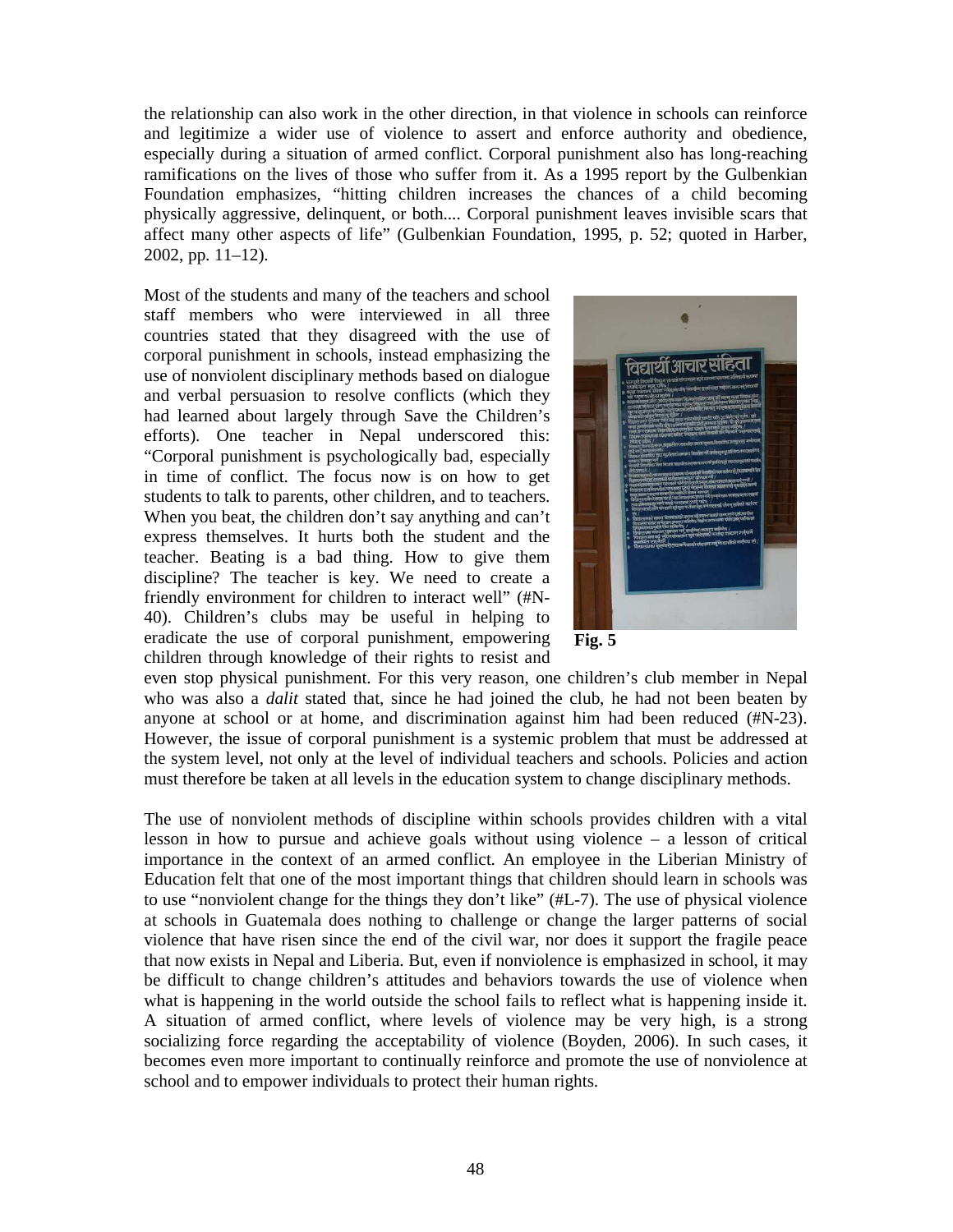Student bullying is also prevalent in schools and contributes to violent school cultures (Harber, 2002). One extreme example of bullying was encountered during the fieldwork period in Guatemala, where two young indigenous girls interviewed had been beaten so badly by their fellow students because they could not speak Spanish that they had dropped out of school. Non-*dalit* children in Nepal harassed *dalit* children, while boys often bullied girls in all three countries. The establishment and use of codes of conduct (most successful in Nepal) can help to eliminate violent behavior between students as well as between students and teachers.<sup>16</sup> Nearly all of the schools visited in Nepal that were assisted by Save the Children had developed a code of conduct that was publicly displayed on a wall of the school. However, the ways in which such codes are developed can enhance or undermine the participation and empowerment of children. In some schools, children and teachers worked in equal partnership to develop the codes, while, in others, teachers and in some cases parents had developed the codes and imposed them on children, using them as a disciplinary measure. Children should be involved in the development of such codes to ensure that real and positive behavioral change and to improve their participatory skills.

### *Teacher Treatment of Children*

When teachers engage in discriminatory and exploitative practices, students learn from this, as well as from the stereotypes that teachers communicate to students regarding the gender, ethnicity, caste, religious group, and/or socio-economic class of students (Wentzel & Looney, 2007; Bush & Saltarelli, 2000; Brett & Specht, 2004). One local government representative in a rural town in Guatemala pointed this out, stating that "teachers say 'sometimes the indigenous don't understand'" (#G-4). This is a carry-over from past beliefs about the inferiority of indigenous people in Guatemala, which has served as a justification for their exploitation and low socio-economic status since the colonial era. One form of classroombased discrimination that was widely discussed by interviewees in Nepal was a tradition by which *dalit* children had been forbidden from entering classrooms in the past. This is currently changing (and was a key issue brought up by the Maoists), and *dalit* children are now being integrated into classrooms. However, during a visit to a primary school in rural Nepal during the fieldwork period, it was clear that similar forms of discrimination were still being practiced. A row of *dalit* children sat at the back of a level-one class, separated from the rest of the students. Staff at the school stated in interviews that these students did not feel welcome in the school owing to their *dalit* status; that they were not encouraged by the school staff to sit with the rest of the class; and that it was the responsibility of these children to make themselves feel welcome. Such types of discriminatory behavior and practice do not promote inclusion within the education system, and impart critical lessons about social hierarchies and power structures.



**Fig. 6**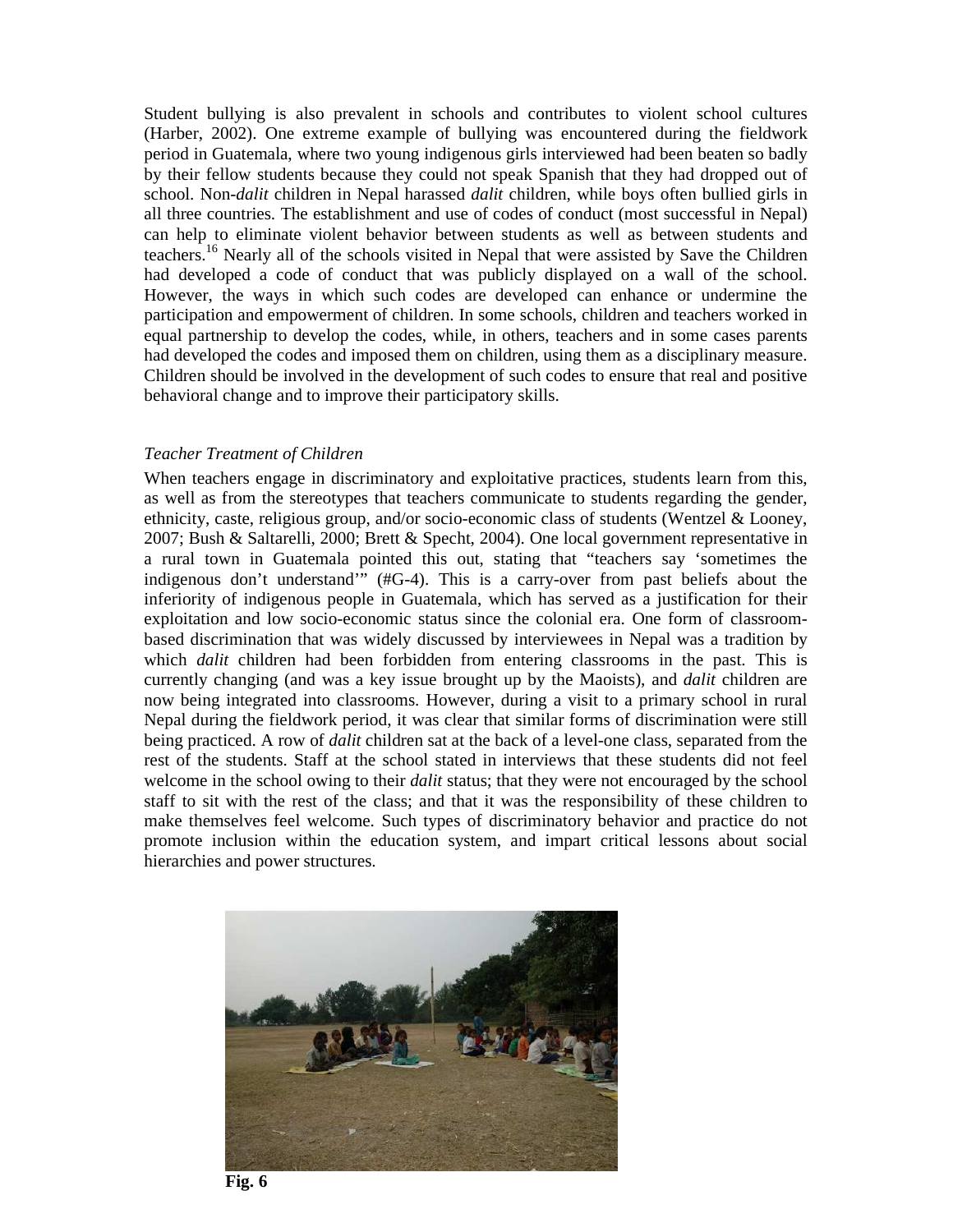In a post-conflict situation, students learn from the ways that teachers treat children associated with parties involved in the conflict, including ex-combatants, as well as children who may have been refugees or internally displaced during the conflict. Learning from how teachers treat these categories of children is critical to learning reconciliation, forgiveness, tolerance, and respect, especially in the aftermath of a conflict, and for promoting educational inclusion. For example, in Liberia, a large number of young people were combatants and/or were displaced during the civil war, and have been (re)integrated into the formal education system in the aftermath of the conflict. Several teachers in Liberia felt that it was difficult to get excombatant youth to submit to the authority of teachers because "they were used to controlling during the war" (#L-2), but that it was critical not to use physical punishment to force them to obey. Rather, as two Liberian primary school teachers pointed out, "the best way of dealing with the ex-combatants is to accept them as they are, be prepared to live with them, make them feel a part of you and that they can make mistakes and learn from those mistakes. We shared with them, forgave them. Now they know that their friends have emotions, have feelings" (#L-11). Just as these former combatants learned that they could no longer use violence to forcibly acquire goods and power over others, and to instead live peacefully alongside other persons, so too did the other students at the school learn to accept, forgive, and live with persons who had used violence in the past. In this way, schools can serve as sites of reconciliation, paving the path for the reintegration of former combatants and displaced persons into society and for wider social reconciliation and conflict transformation through the transformation of relationships between people.

### **Teachers and School Staff**

Teachers are the most powerful socializing force within the school context, because they are responsible for providing the environment and encouragement for learning (Berns, 2001). To a large degree, teachers determine the quality and nature of the school environment, and their behavior, attitudes, motivation, and training are key to ensuring that a quality learning environment is maintained. Teachers are both authority figures and role models for children, and many interviewees felt that teachers should serve as guides who can advise children on how to behave. If schools are to emphasize nonviolent ways of interacting, then "values must be lived in schools" (#L-38), as a United Nations employee in Liberia pointed out, and "school staff need to act peacefully and be aware of how they teach and act around children" (#L-9), as a representative from the Liberian Ministry of Education stated. Teacher interactions with students are important because, as Wentzel & Looney (2007, p. 387) write, "when their interpersonal relationships are responsive and nurturant, children are more likely to adopt and internalize the expectations and goals that are valued by others than if their relationships are harsh and critical".

Teachers can enforce and reinforce detrimental and authoritarian power relations over children and young people, who may be frustrated by such relations and drop out of school if they are humiliated, scared, and/or physically beaten by teachers. As stated previously, this could provide motivation and/or opportunity for young persons to engage in armed conflict. For their part, teachers may have suffered an enormous amount of psychological trauma during a conflict, which may negatively affect their teaching and interactions with children. Low and irregularly paid salaries and poor working conditions in the classroom can also lead to teachers engaging in behaviors that are detrimental to the well-being and safety of children, such as exchanging money or even sex with students in return for grades or preferential treatment. Children and parents lose respect for teachers when the latter engage in these types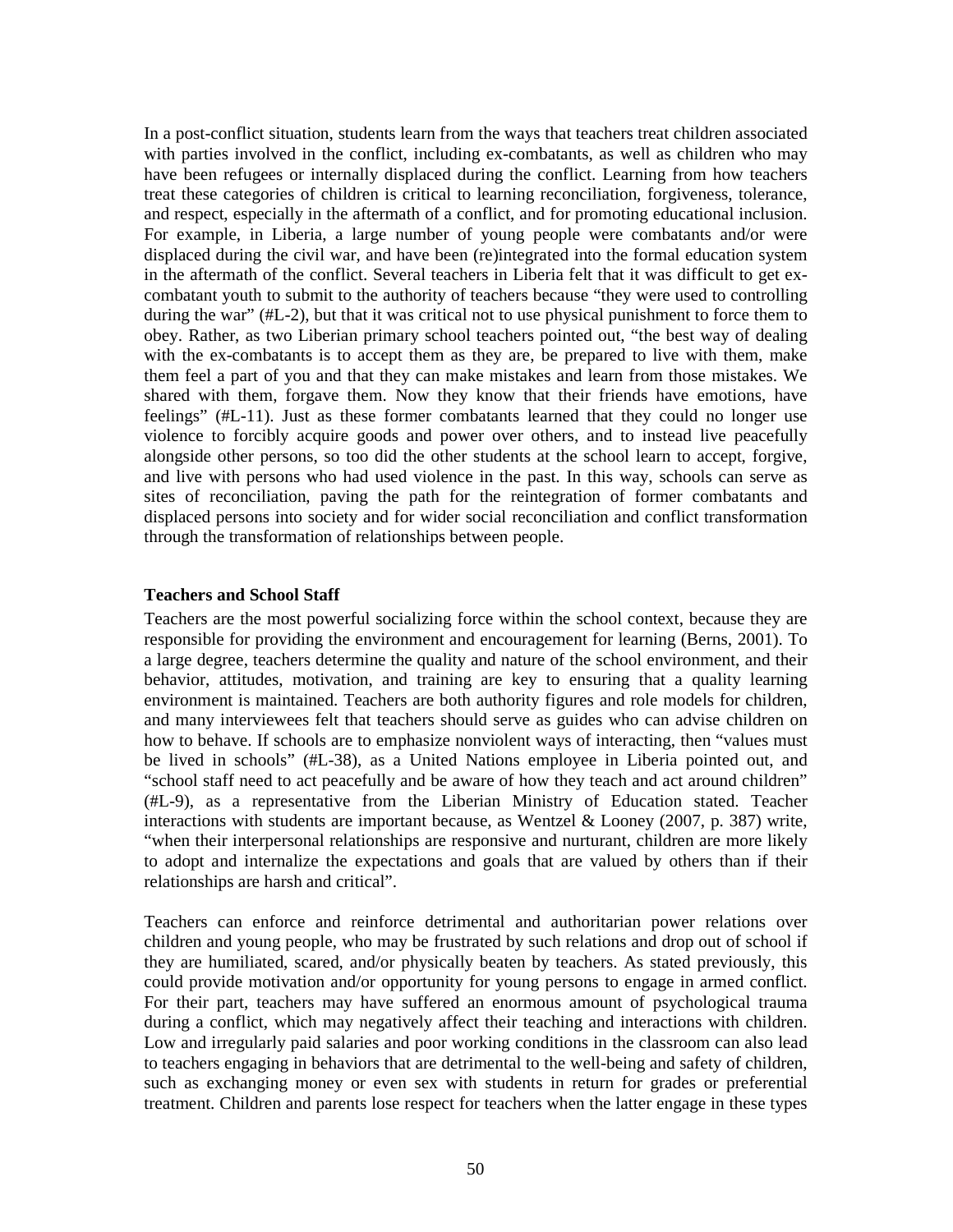of exploitative behavior, resulting in a vicious cycle of physical punishment and the withholding of grades to enforce obedience. Interviewees in Liberia spoke at length about teacher exploitation of students and how damaging it is for teachers to pressure students to give money and/or sex in return for grades and exam marks. A United Nations employee in Liberia stated that "many people in Liberia feel that going to school is just creating deviance, because teachers are exploiting children sexually and making prostitutes out of children" (#L-38). The sexual abuse of students by teachers in Liberia is likely a result of the climate of violence and impunity created by the war. Codes of conduct and effective children's clubs and parent organizations could help to pressure teachers to stop exploiting children in such ways, especially sexually, as would adequate teaching salaries delivered on time.

Teachers can bring politics into the school and politicize the learning environment, and can in this way influence students to become involved in political groups. There is thus a risk that, in a situation of armed or post-armed conflict, the line between 'politicking' and recruitment of children and teachers into fighting groups may become blurred, or transgressing it may become acceptable. This has been the case in Nepal, where many public school teachers are members of political parties and openly campaign within schools for these parties. Since these teachers are protected by their political parties, it is nearly impossible for children and parents to hold them accountable for doing their jobs, contributing to a culture of impunity. But, perhaps even more detrimentally, teachers and members of political parties have in some cases recruited – or even forced – students to attend campaigns and rallies during school hours. The Maoists have used the similar techniques to recruit children, encouraging and forcing (sometimes through abduction) students to attend rallies and events, and to participate in indoctrination sessions. In fact, the Maoists were originally a political party with power in the national government for a short period of time in the 1990s before they launched their "Peoples War" in 1996. An important initiative that may have helped to address the recruitment of children and young people in Nepal, however, has been the Children as Zones of Peace (CZOP) campaign, together with the subsidiary Schools as Zones of Peace (SZOP) campaigns. These are examined in more detail in the next chapter.

# **The School Environment: Conditions in the School and Quality Education**

### *Defining Quality Education*

During a visit to a private school in Nepal, the school principal was interviewed in his office. Painted on the wall of the office was the following statement: "Quality education is a requirement of quality life." When asked why he had put this statement on his wall, the principal's response was that "quality education can make a good life by helping students to be good members of society by acquiring knowledge about how to live together. This will give quality life" (#N-28). In this view, quality education is an essential component of social cohesion. Thus, quality education must be viewed as being as important as educational inclusion in designing education systems that contribute to building and maintaining peace.

For interviewees in each country, definitions of

*quality education* varied greatly. Some interviewees defined quality purely in terms of the quantity of material resources present in schools (such as books, desks, and chairs) – an understandable way to define quality in contexts (such as Liberia) where these things are missing and have been missing for a long time. Quantity was also defined in terms of pass rates and similar outcomes of the

*Educational quality is as important as educational access for building peace.*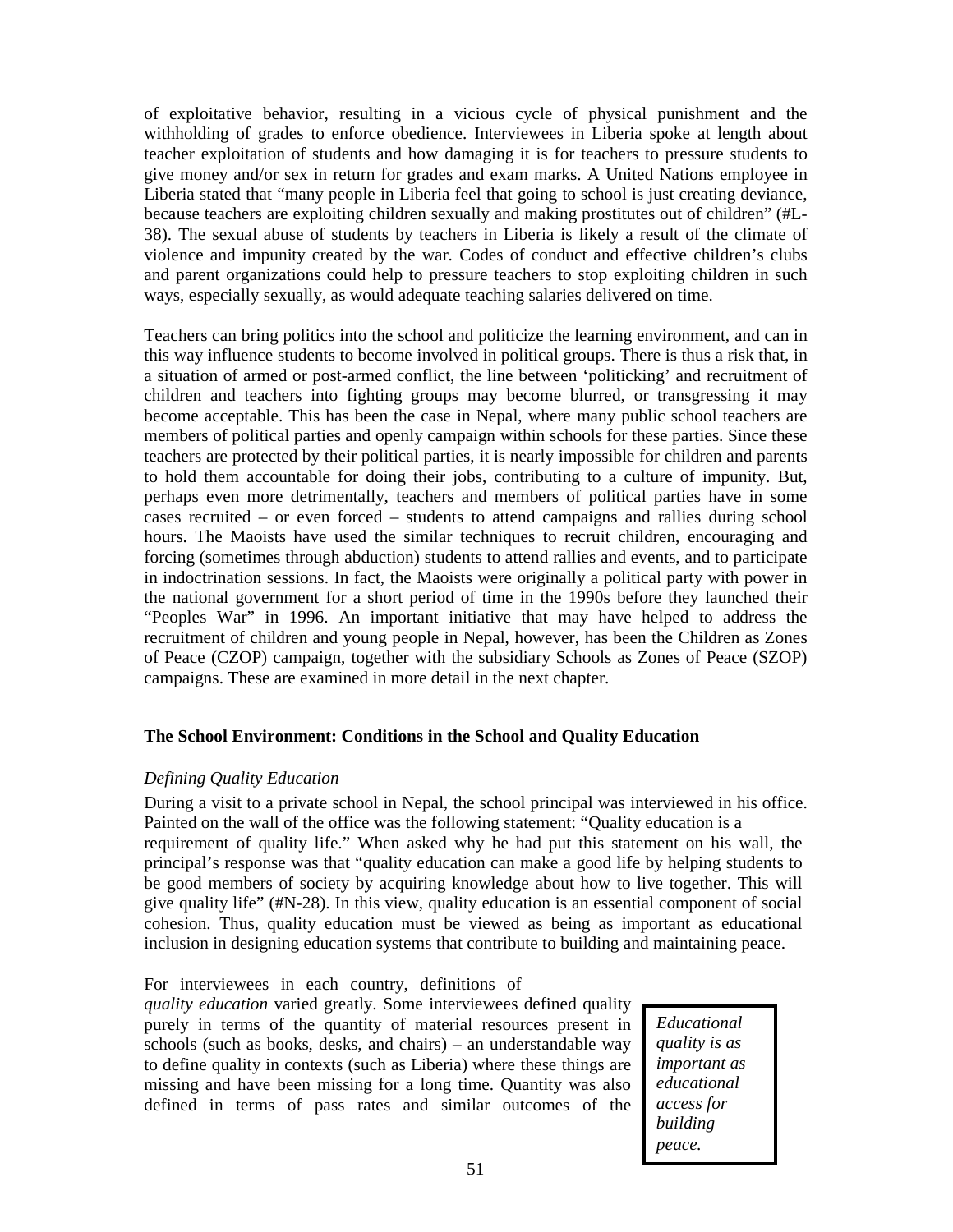educational process. But, many other interviewees felt that quality is not simply a function of quantity, and that quality education, as argued by the principal quoted above, had other meanings that were bound up with the social consequences of the conflict in each country.

Members of a Quality Education Commission in Guatemala stated that among the characteristics of quality education are that it "is based on principles and values of cultural diversity [and] it caters to the different learning styles and individual differences of students" (#G-10). In Nepal, a group of children's club members stated that quality education "builds self esteem and confidence and gives protection from danger" (#N-4), while a group of local NGO workers in Nepal stated that "quality education is when children can learn in their mother tongue, and when children can learn free from fear" (#N-31). A group of students in Liberia felt that quality education protected children from harm and danger by giving them the ability to express and think for themselves (#L-4). Education can clearly be misused in ways that fuel conflict, but improving educational quality through attention both to the official and hidden curricula and to teaching and disciplinary methods is critical to building peace through education. Some of these issues are explored in depth below.

### *Teaching Methods*

Teachers who use authoritarian, rote learning methods (often because of lack of teaching and learning materials, lack of teacher training, or teacher training that does not train

teachers to use participatory methods) can reinforce social hierarchies and fail to instill critical thinking and participatory skills in students, instead instilling overly obedient behaviors (Galtung, 1973). Students may then fail to critically question participation in armed conflict. As Harber (2002) writes, the model of mass, compulsory schooling that is predominant worldwide has historically functioned as a form of social and political control and is built on an authoritarian model, where pupils are continually disempowered and do not control the schooling process, seen instead as passive recipients of knowledge in an educational process designed to discipline bodies and regulate minds. This does not produce teacher–student relationships based on trust and mutual respect (Harber, 1996). This model of authoritarian teaching and learning predominated in the countries visited for fieldwork, with students "only copying, not analyzing or thinking" (#G-32), as one primary school teacher in Guatemala pointed out. Students observed in classrooms in all three countries were asked to silently copy down what had been written on the blackboard or dictated by the teacher; they were not asked to understand what they were learning, only to memorize the lesson. Save the Children has been successful, however, in all three countries in training teachers in the use of participatory methods, which both teachers and students stated that they enjoyed.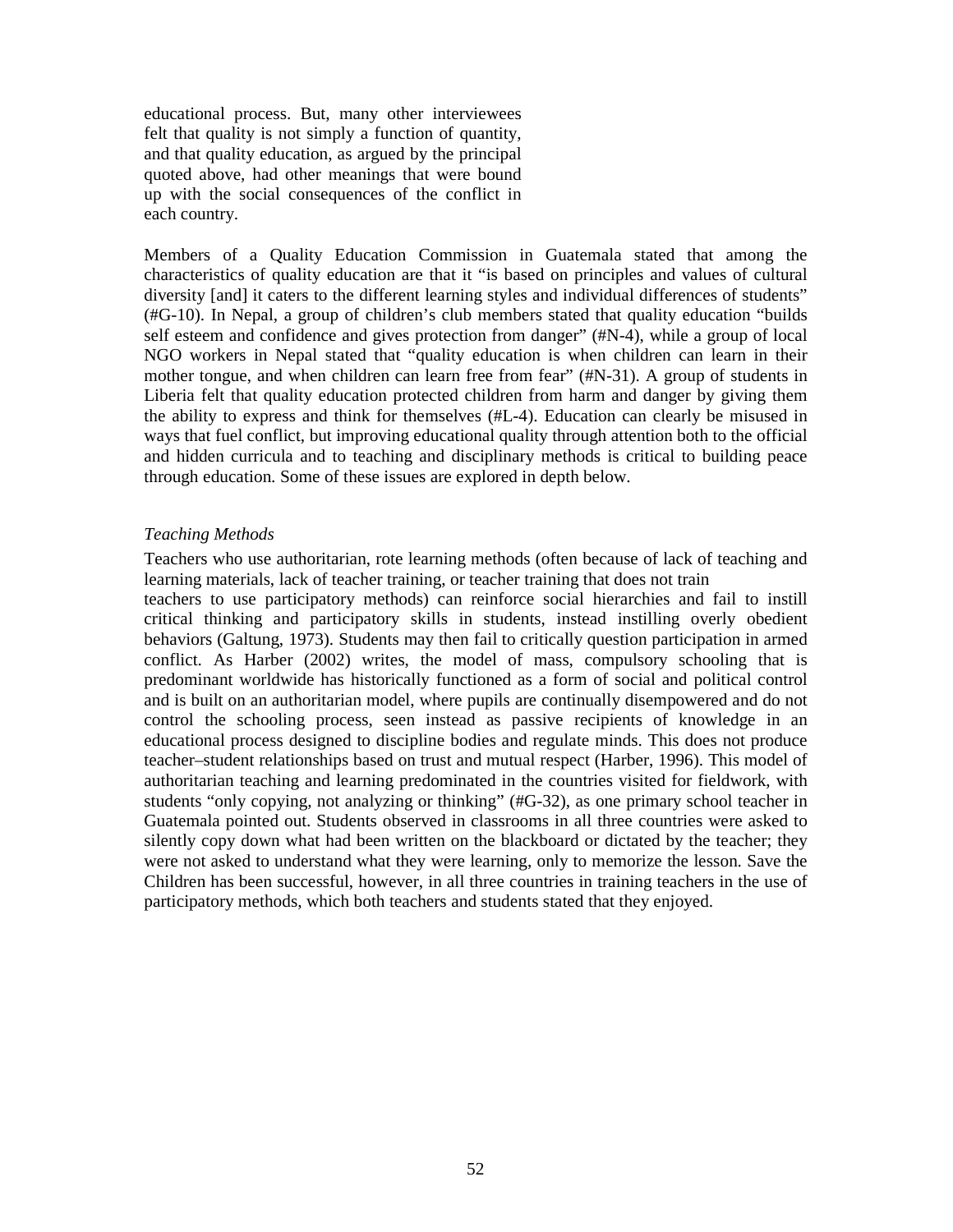*"In this institution education is different than it was both before and during the war in how the children are treated, and in the teaching methodologies that require the participation of the children. Some schools still treat children as before and use the traditional teaching methods. But here, there is a group of children that teaches about rights. These children have organized themselves and they go to other schools to teach about child rights. Some of the other schools don't permit children to talk to other children about rights, because they are afraid for children to know about their rights. They are afraid because they use the traditional system, and in that system they don't permit the participation and expression of the children. They want the children to be silent, not to move. In this school, there are two children that are on the board of the municipality. We encourage the participation of the children in different activities like theater and dramas and dances." (primary school teacher, Guatemala)* 

Participatory, child-centered teaching methods and nonviolent disciplinary measures can help to create a child-friendly school environment that attracts students to school, keeps them there, and helps children "develop as confident, capable, caring and healthy people" (#N-1), as a group of Save the Children employees in Nepal stated. Child-friendly schools are critical to facilitate inclusion within the education system. Participatory, child-centered teaching methods encourage children to go to school, because children are then interested and engaged in learning, and are taught and encouraged to think for themselves. Learning to think independently was viewed by interviewees in all three countries as being extremely important in the context of an armed conflict, as a Save the Children employee in Guatemala pointed out: "With child-centered teaching methods, children learn to think and analyze. One person says something, and all the people go with that ideology. It's important that people have their own ideas" (#G-19). A group of primary school students in Liberia echoed this, saying that "when you are educated, you can reason by yourself. You can understand that war is not the best way out. You will be able to solve problems, and you can understand, because war is about misunderstanding" (#L-24). Members of a local organization in Nepal agreed, stating that "without education, people can be easily convinced. With education, people can question

whether people are talking rightly or wrongly and make good judgments. Education gives people the ability to analyze and understand why conflict is not good" (#N-16).

Rote learning teaching methods and a failure to instill critical thinking skills in students can be compounded by a more general lack of access to information if there are no textbooks, libraries, or extra reading material available to teachers and students. Teachers may thus communicate inappropriate information to students, such as stereotypes about groups of people or misinformation, particularly when they are not adequately trained, do not know their subject matter sufficiently well, and/or lack access to outside information. Students therefore cannot learn alternative ways of viewing or solving problems. Several community members in a rural area in Guatemala highlighted this, saying that "children should learn about other ways of life so they can use another way to resolve conflict" (#G-26). Such an approach is extremely challenging in places such as Liberia or rural Guatemala and Nepal, where there is a near-total lack of access to any kind of written information, including newspapers.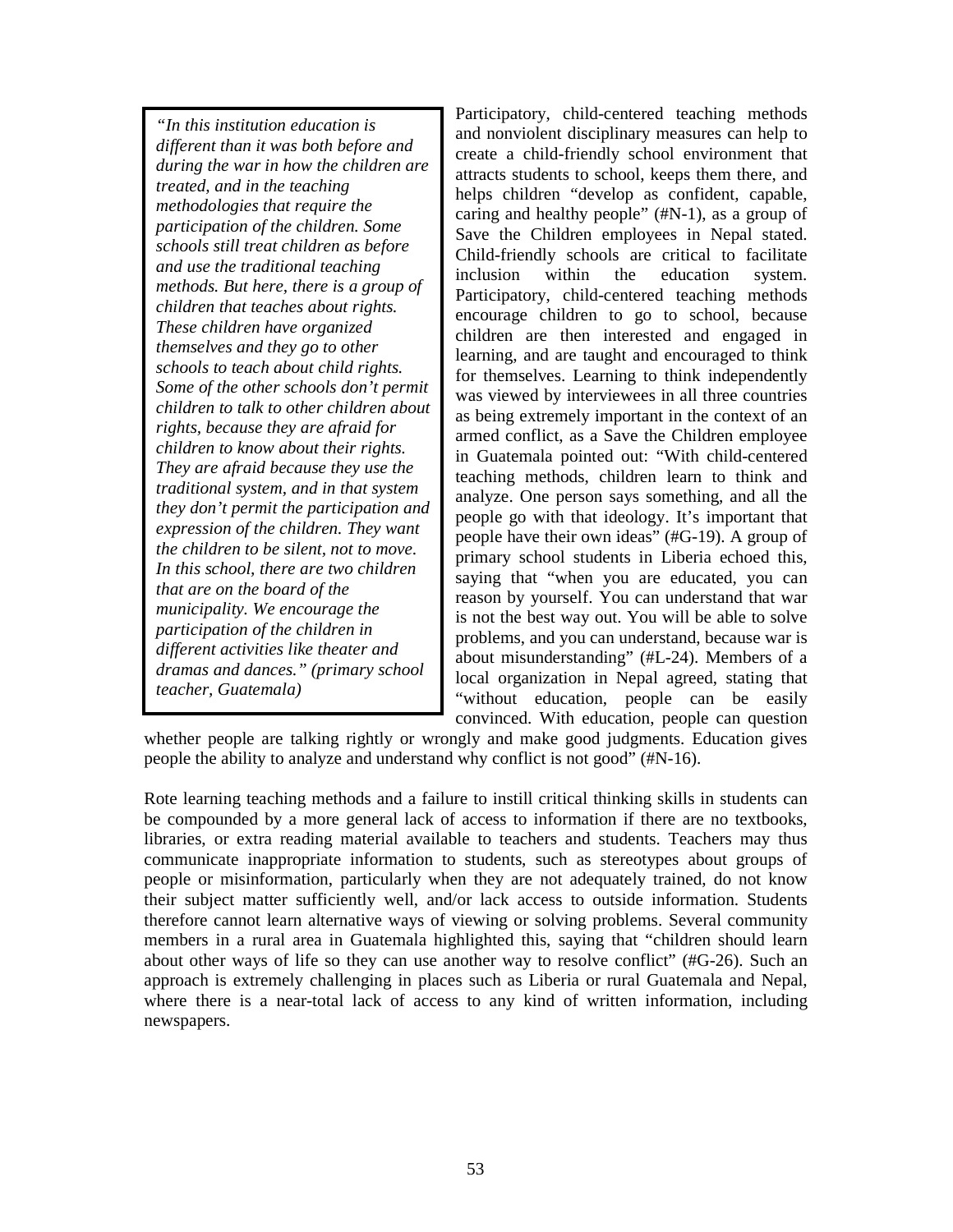### **Socialization Through the Official and Hidden Curricula**

#### *The Official Curriculum*

The curriculum is the main instrument for the organization of teaching and learning within the education system. It is also a highly political and highly contentious issue, since some knowledge is included in the curriculum while other knowledge is left out. The curriculum is thus often seen as an ideological or political tool (Smith & Vaux, 2003; Smith, 2005). One example of this is provided by Bosnia and Herzegovina, where three parallel curricula emerged during and after the conflict there, "each one purporting to represent the heritage and ideology of one of the country's three constituent peoples – Bosniaks, Croats, and Serbs – and accompanied by deeply entrenched, ideologically based policy positions" (Stabback, 2004, p.

41). The content of the official curriculum is thus an important mechanism of socialization, as the curriculum directly and indirectly transmits values and attitudes to students. Stereotyping and scapegoating of different groups in textbooks or by teachers can contribute to social tension by justifying inequalities, which can be compounded if group discrimination already exists within the education system – for example, in patterns of educational access (Gardner, 2002). School curricula have been used in the past to oppress various groups, such as black Africans under apartheid in South Africa; to promote jihad, for example against the Russians during the 1980s in Afghanistan; and to perpetuate intolerant, xenophobic, racist, and militant ideologies in other contexts (Bush & Saltarelli, 2000; Davis, 2002; Thyne, 2006; Mamdani, 2001; King, 2005; Aguilar & Richmond, 1998). Negative teaching about certain groups can contribute to hardening identities and thus to solidifying the levels of group cohesion needed to overcome collective-action problems and mobilize for participation in armed conflict.

*What is taught directly and indirectly at schools is critical for communicating values and norms about interacting with other people, and about inequalities and power structures in society. Knowledge is political, and what is included in and excluded from the curriculum is contentious. But, so too is the way in which knowledge is conveyed, whether through participatory or authoritarian, militaristic teaching and learning methods. Educational content and practices that violate the rights of children fail to build and/or maintain peace.* 

One school principal in Nepal stressed the connection between the curriculum and the outbreak of the civil war in that country: "the present curriculum is conflict-oriented because it teaches about caste, and this has created the conditions for the conflict" (#N-28). Interviewees in Liberia repeatedly stated that, in the years preceding the war, teachers negatively emphasized differences between different ethnic groups, and in this way strengthened the tribalism that contributed to the outbreak and continuation of the war. This kind of teaching seems to have largely been eradicated in Liberia, though what few books are available in schools are generally foreign books and the curriculum is to a large degree based on teaching children about life in Europe and North America. The use of foreign textbooks does not reflect the reality of children's daily lives and does not give them the knowledge and skills required to appreciate and value their own culture and context, nor the skills to build peace in their own environment. Interviewees in each country visited stated that peace, human rights, and civics and citizenship education were needed to build peace and should be added to the curriculum (though it should be recognized that the addition of these courses to the curriculum can be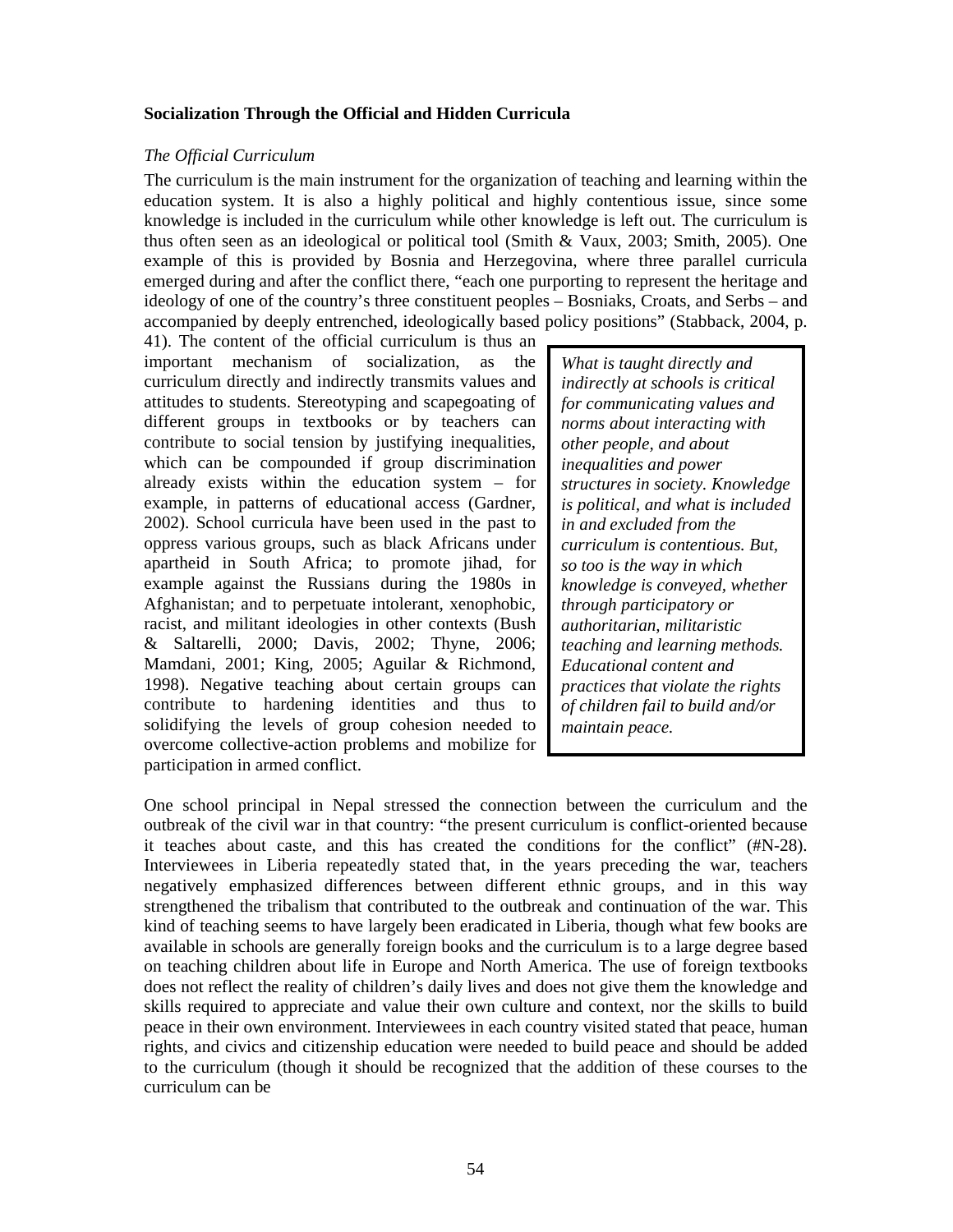problematic).<sup>17</sup> In Nepal, one NGO worker felt that the insertion of peace education classes in some schools in Nepal would help to prevent future conflict by eliminating discrimination:

The children, the students who participate in peace education classes, they've said that their attitude, their behavior, their activities have been positively changed. Now children are respected. We have a caste system which is deeply rooted. Before there was discrimination between higher and lower castes, between girls and boys, before they used to tease each other and before there was a higher level of non-acceptance. But gradually now, they are accepting their friend as their friend, as a human being rather than considering them as poor or *dalit*. They don't discriminate like that anymore (#N-36).

Dealing with the legacy of the wars in each country in terms of teaching about the conflicts was heavily debated among interviewees in all three countries, and many were very torn in relation to how armed conflict should be addressed within the formal education system. Some interviewees stated that nothing should be hidden from children so that they might learn from the past; others said that teaching about war should be done by teaching about examples of different wars; and yet others stated that it is impossible to talk about a country's conflict because of the trauma people have suffered, the hate and fear such discussion would provoke, and for fear that any glorification of war might entice children into repeating the conflict. Most teachers did not teach about the conflicts in their countries, either because the subject is not included in the official curriculum or owing to their own traumas and fears or those of the students in their classrooms. Whether larger social reconciliation can be promoted through the education system when children cannot think through the reasons and consequences of war for themselves, and when dialogue provokes hate rather than resolution and reconciliation, is questionable. Many interviewees stated, however, that teaching children how to deal with the impact of an ongoing conflict and how to survive was critical for protecting children and ensuring their safety during a conflict situation. Learning how to manage conflict through dialogue about conflict – rather than outright suppression of the topic – is critical for enabling children to learn alternative means of resolving conflict without resorting to violence.

### *The Hidden Curriculum*

What is implicitly communicated to students in the classroom and at school through the

*Is the purpose of an education system social control and maintaining the status quo, or is it to promote social transformation and the achievement of social justice?* 

*hidden curriculum* is an important element in the socialization process. The hidden curriculum is defined as "the routines, rituals, and practices which govern school life and send messages about who and what are valued" (Munn, 2000, p. 174). It is "all the things that are

learnt during schooling in addition to the official curriculum ... a concept that refers to all of those socializing practices that ... contribute towards the reproduction of our culture" (Meighan & Siraj-Blatchford, 2003, p. 65). Norms and behaviors that are rewarded and punished at school are part of the hidden curriculum, as are the types of values associated with what is taught (i.e. conservative or liberal

values, and/or the beliefs, attitudes, values, and behaviors of the dominant group in society) (Berns, 2001). In particular, the setup of the classroom (such as the type and arrangement of the furniture) can encourage or discourage participatory teaching techniques and social leveling between students, as well as between students and teachers. A seating arrangement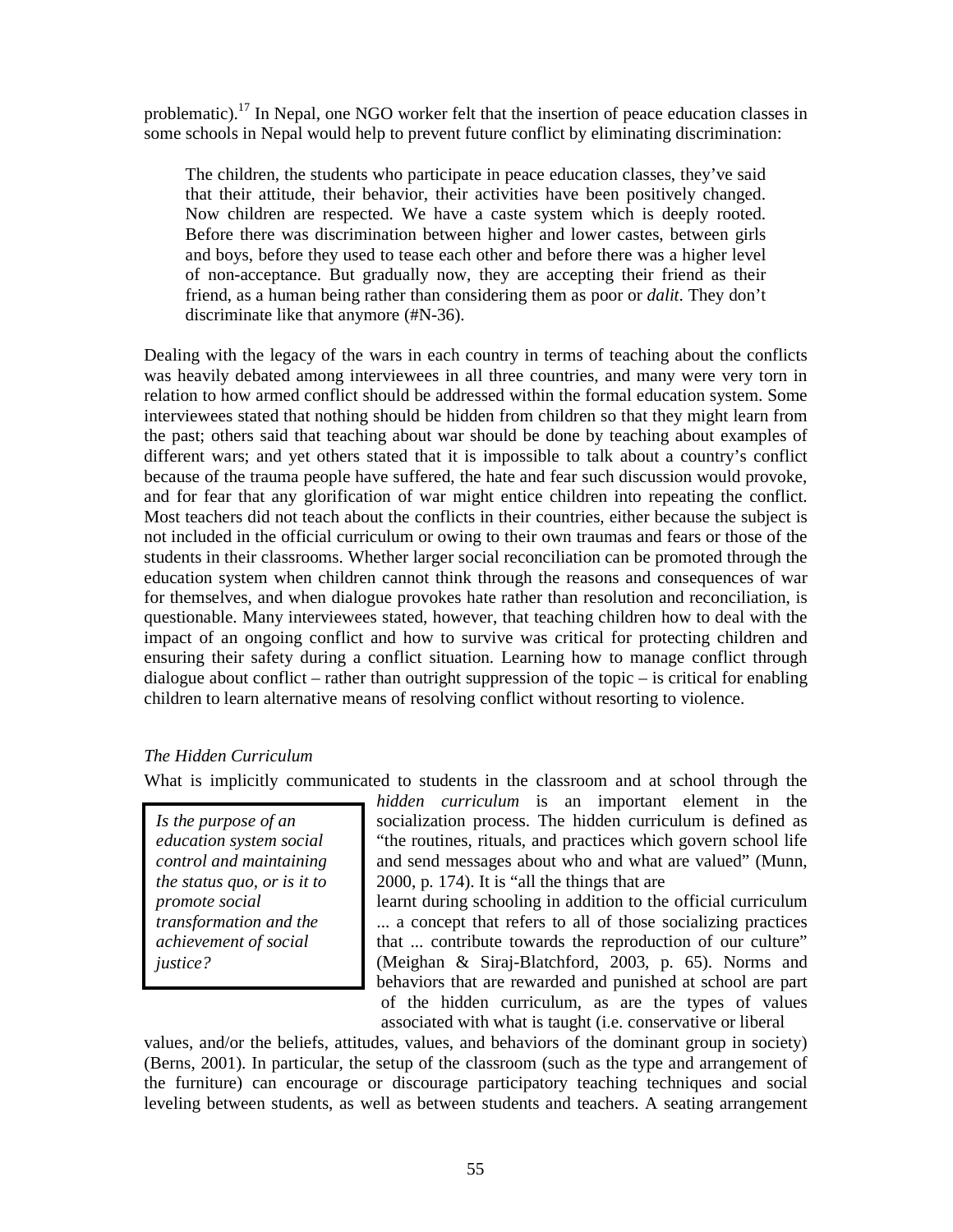based on forward-facing rows can reinforce classroom hierarchies and authoritarian power relationships that legitimize different rights for different groups of people. In such a context, teachers hold full control over the learning process, and students are physically and pedagogically controlled, viewed as vessels to be filled with the irrevocable, eternal truths of teachers. This is what Paolo Freire (1970) termed the "banking model of education". As discussed earlier in this chapter, the use of such a model of teaching gives an indication of the values underlying the education system and the function of formal education as a form of political and social control over minds and bodies (Harber, 2002).

The banking model of education is facilitated by "militarization" of the school, as a group of Save the Children employees in Guatemala pointed out (#G-24). Teachers have absolute authority in the classroom, commanding students during their lessons and forcing students to collectively stand when greeting visitors, while schools often make it obligatory for children to wear uniforms, speak in unison, and stand and sit in lines for assembly and classroom lessons. In Nepal and Liberia, in particular, most classrooms were set up to facilitate authoritarian, rote learning, with students seated in rows facing forward, copying down the day's lesson. Even where teachers claim that they use participatory methods, this may simply be as a way of facilitating rote learning in a different way. One example of this was observed in a primary school in Liberia, where students in one classroom were asked to work in groups so that they could copy out a chapter from one of the five textbooks that had been provided for the 25 students in the class. In some of the schools Save the Children had been working with in Guatemala, however, individual desks permitted group work, and teaching aids and student projects hung on the walls, easily reached and used by students during class time. This may be an ideal situation, however, one that is not always immediately achievable in a postconflict context where overcrowded classrooms and lack materials and money prevail, as in Nepal and especially in Liberia.

While uniforms may encourage militarization, they can also encourage feelings of inclusion at school among students. Children interviewed in Nepal and Liberia expressed such sentiments, declaring that uniforms ensured that all children looked similar, and no one could tell from their appearance whether students were *dalits* (in the case of Nepal) or ex-combatants, overaged, or very poor (in the case of Liberia). Equal dress may reinforce equal treatment by eliminating opportunities for teasing and harassment, especially in cases where very poor children cannot afford clothing. However, it must be recognized that, owing to their cost, uniforms represent a significant barrier to accessing schooling for poor children. Two important dilemmas must be resolved here: First, in the long run, is inclusion (access to school) more or less important than socialization (treatment and conditions at school) for education to build peace, or are they both equally important? Second, should education be used for the social control of young people through militant teaching, disciplinary methods, and school practices, or should critical thinking and individuality be encouraged, even if this challenges prevailing authorities and social structures?

### **Conclusion**

While the main argument of this chapter is based on the idea that children are socialized into accepting and approving of the use of violence to solve problems, this is not meant to imply that people are not in control of or responsible for their own behavior, particularly in a situation of armed conflict. The point here is that human beings can learn to peacefully resolve conflicts, and that the school is a critical site for teaching children non-violence conflict resolution because of the amount of time that children do and should be spending in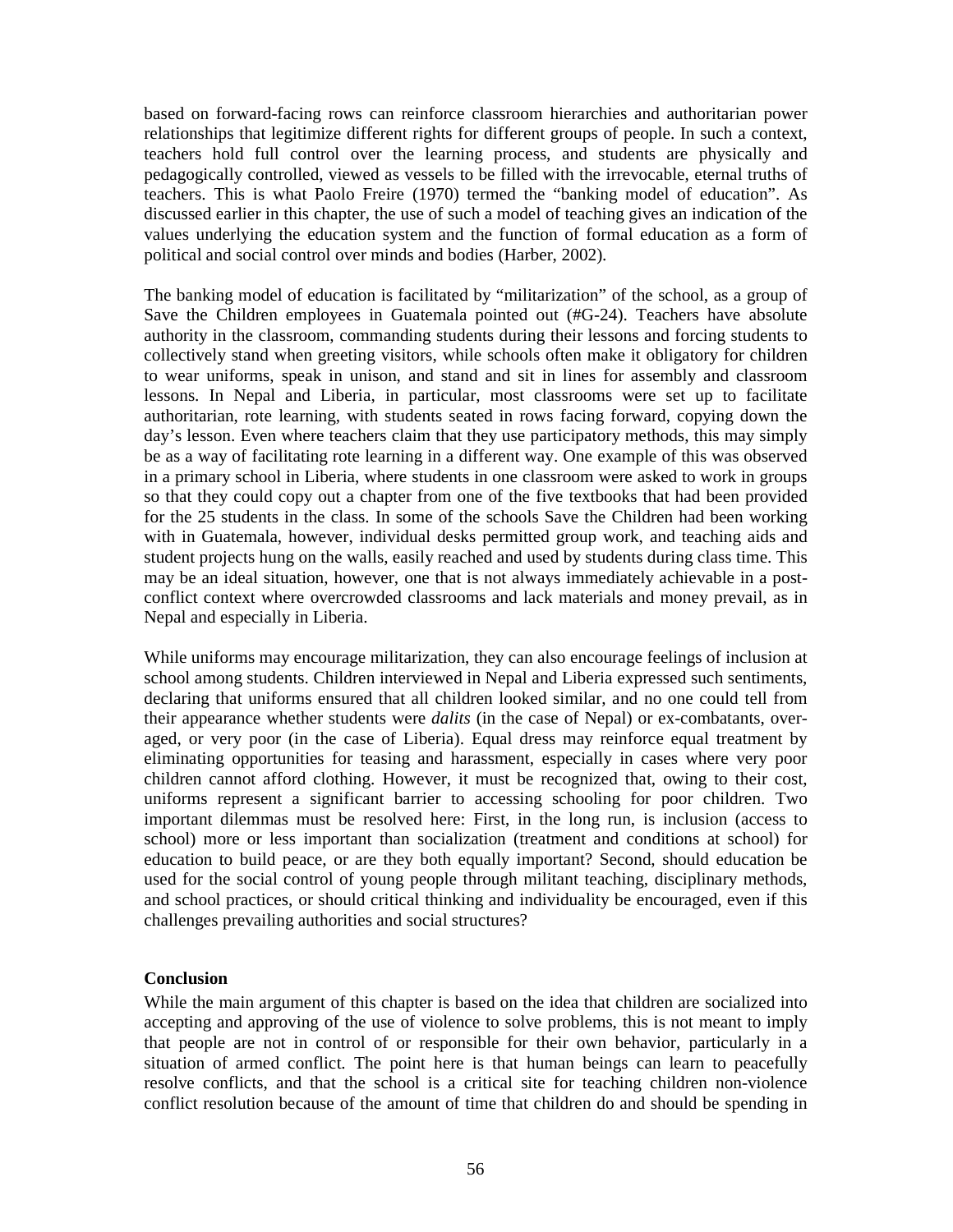schools during their formative years. The chapter is not meant to be interpreted as a condemnation or judgment of teachers and teaching methods used in many developing countries in the world. Teachers in such countries often struggle with overcrowded classrooms and a lack of school materials, and many teach to the best of their abilities under such conditions. Teachers may be psychologically traumatized as a result of a conflict, which may affect how they teach. Armed conflicts may have a devastating impact on the education system through the destruction of infrastructure and materials and the depletion of trained, qualified teachers, making classroom management and the delivery of quality education a huge challenge. But, these factors does not give teachers the right – in any context, whether in the developed or developing world – to exploit or physically harm students in an effort to control and enforce authority over children, or to fund their salaries.

Socialization is connected to the other key concepts in this report. How students are treated at school and the equality of conditions at schools are critical elements of inclusion, too. Are all children treated equally by teachers, staff, and fellow students, or do some suffer discrimination? The differential treatment of students can create self-fulfilling prophecies, where teachers convey negative stereotypes and hold low expectations for minority students. Such students may then perform poorly and consequently be pushed out of schools, lowering demand for schooling by such groups, perpetuating inequalities in society, and thus fuelling grievances that can feed into armed conflict (Wentzel & Looney, 2007).

Socialization is also connected to the third concept examined in this study, that of *social capital*. Some socialization processes are unique to schools, in that schools are partially closed environments where children sit isolated from parents and communities in a classroom for several hours a day, interacting with non-family members (fellow students and teachers) and participating in school-specific practices and rituals, such as the rules and processes of academic competition and cooperation. The knowledge and experience gained from these interactions and processes are carried into the outside world by students. But, schools and education actors (such as teachers and students) are not isolated from the larger communities in which they are embedded: the school is also affected by social networks and relationships that exist outside of the school walls, though not necessarily independently of the school. In the first place, children build relationships and are part of social networks and groups (such as their families) outside of the daily school routine, and these also function to socialize children. A pair of teachers in Guatemala stressed this, pointing out that "the family is the first school where children learn" (#G-6). But, schools also actively cultivate relationships with actors in the external environment. The next chapter, then, looks at the external environment of schools in relationship to the level and strength of social constraints against the use of violence and engagement in armed conflict.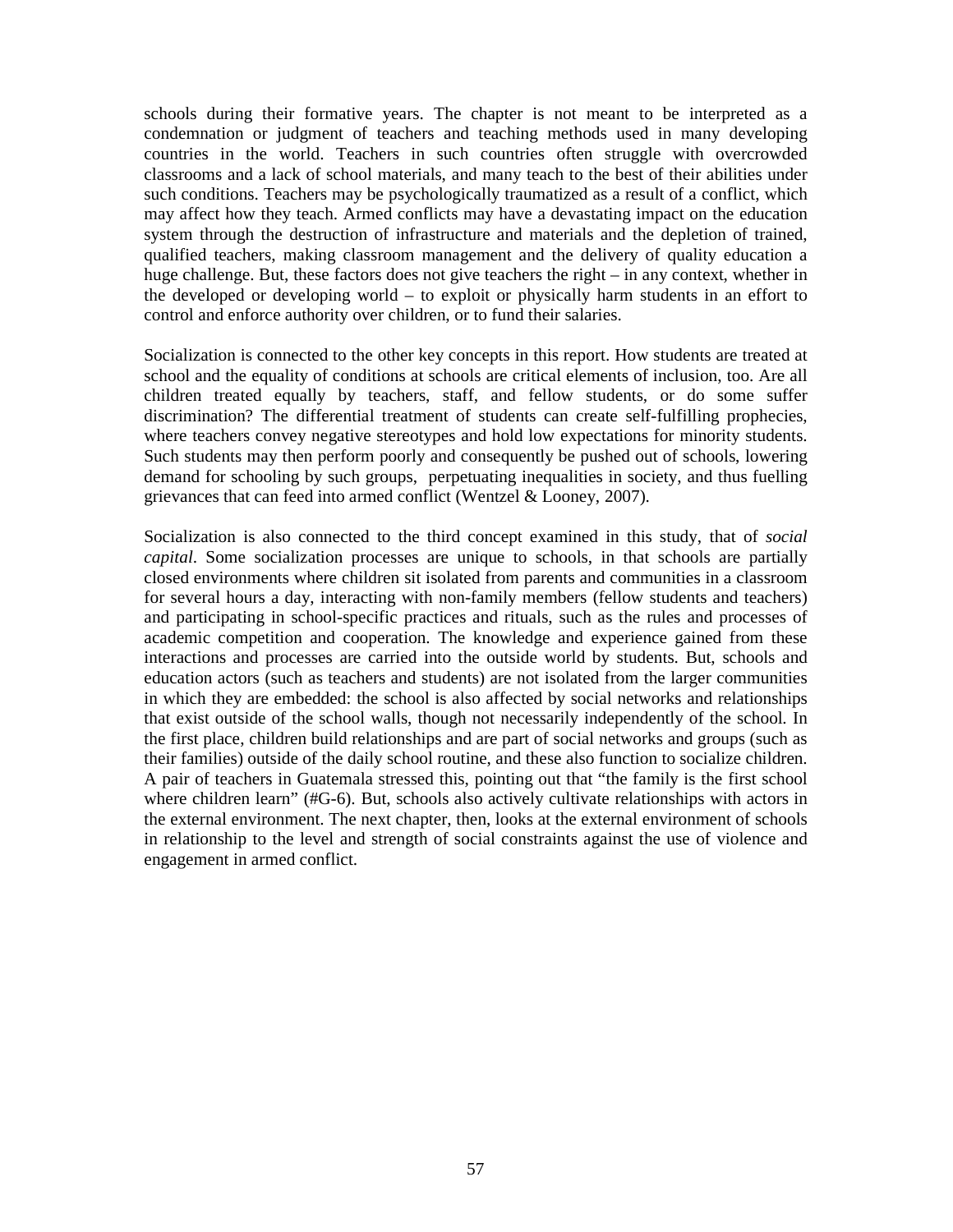# **Chapter Five**

# **Education That Builds Trust and Cooperation Through Participation**

#### **Introduction**

This chapter examines the third key concept used in this study, that of *social capital*. This encompasses the social relationships with external society in which schools, the education system, and educational actors such as students and teachers are embedded, and by which they are sustained. Here, it is argued that an education system that makes use of school-based participation to build trust among and cooperation between individuals outside the school can help to build and maintain peace. This is because the level of social constraints against, as well as the social costs of, participating in armed conflict may be higher as a result, and because grievances over exclusion and lack of opportunities to participate may be addressed.

First, the concept of *social capital* will be defined. Then, this concept will be broken down into three elements, each of which will be discussed separately. The chapter concludes with a brief discussion of how the concept of *social capital* relates to the other three key concepts of the present study.

### **Defining Social Capital**

Social capital is often perceived to be a positive way to build peace in conflict-affected societies through the strengthening of participatory decision-making processes. Social capital exists in and consists of the relations between persons (Coleman, 1988). It is defined as "the web of cooperative relationships between citizens that facilitates the resolution of collective action problems" (Brehm & Rahn, 1997, p. 999). It encompasses the "connections among individuals – social networks and the norms of reciprocity and trustworthiness that arise from them" (Putnam, 2000, p. 19). Just as physical and financial capital provide resources for individuals to pursue certain actions and goals, social capital also provides individuals with resources. These consist of information channels, norms and sanctions, and values such as obligations, expectations and trustworthiness (Coleman, 1998). Importantly, social capital has been shown to be critical in the creation of human capital, which is the education and training undertaken by individuals or groups of workers that, in theory, raises the productivity of individuals and thus contributes to economic growth (Coleman, 1998; Marshall, 1998; Hartog, 2000). It has been further argued that increased human capital is critical to improving economic development and reducing poverty levels, and, in turn, to reducing conflict. This connection will be discussed further in Chapter Six.

The present chapter is concerned with relationships that are created through the school, but that exist and are produced outside of the teaching and learning process. Schools are embedded within and sustained by a variety of social relationships: relationships between parents, other community members, and the school; between the state, individual schools, and educational actors such as parents, teachers, and students; and between civil society (including NGOs), schools, and communities. These relationships are critical elements of the strength of schools within communities, but they are also critical to building peace where they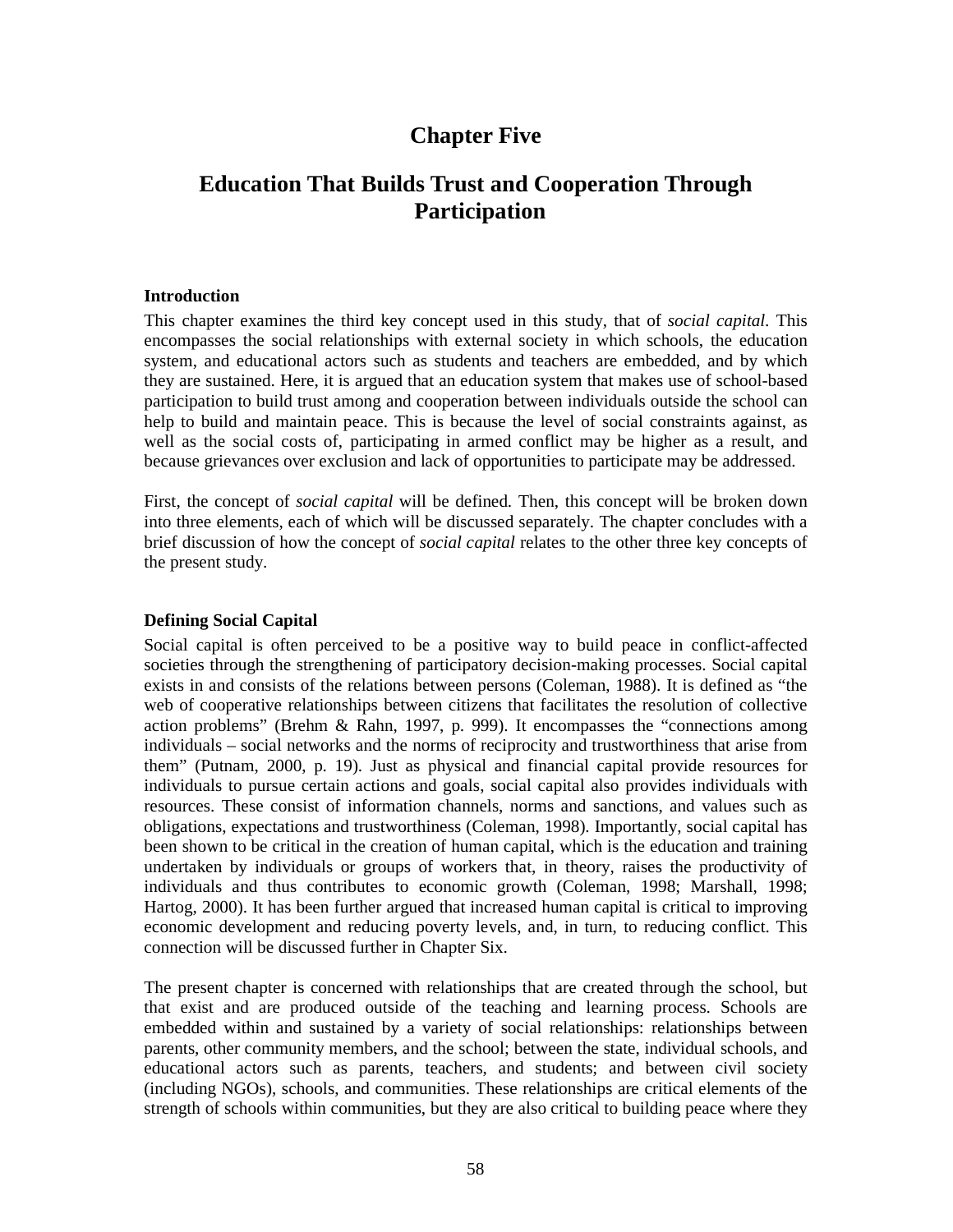mitigate collective-action problems related to maintaining peaceful relations within and between groups in society (de Soysa, 2002). Usually, armed conflict seriously erodes levels and norms of trust and cooperation between people that may under other circumstances facilitate peaceful interactions and nonviolent conflict resolution – though the erosion of trust may also have taken place prior to a conflict, playing a role in its outbreak (Colletta & Cullen, 2000). Participation in school processes – through, for example, the participation of parents in school management committees (SMCs) and/or parent–teacher associations (PTAs) – is one way of building up relationships outside the school, and thus levels of trust, cooperation, and reciprocity within society. Strong horizontal relationships (i.e. between civil society groups) and vertical relationships (i.e. between the state and communities) that create both "bonding" social capital (strong intragroup solidarity) and "bridging" social capital (strong intergroup solidarity) and that enforce norms of cooperation and trust may provide additional mechanisms for resolving conflict peacefully (Goodhand, 2006). The strength of these relationships may heighten social and individual constraints against engaging in armed conflict owing to the benefits of being able to resolve collective-action problems without resort to the use of force and violence, along with the ability to effectively sanction those who do use violence or fail to cooperate (*ibid.*). Alternatively, the social cost of engaging in armed conflict is that relationships and norms of trust and reciprocity that might normally facilitate the peaceful resolution of collective-action problems may be broken, increasing social transaction costs within informal relationships (Putnam, 2000).<sup>18</sup>

School-based participation may have another benefit. Increasing avenues for participation entails the inclusion of more people in decision-making processes. When power is diffused through more democratic, participatory structures and processes – for instance, through the engagement of citizens in civic associations, such as PTAs or SMCs (Schuller, Baron & Field, 2000) – this can help to resolve grievances over exclusion from political power and decisionmaking processes. When it comes to situations of armed conflict, this may prove a critical function of social capital, as it has been shown that democracies are less likely to experience civil wars or to wage war against other democracies (Hegre et al., 2001). However, democracy is not a cure-all for conflict (as seen in Northern Ireland, in the conflict in the Basque region of Spain, and in the ongoing conflicts in India) or for the eradication of violence (as seen in the large amounts of violence in South Africa and in the election campaign in Guatemala during the fall of 2007), and there are probably income effects at play in the correlation between democracy and peace (Collier et al., 2003). Moreover, even in relatively peaceful democratic states in the developing world, educational systems incorporate a number of very non-democratic practices, so the degree to which education strengthens democracy in such countries is questionable. What is important is strengthening local institutions and avenues for participatory peaceful change and regulation of conflict, whether or not this participation takes the form of a liberal democracy (Ramsbotham, Woodhouse  $\&$ Miall, 2005).

It should be recognized, however, that while social capital can have a very positive effect on maintaining peace, there is also a negative side to social capital. First, strong relationships and ties between individuals and groups can contribute to group closure and the maintenance of an overly strong in-group identity that excludes outsiders. Thus, while relationships may be strong in one village or community, this does not mean that inclusion within these relationships will necessarily be extended to other individuals or groups. Second, group participation may also detrimentally limit personal freedoms and help enforce conformity and social control over the members of a group, stifling creativity, innovation, change, and alternative views and actions (Portes, 1998; Goodhand, 2006). Thus, strong social capital can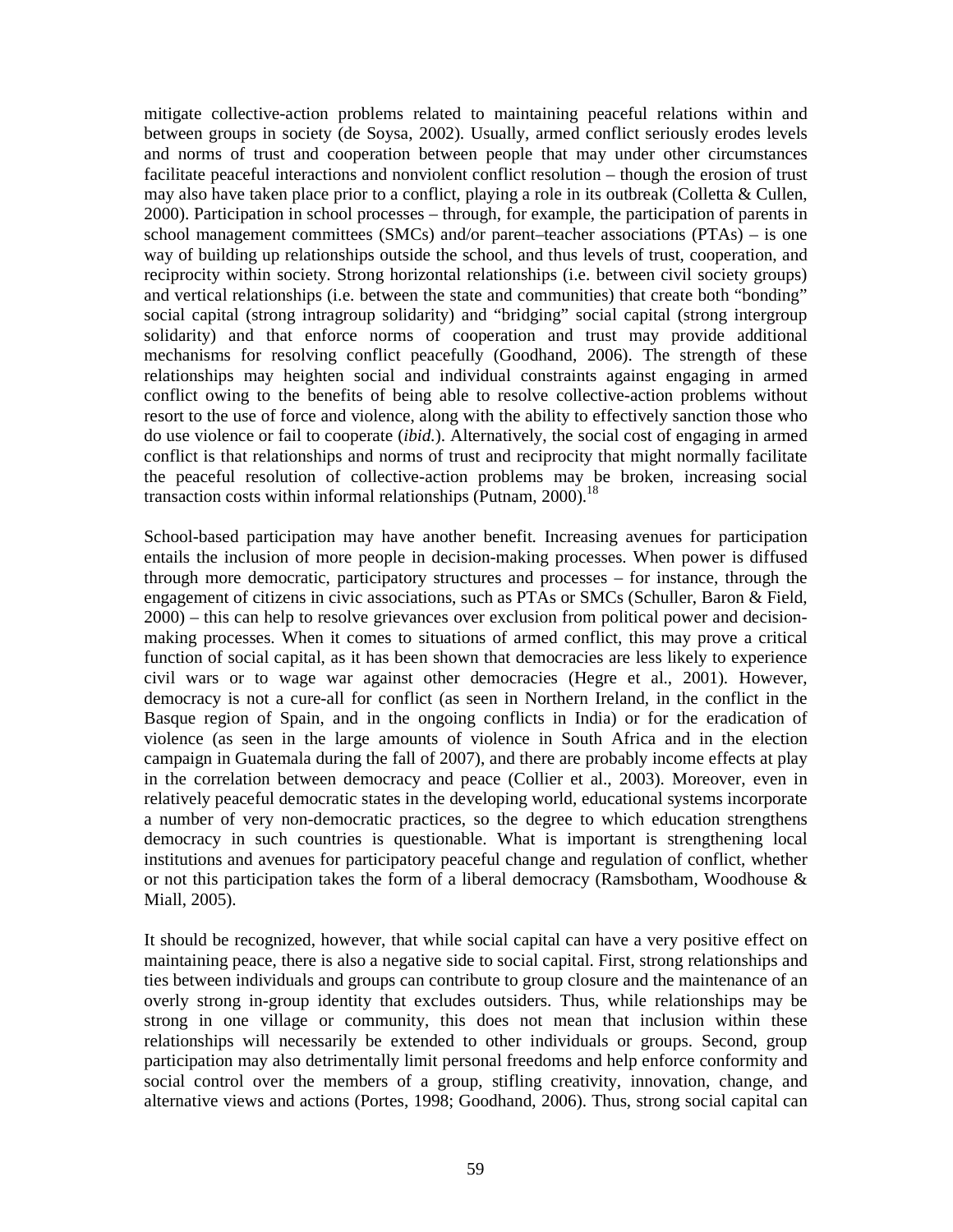make it easier to overcome collective-action problems involved in mobilizing people to participate in armed conflict, as opposed to engaging in peaceful interactions (Collier  $\&$ Hoeffler, 1999).

### **Community–School Relationships**

The school can be a site where positive relationships between community members are built up, or it can be a site where trust and cooperation between people break down.<sup>19</sup> Relationshipbuilding (which falls largely within the domain of the socialization concept outlined in the previous chapter) occurs not only within the school walls, but also outside them. Parents and community members interact with schools and school officials in various ways – for instance, through parent–teacher associations (PTAs) and school management committees (SMCs), or through school-initiated programs and activist efforts targeted at the community in which the school is rooted. As Kalyvas (2003, 2006) discusses, the importance of local-level relationships and conflicts should not be overlooked in understanding the causes and dynamics of civil war. This is because "actions 'on the ground' often seem more related to local or private issues than to the war's driving (or 'master') cleavage; [and] individual and local actors take advantage of war to settle local or private conflicts often bearing little or no relation to the causes of the war or the goals of the belligerents" (Kalyvas, 2003, pp. 475– 476).

In each of the three countries studied in this report, large-scale parental involvement and participation in school decision-making processes is a relatively new phenomenon that has largely emerged since the conflicts in those countries. Though parental participation was present to some degree in various schools in the three countries prior to the outbreak of conflict, the emphasis on participation has increased as a result of the efforts of donors and organizations such as Save the Children, as well as with the increased numbers of children attending school in each country. This was pointed out by several Save the Children employees in Guatemala, who stated that "before education was traditional, and only the teacher was responsible for education. But now the school is the responsibility of the community. The active methodology teacher training now allows for parental involvement in the school" (#G-24). Past views on parental involvement and school engagement with the community have thus reflected more authoritarian models of the role and philosophy of formal education in each country, to include teacher authority.

The nature of the relationship between community members and the school at the micro level can determine the place of the school in the community and the importance that people attach to schooling, as well as the strength of the school's ability to build peace. A group of Nepalese SMC members pointed this out, saying that "the community surrounds the school and so the school can help to enforce the peace" (#N-11). If participation is not encouraged by the school, parents and community members may not feel ownership of the school and schooling processes, or they may feel that the school is an alien institution. The school as an institution may thus not be well integrated into the community, and its power to broker peace within the larger community may be limited or non-existent. If, on the other hand, parental participation and involvement at school are encouraged, this may contribute to feelings of more general security. For instance, parents in Guatemala stated that they were involved in their children's schools because they felt there is now more freedom and ability to express oneself and to participate in schools; in turn, their participation in school-based organizations strengthened their feelings of security (#G-26). Two teachers in Liberia pointed out the connection between parental involvement at the school and a holistic sense of community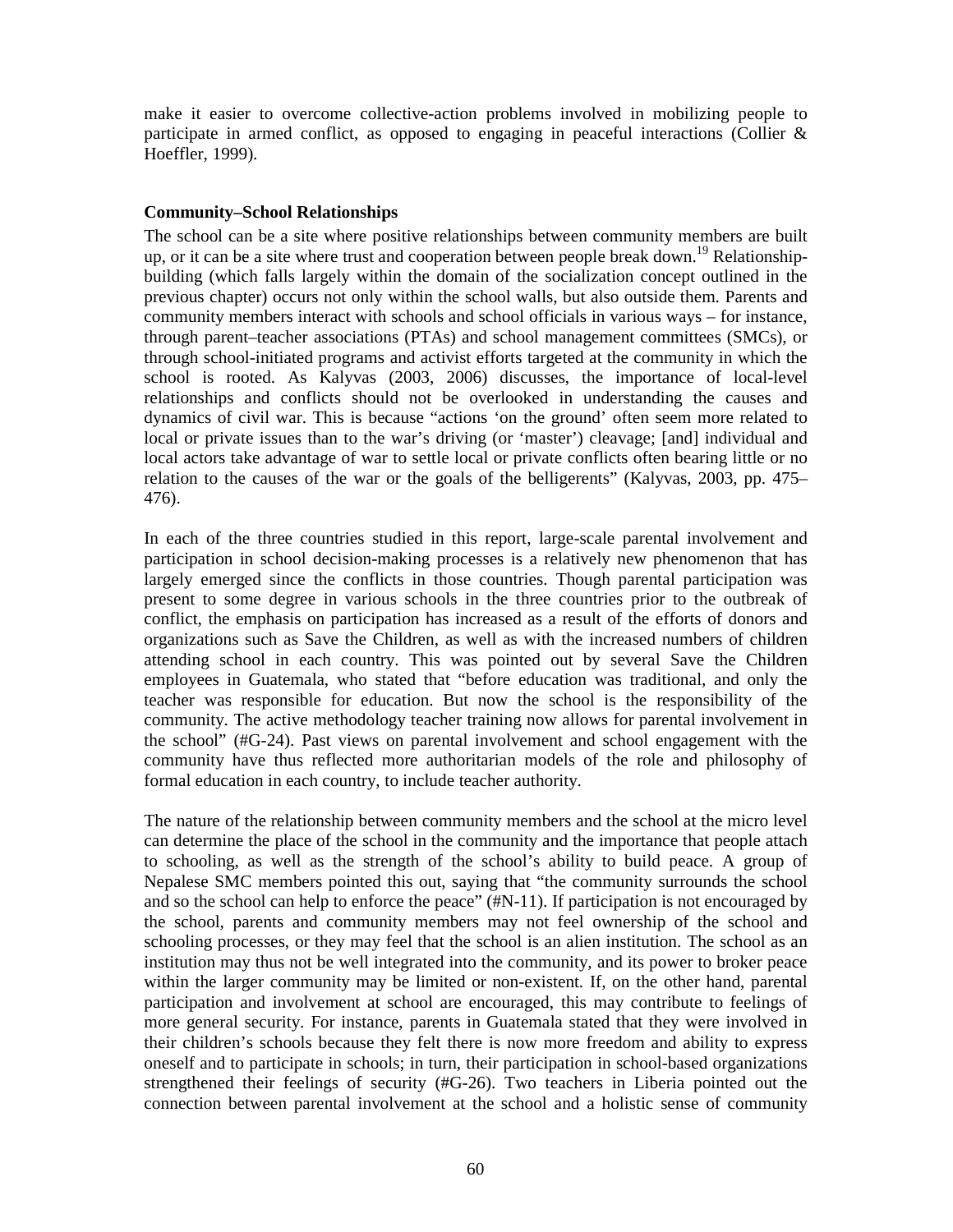security: "If the parents are directly involved at school, paying regular visits to the school, coming up with programs to amuse the children to keep the children and teachers at school, then I think the children will be encouraged to remain at the school. They will feel the community is secure and safe for them" (#L-22).

## *Participation and Organizational Membership*

*Just as the teaching and learning process can be based on an authoritarian philosophy and model of education whose purpose is social control rather than social transformation and social justice, school management models can also reflect an authoritarian philosophy and model of the formal education system.* 

Schools can serve as critical sites for participatory decision-making that builds up the citizenship skills of adults and children and promotes social inclusion. However, simply because adults and children are given the opportunity to participate in decisionmaking (such as through children's clubs or through SMCs and/or PTAs), this does not mean that participation is always a positive thing. In general in Nepal, most of the members of the SMCs and PTAs are men, while women and *dalits* are largely excluded from membership. While by law there must be a woman and a *dalit* on an SMC or PTA, in practice this is often one and the same person. As a result, though this *dalit* woman will be able to attend SMC or PTA meetings, she may feel that she cannot contribute to discussions or decision-making, given her very low social status. To address these types of problems, the membership of such committees should be evaluated to determine whether membership is biased towards one gender or social group, as such bias can be a way of maintaining hierarchies and practices of social exclusion that may have contributed to the outbreak of an armed conflict. Care must also be taken to ensure that emphasis on participation

and peaceful conflict resolution effects positive, nonviolent change, and that individuals are equipped with the skills and knowledge to achieve this.

The degree of involvement of parents varies between schools and communities, and is affected by time constraints and capacity. On a more general level, however, limited parental participation is likely a function of the centralized, authoritarian model of the education systems in each country. Just as the teaching and learning process can reinforce and reflect an authoritarian philosophy and model of education based on social control, so too can school management reflect this authoritarian educational model. In each country studied for this report, it is first the Ministry of Education in the capital city and then the school administration – not the parents or the community – that has the most power in decisions about the school. Characteristic for such an approach were the views of a school principal in Liberia who felt that parents ought "to leave school matters to the school people" (#L-22). The amount of control the state government is able to exercise has varied during the conflicts in each country – particularly in Nepal, where the government has not been present in some communities for many years. But reassertion of overly strong federal authority in the aftermath of each conflict does not necessarily encourage an effective partnership between the community and the school.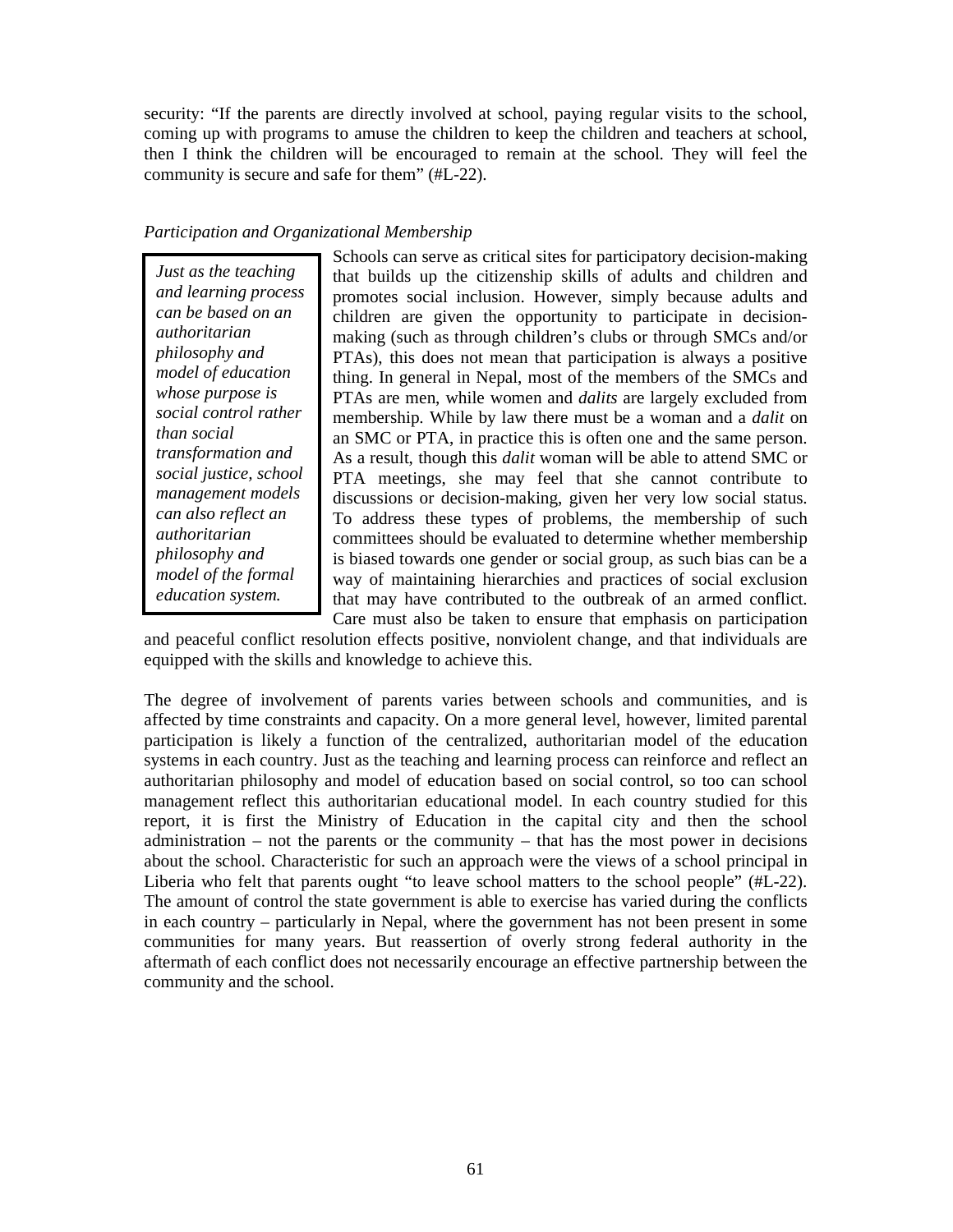Centralization may reinforce the view common in many communities that it is the government, rather than local communities themselves, that should contribute all the resources (financial and otherwise) that schools need. This attitude can be reinforced when parental participation is limited to making food and contributing labor and materials, as was observed in each country visited. Some parents took this approach to parental participation to mean that schools were not interested in meaningful parent participation in decision-making processes, which in turn limited the degree to which participation affected real change. While in each of the three countries visited a large segment of the population is living in extreme poverty, making it necessary for the state to cover the financial costs associated with schooling, this should not prevent local communities from having some authority over schooling within their communities. One problem is that devolution of political authority is

often accompanied by devolution of financial responsibility for schooling, a burden that is largely unbearable for poor communities and that heightens horizontal inequalities between groups in society.

### *Children's Clubs*

Schools can serve as critical sites for participatory decision-making that builds up the citizenship skills of children and promotes social inclusion, which can then translate into and strengthen participatory practices outside the school. A group of teachers in Nepal pointed this out, saying that "when there is democracy inside the school, inside the classroom, when children are grown up, the democratic values and culture they have learned in the school will be reflected in the society and community and that in the long run will help peace and democracy" (#N-34). Reflecting this, Save the Children has worked to establish children's clubs to improve children's participation and power within the school and the community. Children's clubs were very prevalent in Nepal, while in Liberia and Guatemala they were

*"During the conflict in Nepal, there was Maoist pressure on schools to form child clubs aligned with their interests. But some child club members refused. They could do this because of the leadership skills and expressive capacities that they had acquired through the child club. They could think about what was right and wrong, about what their duty was, and about what they wanted. They could express their views. There were three children who were abducted from the area in which we work, and the child club from the school where these children were students took initiative through dialogue to get the children released from the Maoists."* (*Local NGO member in Nepal*)

present but not yet as widespread. On the positive side, members of some children's clubs in Nepal reported that they had engaged in activist efforts and been able to affect peaceful social change within their communities. Several children's clubs mentioned that they actively worked to encourage out-of-school children living in their communities to attend school and that they had successfully worked to combat discrimination. Members of one children's club in Nepal reported that "through the street drama, we have been able to change community attitudes about sending children to school. You cannot see any child at home during the school day. Parents are even sending their children to ECD classes. The street drama was very effective. It has even helped to end some caste discrimination" (#N-9). A group of Nepalese government workers stated that children's club members "are helping other poor children, they control the early marriage, and in some places they are helping keep their villages clean"  $(HN-14)$ .

Members of children's clubs stated that they had discussed peace and the 2006 Nepalese peace agreement in meetings, and had organized street plays and public debates to inform the community at large about peace and the peace agreement. In some cases, children's clubs and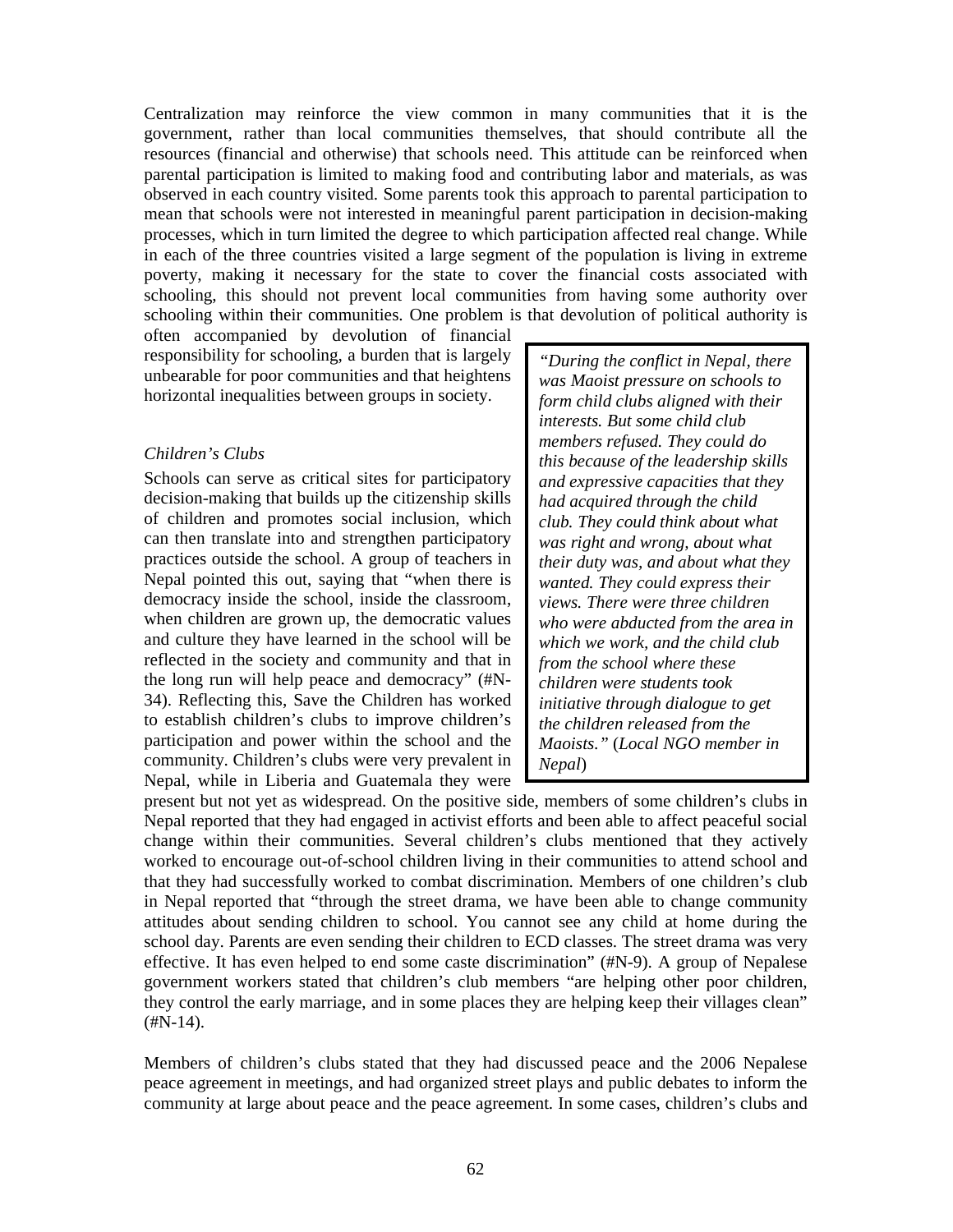participation by children in PTA, PTCA and/or SMC meetings have led to changes in how children are perceived, whereby they are increasingly seen as community members who can fully participate in decision-making and discussion. This change in perception has been rather slow, however, and many of the parents interviewed in the three countries did not see the necessity of involving children at all in decision-making. When questioned whether children should be asked about matters regarding them and the school, two parents in Liberia emphatically stated they should not – reflecting a common attitude towards children and young people in Liberian society. Considering the fact that the civil wars in Liberia were to a large extent fought by children and youth, and that this was related to the large-scale social exclusion and disempowerment of children and youth in the country, it must be stressed that children should be participating in decision-making to ensure that their needs are addressed and so that they can learn how to peacefully participate in society. Avenues and methods of child participation need to be strengthened, though care must be taken to ensure that children's participation does not end up as tokenism, that it is meaningful and can bring about real change. However, even if children are encouraged to participate by schools, this may clash with what is happening outside the school if the external environment does not reflect the participatory practices within schools.

In evaluating the efficacy and significance of children's participation, the membership of children's clubs, as well as how adults involve children and children's clubs as joint and equal partners in decision-making, must be taken into consideration. SMCs and PTAs are important in the construction of positive social relationships at the local level, but they are also important elements in promoting wider social inclusion. In the three countries studied, SMCs and PTAs did not consistently consult or engage with children in their discussions and activities, and the adult organizations and children's clubs in many cases operated in two very different realms. Some children's clubs seemed to hold real power within their communities, and their members had active roles within the school and the community, while the existence of other children's clubs seemed to verge on tokenism, in that they held no power within the community and affected no real change. Within children's clubs, it was often the case that all students at a school were members of the club, but only a select few were members of the executive committee. These children were the older students in the school: younger students were not viewed as being capable of effectively participating in children's clubs. The leaders of these executive committees (president, vice president, secretary, treasurer, etc.) were primarily boys, with very few girls participating at the top levels. Clearly, the manner in which children's clubs are set up and function can lead to the exclusion of a good number of children from their operations.

### *Children and Schools as Zones of Peace*

In conjunction with the Children as Zones of Peace (CZOP) initiative and the subsidiary Schools as Zones of Peace (SZOP) initiative, children's clubs have been particularly successful in mitigating the impact of the Nepalese civil war on children. The CZOP campaign advocates for children's rights to survival, development, and protection, especially during conflicts.<sup>20</sup> Some interviewees in Nepal, such as a UNICEF representative, reported that schools that had been proclaimed zones of peace were not attacked by the Maoists, though other interviewees stated that this had not been the case. A representative from Plan (an international NGO) stated that the C/SZOP campaign had empowered children to tell the Maoists and the Nepalese army not to use children in the conflict. One member of the CZOP network in Nepal reported the following: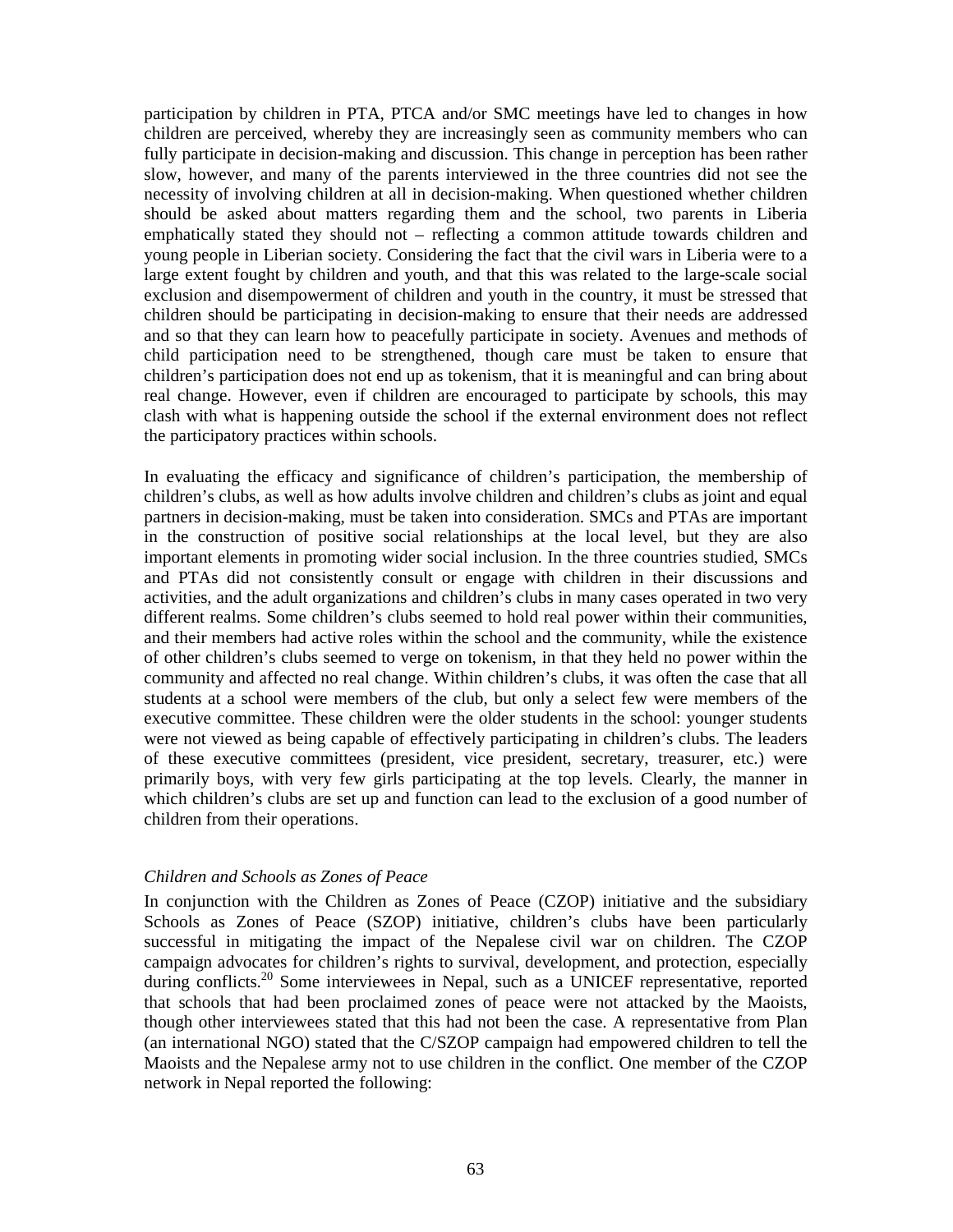Before the CZOP campaign, the Maoists directly entered the schools, and after the campaign, they hesitated to do this. With the CZOP campaign, communities became more vocal about not using schools and children in the conflict. That's why both the Army and the Maoists, they hesitate to use children in front of the gatherings, they try to hide the children. They deny using children and claim that they are not using children. They are aware of the future consequences. They do not forget to say that they are not using children. Initially, the top leaders of the Maoists wrote an article to the daily major newspapers and said that children have a role in the revolution. But after the campaign, they came out and said that children should not be involved under the age of 19 and we are not using children  $(HN-36)$ .

One aspect of the C/SZOP campaign has been the use of codes of conduct for both teachers and students at schools. These codes are sometimes written by students, sometimes by teachers (or a combination of both), and comprise a statement of the rights of individuals and the rules they should abide by at school. The ways in which these codes are developed can enhance or undermine the participation of children and discourage the use of violence at school. In some schools, children and teachers worked in equal partnership to develop the codes, while in others teachers and parents had developed the codes and imposed them on children, using them as a disciplinary measure. However, in order to produce real behavioral change in both adults and children, as well as to improve participatory skills, it is vital that children be involved as equal partners in the development of these codes.

## *Decision-making Processes in School-Based Community Groups*

Transparent decision-making processes and trustworthy money-handling within school-based organizations were raised as key concerns for the functioning of these groups. This is because the development and maintenance of trust depend on open and accountable financial procedures and inclusive decision-making. In Liberia, two teachers from a rural area near the Côte d'Ivoire border reported that, as soon as any money was earned from the sale of vegetables from their school's PTA garden, a PTA meeting was immediately called to record the relevant figures and ensure that none of the money was stolen. One of the teachers stated that "it is necessary to have transparency about money, because this is the only way forward for the community. The school and the community, they must work side by side, or else the credibility of the school will be lowered and the relationship won't work" (#L-34).

Community divisions over a conflict can impact the workings of school-based organizations such as PTAs and SMCs, as well as the success of reconciliation and reintegration efforts. How these bodies address the above issues may also help to prevent the recurrence of conflict. While teachers have an important role in this context (as discussed in the previous chapter), communities can also contribute significantly to dealing with the legacy of a war. In each of the countries studied in this report, community groups have an important role in teaching about the war and helping children to learn from and deal with the legacy of armed conflict. But, just as importantly, community divisions over a conflict or over politics may also impact the effectiveness and the work of an SMC or PTA and create new tensions. This was particularly the case in Nepal, where SMCs and PTAs at some schools were divided along party lines. In one public primary school in a rural part of Nepal, for example, the headmaster was a member of one political party while the SMC chair and core members were affiliated with an opposing party. The headmaster and the SMC were unable to work together owing to their political differences, destroying the potentially positive impact and efficacy of the SMC.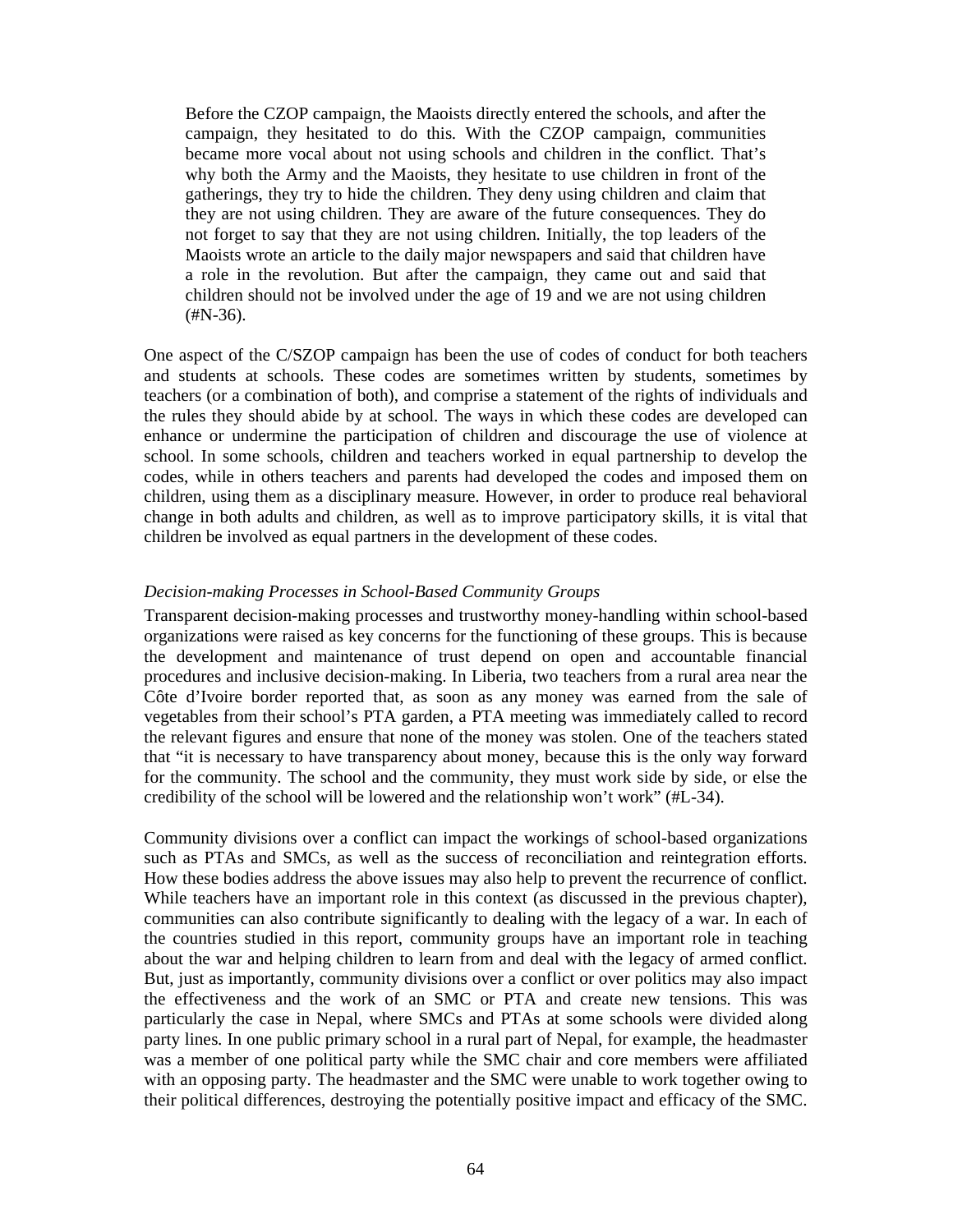There is historically a fairly strong democratic tradition in Nepal, but in some cases this is being taken to the extreme in schools and school-based organizations when political polarization prevents participatory bodies from working.

## **State–School Relationships**

The education system is a public good provided by the state, as well as a site for daily interaction between state and citizen. Consequently, the state has an important role to play in terms of building social capital through how the state impacts on levels of participation and in the creation of strong, peace-enforcing local relationships and community–state relationships. State centralization in the education system represents a challenge for community participation, because many parents view education as a state responsibility, as discussed above. In Nepal, the Maoists have stated that all education should be public and stateprovided, increasing support for the idea of state responsibility for education among local

*Participatory decisionmaking is critical to improving participation and building strong relationships in communities. But this can be problematic if participation entails a transfer of the financial responsibility of providing schooling to poor communities, or if the decentralization of decisionmaking is carried out too quickly.* 

communities: "Because of the war, most people are focused that government should provide all education services, school buildings, furniture, teachers, monitoring, all this should be managed by government" (#N-15), as a local education authority in Nepal stated.

The degree to which the formal education system is built on a participatory model may be key to building up the skills and participation of communities in schools, and thus to fostering better linkages between the government and communities. However, if decentralization as a way to institute participation is implemented too quickly, if it entails only a transfer of functions and not a real devolution of authority, and/or if it entails a shift of the financial responsibility for schooling from the state to communities, this can work against fostering participation in school processes. Furthermore, politicization of the education system at all levels (school, community, local government, and national government) through decentralization can also have

detrimental effects on local relationships, community participation in schools, and the efficacy of schooling processes, as seen most clearly in Nepal. This has also been the case in Ethiopia, as Degu (2005) points out, where decentralization has been deliberately used by the government to fragment opposition in a divide-and-rule approach that simultaneously benefits the ethnic group holding political power.

Interviewees in Guatemala stated that the fact that parents do not participate in schools has to do with the government's relations with communities, in that the government does not want to change its centralized practices, is not receptive to what people want from the education system, and lacks a long-term plan for the education sector. Moreover, many indigenous parents in particular stated that they had lost confidence in schools during the war because of the atrocities that the government perpetuated against their communities. As government entities, schools are still regarded by some with fear, and the poor quality and monocultural, monolingual model of schooling in indigenous areas is taken as a sign of the government's continued refusal to fulfill its responsibilities towards all Guatemalans. There is a good deal of suspicion between indigenous communities and the government within the country, as illustrated in one incident where military personnel entered a school in an indigenous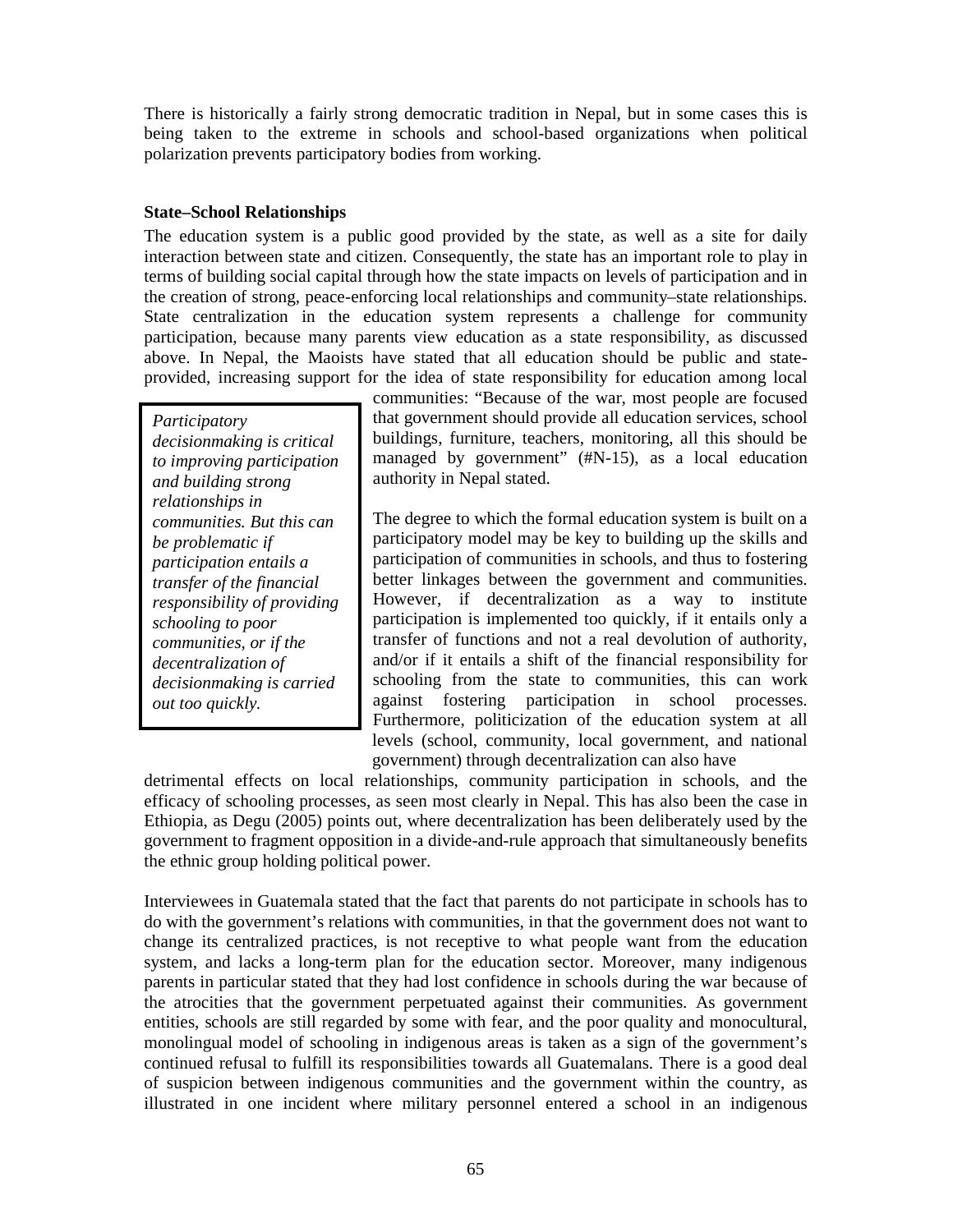community to vaccinate children: the community was terrified and asked the military personnel to leave (which they subsequently did). People living in indigenous communities expressed sentiments similar those expressed by one local government official in a rural, indigenous community near the Mexican border: "The government does not prioritize education. They don't give enough money to the education sector. The government only thinks about business and commerce, and wants to keep indigenous workers poor and to make them think they do not have rights so that the government can force them to work for the businesses" (#G-4).

State spending has also been diverted away from the social sector in Guatemala, and towards the military and police, to address the proliferation of gangs. In Guatemala, large-scale violence has not ceased despite the fact that the civil war ended ten years ago. Indeed, it is not unusual for high levels of violence to continue despite the ending of a conflict. This may be for a number of reasons, including the fact that the signing of peace agreements between elites may leave wider societal tensions and local-level conflicts unaddressed, and the fact that an enormous amount of psychological trauma suffered may linger long after a conflict's termination (Ginifer, 2004; Goodhand, 2006). The unresolved social inequalities that persist in Guatemalan society have played a large role in sustaining high levels of violence in the country, where militarized violence has morphed into large-scale social violence in the form of crime and gang activities (Goodhand, 2006). Gangs represent a negative form of social capital: they rely on norms of reciprocity, cooperation, and trust, but the external effects and consequences of the social capital generated out of these norms are not positive – gangs are antisocial, not pro-social (Putnam, 2000). Guatemalan society remains extremely violent as a result of gang activities, perhaps more violent than during the civil war itself (Lacey, 2007). As a result, state spending is diverted into efforts to combat the gangs militarily, creating a situation where education continues to receive very little funding and conditions within the education sector deteriorate, further propelling people into gangs as they lose motivation, value, and opportunities for education (to be discussed further in the next chapter). Such deterioration within the education system continues to fuel grievances over social, political, and economic inequalities, contributing to the maintenance of high levels of distrust and suspicion between government and civilians, as well as the militarization of society.

### **Civil Society–School Relationships**

The presence and involvement of local, national, and international civil society and nongovernmental organizations (IOs and NGOs) can have both positive and negative consequences for building social capital through the education system. Civil society groups can help to fill service-delivery gaps where states lack willingness or capacity to deliver educational services, and such groups can raise awareness about the value of education. Where local education authorities lack mobility to visit schools and communities, or are paralyzed by politics, this can give NGOs a window of opportunity to affect lasting, positive social change and to improve school practices and programs. However, while local and international NGOs can play a vital role in creating and sustaining positive relationships at the local level, such organizations also have the potential to create negative relationships at both local and national levels. This is a problem in Liberia, where in some areas local and international NGOs have built schools but failed to report this to local education authorities, who are now responsible for supervising the teachers at these schools. As a result, there is very little government presence in some communities, as schools are being built by and more regularly visited by NGOs such as Save the Children. As a result, NGOs and IOs can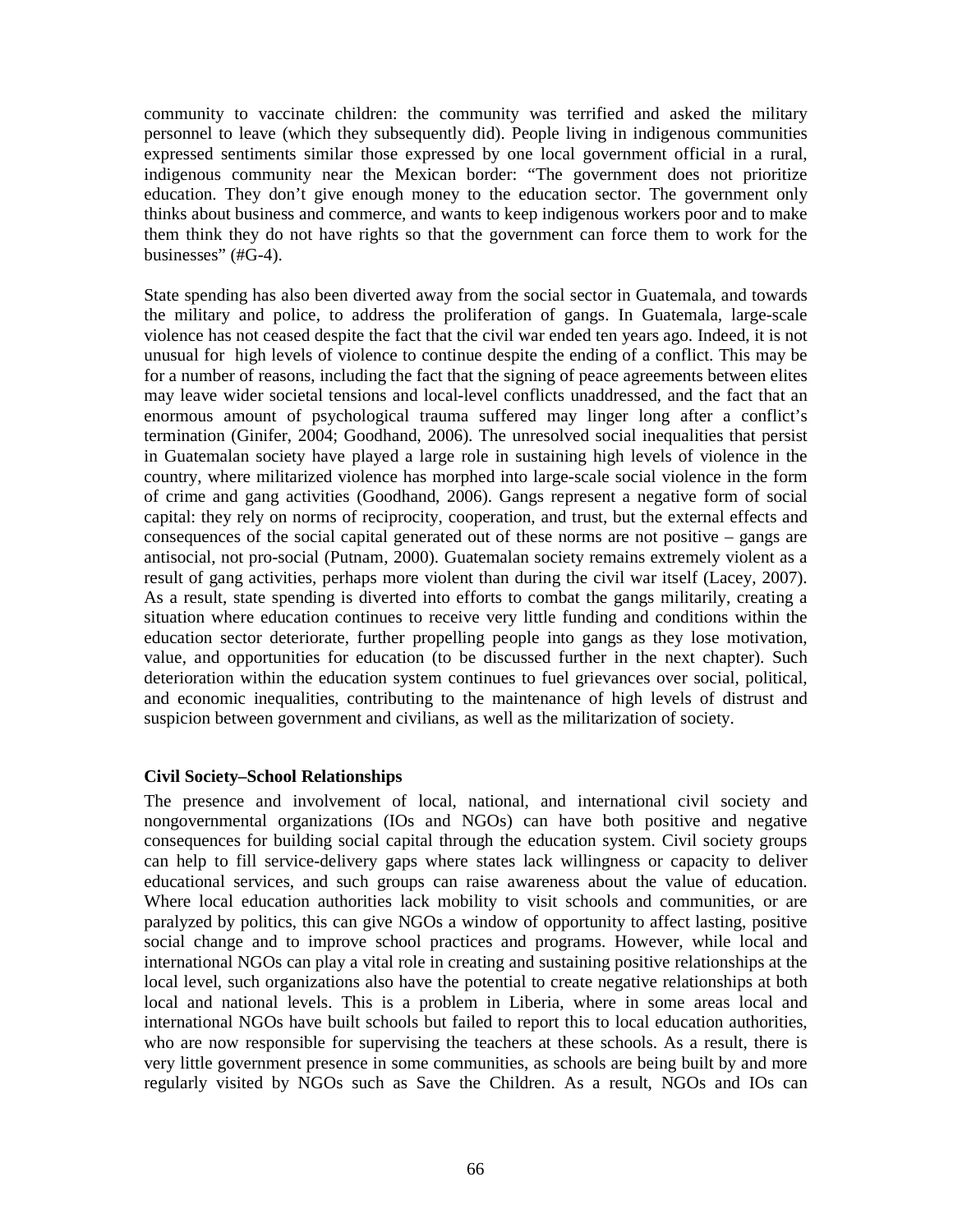undermine the state's relationship with schools and society if they fail to involve government education authorities in their planning and programs.

NGOs and IOs that fail to take a participatory approach in their education programs may in turn fail to build relationships between community members or to instill a sense of ownership over school processes in community members, instead fostering dependency on NGOs to provide programs and money and to build infrastructure within the community. Two school principals in Liberia commented that they felt that parents in their community were refusing to become involved in or support the local school because they believed NGOs should be doing this, as had been the case during exile in the Ivory Coast. One of the principals stated that "when we went into exile, parents were not paying any money for their children. Everything was free. Materials were provided and they didn't have to pay school fees. So when they came back, they still have that notion, that mind that everything will be done freely. This notion of NGOs is what we are trying to erase" (#L-33). Moreover, NGOs that do not act in a transparent and honest manner, or who fail to maintain political neutrality in a conflict or post-conflict situation, may compromise the social changes they are trying to affect and their relationships with both communities and the state.

Decisions over who should receive NGO assistance, and the way in which such assistance is given, can also have negative consequences for peacebuilding and the development of strong, positive social capital. NGO assistance may be administered in a discriminatory way and/or reinforce power relationships that may have fueled a conflict, heightening tensions between groups. Individuals and/or regions within a country that are already privileged (e.g. urban areas and populations) may be benefiting disproportionately from NGO and IO assistance, aggravating horizontal inequalities (Anderson, 1996; Smoljan, 2003; Norwegian Ministry of Foreign Affairs, 2004). In Liberia, financial and educational incentives provided to excombatants during the disarmament, demobilization, and reintegration (DDR) phase at the end of the war have been perceived as a reward for participation in the conflict by both victims and ex-combatants. Post-conflict positive discrimination in educational programming (such as special schools or programs that benefit girls or certain castes) may also cause resentment and fuel conflict. NGO workers can themselves reinforce social inequalities (both vertical and horizontal) through the types of relationships that NGO field workers develop with communities. The nature of these relationships may determine whether communities implement changes advocated for and programs provided by NGOs.

### **Conclusion**

This chapter has emphasized the importance of relationships within the education system in building peace – between schools and communities; between schools, communities, and states; and between schools, communities and civil society. These relationships are critical, not only for the functioning of schools and education systems, but also for building peace. In order for these relationships to produce positive benefits, norms of reciprocity, trust, and cooperation must be built up through participation, which may in turn defuse grievances over exclusion from power fueled by more authoritarian education systems. Building strong but positive social capital may therefore heighten social constraints against participating in armed conflict.

While relationships within the education system operate at different levels – local and national, state and non-state – it is important to recognize that these levels are interconnected. Schools are not stand-alone, isolated institutions: they represent the state, as well as the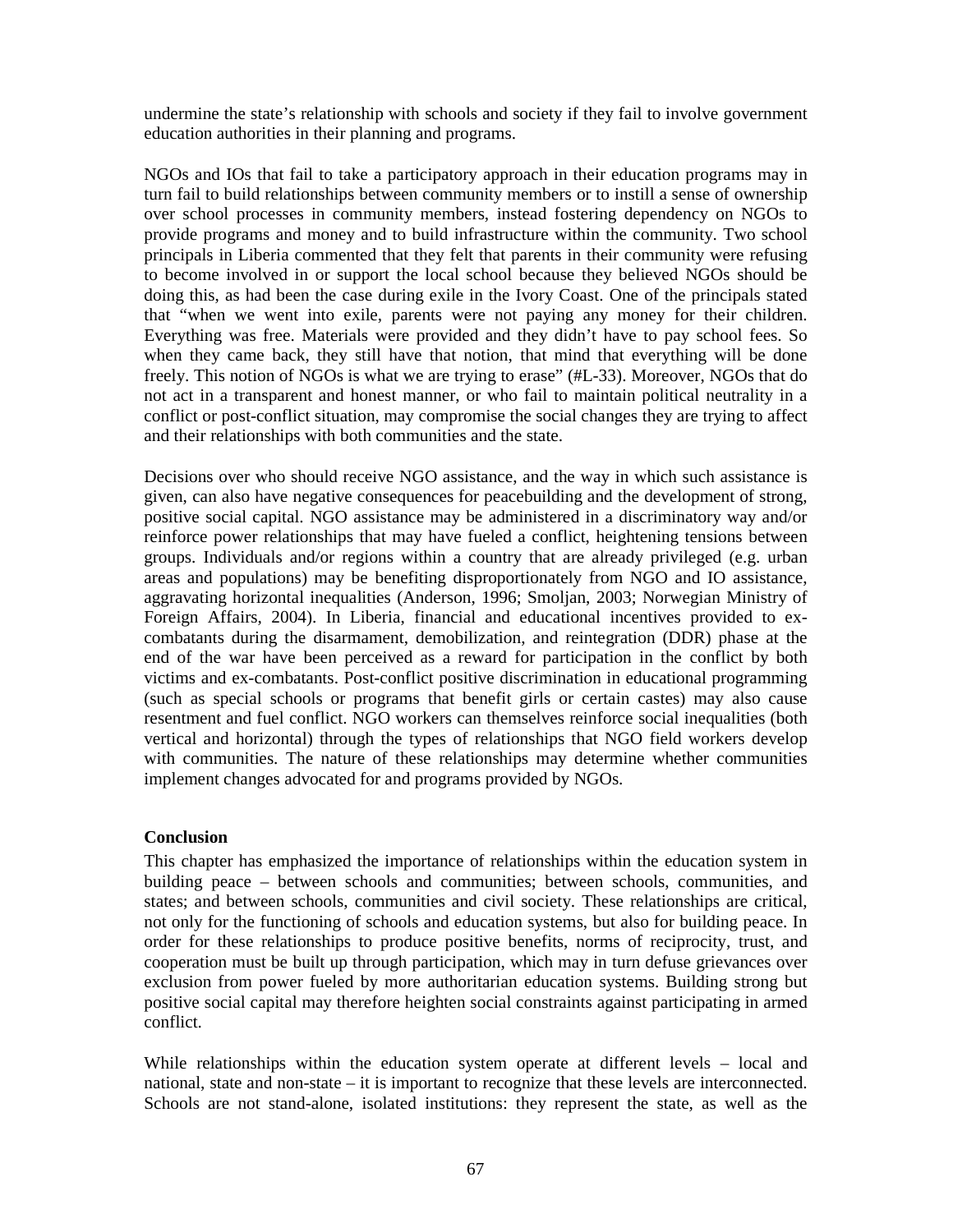national and local society or community. What happens inside the school is a reflection and a reproduction of what is happening within society at large (Turner & Mitchell, 1997). Power divisions and inequalities that exist outside the school are replicated within the school – and, thus, inclusion and social capital are very much interrelated, as the relationships that surround the school and link it to the external society may reinforce inequalities found on a wider level.

The concept of social capital is also related to the concept of socialization. What happens in the world outside the school is of critical importance in the transmission of norms and attitudes, because children are also learning in their homes and communities. As Putnam (2000, p. 296) points out, "trust, networks, and norms of reciprocity within a child's family, school, peer group, and larger community have wide-ranging effects on the child's opportunities and choices, and hence, on his behavior and development". While the previous chapter focused on the norms, values, attitudes and behaviors that children acquire at schools that can contribute to building sustainable peace, social capital focuses on the relationships created through but existing outside the school that enforce norms about trust and peaceful cooperation. However, relationships that build up such norms are also formed at schools through the interactions of students, teachers, and staff. The concept of socialization emphasizes how children learn about behaviors and values associated with peace and conflict, whereas social capital emphasizes the outcome of these values and behaviors – the emergence of cooperative, trusting relationships in the world outside the school that facilitate the peaceful resolution of problems and raise the social cost of engaging in armed conflict.

The next chapter looks at the role that the benefits of education can play in the relationship between education and peace. The social benefits of education are an important aspect of the relationship between education and peace, as the benefits that education endows to individuals and groups can be critical elements in building peace.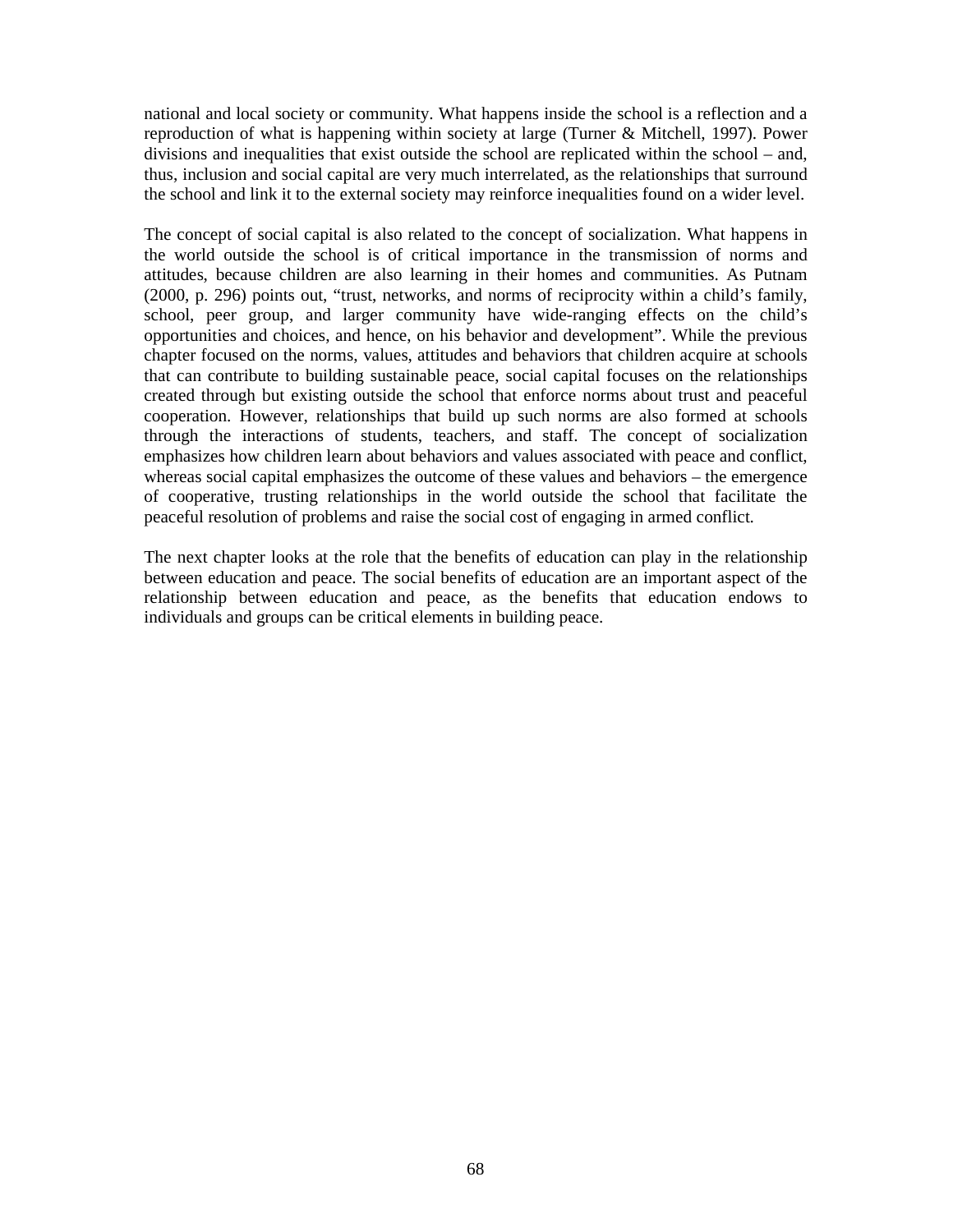# **Chapter Six**

# **Education That Gives Hope and Possibilities for the Future**

## **Introduction**

This chapter examines the last concept in this study, that of the *social benefits of education*. This concept is used to refer to the benefits that are endowed by, or are expected to be endowed by, formal education to individuals and societies that may promote, build, and maintain peace (or, alternatively, fuel the outbreak of conflict). Here, it is argued that education that gives hope and possibilities for the future through an improved quality of life is essential to building and maintaining peace, because the provision of such education will entail fewer opportunities and motivations to engage in conflict. Moreover, the direct and opportunity costs of engaging in armed conflict may be higher as a result, making rebellion a less attractive, less desired, and less viable option.

First, a brief introduction to the types of benefits that education endows on individuals and societies will be given. Focus will then be placed on the economic benefits of education, through an exploration of the theory of human capital and its connection to economic development, as well as a look at the role of economic development in the outbreak of armed conflict and in building peace. Drawing on this discussion, a subsequent section will examine how education can raise the direct and opportunity costs of engaging in armed conflict. A discussion of the non-monetary benefits of education will then follow, which will also look at the social value of education and how this may lower motivations to engage in armed conflict. The chapter concludes with a look at how the concept of the social benefits of education relates to the other three key concepts used in the present study.

### **The Social Benefits of Education**

Formal education endows certain benefits on individuals and societies. People with more formal schooling often differ in some ways from those with less formal schooling, and, as more schooling is obtained, individuals change, usually in positive ways (Solmon & Fagnano, 1997; Carm et al., 2003). Generally, people with more formal education have better jobs, higher incomes, and are healthier, while countries with higher education levels have better standards of living (Vila, 2000). The benefits derived from education differ between individuals and groups in society because of differences in social positions (such as income group, gender, religious group, or regional location), differences in the quality of the education individuals receive, and differences in the amount of education individuals receive.

The benefits of education can be divided into different types. First, benefits are either private (individual, or internal) or public (social, or external). Private benefits (such as improved income, social status, and reputation) are those that accrue only to the individual who receives schooling (but may also include the benefits accrued to the family of that individual). Public benefits are those that the individual being educated cannot appropriate, and thus accrue to other people (Vila, 2000; Solmon & Fagnano, 1997). Second, benefits are of either a monetary or a non-monetary nature, and can accrue both to individuals and to societies as a whole. Direct, monetary benefits of education include increased individual productivity, value in the labor market, and income earned. Indirect, non-monetary benefits of education are more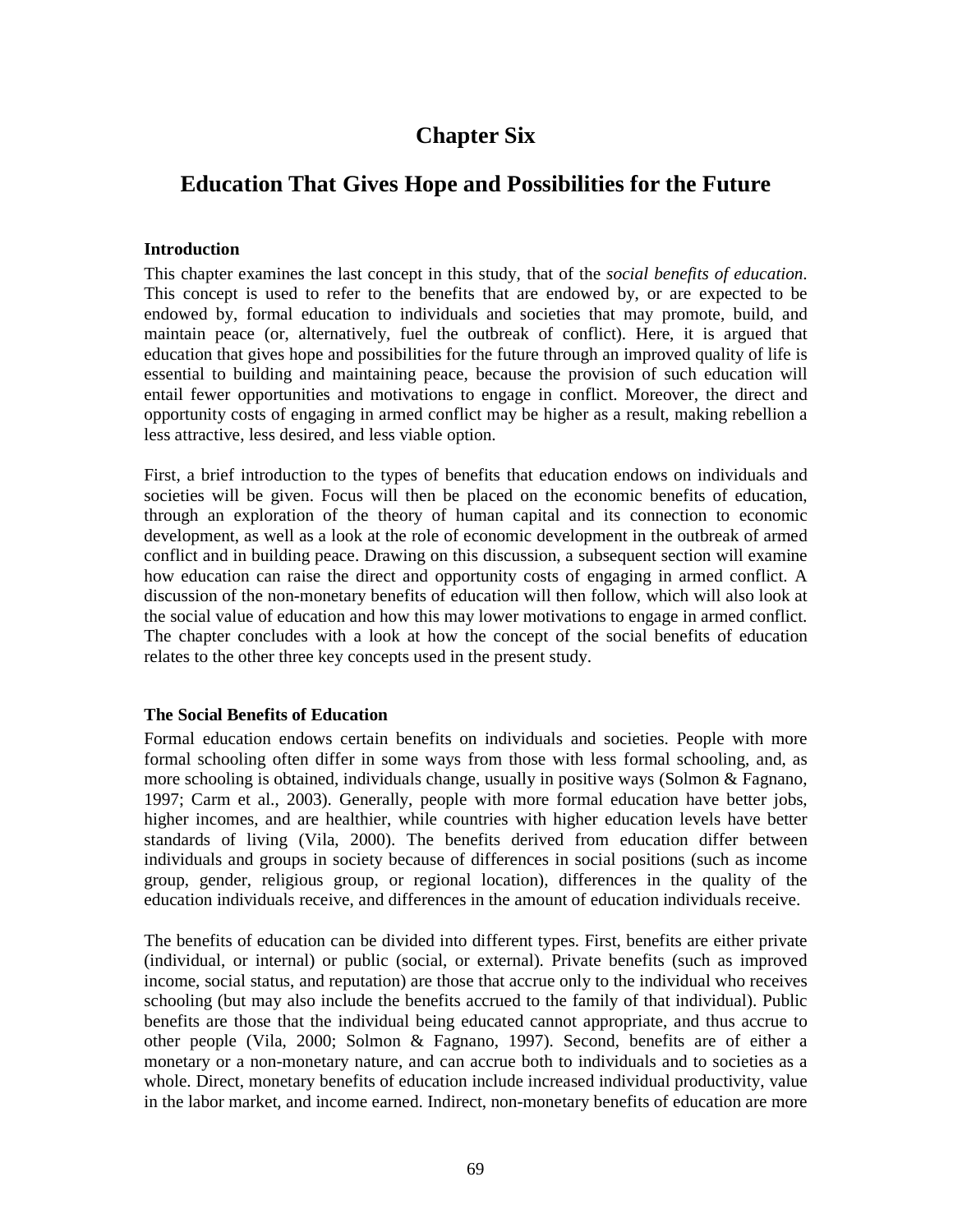numerous and include psychological, cognitive, and behavioral outcomes. Some of these nonmonetary benefits have been discussed in the earlier chapters in this report, such as the acquisition of behaviors, attitudes, values, and beliefs, such as socialization into democratic political participation. This chapter will discuss some of the different benefits of education in more detail, examining the role that these can play in building peace in countries affected by armed conflict.

### **Human Capital Theory and Economic Development**

As stated above, formal education endows economic benefits on both individuals and whole societies. Individuals may be able to gain formal employment and earn a wage as a result of their education, and investments in education may result directly and/or indirectly in national economic development. Human capital theory is at the crux of the link between education and national economic development, emphasizing the importance of the quality of workers' skills and motivation for their productivity, and thus for the economic growth of a country (Saha  $\&$ Fägerlind, 1994; Hartog, 2000; Marshall, 1998). Within human capital theory, investment in education is viewed as a form of capital accumulation, which early economists such as Adam Smith viewed as a critical element in the economic development of nations (Fägarlind & Saha, 1989). Indeed, virtually no country has reached sustained and significant economic growth without also achieving near-universal primary education (Carm et al., 2003).<sup>21</sup> Education fosters the development of and facilitates access to new industries, markets, and technologies, and is essential both for the division of labor through specialization and for providing the skilled labor needed in industry and service sectors (Vila, 2000). Thus, improved productivity should lead to better monetary benefits (or rates of return on education) in the form of incomes for individuals and nations. One way in which economic development through education might contribute to economic growth in the short term is through the signals that government spending on social sectors such as education (versus military spending) sends to foreign investors and the private sector (Collier et al., 2003).

Economic development is an important aspect of armed conflict, because armed conflict is concentrated predominantly in poor, underdeveloped countries, whereas there is a statistically lower incidence of civil war in richer countries (Murshed, 2002). This is likely due to a failure of economic development, as "countries with low, stagnant, and unequally distributed per capita incomes that have remained dependent on primary commodities for their exports face dangerously high risks of prolonged conflict" (Collier et al., 2003, p. 53). In such a context, the state is likely to be weak and unable to contain a rebellion, while low and unequally distributed incomes create a pool of impoverished and marginalized young people who may be easily recruited by rebel groups (*ibid.*). Furthermore, enormous economic inequalities in very poor developing countries translate into and sustain social inequalities (and vice versa), maintaining the large horizontal inequalities that may motivate people to take up arms to rectify their situation. In this respect, education's role in furthering economic development and reducing horizontal inequalities may be critical for preventing the onset of armed conflict.

However, it must be recognized that education does not carry full responsibility for economic development. As Gray Cowan, O'Connell & Scanlon point out, "education will not automatically lead to economic development. Only if education becomes part of a closely integrated and comprehensive plan for development, involving both government and private sectors of the economy and including all levels of society" (Gray Cowan, O'Connell & Scanlon, 1965, p. 27; quoted in Degu, 2005, p. 140) can education fully contribute to economic development.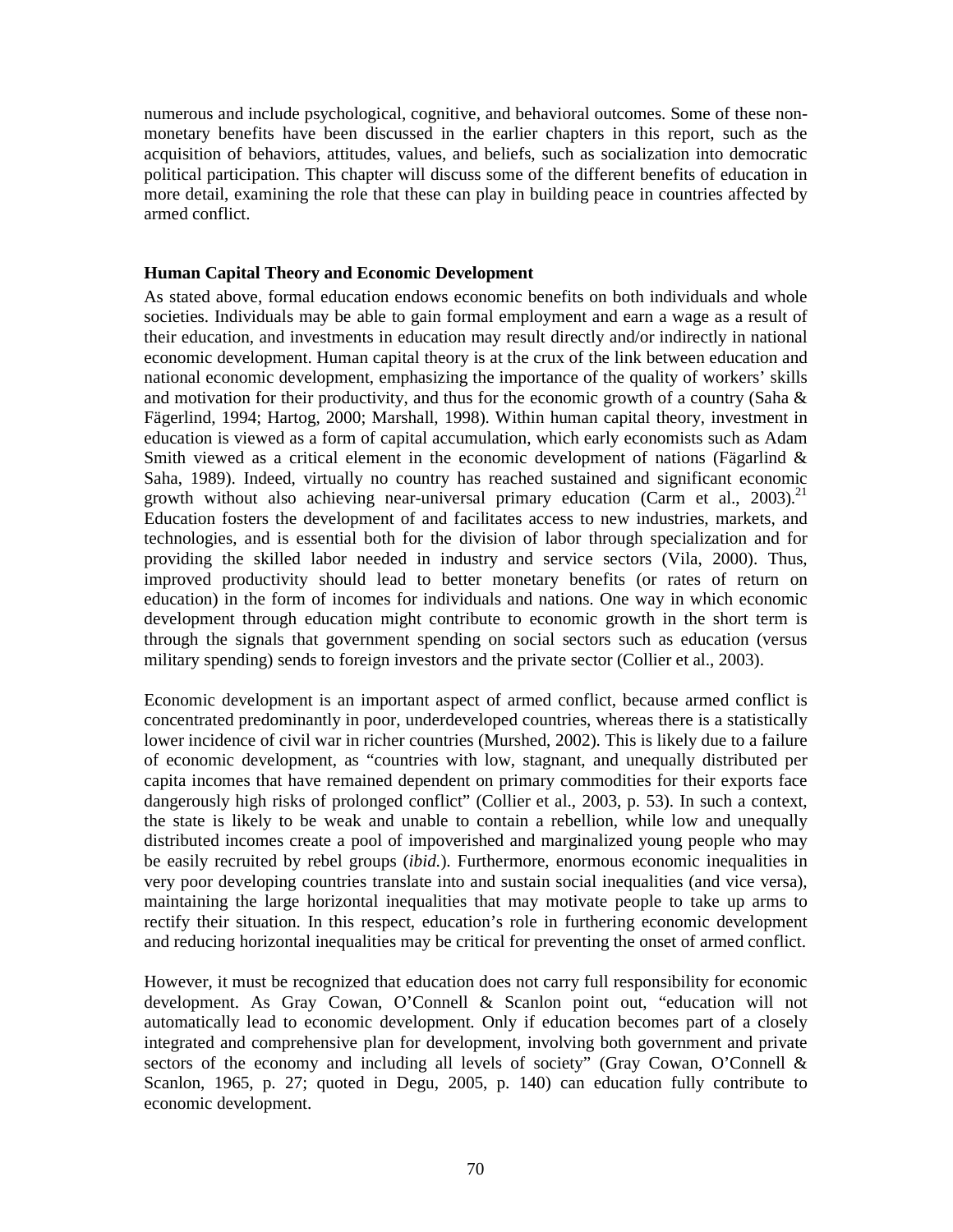### *Education, Conflict, and (Un)Employment*

Formal education is generally needed for formal employment in most economies, though the type and length of education required for different occupations differs. In developed countries, where there is a large formal labor market that sustains the economy, the relationship between formal education and employment is fairly congruous. However, in developing countries, which have a very limited formal labor market and where most people may be informally employed (but formally unemployed, for instance, because they are working in a market or street stall), the relationship between formal education and employment can be problematic (Fägarlind & Saha, 1989; Vila, 2000). As Carm et al. (2003, p. 27) point out, "higher rates of school enrolment or attainment may not translate into high rates of economic growth if ... educated people are not employed to their potential because of distortions in the labor market". A very large and very real problem in many developing countries is that formal education is not translating into formal employment for large numbers of educated young people. The Western schooling model employed all over the world is "built [on the] promise [of] formal employment in modern enterprises, when in practice such opportunities are rare" (Boyden & Ryder, 1996, p. 12). When formal schooling does not fulfill expectations of employment, mobility, or a higher standard of living, this can leave young people frustrated, disillusioned, and angry, their aspirations unfulfilled (Gurr, 1970; Seitz, 2004, O'Brien, 1996).

Thus, if the expansion of the formal education system is pursued as an end in itself without addressing economic development and job creation, education can stunt economic development and contribute to the outbreak of armed conflict. This can create a perception of discrepancy that can mobilize individuals to participate in armed conflict, particularly if large numbers of the unemployed originate from disadvantaged communities (Degu, 2005). As Woodward points out, unemployment is problematic for successful peace implementation "whether through disillusionment, lack of alternative activity and status, or the continued availability of the unemployed for mobilization by spoilers" (Woodward, 2002, p. 201; quoted in Nilsson & Kovacs, 2005, p. 408). High unemployment, particularly among the educated, is thus "one of the most destabilizing and potentially violent sociopolitical phenomena in any regime" (Urdal, 2006, p. 612), as evidenced in former Yugoslavia, where unemployment rates soared in the period before the outbreak of conflict following the implementation of liberal economic reforms (Sambanis, 2004).

Gaining formal employment and consequent socio-economic advancement as a result of an investment in education was cited by the majority of interviewees in all three countries as one of the primary motivations for going to school (or for sending their children to school). For instance, one mother interviewed in Guatemala stated that the goal in sending her daughter to school was to enable the daughter to move out of selling in the market where the two women currently worked, so that the daughter would not have to repeat the life her mother had lived (#G-16). Students in all countries stated that they wanted to become nurses, doctors, lawyers, teachers, office workers, and government employees (among other things) after they were finished with schooling; no student stated a desire to be a market or farm worker. Formal employment was valued by interviewees as a way to help their families economically, but also as a way to become financially independent and self-sufficient and to advance both socially and economically. As a school principal in Liberia pointed out, "when you are educated, you will be independent tomorrow, you will not rely on people" (#L-33).

The issue of employment was discussed in nearly every interview in Nepal, where interviewees felt that unemployment has been a root cause of the country's civil war and that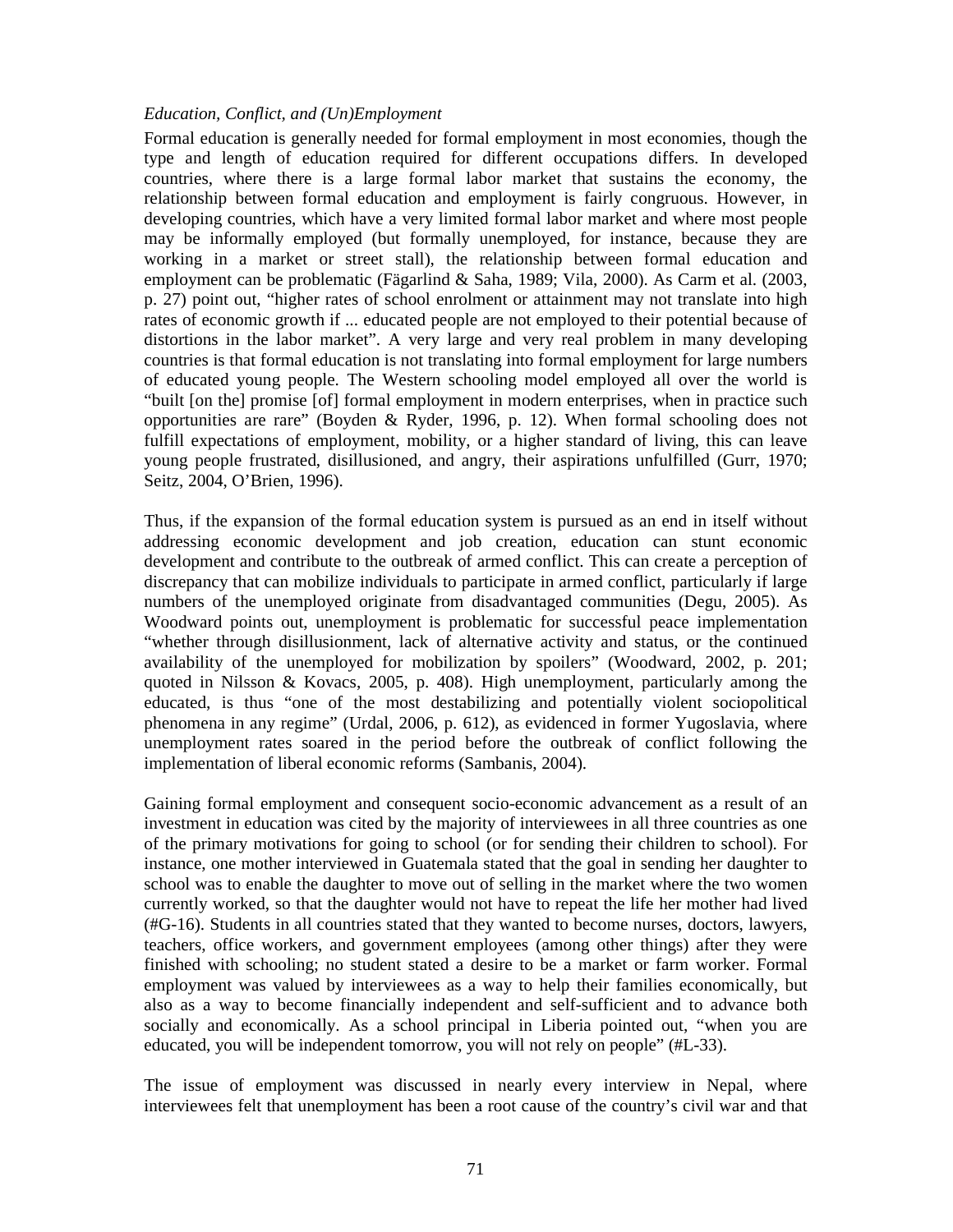educated unemployed people were primarily behind the outbreak of the conflict, particularly on the side of the Maoists. Individuals were frustrated and angry that their education did not translate into the economic benefits to which they believed they were entitled as a result of their investment in formal education. As a group of school management committee members in Nepal stated, "the economic condition is the first condition of the conflict. Conflict in Nepal has been caused by unemployment, and poverty creates conflict. If the farmer cannot get money and the children cannot get employment after the parents have invested, this creates conflict" (#N-26). A representative of the local education governance office in a rural area of Nepal felt that "education should be sellable, because education is an investment that people should be able to get a return on. This is not happening now" (#N-41).

Many of those interviewed in Nepal felt that the current education system was not providing them with skills to be self-reliant, because the current system is too theoretically and academically-oriented, catered towards national exams, and does not provide vocational and skills training that might translate into employment. This was underlined by three youths interviewed in a rural area who had recently dropped out of school. When asked why they had dropped out, they replied that it was because they lacked the money to continue their studies, but also because they felt that going to school was a waste of their time. The three felt that the only positive gain they had received from going to school was that they were literate and had received training in numeracy, and that the rest of what they had learned in school was completely worthless (#N-22). The issue of the divide between school and working life will be taken up again in the last section of this chapter.

While most interviewees in Nepal, Liberia, and Guatemala felt that education was inherently important, what was most important about education was the fact that it can facilitate travel outside of the country for some individuals, who can potentially earn higher wages through employment abroad. Interviewees living in villages and remote communities stated that formal schooling contributed very little to improving their livelihoods, and that it did not give them relevant knowledge for their daily survival and needs (such as farming), since formal schooling is academically, rather than practically or vocationally, oriented. Education was thus desired as a way of gaining employment abroad, where more money could be earned – thus depleting the levels of knowledge, skills, and manpower that could be used to develop the country, and worsening the brain drain and loss of human capital that resulted from migration and killings during the conflicts. In Guatemala, for example, emigration (especially to the USA) enables people to earn much more money than they could within Guatemala; having left their home country, emigrants are then able to send money back to Guatemala to fund their children's education.

Yet, the problem is not only that few formally educated people are able to find jobs after finishing their education in the three countries visited, but also that it takes a very long time for individuals to even reach the possibility of trying to find formal employment with their education, because of the long-term nature of formal schooling. Even very high levels of education cannot guarantee a living wage in the three countries studied for this report. Thus, in many people's eyes, the benefits of attending school are too few, since there is very little economic return on schooling, and any possible return is reaped far in the future. As one school principal in Liberia stated, "people say that education can delay you. You have to go to school from first to twelfth grade before you get something" (#L-33). Thus, "people look for immediate gain such as rubber tapping, rather than to education, which is long-term" (#L-8), as a local education governance employee in Liberia stated. While education may hold out the possibility of formal employment and socio-economic advancement, for many the decision of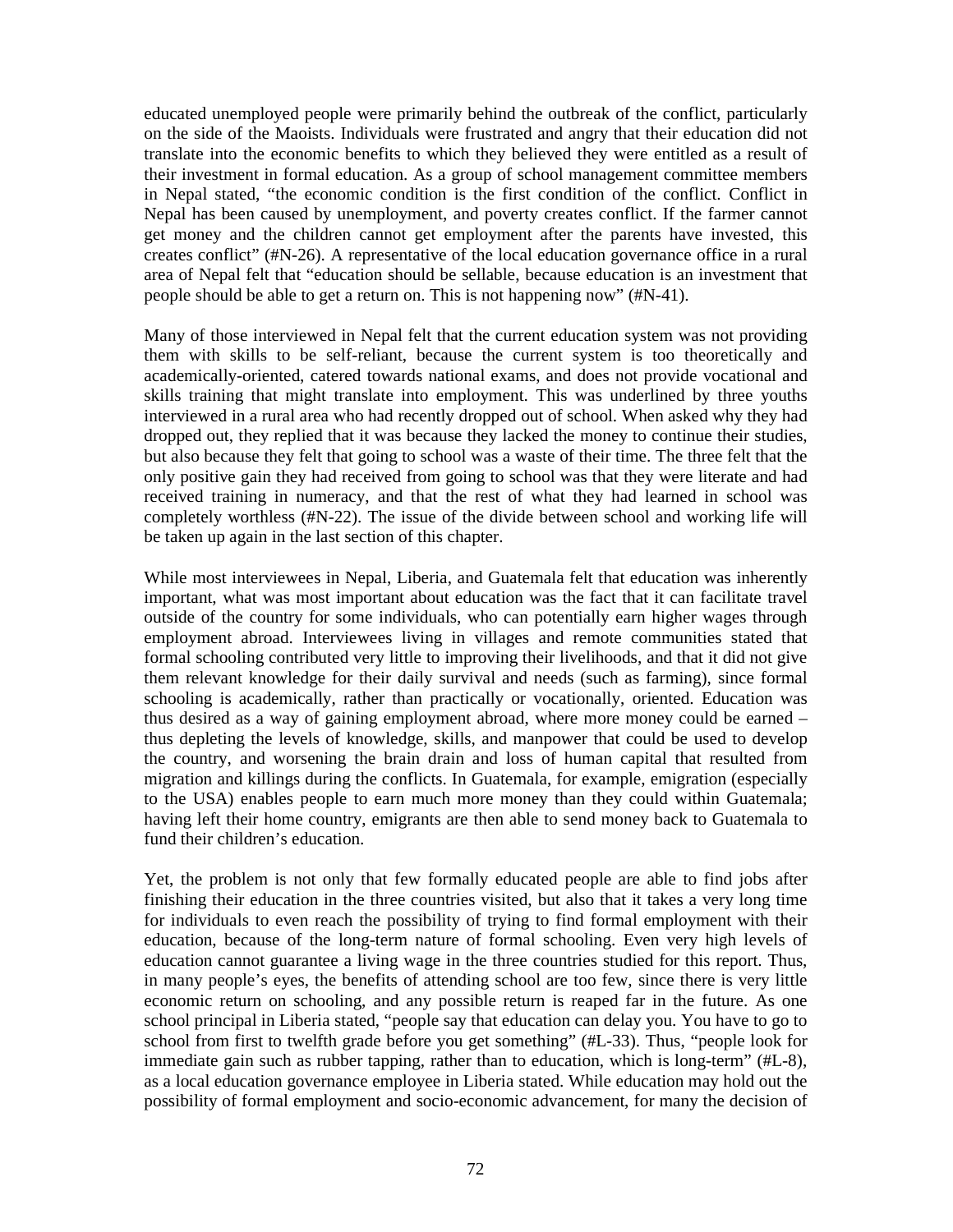whether to invest in education involves a cost–benefit analysis. Education is a long-term and very expensive investment for individuals, and if there is no return on the investment (for instance, through employment), or if it is thought that there will be little or no return on the investment, then the motivation and demand for education may be lowered. Until it is clear that education can provide the economic returns so needed by the majority of the populations living in Nepal, Guatemala, and Liberia, the value that some individuals place on education will likely continue to remain low. A situation of armed conflict could perhaps make this worse, where young people are able to reap immediate economic benefits through stealing and looting. For example, a Liberian principal emphasized that as a result of the war, "young people have become interested only in earning money rather than looking at education. People want material things. They are interested in what they can get right now instead of learning to improve their future" (#L-22). Convincing people to invest in education in such a context is a challenge, and thus greater attention must be given to linking education with the labor market (Seitz, 2004).

While unemployment may be a root cause of an armed conflict, it is also made worse by conflict. Armed conflict has detrimental economic effects on the countries it affects, severely weakening economies by slowing economic growth and diverting government and private spending away from social sectors such as education, to fund the fighting. Incomes decline and are lost as businesses close owing to the poor security situation and a climate of uncertainty. Farms and infrastructure are damaged and destroyed, and individuals are killed or flee, causing substantial brain drain (Collier et al., 2003; Justino, 2006). Conflict thus reverses economic development and creates what Collier et al. refer to as a *conflict trap*, wherein countries that have experienced armed conflict are at much higher risk of renewed conflict. This is because "conflict weakens the economy and leaves a legacy of atrocities. It also creates leaders and organizations that have invested in skills and equipment that are useful only for violence" (Collier et al., 2003, p. 4), and that may financially, socially, and politically gain from a conflict and thus be interested in maintaining their sources of gain. As a result, incentives to build peace may be far lower than incentives to re-engage in conflict, and a vicious cycle of revenge and war-profiteering may have been established. In such a context, educational provision might provide an important peace dividend, if schools are equipped to serve as sites of reconciliation and recovery for students, but also because education can give individuals an opportunity to engage in alternative activities, such as the acquisition of skills that may have higher positive benefits in the future, including personal income generation.

#### **Raising the Costs of Engaging in Armed Conflict**

As outlined in Chapter Two, the economic agendas theory of armed conflict is one of the dominant schools of thought on the causes of armed conflict. According to this theory, rebel groups *want* to fight because rebellion is economically profitable, and they are *able* to fight because rebel labor is cheap. The opportunity cost of joining a rebellion may be very low where there are few income-earning opportunities that are better than the income earned through rebellion. Income-earning opportunities are proxied in this theory by the level of education in the population (particularly the levels of education for young men, as it is mostly young men who join and are recruited into rebellions), as education theoretically raises income (Collier & Hoeffler, 1999). Collier (2000a, p. 94) writes that

The willingness of young men to join a rebellion might be influenced by their other income-earning opportunities. If young men face only the option of poverty, they might be more inclined to join a rebellion than if they have better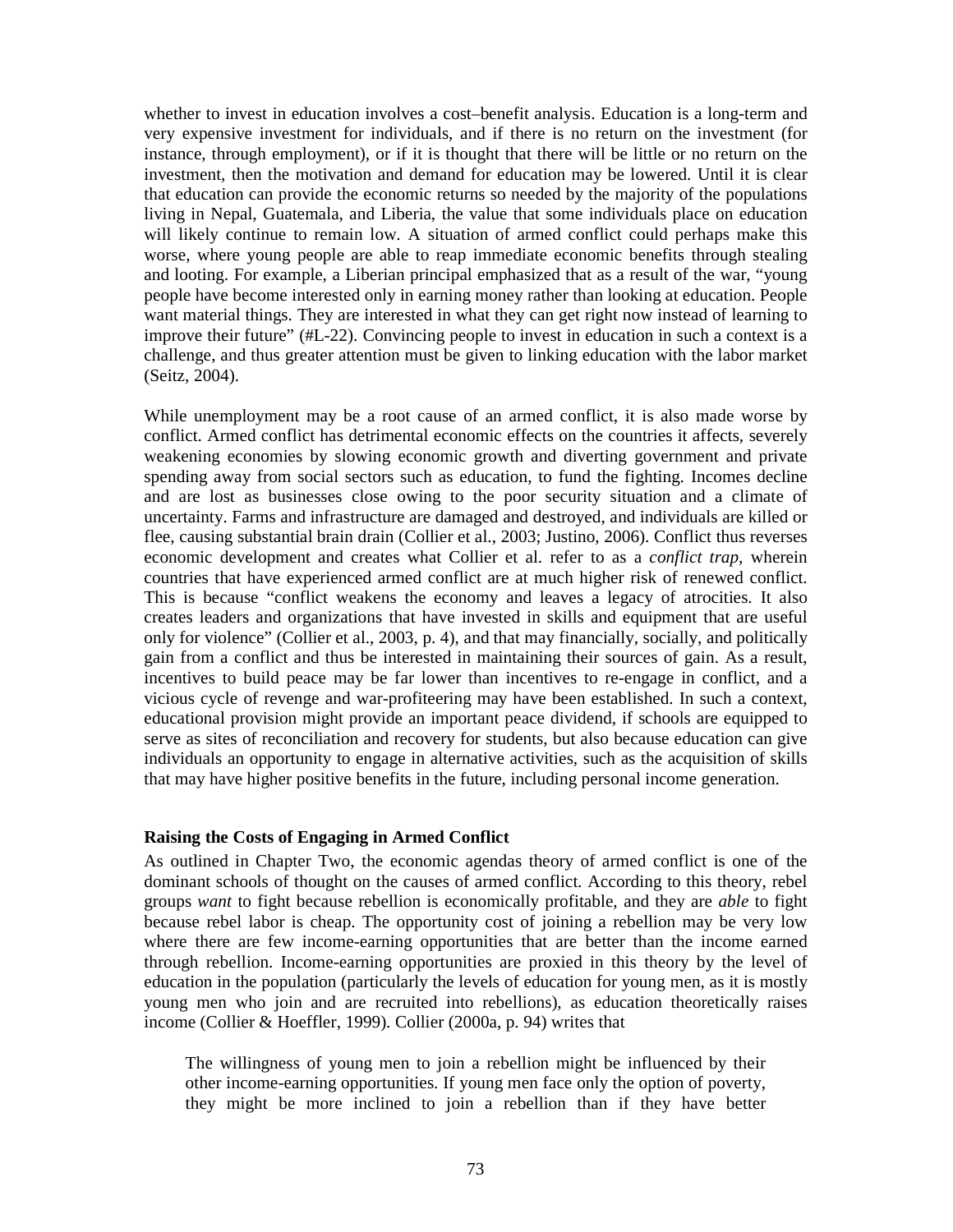opportunities. I proxy these income-earning opportunities by the amount of education in the society – the average number of years of education a population has received.

Thus, improved educational coverage at all levels should increase the opportunity costs of going to war for individuals, since they would have more and higher-paying options than those offered by joining a rebellion. Consequently, the income forgone by joining a rebellion will be higher, providing a disincentive to participate in an armed conflict (Collier & Hoeffler, 2004; Urdal, 2006). More simply, educated persons have more to lose economically, and are thus less likely to risk death or imprisonment by participating in an armed conflict (Thyne, 2006; Vila, 2000; Degu, 2005).

*Access to education is critical for building peace. Lack of educational access lowers the opportunity costs of participating in conflict, among other things. But, educational access that results in unfulfilled expectations and aspirations – for instance, because of unemployment – is just as dangerous, as it can motivate and mobilize individuals to participate in armed conflict.* 

However, if educated individuals are not able to find betterpaying opportunities, such as formal employment (which may also largely dry up during the course of an armed conflict owing to insecurity), then the opportunity costs of joining a conflict may be lowered, and unemployment may become the basis of grievances that motivate people to join a rebellion. As Sambanis (2004) points out, levels of educational coverage do not explain why countries with higher education levels such as former Yugoslavia, Georgia, Russia, Lebanon, and Cyprus have engaged in conflict. To explain the role of education in the outbreak of conflict in such countries, Sambanis (2004) and Collier & Hoeffler (2004) point to the curriculum and what is being taught in schools. While issues of quantity should not be conflated with issues of quality, what is being taught is of course important in countries with low educational coverage, as discussed earlier in this report. But, the frustration and anger associated with a perceived failure to reap the benefits of an investment in education – in particular, failure to secure

employment despite acquiring formal education – should not be overlooked in understanding motivations to mobilize for armed conflict.

In each of the three countries visited for field work, interview responses supported the above argument about opportunity costs. People pointed to the effects of education on uneducated persons, reasoning that, if children received an education (particularly employment-oriented education), this would give them the possibility of socio-economic advancement through a career, and provide them with more and better opportunities and alternatives in life than those offered by joining a rebellion and/or criminal activities, such as gangs. In the first place, education and employment can occupy children's time and keep them under supervision, thus eradicating actual opportunities to engage in conflict (though it must be recognized that there is a fine line here between education as a productive activity and education as a means of controlling young people) (McMahon, 1999). One parent in Liberia emphasized this point: "if children learn a trade, that will keep them busy and it won't give them the opportunity to go and get involved in conflict" (#L-18).

If education can lead to improved incomes – and thus offer a way out of poverty – then individuals may be less tempted to join rebel groups simply because they need money, as a group of vocational training students in Liberia pointed out. "An idle mind is the devil's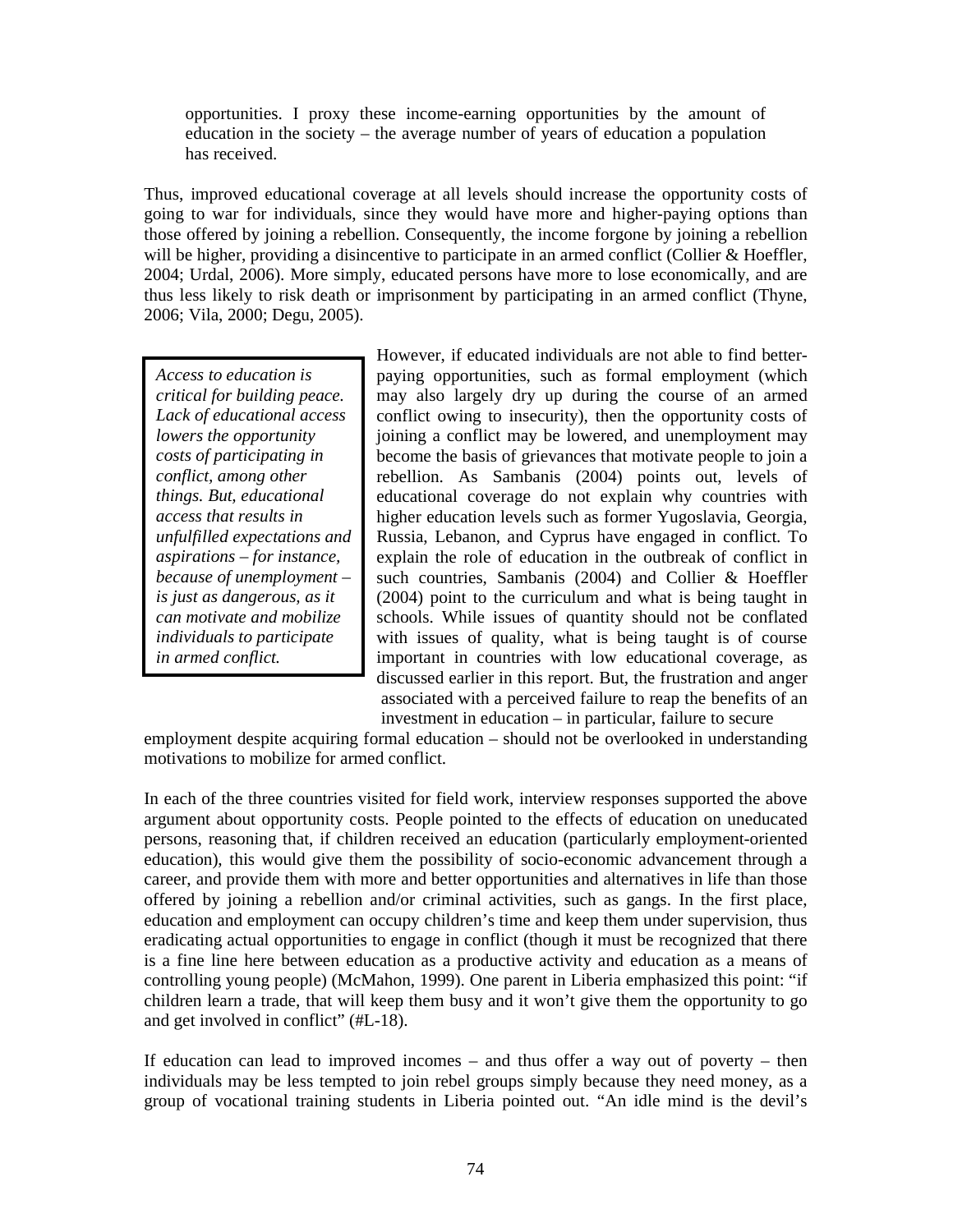workshop. Uneducated people were carried away by people with money during the war, because they had no money" (#L-5). Two children's club members at a Save the Children Resource Center in a rural area of Liberia echoed this, saying that "once people are educated, they can work to earn money, and educated people can't be carried away by warlords and exploited because they don't have financial support. Educated people can support themselves and their families" (#L-31). A group of teachers and school committee members in Nepal agreed: "If people are educated, they can engage to do productive work and not make conflict. But there is too much non-practical education now. Students can't get a job, can't get employment and can't do anything, and as a result they are ready to create conflict and crime" (#N-40). School committee members in Nepal stated that once the Maoists promised jobs to people, there was no incentive to keep studying:

Education can keep the peace because education creates awareness in people. But the problem is that the present education system is not employment-oriented, and this is why there has been conflict. There is no employment, only poverty. People cannot earn money, so the conflict was created. Children joined the Maoists because the Maoists promised the children they would get jobs as police or in the army. It is difficult to get a job, but it is easy to join the Maoists because of poverty (#N-5).

Interviewees in Liberia pointed out that education had a twofold benefit, not only raising the opportunity costs of engaging in armed conflict (by raising the level of income forgone as a result of joining a rebellion), but also raising awareness of the direct and social costs of conflict – that is, the costs of destroying not only physical, material items, such as infrastructure and industries that supply jobs for educated people, but also opportunities for future generations. Interviewees in Liberia stated that only education can prevent the return of war in the country, because people will know the value of lives and material things, and the financial difficulty of rebuilding. Thus, "they will not like the idea of having to build the buildings they are reconstructing now to be destroyed again" (#L-33), as a principal in Liberia stated. A Liberian local education governance employee summed up the link between education, employment, and the valuation of lives, property, and incomes in the following manner:

Education can maintain peace if there is technical and vocational education available for those who can't go to high school, because then these people can get a job and an income. Otherwise they will be vulnerable to armed conflict, because someone can come along to contract them to fight. But if they have education and a job that they are invested into, they can say no, I have a contract to build two houses and my children are in school, and they will refuse to engage in conflict  $(HL-26)$ .

Importantly, in the economic agendas literature, it is low levels of *secondary* school enrollment, not primary school enrollment, that lower the opportunity costs of participating in an armed conflict (Thyne, 2006; Collier & Hoeffler, 2004). While universal primary enrollment is the focus of the EFA campaign and may signal that educational investment is equitable, reaching everyone who needs it (Thyne, 2006), the issue of whether primary education alone can raise the opportunity costs of participating in conflict through better opportunities and alternatives is unclear, particularly for adolescents and those of secondary school level age (Lowicki, 1999). Secondary education levels matter because it is individuals in this age bracket that are most likely to join a rebellion, and parents may choose not to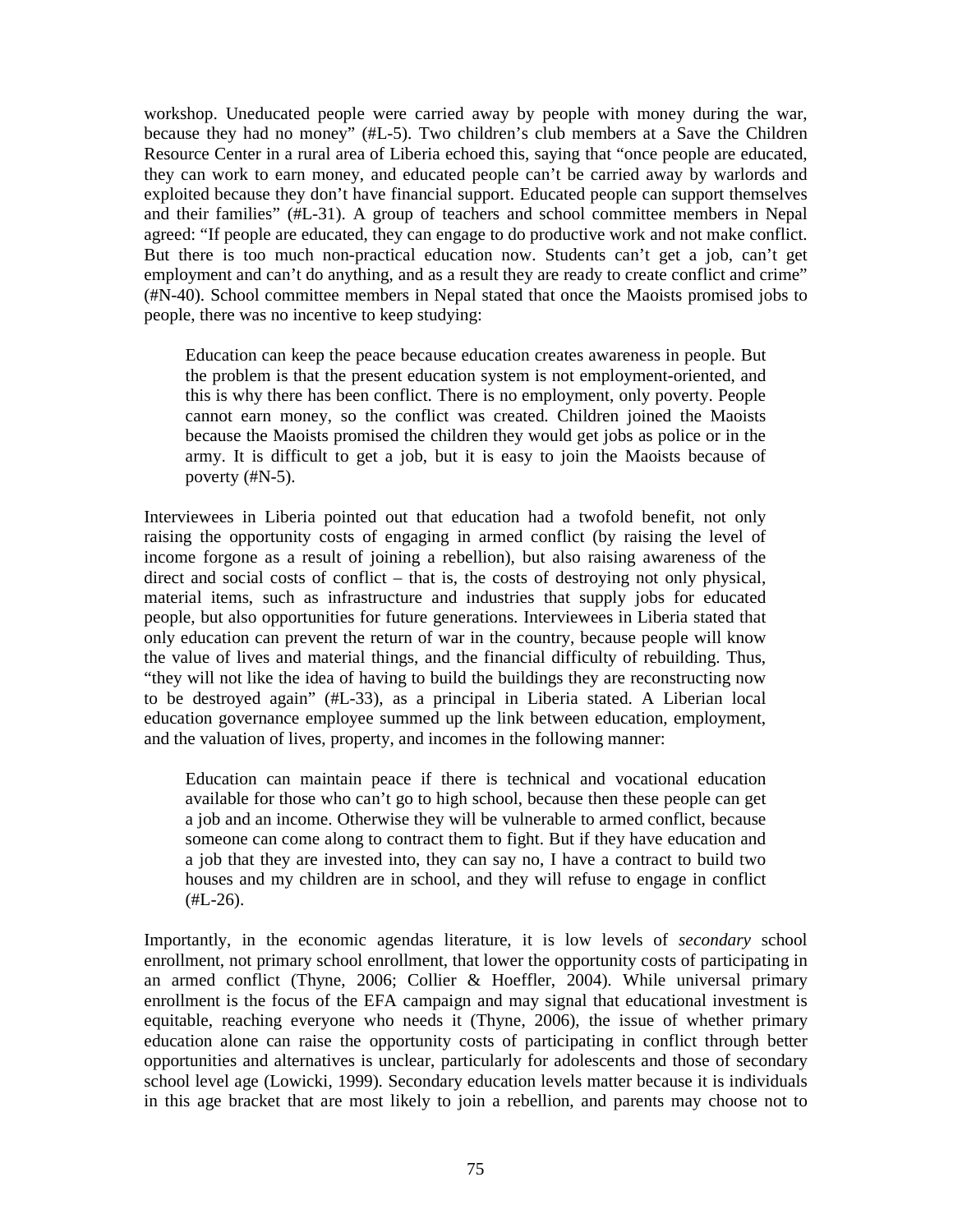invest in primary education for their children if secondary education is unavailable, keeping children out of school altogether (Birdsall, Levine & Ibrahim, 2005). Interviewees in Nepal stated that children should be taught skills in primary school so that they can use their education even after grades 5 or 6, but this is currently not the case. Thus, the risk of restricted access to secondary education may be that it will not be enough to prevent recruitment into a rebellion and, worse, that it will formulate grievances over educational exclusion and stunted socio-economic mobility that may feed into mobilization for armed conflict.

In the end, it is unclear what threshold (if any) of educational coverage would prevent individuals from engaging in conflict, since conflict has occurred in both poorly and highly educated societies; nor is it clear how one might address the question of how long it takes to raise the education levels of an entire population (perhaps as much as a generation) in countries with low levels of educational coverage. Moreover, education cannot completely solve the problems of unemployment, and employment-oriented education, such as vocational education, is expensive to deliver. Furthermore, the question of access to vocational education can be as problematic as that for academic education, in that only the privileged may be able to access vocational training (given its cost and/or limited supply), or because certain children are tracked into a vocational education and are as a result unable to pursue other forms of education.

However, this is not to say that primary education is not a critical element in maintaining stability. As Appiah & McMahon comment in relation to sub-Saharan Africa, "all countries where most are illiterate and where *both* primary and secondary enrolment rates are low have very low political stability" (Appiah & McMahon, 2002, p. 44; italics added). Collier's statistical model demonstrates that higher levels of education in a society can reduce conflict, and each additional year of education reduces the risk of conflict by around 20% (Collier, 2000a). But, increased levels of education do not solve the problem of unemployment, particularly in countries where education levels are high. Nonetheless, providing universal primary education may be an important signal to a war-affected population that the government is investing in its citizens rather than in fighting, and that all citizens have an opportunity to access education and have the possibility and hope of employment and socioeconomic mobility. In this regard, getting all children into school is very important, though attention should also be paid to young people who may be over-aged by providing them with vocational training and ALP courses,  $^{22}$  and adults should be given opportunities for literacy courses. It is the sense of hope (and other non-monetary benefits of education) entailed by such measures that will be explored in the next section.

### **Social Values for and Costs of Education**

### *Social Values for Education*

In addition to the private and monetary benefits of education, education also endows benefits on societies as a whole, which factors into how and why individuals and society generally value education. These social benefits are as critical as income-generation for individuals and economic development for societies in building and maintaining peace, because they are related to the well-being of people and to positive intergroup interactions. Included among the social benefits of education is the fact that education may reinforce political stability through improved civic participation and the teaching of values that reinforce participation (as discussed in Chapter Five).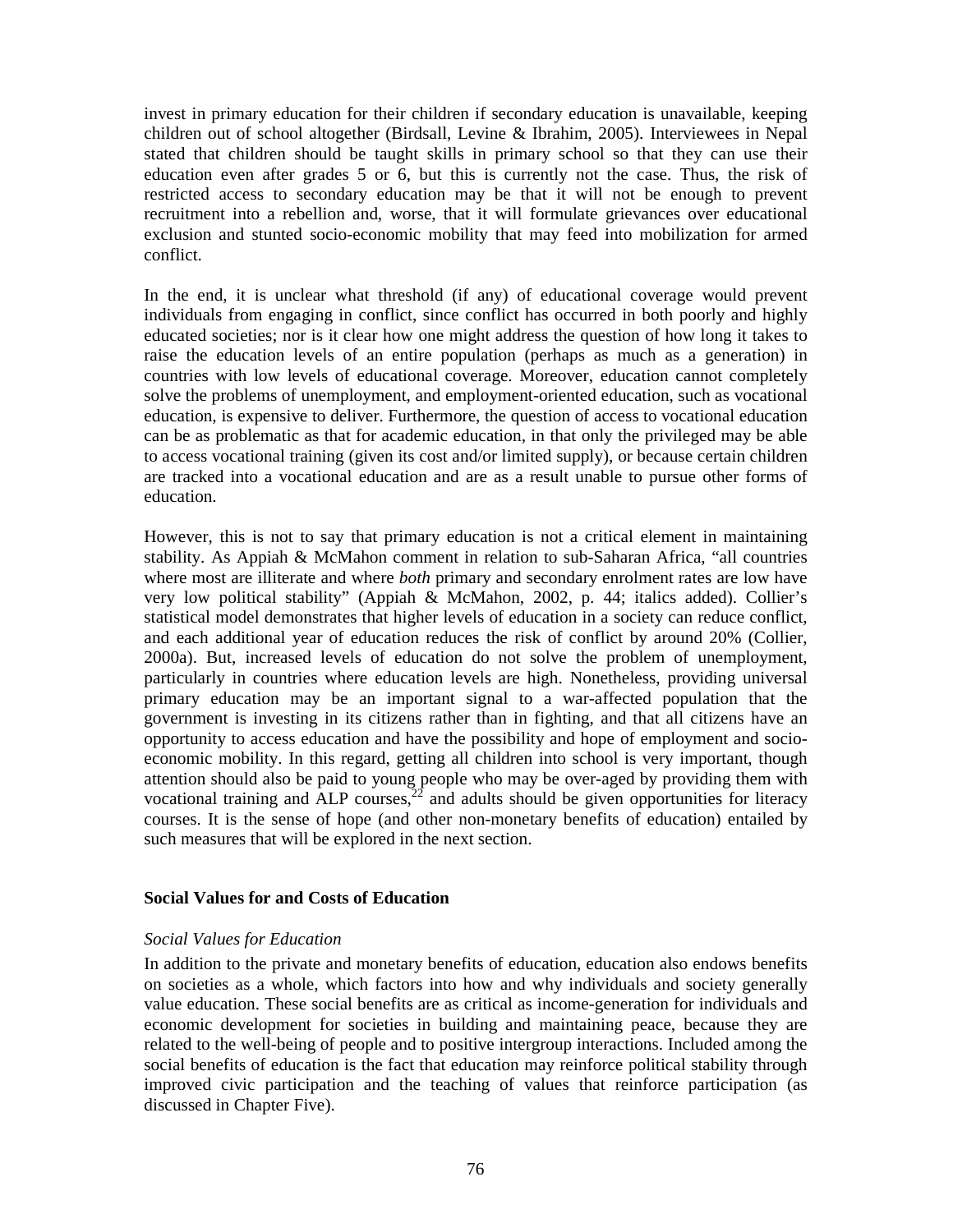In the three countries studied for this report, people discussed the different non-monetary, social benefits that they perceived formal education delivered and that were important for building peace. In Guatemala, schools were viewed as critical sites for teaching values such as friendship, respect, tolerance, and honesty – reflecting the discussion in Chapter Four. The ability to access information through schools was highly valued by a Nepalese local education governance employee: "Information flows through education. Education makes people aware. The network of the nation goes through the lower tier. Every corner of Nepalese society has a school and there is education" (#N-15). A Nepalese government employee pointed out that education can help the farmer to improve his farming knowledge and skills (#N-33), but also because the farmer cannot farm his whole life, as a Liberian principal stated. "Education is important, even for farming. When you grow old, you will be in decline in ability. So the farming alone cannot help you your whole life" (#L-32).

Awareness, as a form of personal empowerment, was viewed as a critical part of maintaining peace – particularly awareness of one's rights and about the causes of an armed conflict. A principal in Guatemala stated that "education can help to keep the peace by helping to give voice, and enabling people to fight for their rights" (#G-1). Learning about, and thus being able to fight for, one's rights was perceived as a way of preventing conflict and ensuring that one was treated well by others, as was knowing about and being able to critically analyze and reflect upon other ways of resolving conflict – for example, through dialogue rather than through physical confrontation. As the members of a local organization in Nepal stated,

When there is no education, people cannot understand the root causes of the conflict and if the conflict is right or wrong, and then people are easily convinced. With education, people can question whether people are talking rightly or wrongly and they can make good judgments. Education can help people to understand why the conflict is not good, and that peace is necessary for life and development. Education gives people the ability to analyze (#N-16).

Acquiring the ability to make better decisions, learning the difference between right and wrong, and attainting basic literacy and numeracy skills through formal education were viewed by interviewees as important ways to raise confidence levels and gain a degree of mental independence through the ability to make informed decisions. A group of school committee members in Nepal felt that lack of education was to blame for the war, because "uneducated people are easily convinced, and other persons can change their minds easily to conflict" (#N-20). A group of over-aged students in Nepal who had just been granted access to primary school pointed this out, saying that "no one can cheat us when we have education. Before we went to school, we were cheated because we couldn't calculate, read or write. We were scolded by other educated people and children. But now that we are getting education, we feel more confident to talk with strangers" (#N-8). A group of over-aged Liberian students felt similarly: "With education, no one can fool you or take advantage of you. Many of the people who fought in the war did so because they were easily convinced. Without education, people are quick to be carried away. Education can help people to make better decisions and to decide between right and wrong" (#L-5).

Large discrepancies in educational levels between political leaders and citizens may play a role in the outbreak and continuation of conflict. In countries where very few people are educated, and those that are thus command disproportionate rank and power within society, people may be more inclined to follow educated war-makers than would be the case if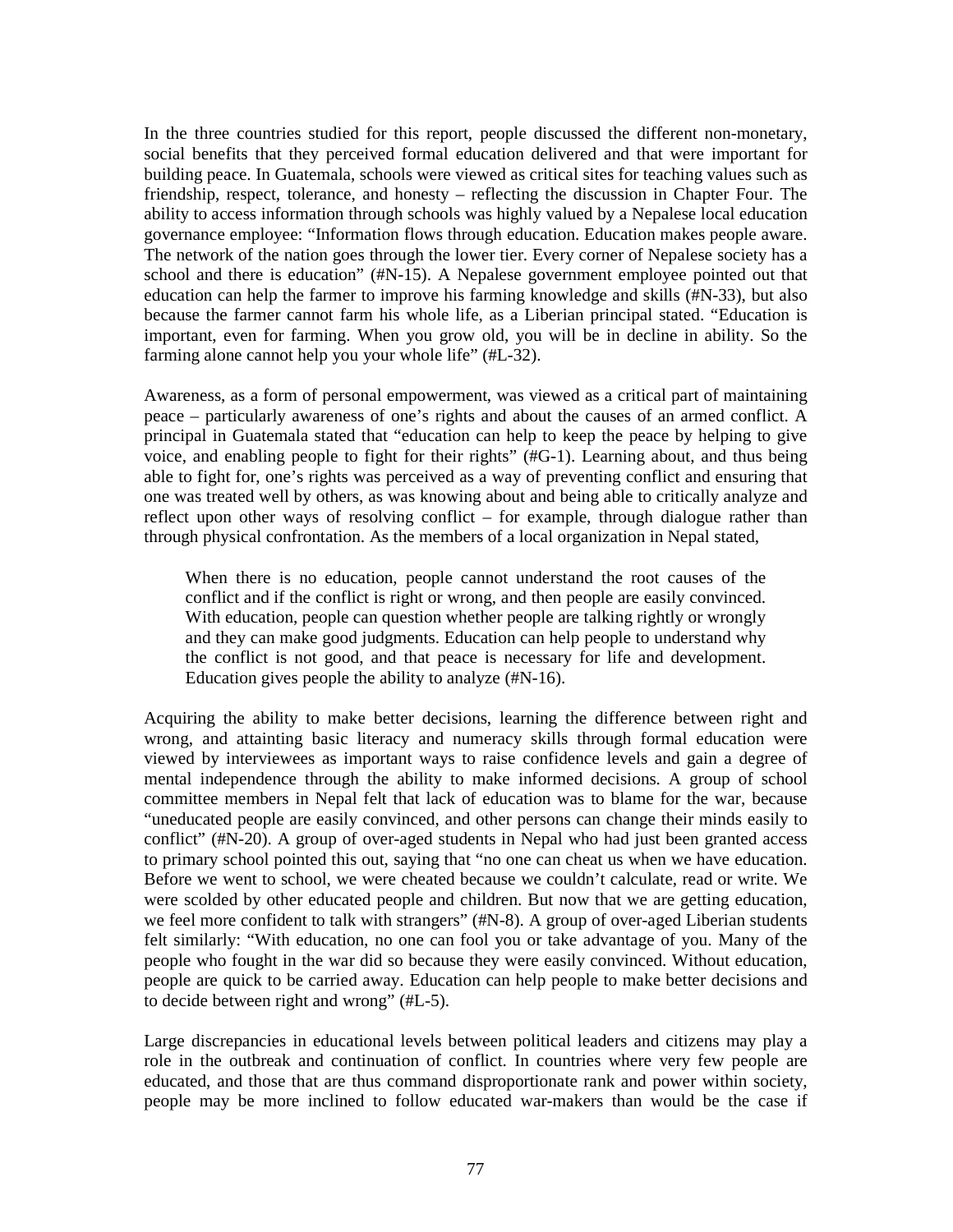educational levels were more equal. Educated individuals are more likely to have better access to information and to social and economic resources, and to have the requisite knowledge and skills to use those resources. They are literate and can use various media outlets, can acquire money, are more likely to be able to travel outside of their community of origin and have a large social network, and have access to and control over information that they can use to convince people to mobilize for armed conflict. Uneducated people may lack the skills, knowledge, resources, and confidence to pressure leaders and their fellow citizens to resolve problems peacefully and democratically – though this can be a problem for educated persons, too, depending on the circumstances.

Education was viewed as a form of portable wealth that was more valuable than any material object, because education cannot be destroyed by or looted during an armed conflict in the same way as infrastructure. Education can be taken with individuals if they leave, and can be used to rebuild in the aftermath of a conflict. A member of a teacher's union in Nepal pointed out that "in Europe, after World War II, these countries allocated a lot of money to education in terms of their national budget. If everything was destroyed, there are still people with education, knowledge and skills to build the nation back up in a short time. It is people who have developed their nations, not natural resources" (#N-34). Guatemalan refugees returned back to Guatemala from Mexico in particular with great enthusiasm for education and the skills needed to acquire jobs and to rebuild their lives, the education system, and the country because they had received education while in exile in Mexico. A parent in Liberia stated that "my education is a treasure for me. It is portable wealth that doesn't expire and can't be stolen" (#L-18), while a Liberian primary school teacher emphasized that "education is your sole property, anywhere you go you take it with you. Material gains will only remain for those who are left behind. The education you get, you will have it until you die. And you can pass it to your children" (#L-22).

One of the strongest sentiments expressed about education's role in building and maintaining peace relates to the sense of hope that education grants and the fact that, through schooling, individuals can plan and have goals for the future and feel that their opportunities are

increasing. In all three countries studied, greater access to education was giving people more hope and was perceived as a way of preventing the recurrence of conflict. In Liberia, educated persons – such as the country's president, Ellen Johnson-Sirleaf – are role models for many children because of their relative success and well-being in society. Some of those who fought in the country's civil war are now nowhere (though others have been successful in setting up businesses or serving in government),

*"There is no peace without hope."* Albert Camus, *The Plague* (1947)

whereas some educated persons have been able to find employment and rebuild their lives. This has provoked resentment among many young ex-combatants, who feel

that they have been abandoned by educated people. A group of primary school students in Guatemala felt that "education is needed to become somebody important in society in the future" (#G-31). This is because education encourages people to think and plan for the future, and offers the hope of socio-economic advancement. After an armed conflict, hope for the future may be critical in detraumatizing both children and teachers, and in giving them a sense that the situation has returned to normal – though normalcy may be what children and young people rebel against in joining fighting forces, if normalcy implies exploitation of children and young people by teachers and/or elders.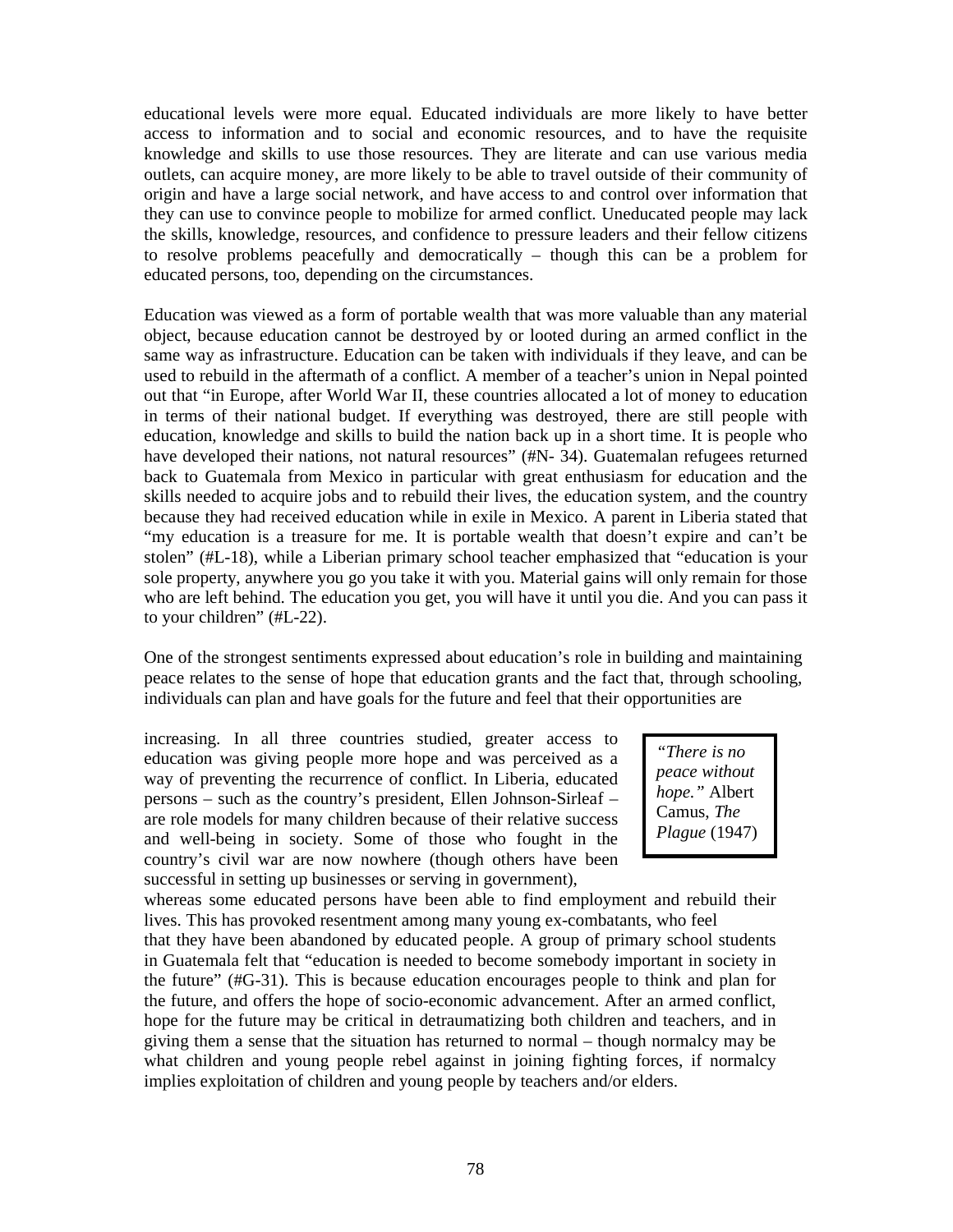#### *Social Costs of Education*

Despite the many social benefits of education, interviewees also discussed the social costs of formal education and the potential continued contribution of education to social instability. In Guatemala, individuals from indigenous communities and backgrounds discussed how little space had been allowed for the teaching of indigenous cultures, histories, and values in the aftermath of the conflict, despite the provisions in the Guatemalan peace accords for multicultural, bilingual education. This has provoked tension between the government and indigenous communities. One aspect of formal schooling discussed in Nepal and Liberia is a perception that formal education creates socially dysfunctional individuals – a view that coexists alongside the positive views expressed about formal education (discussed earlier in this chapter). This is because many educated persons are not able to find employment, and individuals thus look at schooling as a useless and worthless investment. But, the social dysfunctionality of formally educated individuals was also viewed as the result of a very large cultural divide between the school and the community from which student originate, particularly so in rural communities. A local education governance employee in Nepal emphasized this, saying that "education needs to support lives and connect to employment. However, students don't want to go and work in the field, because education is only sitting on the chair and not working. Education has produced people who don't want to work in the occupation of their parents" (#N-29). This comment reflected widespread feelings in the three countries that schools are alien institutions within their local communities because schooling does not connect to the realities of community life, since educated individuals do not feel that they should do manual labor, domestic work, or farming. Members of a local organization in Guatemala felt that "there is discordance between the real world and the lesson plan, as the lesson plan doesn't respond to the needs, interests, and problems of the community. Children then have no motivation to continue with schooling" (#G-10).

A widely expressed view in Liberia was that formal (Western) schooling was responsible for the war, as it was formally schooled individuals who by and large started and continued the war and organized the mostly uneducated populace to participate in it. Western-educated people were in government in Monrovia and perpetuated the corrupt practices that in large part led to the civil war. As one school principal stated, "people claim that educated people are responsible for the war. Educated people didn't talk to people in the rural areas, and they were the ones making policy. Many elites invested their finances outside the country and sent their own children to school abroad, which contributed to the failure of the education system" (#L-3). This sentiment was echoed in Nepal, where interviewees stated that it is educated people who have been involved in government corruption, who hold inordinate amounts of power over uneducated people, and who as a result have been able to get away with wrongful actions.

In Liberia, one consequence of widespread views about the role of formal education in the creation of the country's conflict is that some parents (primarily in rural areas) prefer to send their children to the "bush school" to be initiated into one of Liberia's many secret societies, where they will acquire knowledge more relevant to their daily lives, rather than to formal schools. This view is complicated by the fact that, after the war, highly educated people have been able to benefit from jobs in urban areas, unlike many uneducated and rural peoples, who feel shut out from the economic opportunities created after the war. This was discussed in an interview with four teachers in a rural area of Liberia (#L-22):

Sometimes parents are more willing to pay for the bush school than academic school. Some of the reasons are that people believe that Western education is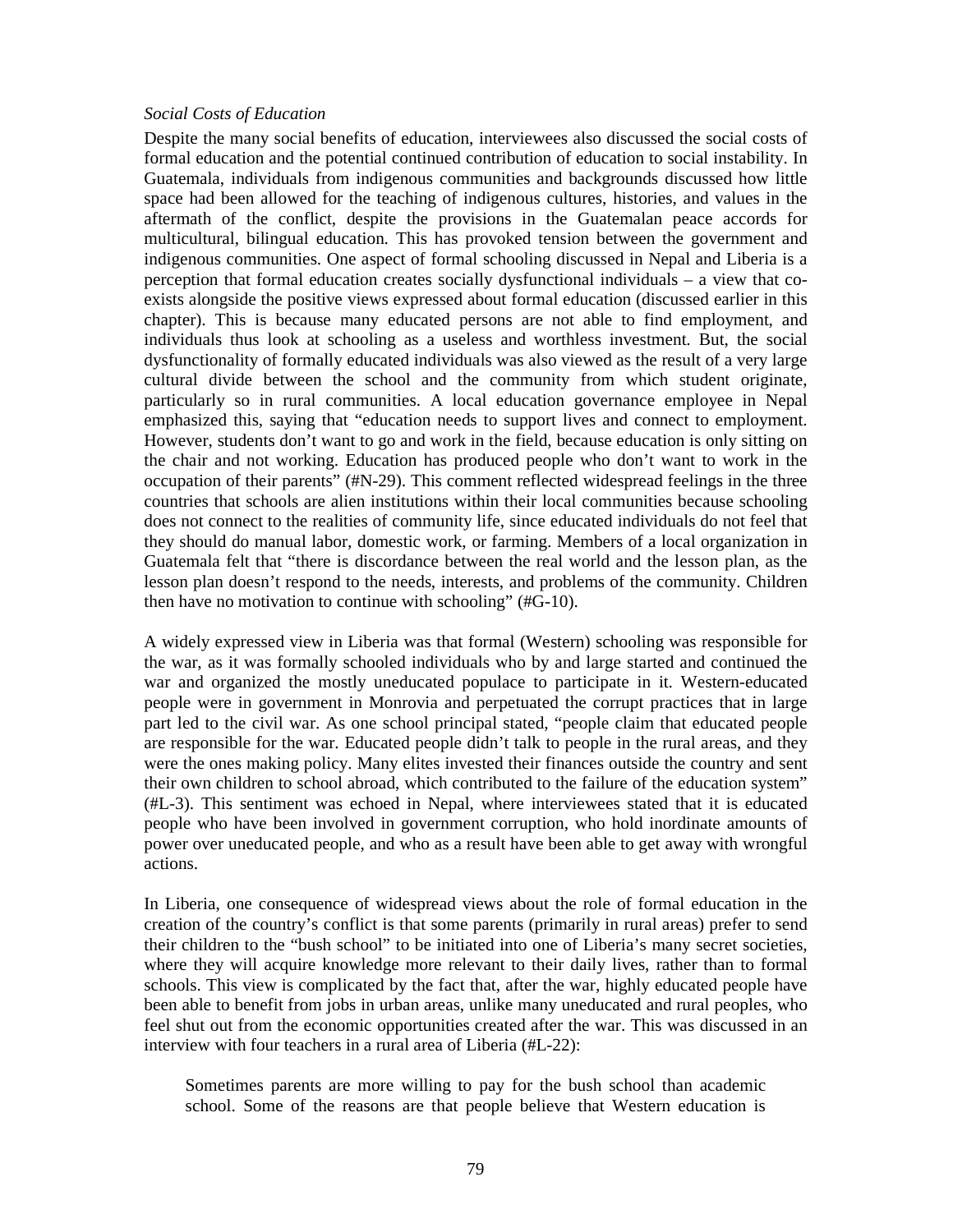destructive, because those who brought the war in this country and have caused havoc and trouble, they are all educated and have been to the Western countries. They came back here, they organized the illiterate people and they carried out maximum destruction. So the rest of the population, especially the illiterates, have the opinion that Western education is destructive. So people are now skeptical and they don't have confidence because of what has happened. That is one reason people are supporting the culture and not Western education, because of the destruction done by the educated people. They don't have full confidence any more because of the misbehavior of the educated, the abuses done by them in this country (#L-22).

Compounding this problem is the fact that education lost much of its value in Liberia during the years prior to the war. During Samuel Doe's ten-year reign, it was ethnicity and family connections, rather than education, that counted for acquiring jobs and government positions. During the war, the number of people killed and the number of heinous acts committed, as well as the amounts of money and weapons one commanded, were important for acquiring jobs and positions in society. As one schoolteacher in Liberia pointed out, "the war brought a kind of saying in our country that education meant nothing. The war made it such that education lost its value, because the man who did not know anything had lots of properties, a lot of money, he could control the destiny of other people who had education" (#L-11). Combined with the view that Western education is destructive, this decline in the value of education during the pre-war years has made it challenging to change perceptions about and the value for education after the war. However, improved access to primary education, the building and rebuilding of schools, and the availability of uniforms and supplies to children in the post-war environment have begun to change these perspectives of formal schooling as being irrelevant and of low value.

#### **Conclusion**

This chapter has examined the social benefits of, demand for, and costs of education in relation to building peace during and after an armed conflict. The value that education has for people is a function of access, rights, and returns, and depends to a large degree on what the perceived and actual outcomes of education are. Understanding the benefits that education endows on both individuals and societies, as well as how people value it, is critical to addressing the problem of how to secure educational access for all children, and for understanding the ways in which education can build peace. Education can provide positive benefits that can build peace – through, for instance, assisting economic development, instilling feelings of hope for the future, building skills for participation, and teaching attitudes and behaviors that promote positive interpersonal and intergroup interactions. But, the way in which education is managed within a society can also entail significant costs that may threaten social stability – for example, as a result of lack of access, irrelevant content, or failure to lead to formal employment. Critical questions must be addressed not only about the relationship between armed conflict and the function and philosophy of education within society (i.e. social control or social transformation), but also about the relationship between armed conflict and the outcomes of education, such as formal employment, the creation of trusting and cooperative relationships, and the inculcation of particular attitudes, values, and behaviors. Unfilled aspirations regarding the outcome of formal education can play just as important a role as inclusiveness, attitudes, and relationships in the outbreak of armed conflict and in building peace.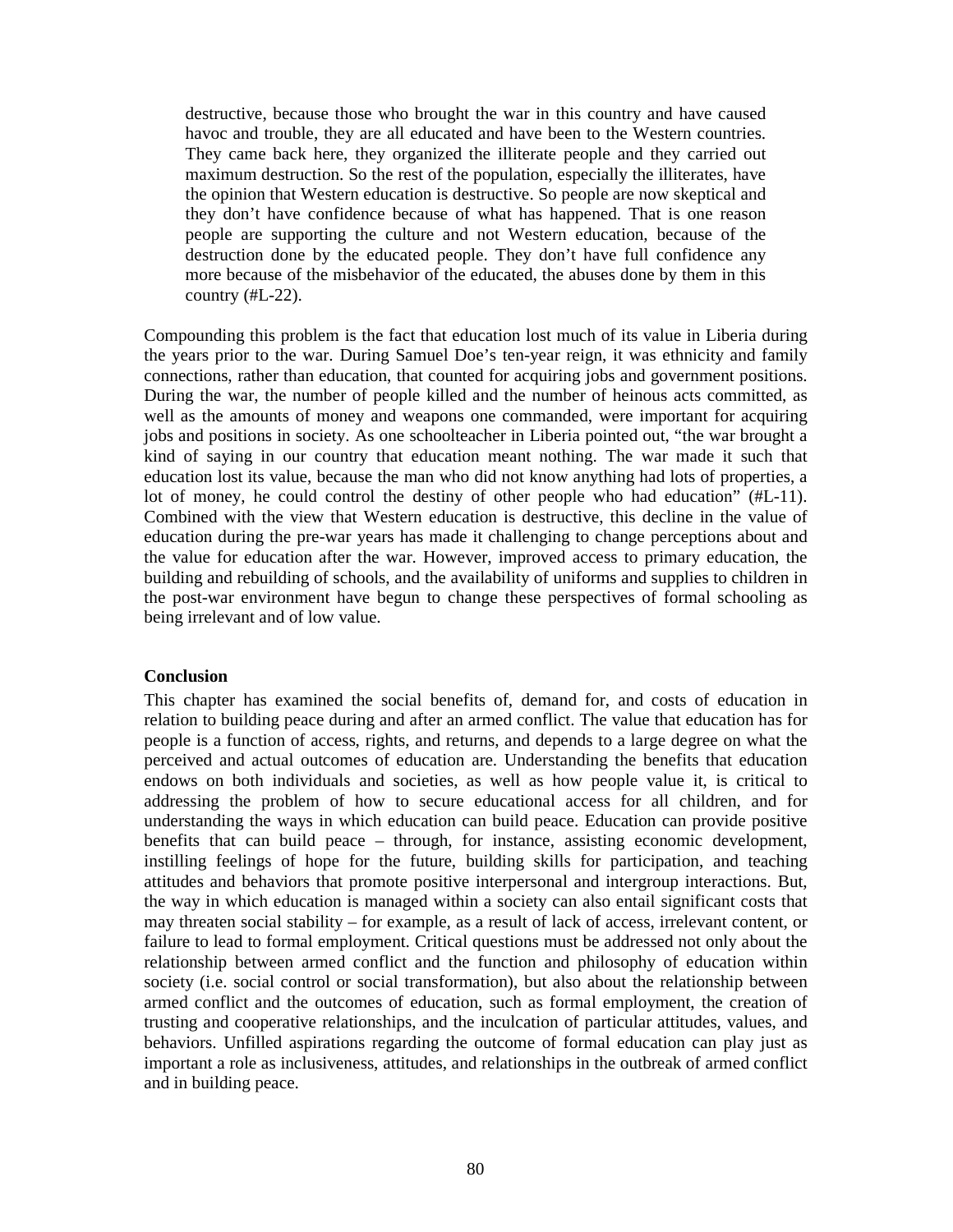## **Chapter Seven**

## **Conclusion**

#### **Summary of Findings**

This study has shown that formal education systems have a vital role to play in building peace in countries affected by armed conflict. Fieldwork conducted in three countries – Guatemala, Nepal, and Liberia – highlighted some of the ways in which education can build the conditions for long-term, positive peace. In particular, this report has outlined four conflicttransforming concepts that mediate the relationship between education and peace: Equitable educational *inclusion* within the formal education system can redress motivations to engage in armed conflict in order to seek justice for perceived or actual grievances, and can eliminate opportunities to participate in armed conflict. School *socialization* processes can impact social acceptance of and social constraints regarding the use of violence and mobilization for participation in armed conflict. As a result of improved quality and safer, protective learning environments, individuals may have fewer grievances, and thus less motivation – as well as fewer opportunities – to engage in armed conflict. Building up trust and cooperation (*social capital*) through school-based organizations can rectify grievances over lack of participation, in addition to improving relationships between individuals and groups. The various *social benefits* of education (including hope and possibilities for the future as well as improved levels of socio-economic development) can raise the social, direct, and opportunity costs of engaging in armed conflict.

While armed conflict is an incredibly destructive social phenomenon, positive change has occurred in the education sectors in each of the three countries studied in this report, thus promoting the larger transformation of each of the conflicts. Educational access, school socialization processes, and the involvement of parents and communities in school decisionmaking processes have vastly improved in the aftermath of the conflicts in each country. This has helped to facilitate wider social inclusion and gives people the opportunity, and the hope, of the socio-economic mobility that has long been denied to a large majority in each country. The challenge for the education system and societies in each country now is to sustain these improvements in the long-term, to learn to achieve social change in nonviolent ways, and not to allow the situation to revert to past practices simply because the post-conflict phase is over and the peace dividend has expired. The danger of renewed conflict is high: the risk that a country will see the re-emergence of armed conflict within five years of the end of a previous conflict has been estimated at around 44% (Collier et al., 2003). Conflict often resumes because factors that initially caused a war are still present in its aftermath; thus, conflict transformation is critical for avoiding the resumption of war. In this respect, education has an important role to play – perhaps particularly through its relationship to socio-economic development, since armed conflict is largely concentrated in very poor nations.

In addressing how education can build peace or, conversely, foster the outbreak or reemergence of armed conflict, the contextual nature of the conflict and the education system of the country in question must be taken into consideration. The conflicts, societies, and education systems of the three countries selected for the present study vary greatly. Thus, attention to the context of any country affected by armed conflict is vital. Each armed conflict is unique, and none follows a neat, linear path. Countries may go in and out of conflict in a continuum. Therefore, as we examine how education can create, build, and maintain peace in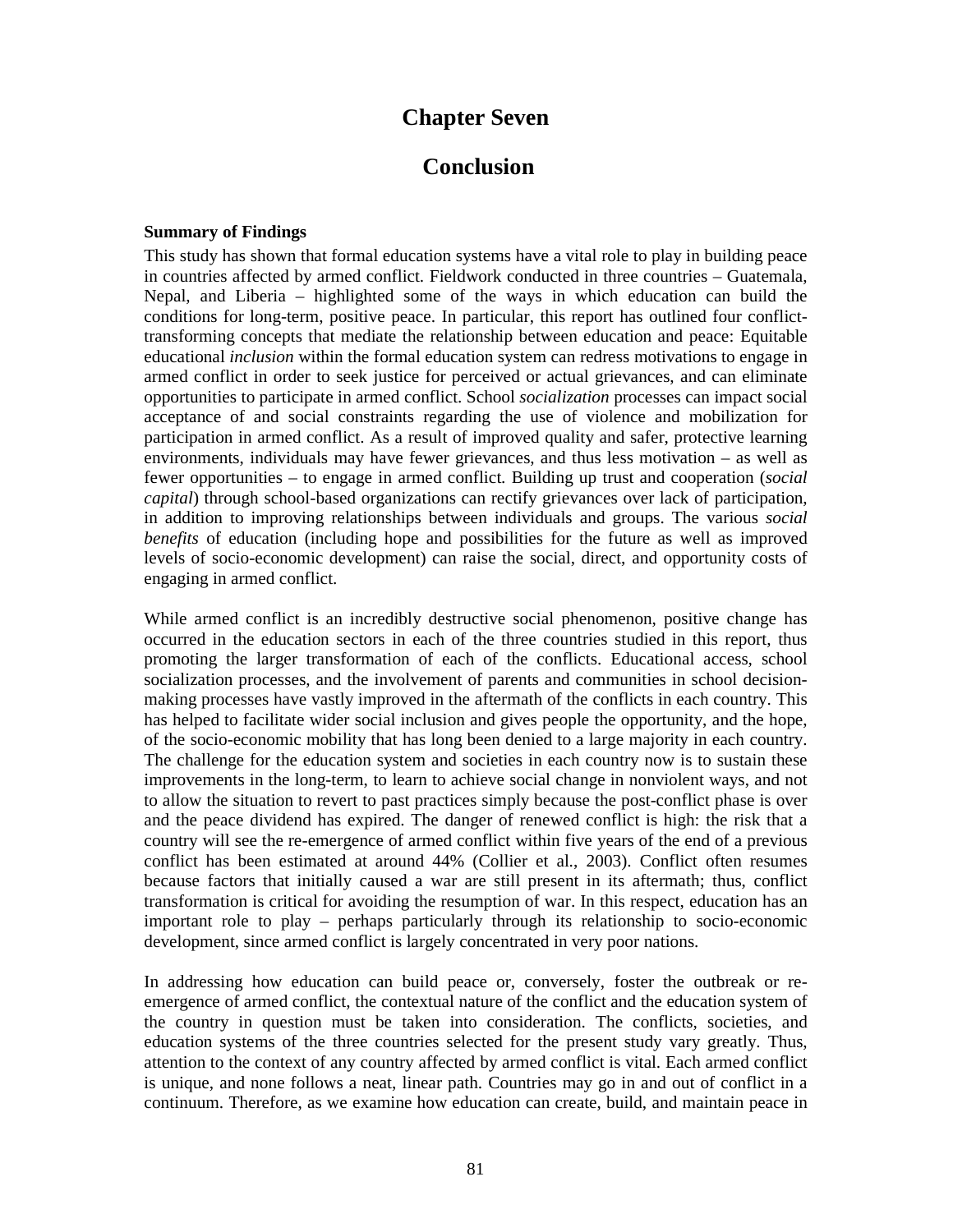a country affected by armed conflict, we must ask how the education system can be strengthened to mitigate the effects of armed conflict. For instance, if a conflict is an identity conflict, examination of how issues of identity are addressed in the education system – for instance, through the curriculum or through access to the system – is prudent (see, for example, Bush & Saltarelli, 2000).

Consideration must also be given to the role that education plays in each of the stages of a conflict in building the conditions for peace. In prewar cases, questions must be asked about how the education system might contribute to triggering future conflict, and actions taken to prevent this. During the conflict stage, part of the solution might be to restore access to education as quickly as possible – to encourage people to lay down their arms, to provide a safe space for children and young people, and to promote peaceful values that offer alternatives to the use of violence. During the post-conflict stage, actions may include reconstructing the physical infrastructure of the formal education system and revising the curriculum and education policies. Given the extreme destruction to an education system that can result from armed conflict, it is essential at this stage to restore what has been damaged and to address the needs of war-affected groups, such as refugees or ex-combatants; however, it is also vital to address how education might have contributed to the outbreak and continuation of an armed conflict in the first place.

Figure 7 provides a simplified visual representation of the relationship between education and peace within a peacebuilding framework. As outlined in Chapter 2, the United Nations considers three elements to be critical for building peace in the aftermath of armed conflict (United Nations, 2001). These three elements are as follows. Within the *security* domain, peacebuilding activities may include the deployment of peacekeepers and/or military observers; reform of the judicial and security sectors (to include the military and police forces); implementation of a DDR (disarmament, demobilization, and reintegration) program; and landmine clearance. *Strengthening political institutions and good governance* require strengthening democratic institutions and participatory mechanisms; capacity-building for government and civil society; human rights training; electoral assistance; and fighting corruption. *Social and economic rehabilitation and transformation* consists of fostering the conditions for development; national reconciliation; the return of refugees and internally displaced persons; civil society involvement; attention to youth issues; job and livelihood creation; reconstruction of infrastructure; psychosocial trauma counseling; and – central to the theme of this report – the provision of social services such as education and health. While education cannot by itself build the conditions for peace, and while it may take a long time to build peace through education, education does play a role in building peace within each of the three elements outlined above. For instance, within the security domain, education is an important component of DDR processes, while school-based organizations have a vital role to play in strengthening participatory mechanisms, and thus political institutions and good governance.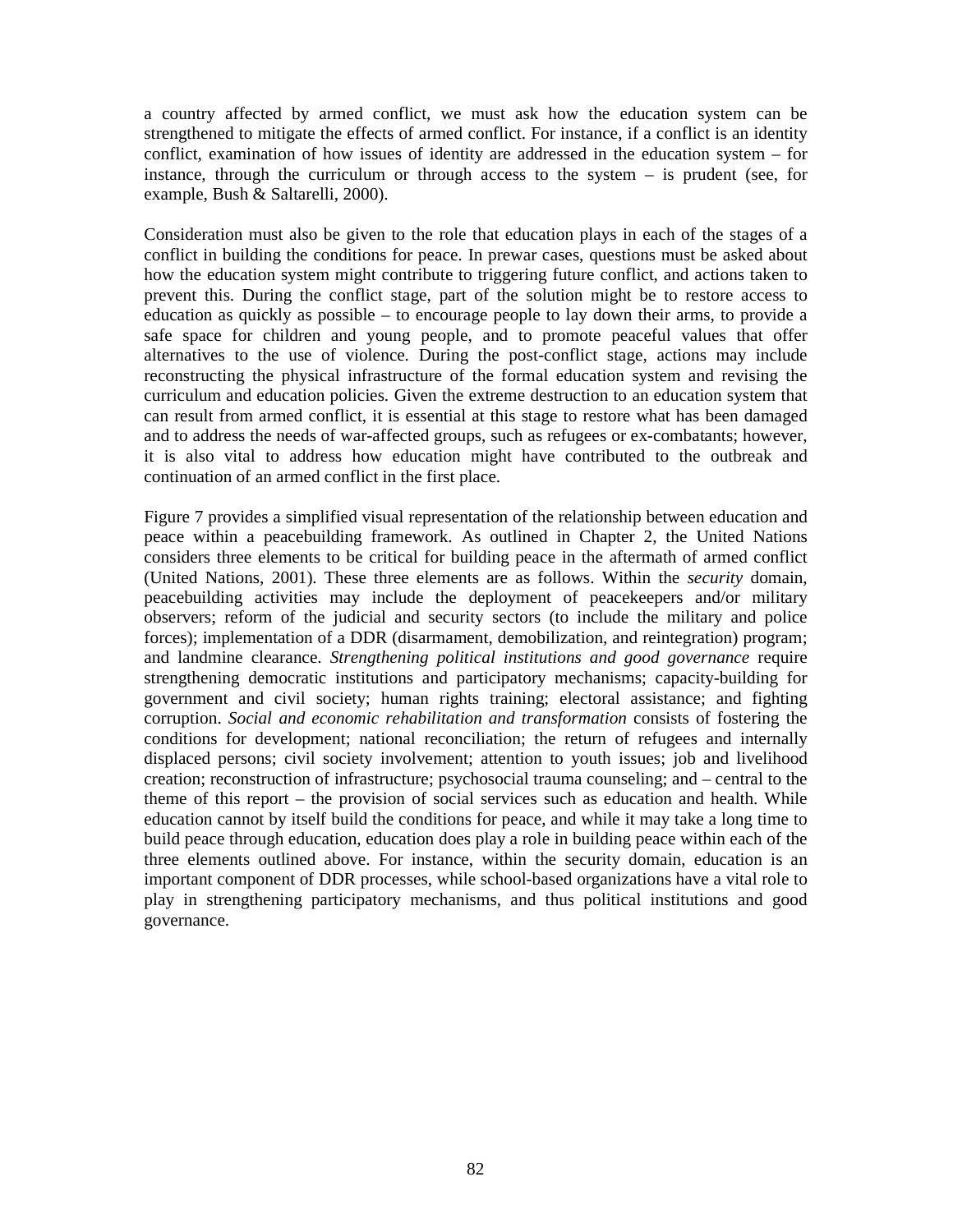

Figure 7: Elements of peacebuilding and the four conflict-transforming elements of education

This report has identified six interconnected areas of key findings that are important for promoting and building peace through education. The findings evolve around inclusion; government investment; quality education and protected learning environments; the curriculum; participation; and socio-economic development.

- **1. Equitable educational inclusion lowers motivation and raises opportunity costs for participating in armed conflict.** 
	- Exclusion from educational opportunities can create grievances that serve as motivation to engage in conflict. Educational exclusion (particularly exclusion from secondary education) can also lower the opportunity costs of participating in armed conflict, providing a pool of individuals at higher risk of being recruited to take up arms.
	- Educational inequalities (such as gender and/or ethnic inequalities) reflect patterns and norms of exclusion within the wider society. Where formal education transforms the institutions that reproduce violence and social inequality, and where formal education systems protect human rights, educational inclusion can build peace through the promotion of social justice.
	- Access to formal education can be an equalizer between individuals and groups in society, changing the nature of relationships between individuals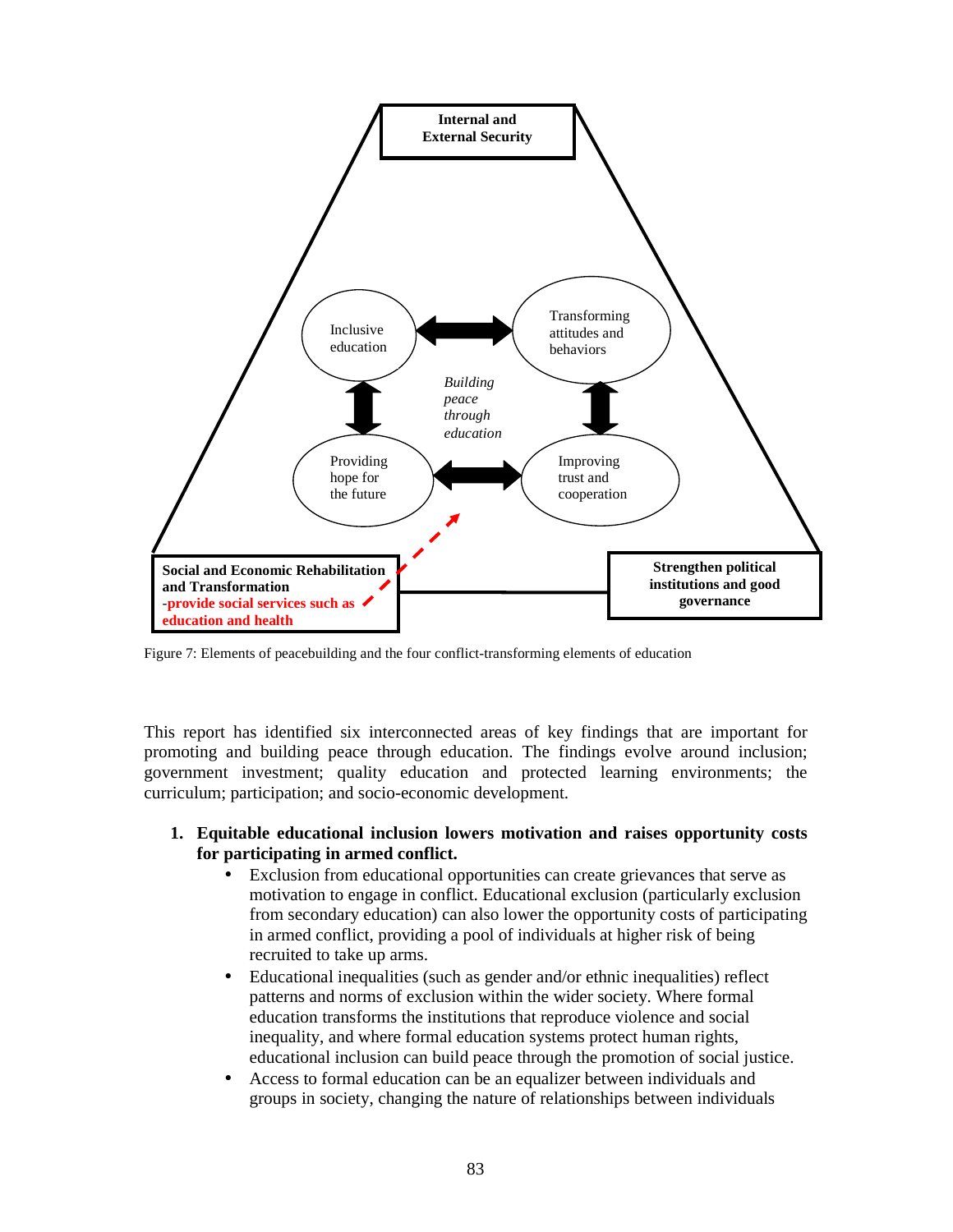from vertical to horizontal and eradicating horizontal inequalities between groups. Equality of access and the nature of the distribution of resources within a formal education system are critical, but consideration may need to be given to the needs of disadvantaged groups for equity if equality is to be achieved.

In Guatemala, Nepal, and Liberia, inclusive education is helping to improve relationships between groups of people by addressing the group inequalities that led to the outbreak of the conflicts in each country – such as the exclusion of indigenous peoples in Guatemala, caste and gender discrimination in Nepal, and inequalities between urban, rural, indigenous, and settler peoples in Liberia.

## **2. Government investment in formal education systems is critical for building peace.**

- The political will of a government to invest in education signals that the state cares about and can provide for all its citizens, redressing grievances that can serve as motivation to engage in armed rebellion against the state. Thus, investment in and provision of quality formal education can strengthen the state and provide an effective defense mechanism against rebellion.
- Where the state fails to provide education, this can provide an opportunity for rebel groups to build legitimacy and to garner support for their cause, either through the delivery of education and other social services, which can foster dependency on these groups in relation to such services, or through the destruction of education opportunities.
- When government spending is redirected to the education sector and formal education is delivered in a violence-free environment, inclusive, quality formal education can play a part in demilitarizing society.

Liberia's historically elitist, urban formal education system has been made more inclusive in the aftermath of the civil war. This has been an important peace dividend to help rectify grievances over social exclusion and was an incentive to lay down arms. The current government has been active in promoting the country's free and compulsory education policy, resulting in improved enrollment figures and sector financing. Education spending has increased from US \$8.2 million in 2005– 06 to US \$13 million in 2007–08. Enrollment has also increased, especially among girls. In public primary schools, female enrollment increased by 24% between 2006 and 2007, and male enrollment by 18% (Republic of Liberia Ministry of Education, 2007).

- **3. Quality education delivered in violence-free, cooperative learning environments teaches children critical lessons about nonviolent conflict resolution.**
	- Ouality education delivered in child-friendly, violence- and fear-free environments can encourage individuals to use peaceful rather than violent behavior to resolve conflicts, solve problems, and affect social change.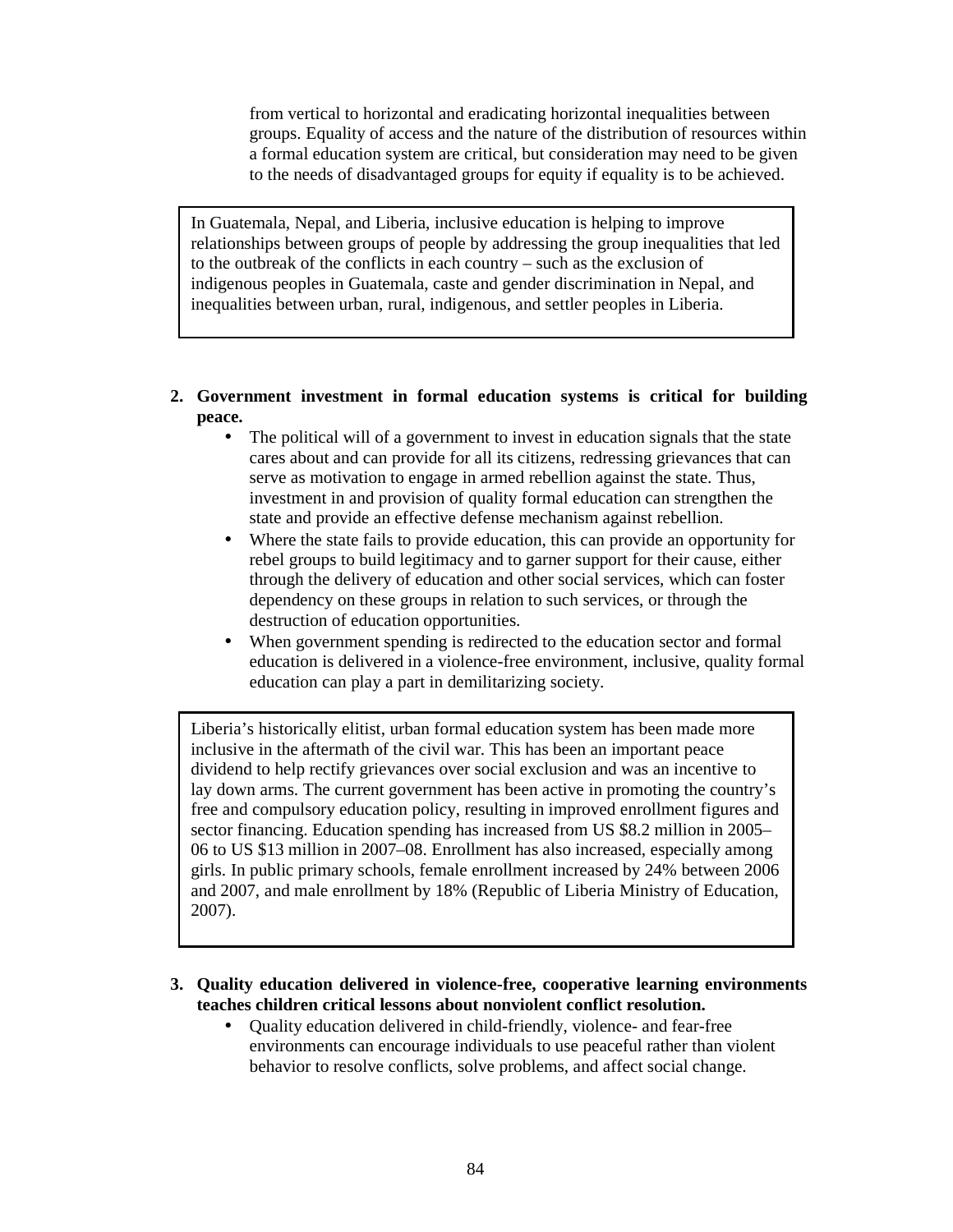- Codes of conduct are effective mechanisms for reducing violence and harassment at school, and for ensuring equal, tolerant, and nonviolent treatment in their place.
- The variety of individuals with whom children come into contact at school (including students and teachers) is critical for teaching children how to positively and peacefully interact with individuals from different religious, ethnic, or other types of groups. Contact can break down negative stereotypes and discriminatory attitudes that might otherwise be used to mobilize people to participate in conflict. Extra-curricular activities, such as sports and clubs, can increase contact time and positive interactions between children, as well as providing children with opportunities to use their time constructively.

In Nepal, codes of conduct and the Schools as Zones of Peace campaign have improved child protection, reduced child participation in the conflict and violence in schools, and improved relations between children, teachers, and local communities.

- **4. The curriculum is a critical element of both heightening constraints against the use of violence and promoting human rights.**
	- Education that develops critical, independent thinking through child-centered teaching methods can encourage individuals to resolve conflicts nonviolently, question participation in a conflict, understand the costs and consequences of conflict, make better decisions, and understand their rights. Without such quality education, people can be easily convinced to participate in an armed conflict.
	- Human rights, peace, and/or civics and citizenship education can be essential elements of a conflict-prevention curriculum.
	- History can be a difficult topic to teach in the aftermath of a conflict. It is important for curriculum planners to be aware of this and to think carefully through the incorporation of history into the curriculum.

In Guatemala, bilingual and intercultural education has been included in the official curriculum to rectify the inequalities reproduced through the education system that contributed to the outbreak of the country's conflict. Child-centered teaching methods have also been instituted in some schools, improving children's participation and learning, as well as reducing violence in schools.

- **5. Participatory education systems can raise the social costs of and constraints against engaging in armed conflict.**
	- A formal education system that builds trust and cooperation among individuals outside the school walls through their inclusive and transparent participation in school-based organizations can heighten the social costs of and constraints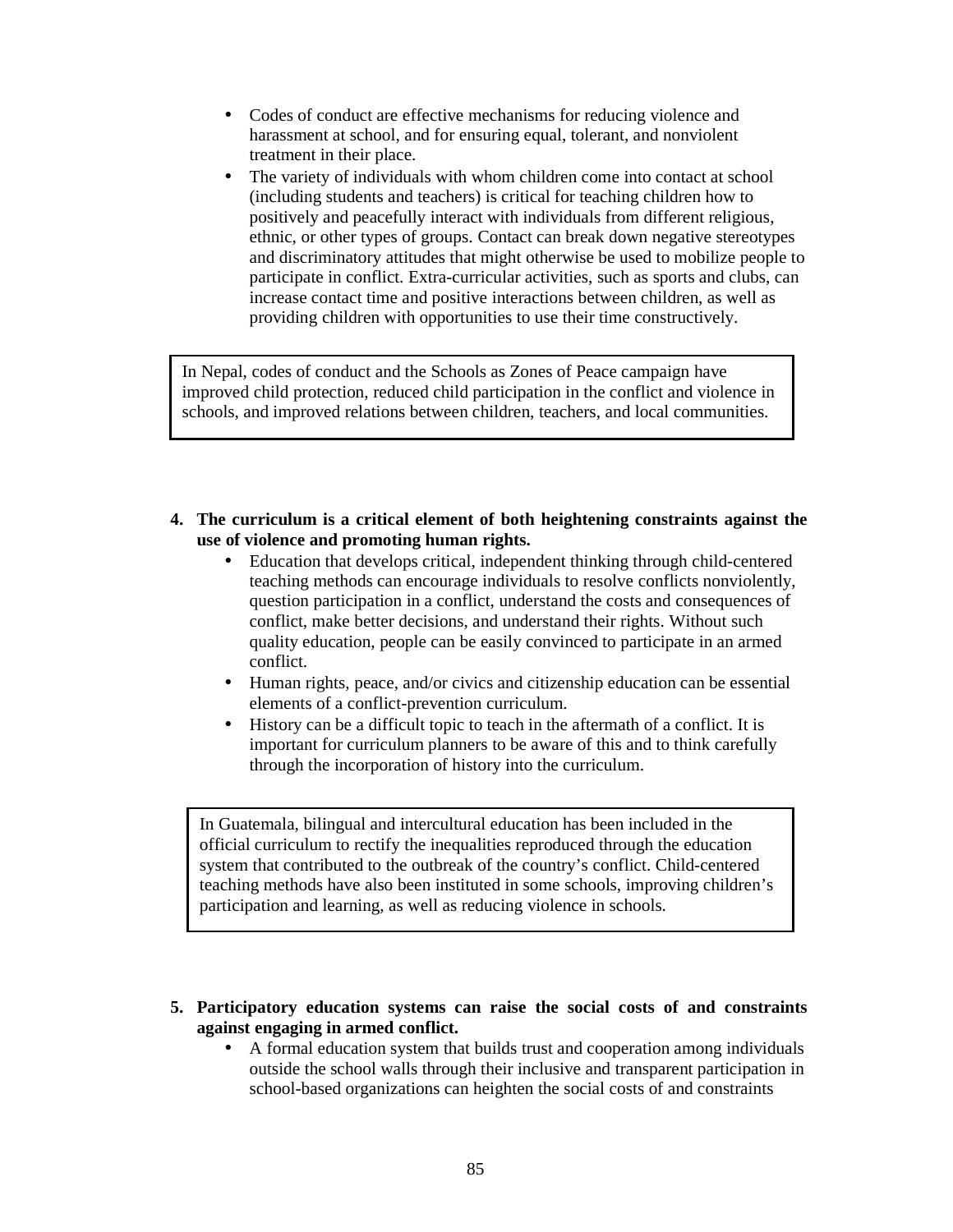against the use of violence, and encourage the peaceful, cooperative resolution of problems.

- Children's clubs are an effective mechanism for encouraging children's participation, protection, and empowerment to broker peace and social change in schools and communities.
- Because conflict is a multilayered phenomenon, the management of local-level relationships and conflicts is critical to the wider peace. In this respect, the membership and efficacy of school-based organizations such as PTAs, SMCs, and children's groups must be taken into consideration, as these groups can promote discrimination (such as gender, ethnic, or caste discrimination) and participation can become tokenism.

In Nepal, children's clubs have been particularly successful in mitigating the impact of the country's civil war. Children's clubs have improved both children's participation and child-protection mechanisms in Nepal, and they have successfully empowered many children to create positive, nonviolent social change in their communities.

### **6. Education that fosters positive socio-economic development can help to prevent armed conflict.**

- Education facilitates socio-economic development, which can both reduce group inequalities in society and motivations to participate in armed conflict and raise the opportunity costs for individuals to engage in armed conflict when employment and equal opportunities for socio-economic advancement exist.
- A curriculum that is irrelevant for daily life and needs and/or that fails to connect to employment in the formal labor market can create grievances that may mobilize individuals for participation in armed conflict.
- Education is portable wealth. It does not expire; it cannot be taken away; and it can be passed on to future generations, creating long-term benefits for both individuals and nations.

During the civil wars in Guatemala and Liberia, educated individuals were able to do better than individuals with no formal education, and they have been able to prosper and more quickly rebuild their lives in the aftermath of the conflicts. As individuals in Liberia stated, "education is a treasure. It is portable wealth that doesn't expire and can't be stolen, and anywhere you go you take it with you."

## **Recommendations**

Based on the findings of this report, a number of key recommendations have been formulated, targeted to a range of different actors. These actors include national governments of states affected by armed conflict; donor countries; participants in peace processes, such as peace mediators; international agencies, including international NGOs and IOs (e.g. the United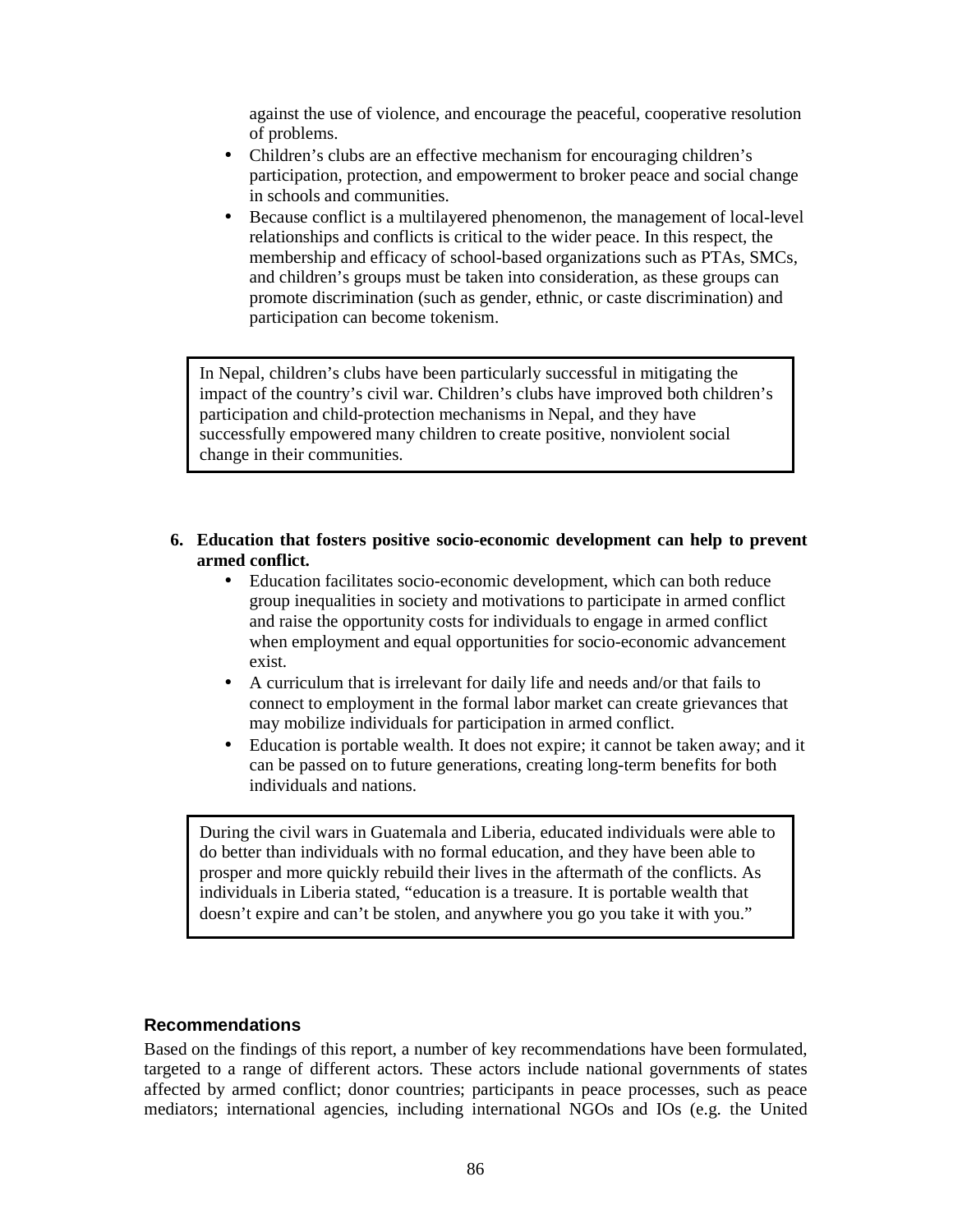Nations and the World Bank); international and national civil society groups; the local communities that schools serve; and school-based actors, such as teachers and principals.

## **National governments, donor countries, and participants in peace processes (such as peace mediators) must:**

- **1. Incorporate education as an integral and integrated element of peacebuilding and conflict transformation processes.** 
	- Education must be recognized as an essential element of building peace and transforming conflict. Education should be incorporated into peace agreements, as and where appropriate, and the implementation of educational components of peace agreements should be ensured.
	- The reconstruction and reform of education systems must be integrated into post-conflict planning and activities to address inequalities and injustices that are often root causes of conflict.

### **National governments, donor countries, international agencies, and civil society must:**

- **2. Promote social justice and conflict transformation through the formal education system.** 
	- In designing education programs, policies, and curricula in the context and/or aftermath of armed conflict, the root causes and context-specific catalysts of armed conflict (e.g. ethnicity, religion, poverty, and other group inequalities) must be taken into account and redressed to prevent the recurrence of violence and to build sustainable peace.
	- The role that education should play in society whether for social transformation or for the maintenance of the status quo – must be actively addressed.
	- Resources in the education system should be distributed fairly and evenly in both rural and urban areas, and between rich and poor social groups, in order to address the root causes of conflict. Attention must be paid to urban biases that may be present in the design of education programs, policies, and curricula. Consideration may need to be given to both equality and equity in relation to both educational access and the distribution of resources.
	- While private schooling is an important element of the formal education systems of many countries, it can also help to fuel conflict when it contributes to creating large social horizontal inequalities that can mobilize groups to participate in armed conflict (as in Nepal). A balance must be struck between public and private educational provision where there are significant capacity gaps in government service in order to minimize the creation of large social inequalities through the formal education system.
	- Merit must be the basis of selection and promotion for both students and employees within the formal education system. Selection for jobs and student promotion should be based neither on nepotistic or corrupt practices nor on favoritism.

## **3. Provide sufficient financial support to and build capacity in education systems.**

• Governments and donors should take advantage of the window of opportunity after a conflict has ended to promote peace through education by investing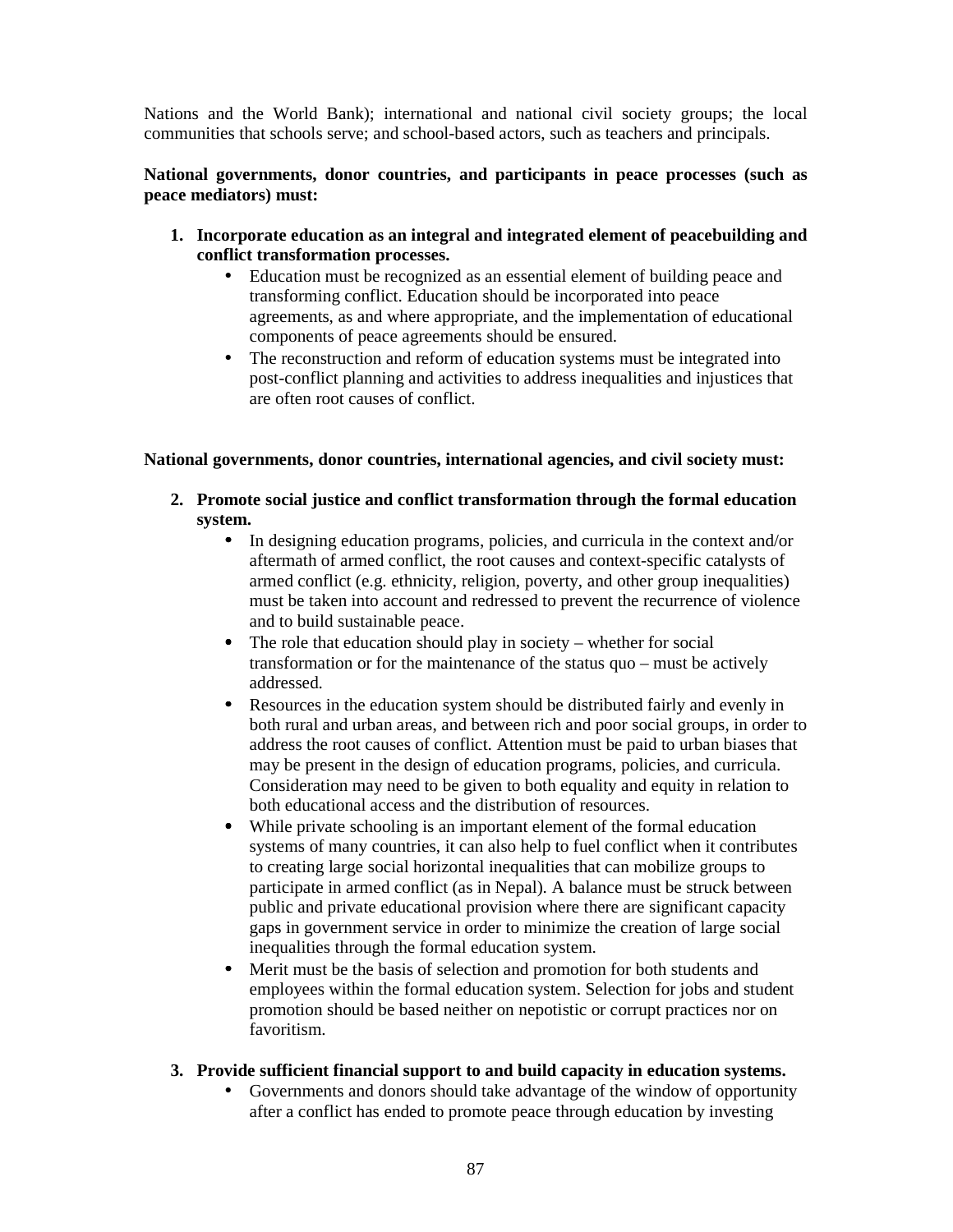financially in and working on capacity-building within the formal education sector.

- Governments should recognize the important and positive signals that educational provision sends to citizens, and should ensure that good-quality, inclusive education is both accessible for all and available locally. National laws and policies must be enacted to recognize, fulfill, and protect the right to education.
- The direct and indirect costs of primary education should be reduced. Where possible, primary education should be free, and direct and indirect costs – such as for tuition, uniforms, and other materials – eradicated.
- Teachers should be paid living wages, delivered on time and in their local area.
- **4. Design and promote relevant, peace-promoting curricula in a participatory manner.** 
	- Curriculum designers need to develop curricula that include knowledge that is appropriate for all, not just the urban elite or the already privileged.
	- The curriculum should transmit skills and knowledge about peaceful and tolerant interaction with other individuals, and about nonviolent change and resolution of problems. This may take place through both formal and informal teaching, as well as through peace education, human rights education, and/or civics and citizenship education, though careful thought must be put into the teaching and planning of such courses.
	- Use of the local language(s) as mediums of instruction in schools should be encouraged, particularly at the primary level, but with a degree of flexibility to ensure that students also learn the dominant language of the society within a bilingual teaching model. Resources must be made available by governments and donors to adequately develop bilingual and local language instruction, including the training of teachers and the development of teaching materials.

## **5. Better connect the formal education system with the labor market.**

- Inter-sectoral planning and coordination is needed to better connect the formal education system with the labor market. Sufficient financial investment must be made to facilitate such coordination.
- In addition to formal academic schooling, vocational and technical education and training in skills relevant for the labor market should be made more widely available and affordable.

**National governments, civil society, individual schools, staff members at schools, and local communities must:** 

- **6. Actively use participatory planning and decision-making methods within the formal education system.** 
	- As far as is logistically and financially possible, educational planning and decision-making should be based on a participatory model that involves local communities, schools, and children. Local communities should have the opportunity to participate in planning curricula and to incorporate local issues into the curriculum.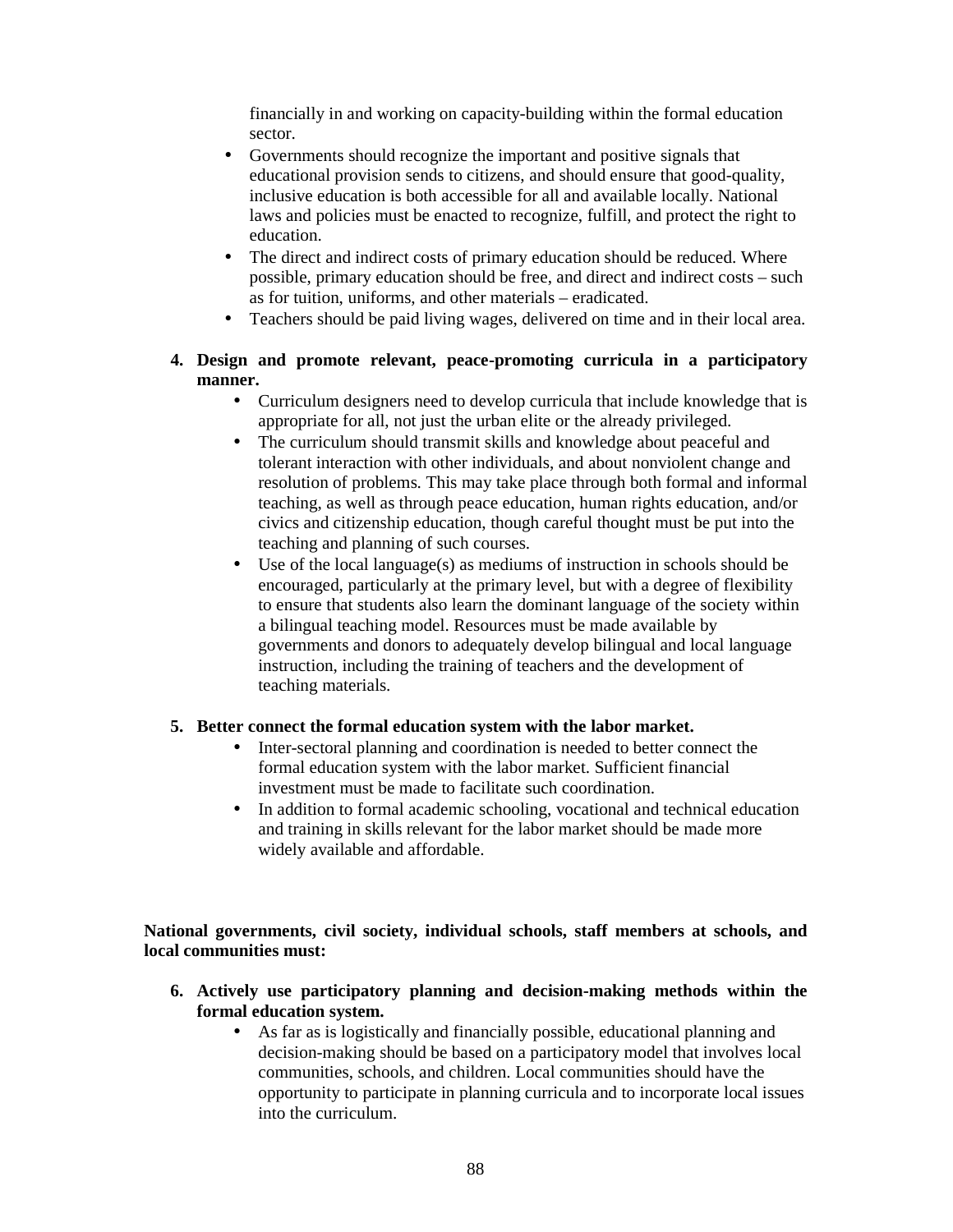• A balance must be struck between central planning and control over the planning and financing of education and over the design of education programs, on the one hand, and local participation in decision-making within the education sector, on the other, that does not result in an increased financial burden on local communities to deliver schooling. Capacitybuilding and skills development in local communities must also be implemented in order for community participation to be effective and meaningful.

## **7. Ensure that policies and school practices promote violence-free learning environments.**

- Schools must be declared zones of peace and have child-friendly learning environments and policies.
- The use of corporal punishment and violent disciplinary methods must be eradicated, as well as verbal and sexual harassment, discrimination and exploitation by teachers and school staff, and forced political recruitment.
- Schools should have codes of conduct that children and teachers have participated equally in creating. These codes should be visible to and fairly enforced by all students, teachers, and school staff.

## **8. Promote children's participation and the use of active teaching methods.**

- Schools should promote the use of active, child-centered teaching methods to instill critical thinking skills and to teach children to effectively express themselves. Rote learning, banking, and militaristic models of teaching based on copying and memorizing should be eradicated.
- Child participation (for instance, through children's clubs) is an effective way of teaching peaceful participation and interaction more generally, and it can promote the perception of children as community members able to actively participate in decision-making and discussion. Children's participation, within both the classroom and the community, empowers them to ask for their rights and to ensure their own protection. Such participation must be encouraged through the use of children's clubs, through the addition of child members to SMCs and PTAs, and through advocacy efforts.

### **Future Directions for Research and Concluding Remarks**

This report has examined the relationship between education, peace, and armed conflict, demonstrating that education has a vital role to play in building peace in countries affected by armed conflict. This latter point is increasingly accepted within the international community, but work remains to be done to bring education to the forefront of peacebuilding efforts. The present report represents a step in that direction, but opens the way for continued research into the relationships between education and peace. A number of possible ways forward are outlined below:

First, the report has analyzed the relationship between formal education systems, peace, and armed conflict. However, informal and non-formal education can also play an important role in building peace, and future research should address the link between these forms of education and peace and armed conflict to give a more holistic picture of how the various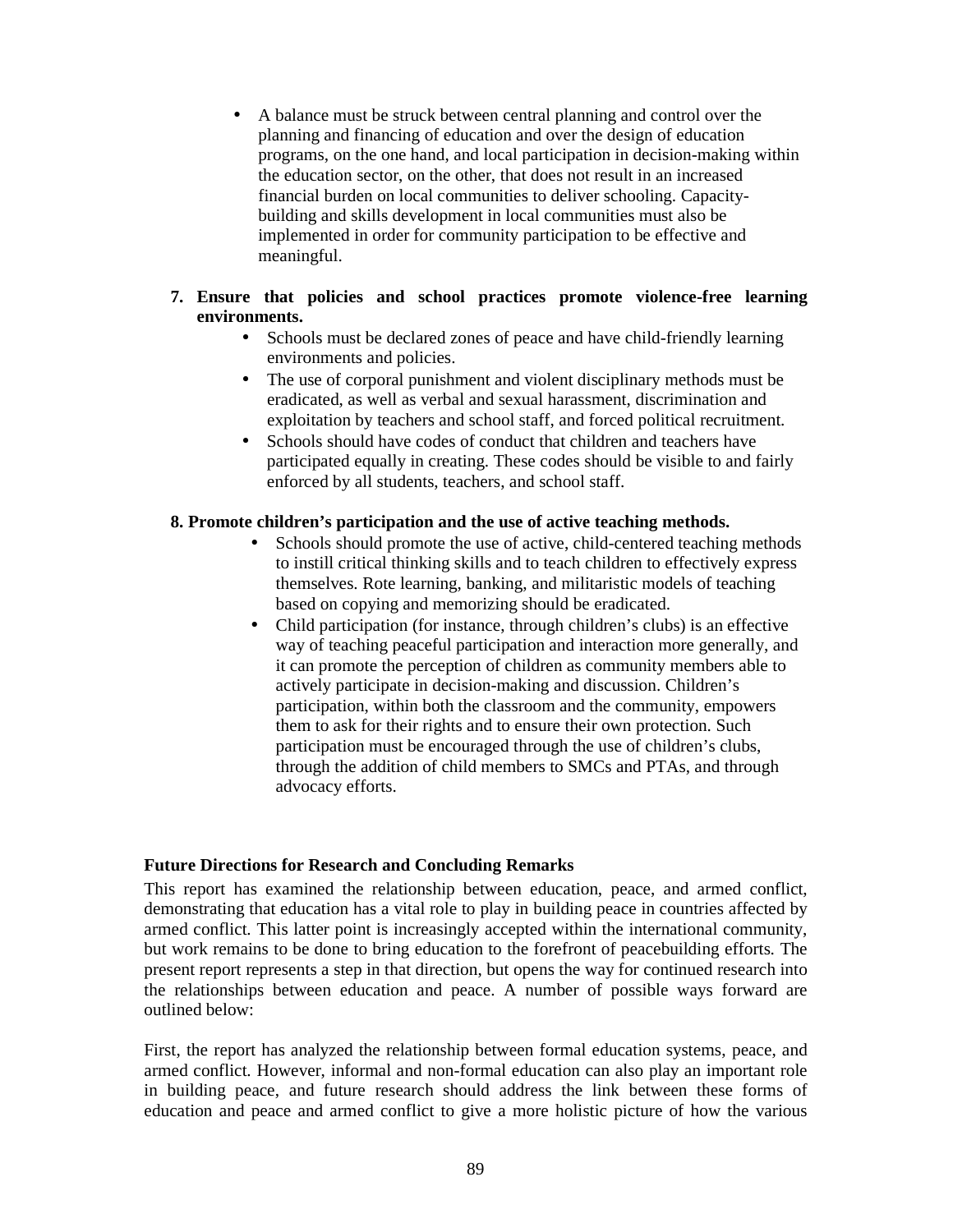dimensions and forms of education can build peace under different conditions and in different contexts.

Second, the concern of this report has been with armed conflict, not necessarily with other forms of violence – such as terrorism, crime, riots, repression, or genocide. While the incidence of armed conflict is declining, this does not mean that violence is necessarily decreasing. Future research should address the relationship between education and other forms of violence.

Third, as outlined in Chapter Two, theories of armed conflict point to the role of motive and opportunity in the outbreak of armed conflict. However, though individuals may have motive and/or opportunity to participate in armed conflict, this does not actually mean that they will actually mobilize to participate in an organized group conflict – which is what armed conflict is (as opposed to random acts of violence; see Østby, 2004). Future research should examine, in greater detail, and at the micro level, the conditions under which horizontal inequalities (including inequalities in access to education) in particular lead to the outbreak of organized group violence, such as armed conflict. In this respect, it will be necessary to investigate how individual and group dynamics and contextual factors intersect with education in a situation of armed conflict.

Fourth, future research should improve understanding of how education is taken into consideration during peace processes, including during the construction of peace agreements. Specific measures regarding education have been included in some peace agreements – such as the 2000 Arusha Peace and Reconciliation Agreement for the Burundian civil war – while other agreements have not addressed the subject of education. Investigation into whether and how educational provisions in peace agreements might contribute to building long-term peace should be carried out.

In conclusion, national governments, donor countries, international organizations, civil society groups, schools, communities, and individuals must work to ensure not only that education does not contribute to the outbreak of armed conflict, but also that the peacebuilding element of education is actively employed to resolve armed conflicts, to prevent their recurrence, and to avoid the outbreak of armed conflict in the future. All children have a right to education, and to an education that delivers a peaceful future  $-$  a future that entails not just the absence of violence but also the presence and promotion of social justice.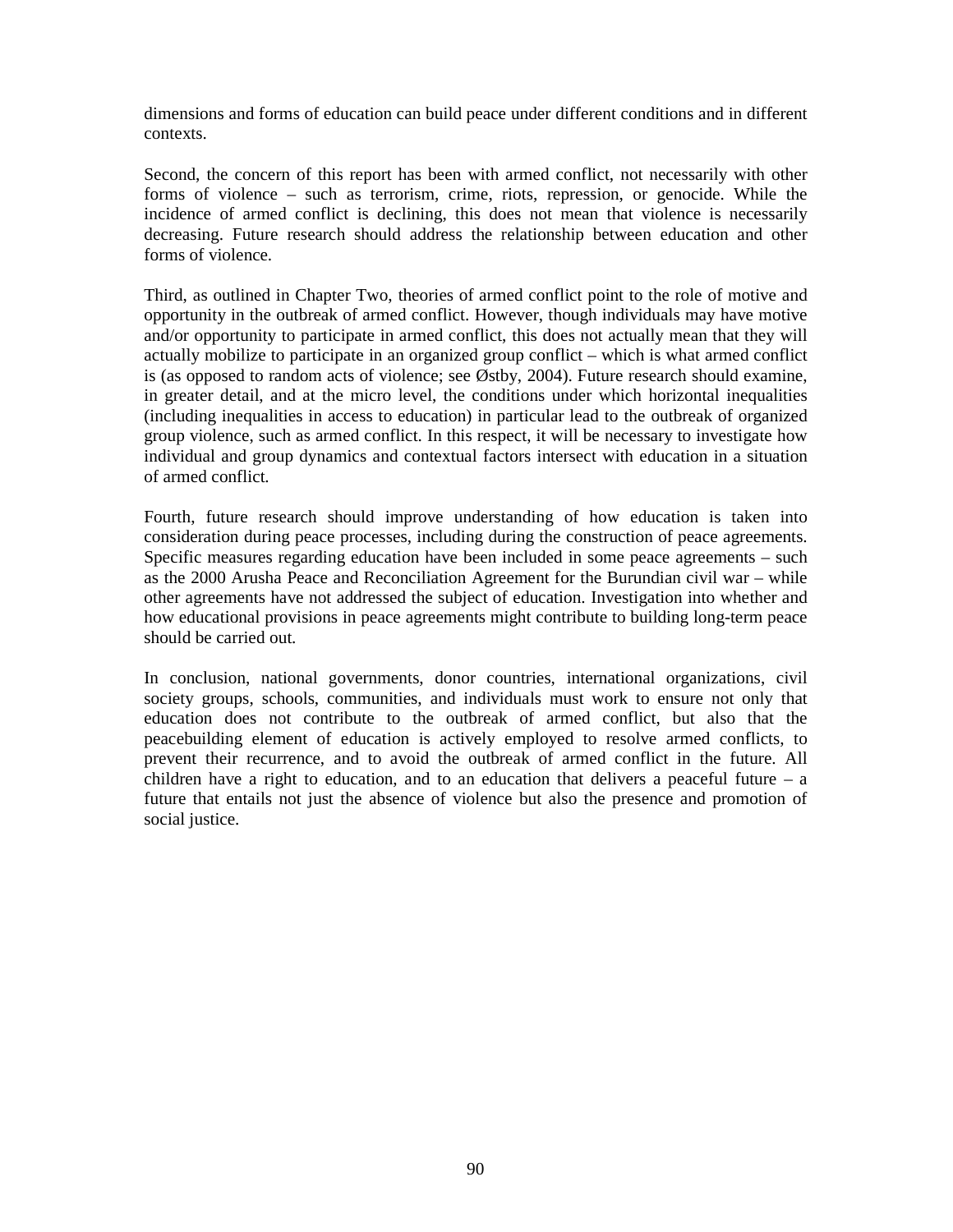## **References**

- Aguilar, P., & Richmond, M. (1998). Emergency educational response in the Rwandan crisis. In G. Retamal & R. Aedo-Richmond (Eds.), *Education as a humanitarian response* (pp. 119-141). London: Cassell.
- Allport, G. (1954). *The nature of prejudice*. Reading, MA: Addison-Wesley.

Anderson, J.D. (1992). *West Africa in the nineteenth and twentieth centuries*. London: Heinemann Educational Books Ltd.

- Anderson, M.B. (1996). Humanitarian NGOs in conflict intervention. In C.A. Crocker, F.O. Hampson, & P. Aall (Eds.), *Managing global chaos: Sources of and responses to international conflict* (pp. 343-354). Washington, D.C.: United States Institute of Peace Press.
- Appiah, E.N., & McMahon, W.W. (2002). The social outcomes of education and feedbacks on growth in Africa. *Journal of Development Studies, 38*(4)*,* 27-68.
- Ballentine, K. (2003). Beyond greed and grievance: Reconsidering the economic dynamics of armed conflict. In K. Ballentine & J. Sherman (Eds.), *The political economy of armed conflict: Beyond greed and grievance* (pp. 259-283). Boulder: Lynne Rienner Publishers.
- Berns, R.M. (2001). *Child, family, school, community: Socialization and support.* Orlando: Harcourt Brace & Company.
- Bhalla, A.S., & Lapeyre, F. (2004). *Poverty and exclusion in a global world* (2<sup>nd</sup> ed). New York: Palgrave Macmillan.
- Bils, M., & Klenow, P.J. (2000). Does schooling cause growth? *The American Economic Review, 90*(5), 1160-1183.
- Birdsall, N., Levine, R., & Ibrahim, A. (2005). *Toward universal primary education: Investments, incentives, and institutions*. United Nations Millennium Project: Task Force on Education and Gender Equality. London: Earthscan.
- Bohara, A.K., et al. (2006). Opportunity, democracy, and the exchange of political violence. *Journal of Conflict Resolution, 50*(1)*,* 108-128.
- Bourdieu, P., & Passeron, J.C. (1990). *Reproduction in education, society, and culture*. London: Sage Publications.
- Boyden, J., & Ryder, P. (1996). *Implementing the right to education in areas of armed conflict*. Retrieved 15 April 2005 from http://meltingpot.fortunecity.com/lebanon/254/boyden.htm
- Boyden, J. (2006). *Children, war and world disorder in the 21st century: A Review of the theories and the literature on children's contributions to armed violence*. University of Oxford, Queen Elizabeth House, Working Paper Number 138.
- Brahm, E. (2003). *Conflict stages*. Retrieved 21 October 2007 from http://www.beyondintractability.org/essay/conflict\_stages/
- Brehm, J., & Rahn, W. (1997). Individual-level evidence for the causes and consequences of social capital. *American Journal of Political Science, 41*(3)*,* 999-1023.
- Brett, R., & Specht, I. (2004). *Young soldiers: Why they choose to fight*. Boulder: Lynne Rienner Publishers.
- Brock-Utne, B. (1989). *Feminist perspectives on peace and peace education.* New York: Pergamon Press.
- Bush, K.D., & Saltarelli, D. (2000). *The two faces of education in ethnic conflict: Toward a peacebuilding education for children*. Florence: United Nations Children's Fund Innocenti Research Centre.
- Bøås, M. (2005). The Liberian civil war: new war/old war? *Global Society, 19*(1)*,* 73-88.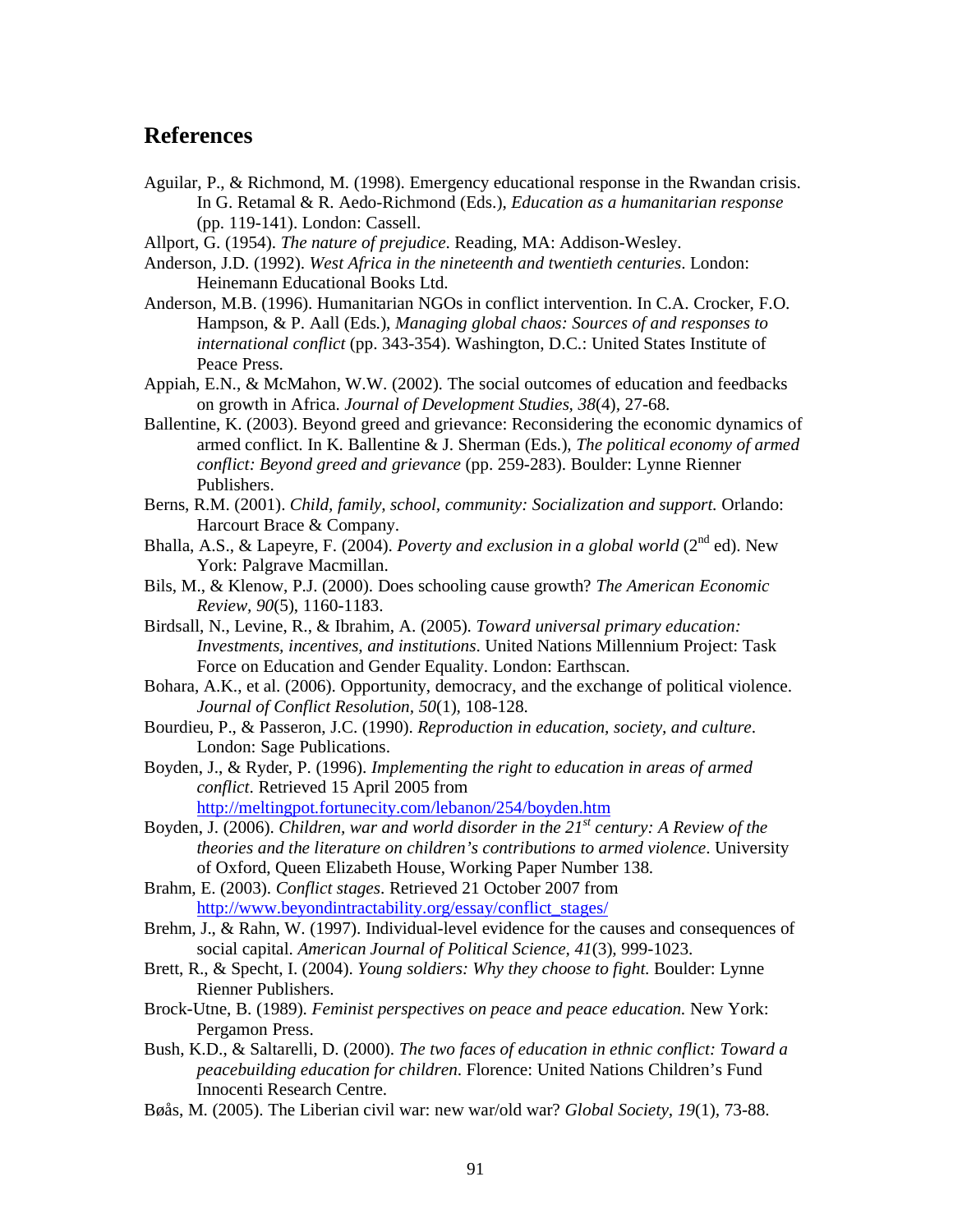- Bøås, M., & Dunn, K.C. (2007). African guerilla politics: raging against the machine? In M. Bøås & K.C. Dunn (Eds.), *African guerillas: Raging against the machine* (pp. 9-37). Boulder: Lynne Rienner Publishers.
- Bøås, M., & Jennings, K. (2005). Insecurity and development: the rhetoric of the 'failed state'. *The European Journal of Development Research, 17*(3)*,* 385-395.
- Cairns, E. (1996). *Children and political violence*. Oxford: Blackwell Publishers, Inc.
- Carm, E., et al. (2003). *Education and its impact on poverty: an initial exploration of the evidence*. Special study commissioned by NORAD. Oslo University College: Unpublished manuscript.
- Carnoy, M., & Levin, H.M. (1985). *Schooling and work in the democratic state*. Stanford: Stanford University Press.
- Carnoy, M. (1990). Education and the transition state. In M. Carnoy & J. Samoff, *Education and social transition in the third world* (pp. 63-96). Princeton: Princeton University Press.
- Claffey, J.M. (1999). The donor role in instructional improvement. In D.W. Chapman & C.A. Carrier (Eds.), *Improving educational quality: A global perspective* (pp. 87-107). New York: Greenwood Press.
- Cogneau, D. (2005). *Equality of opportunity and other equity principles in the context of developing countries*. Développement Institutions & Analyses de Long Terme Document de Travail DT/2005/01. Retrieved 26 November 2007 from http://www.dial.prd.fr/dial\_publications/PDF/Doc\_travail/2005-01.pdf
- Coleman, J.D. (1988). Social capital in the creation of human capital. *American Journal of Sociology, 94,* 95-120.
- Colletta, N.J., & Cullen, M.L. (2000). *Violent conflict and the transformation of social capital: Lessons from Cambodia, Rwanda, Guatemala, and Somalia*. Washington, D.C.: The World Bank.
- Collier, P. (2000a). Doing well out of war: An economic perspective. In M. Berdal & D.M. Malone (Eds.), *Greed and grievance: Economic agendas in civil wars* (pp. 91-111). Boulder: Lynne Rienner Publishers.
- Collier, P. (2000b). Rebellion as a quasi-criminal activity. *Journal of Conflict Resolution, 44*(6)*,* 839-853.
- Collier, P., et al. (2003). *Breaking the conflict trap: Civil war and development policy*. Washington, D.C.: The World Bank.
- Collier, P., & Hoeffler, A. (1999). *Justice-seeking and loot-seeking in civil war*. Washington, D.C.: World Bank Development Research Group. Retrieved 17 April 2007 from http://www.isnie.org/ISNIE99/Papers/collier.pdf
- Collier, P., & Hoeffler, A. (2002). On the incidence of civil war in Africa. *The Journal Conflict Resolution, 46*(1)*,* 13-28.
- Collier, P., & Hoeffler, A. (2004). Greed and grievance in civil war. *Oxford Economic Papers, 56,* 563-595.
- Davies, L. (2004). *Education and conflict: Complexity and chaos*. London: Routledge Falmer.
- Davies, L. (2005). Schools and war: Urgent agendas for comparative and international education. *Compare, 35*(4)*,* 357-371.
- Davis, C. (2002). 'A' is for Allah, 'J' is for jihad. *World Policy Journal, 19*(1), 90-94.
- Degu, W.A. (2005). Reforming education. In G. Junne & W. Verkoren (Eds.), *Postconflict development* (pp. 129-145). Boulder: Lynne Rienner Publishers.
- Department for International Development (DFID). (2005). *Why we need to work more effectively in fragile states*. London: DFID.
- de Soysa, I. (2002). Paradise is a bazaar? Greed, creed, and governance in civil war, 1989-99. *Journal of Peace Research, 39*(4), 395-416.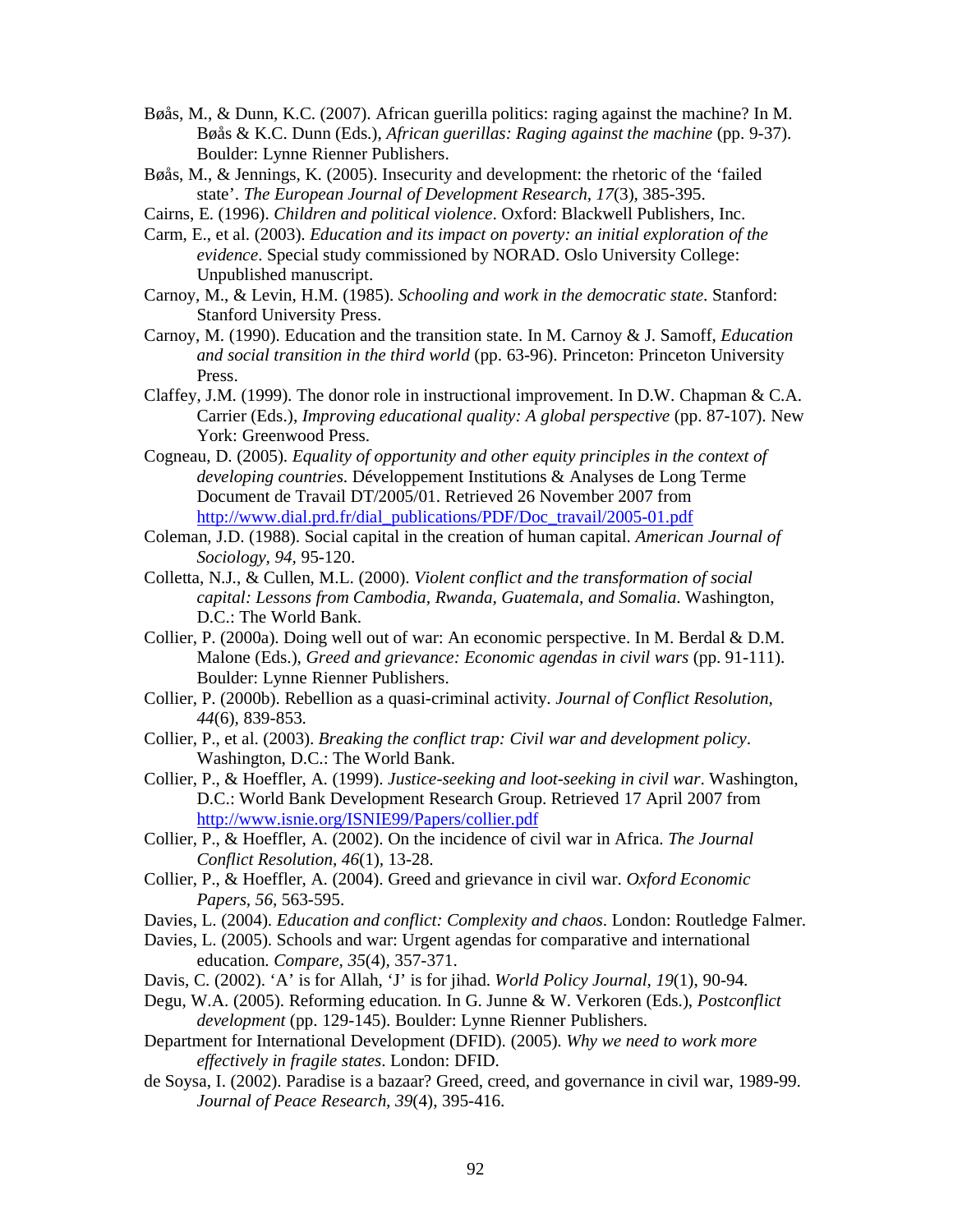de Soysa, I., & Wagner, A. (2003). *Global market, local mayhem? Foreign investment, trade openness, state capacity, and civil war, 1989–2000*. Paper presented at the European Consortium for Political Research Sessions, Edinburgh, 28 March–2 April. Retrieved on 25 August 2007 from

http://www.essex.ac.uk/ECPR/events/jointsessions/paperarchive/edinburgh/ws9/DeSo ysaWagner.pdf

- Deraniyagala, S. (2005). The political economy of civil conflict in Nepal. *Oxford Development Studies, 33*(1)*,* 47-62.
- Doyle, M.W. (2007). The John W. Holmes lecture: Building peace. *Global Governance, 13*, 1-15.
- Duberg, R. (1994). Liberia: System of education. In T. Husén and T.N. Postlethwaite (Eds.), *The International Encyclopedia of Education* (2<sup>nd</sup> ed, pp. 3389-3394). Oxford: Elsevier Science Ltd.
- Dunn, E.D. (2005). *Liberia*. Oxford: Clio Press.
- The Economist. (2006, 7 October). Judged by the people. *The Economist*, 7 October 2006, 64.
- The Economist. (2007, 10 March). Nepal's ethnic politics: The new battlefront. *The Economist,* 10 March 2007, 39-40.
- Elias, R., & Turpin, J. (1994). Introduction: Thinking about peace. In R. Elias & J. Turpin (Eds.), *Rethinking peace* (pp. 1-12). Boulder: Lynne Rienner Publishers.
- Ellis, S. (1998). Liberia's warlord insurgency. In C. Clapham (Ed.), *African guerillas* (pp. 155-171). Oxford: James Currey, Ltd.
- Fahnbulleh, H.B. (2005). *Voices of protest: Liberia on the edge, 1974-1980*. Boca Raton, Florida: Universal Publishers.
- Farrell, J.P. (2003). Equality of education: A half-century of comparative evidence seen from a new millennium. In R.F. Arnove & C.A. Torres (Eds.), *Comparative education: The dialectic of the local and the global* (pp. 146-175). London: Rowman & Littlefield Publishers.
- Fearon, J.D., & Laitin, D.D. (2003). Ethnicity, insurgency, and civil war. *The American Political Science Review, 97*(1)*,* 75-90.
- Freire, P. (1970). *Pedagogy of the oppressed*. New York: The Seabury Press.
- Fägerlind, I., & Saha, L.J. (1989). *Education and national development: A comparative perspective* (2<sup>nd</sup> ed.). Oxford: Pergamon Press.
- Galbraith, J.K. (1983). *The anatomy of power*. Boston: Houghton Mifflin.

Galtung, J. (1973). Education for and with peace: Is it possible? From *Proceedings of the International Peace Research Association Fourth General Conference*, printed in *Johan Galtung: Essays in Peace Research* (Volume 1). Copenhagen: Christian Ejlers. Galtung, J. (1990). Cultural violence. *Journal of Peace Research, 27*(3), 291-305.

- Gardner, A.M. (2002). Diagnosing conflict: What do we know? In F.O. Hampson & D.M. Malone (Eds.), *From reaction to conflict prevention: Opportunities for the UN system* (pp. 15-40). Boulder: Lynne Rienner Publishers.
- Gates, S. (2002). *Empirically assessing the causes of war*. Paper presented to the 43<sup>rd</sup> Annual Convention of the International Studies Association, New Orleans, 24-27 March 2002. Giddens, A. (2001). *Sociology* (4<sup>th</sup> ed). Cambridge: Polity Press.
- 
- Ginifer, J. (with M. Bourne & O. Greene). (2004). *Considering armed violence in the postconflict transition: DDR and small arms and light weapons reduction initiatives*. University of Bradford Centre for International Cooperation and Security Briefing Paper. Retrieved on 6 August 2007 from

http://www.undp.org/bcpr/documents/armed\_violence/AVPI\_DDR\_Briefing\_Paper.p df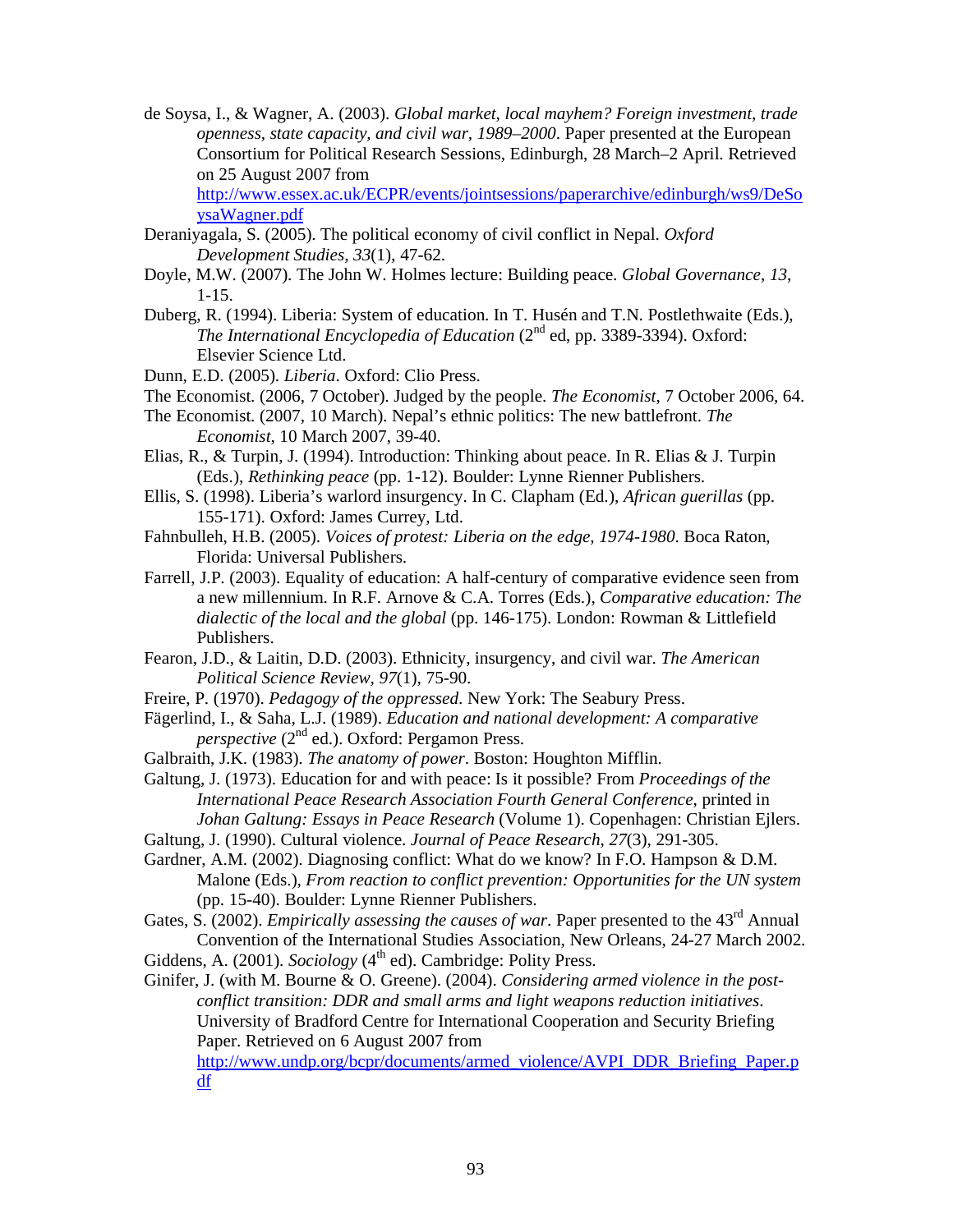- Gleditsch, N.P., et al. (2002). Armed conflict 1946-2001: A new dataset. *Journal of Peace Research, 39*(5)*,* 615-637.
- Goodhand, J. (2006). *Aiding peace? The role of NGOs in armed conflict*. Boulder: Lynne Rienner Publishers.
- Goslin, D.A. (1969). *Handbook of socialization theory and research*. Chicago: Rand McNally College Publishing Company.
- Gray Cowan, L., O'Connell, J., & Scanlon, D.G. (1965). *Education and nation building in Africa*. New York: Frederick A. Praeger.
- Gulbenkian Foundation. (1995). *Report of the Commission on Children and Violence convened by the Gulbenkian Foundation*. London: Calouste Gulbenkian Foundation.
- Gurr, T.R. (1970). *Why men rebel*. Princeton: Princeton University Press.
- Hallak, J. (1991). *Education for all: High expectations or false hopes?* Paris: International Institute for Educational Planning. Retrieved on 29 November 2007 from http://www.unesco.org/education/pdf/11\_126.pdf
- Harber, C. (1996). Educational violence and education for peace in Africa. *Peabody Journal of Education, 71*(3), 151-169.
- Harber, C. (2002). Schooling as violence: An explanatory overview. *Educational Review, 54*(1), 7-16.
- Harbom, L., & Wallensteen, P. (2007). Armed conflict, 1989-2006. *Journal of Peace Research, 44*(5): 623-634.
- Harris, I.M., & Morrison, M.L. (2003). *Peace education* (2<sup>nd</sup> ed). Jefferson, North Carolina: McFarland & Company, Inc.
- Hartog, J. (2000). Human capital as an instrument of analysis for the economics of education. *European Journal of Education, 35*(1), 7-20.
- Haviland, C. (2007, 2 December). Nepal's minorities raise the stakes. BBC News.
- Hegre, H., et al. (2001). Toward a democratic civil peace? Democracy, political change, and civil war, 1816-1992. *American Political Science Review, 95*(1)*,* 33-48.
- Holsti, K.J. (2000). Political causes of humanitarian emergencies. In E.W. Nafziger, F. Stewart, & R. Väyrynen (Eds.), *War, hunger, and displacement: The origins of humanitarian emergencies* (Volume 1, pp. 239-281). Oxford: Oxford University Press.
- *Human Security Brief 2006*. (2006). Vancouver: University of British Columbia Human Security Centre.
- International Crisis Group. (2006, 15 December). *Nepal's peace agreement: Making it work*. Asia Report No. 126.
- International Crisis Group. (2007, 18 May). *Nepal's Maoists: Purists or pragmatists?* Asia Report No. 132.
- International Save the Children Alliance. (2006). *Rewrite the Future: Education for children in conflict-affected countries*. London: International Save the Children Alliance.
- International Save the Children Alliance. (2007a). *Last in line, last in school: How donors are failing children in conflict-affected fragile states*. London: International Save the Children Alliance.
- International Save the Children Alliance. (2007b). *Rewrite the Future: One year on*. London: International Save the Children Alliance.
- Jenson, J. (1998). *Mapping social cohesion: The state of Canadian research*. Ottawa: Canadian Policy Research Networks Inc., Study Number F-03. Retrieved 31 July 2007 from http://www.cprn.com/doc.cfm?doc=180&l=en
- Jonas, S. (2000a). Democratization through peace: The difficult case of Guatemala. *Journal of Interamerican Studies and World Affairs, 42*(4), 9-38.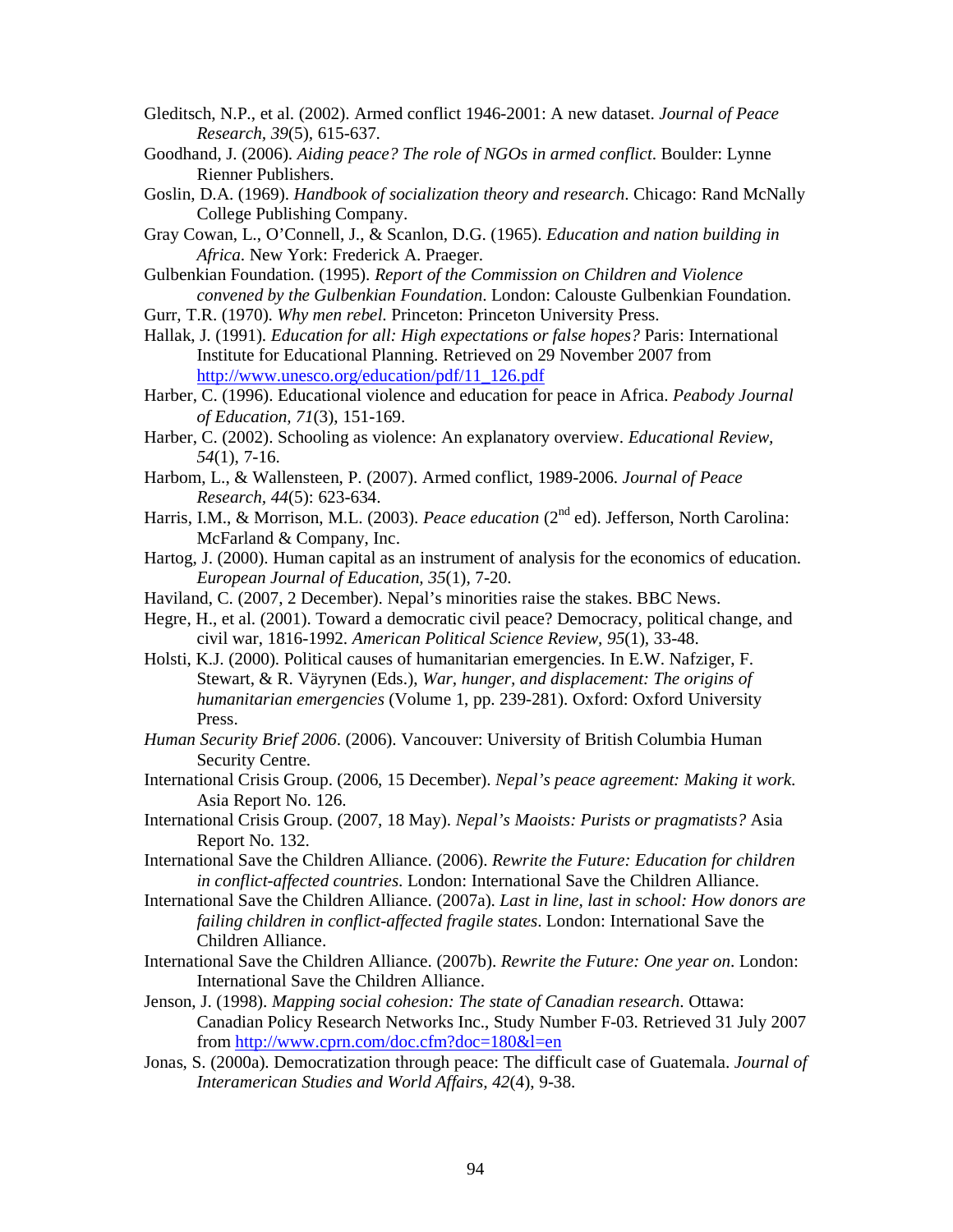- Jonas, S. (2000b). *Of centaurs and doves: Guatemala's peace process*. Boulder: Westview Press.
- Joseph, L.B. (1980). Some ways of thinking about equality of opportunity. *The Western Political Quarterly, 33*(3), 393-400.
- Justino, P. (2006). *On the links between violent conflict and chronic poverty: How much do we really know?* Brighton: University of Sussex Institute of Development Studies Chronic Poverty Research Centre, Working Paper 61. Retrieved 1 June 2007 from http://www.chronicpoverty.org/pdfs/61Justino.pdf
- Kalyvas, S.N. (2003). The ontology of 'political violence': Action and identity in civil wars. *Perspectives on Politics, 1*(3), 475-494.
- Kalyvas, S.N. (2006). *The logic of violence in civil war*. Cambridge: Cambridge University Press.
- Kaplan, R. (1994). The coming anarchy. *Atlantic Monthly, 273(February),* 44-76.
- Keen, D. (2000). Incentives and disincentives for violence. In M. Berdal & D.M. Malone (Eds.), *Greed and grievance: Economic agendas in civil wars* (pp. 19-41). Boulder: Lynne Rienner Publishers.
- Keen, D. (2005). *Conflict and collusion in Sierra Leone*. Oxford: James Currey.
- Khaniya, T.R., & Kiernan, M.A. (1994). Nepal: System of education. In T. Husén and T.N. Postlethwaite (Eds.), *The International Encyclopedia of Education* (2<sup>nd</sup> ed, pp. 4060-4067). Oxford: Elsevier Science Ltd.
- Kline, R. (2000). A model for improving rural schools: Escuela Nueva in Colombia and Guatemala. *Current Issues in Comparative Education, 2*(2).
- King, E. (2005). Educating for conflict or peace: Challenges and dilemmas in post-conflict Rwanda. *International Journal, LX*(4)*,* 904-918.
- Lacey, M. (2007, 4 August). Drug gangs use violence to sway Guatemala vote. *The New York Times* (online).
- Lai, B., & Thyne, C. (2007). The effect of civil war on education, 1980-1997. *Journal of Peace Research, 44*(3)*,* 277-292.
- Lawoti, M. (2005). *Towards a democratic Nepal: Inclusive political institutions for a multicultural society*. Kathmandu: Mandala Book Point.
- Lowicki, J. (1999). Missing out: Adolescents affected by armed conflict face few educational opportunities and increased protection risks. *Current Issues in Comparative Education, 2*(1).
- Mack, A. (2002). Civil war: Academic research and the policy community. *Journal of Peace Research, 39*(5), 515-525.
- Mamdani, M. (2001). *When victims become killers: Colonialism, nativism, and the genocide in Rwanda*. Princeton: Princeton University Press.
- Marques, J., & Bannon, I. (2003). *Central America: Education reform in a post-conflict setting, opportunities and challenges*. Washington, D.C.: World Bank, Environmentally and Socially Sustainable Development Network, Paper No. 4.
- Marshall, G. (1998). *A dictionary of sociology* (2<sup>nd</sup> ed.). Oxford: Oxford University Press.
- Maxwell, J. (1996). *Social dimensions of economic growth*. Eric John Hanson Memorial
- Lecture Series, Volume VIII, University of Alberta.
- McEwan, P.J., & Trowbridge, M. (2007). The achievement of indigenous students in Guatemalan primary schools. *International Journal of Educational Development, 27(1),* 61-76.
- McMahon, W.W. (1999). *Education and development: measuring the social benefits*. Oxford: Oxford University Press.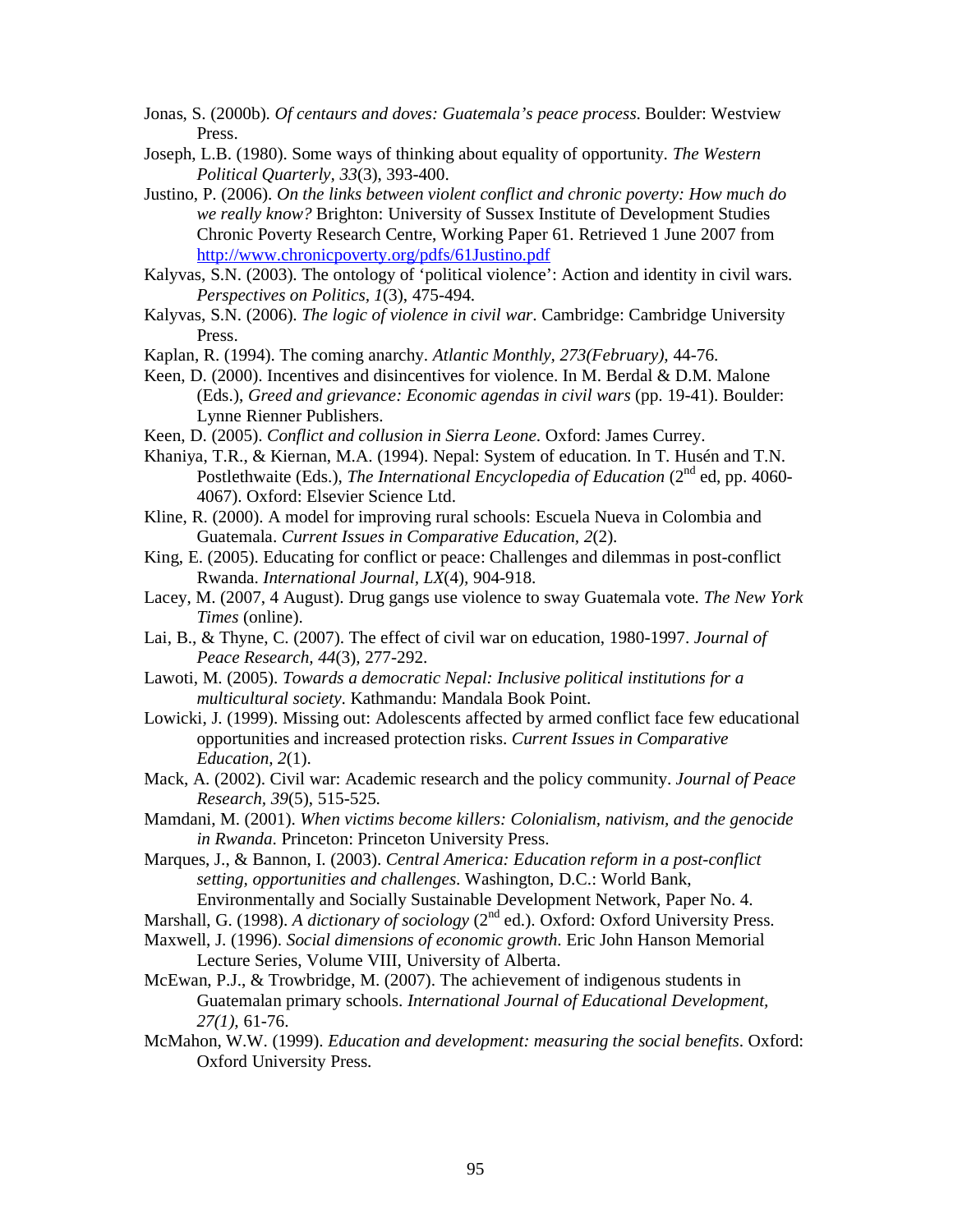- Meek, V.L. (1994). Education and the state. In In T. Husén & T.N. Postlethwaite (Eds.), *The international encyclopedia of education* (2<sup>nd</sup> ed., pp. 1713-1720). Oxford: Elsevier Science Ltd.
- Meighan, R., & Siraj-Blatchford, I. (2003). *A sociology of educating* (4<sup>th</sup> ed). London: Continuum.
- Miguel, E. (2004). Tribe or nation? Nation building and public goods in Kenya versus Tanzania. *World Politics, 56*(3), 327-362.
- Mitchell, D. (Ed.). (2005). *Contextualizing inclusive education: Evaluating old and new international perspectives*. London: Routledge.
- Mittler, P. (2000). *Working towards inclusive education: Social contexts*. London: David Fulton Publishers.
- Munn, P. (2000). Social capital, schools, and exclusions. In S. Barron, J. Field, & Tom Schuller (Eds.), *Social capital: Critical perspectives* (pp. 168-181). Oxford: Oxford University Press.
- Murshed, S. M. (2002). Conflict, civil war and underdevelopment: An introduction. *Journal of Peace Research, 39*(4), 387-393.
- Murshed, S.M., & Gates, S. (2005). Spatial-horizontal inequality and the Maoist insurgency in Nepal. *Review of Development Economics, 9*(1)*,* 121-134.
- Ndikumana, L. (2005). Distributional conflict, the state and peacebuilding in Burundi. *The Round Table, 94*(381), 413-427.
- Nilsson, D., & Kovacs, M.S. (2005). Breaking the cycle of violence? Promises and pitfalls of the Liberian peace process. *Civil Wars, 7*(4)*,* 396-414.
- Norwegian Ministry of Foreign Affairs. (2004). *Peacebuilding—A Development Perspective*. Oslo: Norwegian Ministry of Foreign Affairs.
- O'Brien, D.B.C. (1996). A lost generation? Youth identity and state decay in West Africa. In R. Werbner & T. Ranger (Eds.), *Postcolonial Identities in Africa*. London: Zed Books Ltd.
- O'Kane, T. (2000). *Guatemala: A guide to the people, politics, and culture*. New York: Interlink Books.
- O'Malley, B. (2007). *Education under attack: A global study on targeted political and military violence against education staff, students, teachers, union and government officials, and institutions*. Paris: UNESCO.
- Paris, R. (2004). *At war's end: Building peace after civil conflict*. Cambridge: Cambridge University Press.
- Peters, K., & Richards, P. (1998). 'Why we fight': Voices of youth combatants in Sierra Leone. *Africa: Journal of the International Africa Institute, 68*(2)*,* 183-210.
- Ponzio, R. (2007). The United Nations Peacebuilding Commission: Origins and initial practice. *Disarmament Forum, 2,* 5-15. Retrieved 24 October 2007 from http://unidir.org/pdf/articles/pdf-art2627.pdf
- Portes, A. (1998). Social capital: Its origins and applications in modern sociology. *Annual Review of Sociology, 24,* 1-24.
- Putnam, R. (2000). *Bowling alone: The collapse and revival of American community*. New York: Simon and Schuster.
- Ramirez, F.O., & Boli, J. (1987). The political construction of mass schooling: European origins and worldwide institutionalization. *Sociology of Education, 60*(1), 2-17.
- Ramsbotham, O., Woodhouse, T., & Miall, H. (2005). *Contemporary conflict resolution: The prevention, management and transformation of deadly conflicts* (2<sup>nd</sup> ed). Cambridge: Polity Press.
- Regan, P.M., & Norton, D. (2005). Greed, grievance, and mobilization in civil wars. *Journal of Conflict Resolution, 49*(3), 319-336.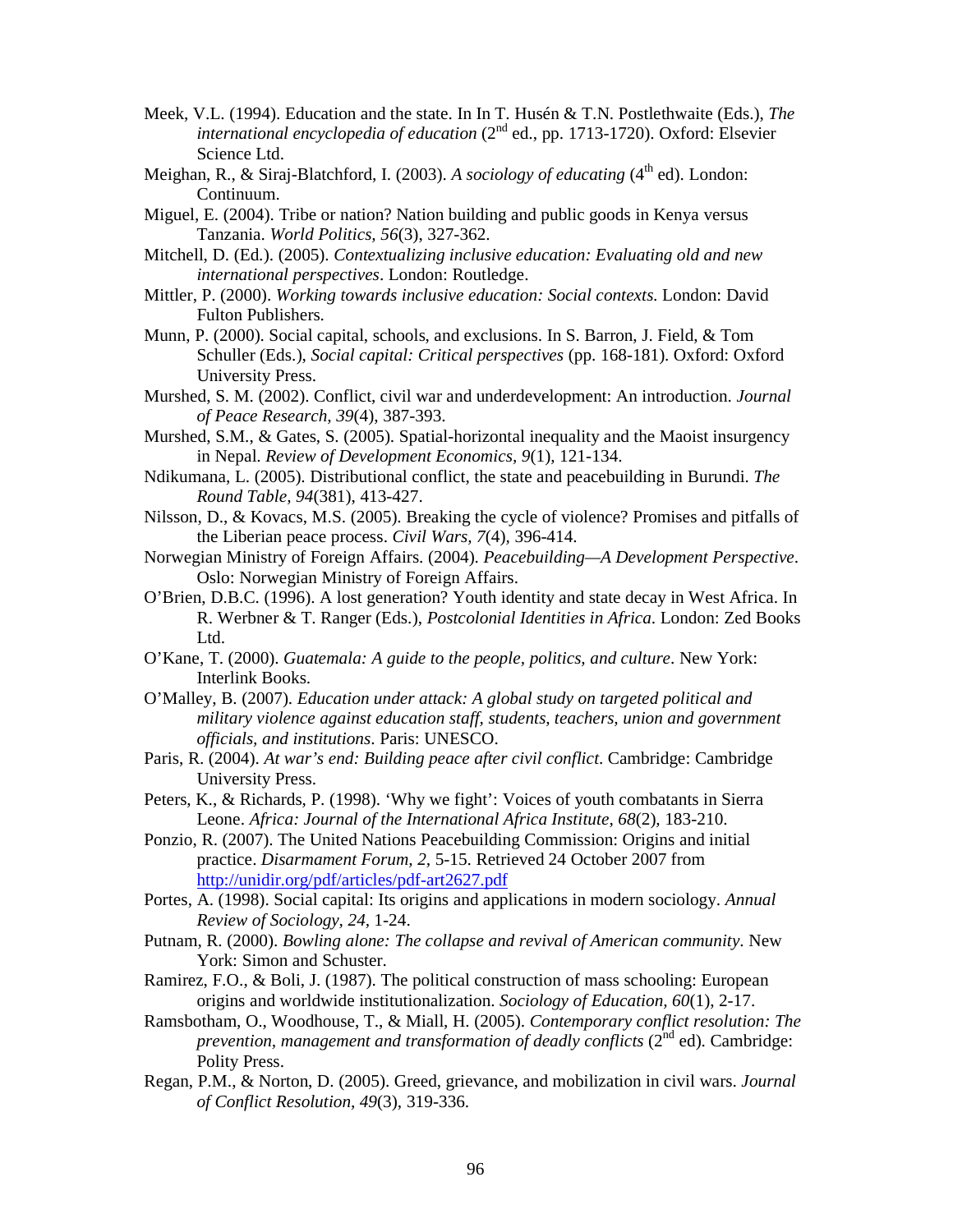Reno, W. (1998). *Warlord politics and African states*. Boulder: Lynne Rienner Publishers.

- Reno, W. (2004). Reconstructing peace in Liberia. In T.M. Ali & R.O. Matthews (Eds.), *Durable peace: Challenges for peacebuilding in Africa* (pp. 115-141). Toronto: University of Toronto Press.
- Republic of Liberia Ministry of Education. (2007, 30 March). *Liberian Primary Education Recovery Program: Prepared for Fast Track Initiative*. Retrieved 7 December 2007 from http://www.poledakar.org/IMG/Liberia\_EFA-FTI.pdf
- Rodehaver, M.W., Axtell, W.B., & Gross, R.E. (1957). *The Sociology of the School*. New York: Thomas Y. Crowell Company.
- Rose, P., & Greeley, M. (2006). *Education in fragile states: Capturing lessons and identifying good practice*. Paper prepared for the DAC Fragile States Group Service Delivery Workstream Sub-Team for Education Services.
- Rupesinghe, K. (with S.N. Anderlini). (1998). *Civil wars, civil peace.* London: Pluto Press.
- Saha, L.J., & Fägarlind, I. (1994). Education and development. In T. Husén & T.N. Postlethwaite (Eds.), *The international encyclopedia of* Education (2<sup>nd</sup> ed., pp. 1648-1655). Oxford: Elsevier Science Ltd.
- Sakyi-Addo, K. (2007). Ghana united. *BBC Focus on Africa* (online).
- Salmi, J. (2000). *Violence, democracy and education: An analytical framework*. The World Bank Human Development Department LCSHD Paper Series No. 56. Washington, D.C.: The World Bank.
- Sambanis, N. (2002). A review of recent advances and future directions in the quantitative literature on civil war. *Defense and Peace Economics, 2*(2)*,* 259-279.
- Sambanis, N. (2004). Using case studies to expand economic models of civil war. *Perspectives on Politics, 2*(2)*,* 259-279.
- Samoff, J. (2003). No teacher guide, no textbooks, no chairs: Contending with crisis in African education. In R.F. Arnove & C.A. Torres (Eds.), *Comparative education: The dialectic of the local and the global* (pp. 409-445). London: Rowman & Littlefield Publishers.
- Save the Children. (2005). *Education assessment in post-conflict Liberia*. Monrovia: Save the Children.
- Schwab, P. (2004). *Designing West Africa: Prelude to 21<sup>st</sup>-century calamity*. New York: Palgrave MacMillan.
- Schuller, T., Baron, S., & Field, J. (2000). Social capital: A review and critique. In S. Baron, J. Field, & T. Schuller (Eds.), *Social capital: Critical perspectives* (pp.1-38). Oxford: Oxford University Press.
- Seitz, K. (2004). *Education and conflict: The role of education in the creation, prevention, and resolution of societal crises—Consequences for development cooperation*. Eschborn, Germany: German Technical Cooperation. Retrieved 27 April 2005 from http://www.ineesite.org/core/EDandConflict-GTZ.pdf
- Sen, A. (1999). *Development as freedom*. Oxford: Oxford University Press.
- Sengupta, S. (2007, 29 April). New conflicts accompany Nepal's efforts at democracy. *The New York Times* (online).
- Singer, P. (2006). *Children at war*. Berkeley: University of California Press.
- Smith, A., & Vaux, T. (2003). *Education, conflict, and international development*. London: Department for International Development (DfID).
- Smith, A. (2005). Education in the twenty-first century: Conflict, reconstruction and reconciliation. *Compare, 35*(4), 373-391.
- Smith, D. (2003). Trends and causes of armed conflict. In *The Berghof handbook for conflict transformation*. Retrieved 4 July 2007 from http://www.berghofhandbook.net/uploads/download/smith\_handbook.pdf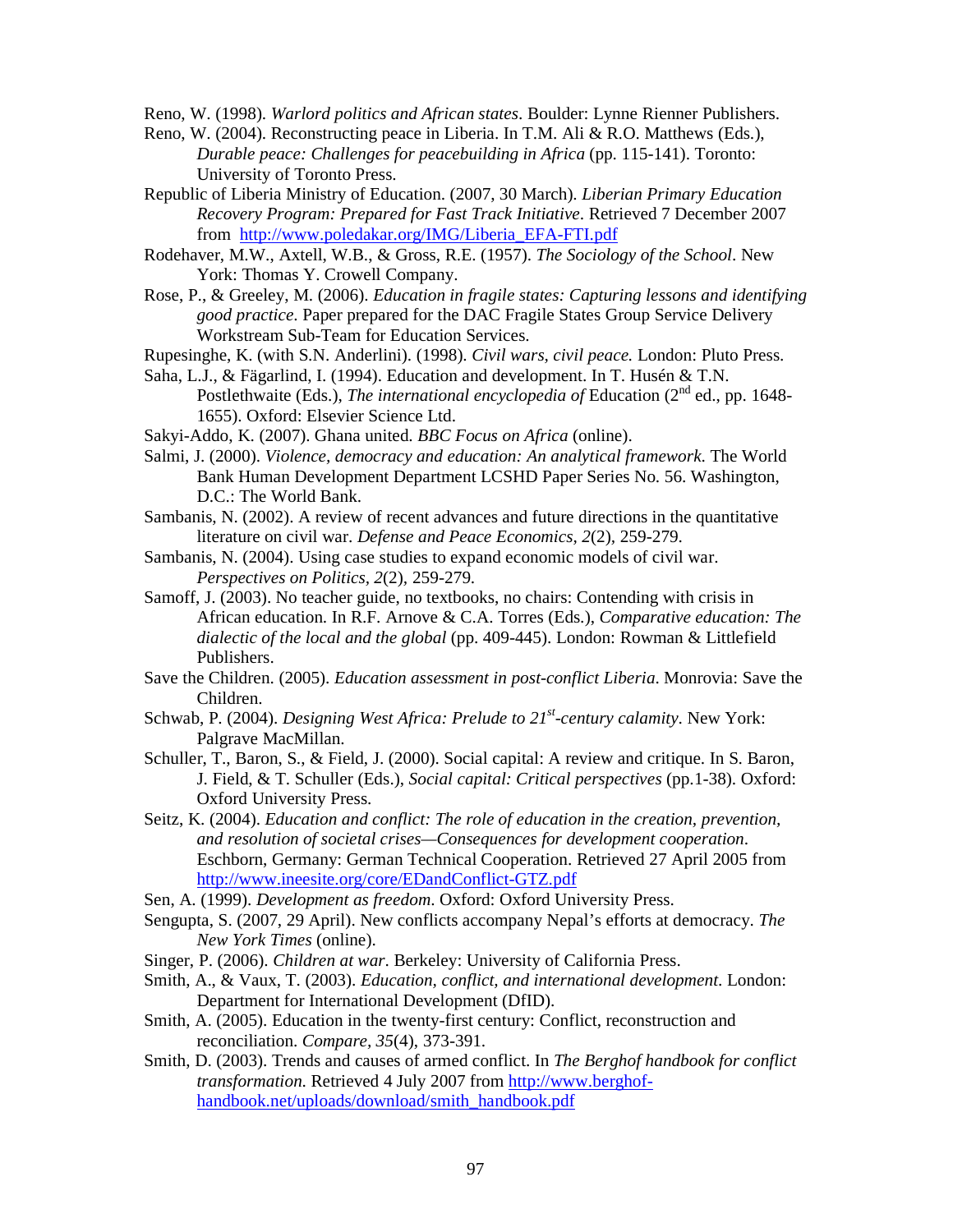- Smoljan, J. (2003). The relationship between peacebuilding and development. *Conflict, Security and Development, 3*(2)*,* 233-250.
- Solmon, L.C., & Fagnano, C.L. (1997). Benefits of education. In L.J. Saha (Ed.), *The international encyclopedia of the sociology of education* (pp. 819-833). London: Elsevier Science Ltd.
- Sommers, M. (2002a). *Children, education, and war: Reaching Education for All (EFA) objectives in countries affected by conflict*. The World Bank: Conflict Prevention and Reconstruction Unit, Social Development Department of the Environmentally and Socially Sustainable Development Network. Retrieved 11 March 2005 from http://lnweb18.worldbank.org/ESSD/sdvext.nsf/67ByDocName/ChildrenEducationan dWarReachingEducationForAllEFAObjectivesinCountriesAffectedbyConflict/\$FILE/ Children+Education+and+War.pdf
- Sommers, M. (2002b). Peace education and refugee youth. In J. Crisp, C. Talbot, & D.B.Cipollone (Eds.), *Learning for a Future: Refugee Education in Developing Countries* (pp.163-216). Geneva: UNHCR.
- Soto, M.L. (1994). Guatemala: System of Education. In T. Husén and T.N. Postlethwaite (Eds.), *The International Encyclopedia of Education* (2<sup>nd</sup> ed, pp. 2544-2551). Oxford: Elsevier Science Ltd.
- Stabback, Philip. (2004). Curriculum development, diversity, and division in Bosnia and Herzegovina. In S. Tawil & A. Harley (Eds.), *Education, conflict, and social cohesion* (pp. 37-84). Geneva: International Bureau of Education.
- Stash, S., & Hannum, E. (2001). Who goes to school? Educational stratification by gender, caste, and ethnicity in Nepal. *Comparative Education Review, 45*(3), 354-378.
- Stewart, F. (2000). Crisis prevention: Tackling horizontal inequalities. *Oxford Development Studies, 28*(3)*,* 246-262.
- Stewart, F. (2002). Horizontal inequalities as a source of conflict. In F.O. Hampson & D.M. Malone (Eds.), *From reaction to conflict prevention: Opportunities for the UN system* (pp. 105-136). Boulder: Lynne Rienner Publishers.
- Sturman, A. (1997). Socialization. In L.J. Saha (Ed.), *The international encyclopedia of the sociology of education* (pp. 528-533). London: Elsevier Science Ltd.
- Sugnami, H. (1996). *On the causes of war*. Oxford: Clarendon Press.
- Taylor, W.A. (2005, 30 August). *The need for special attention to education in emergencies: Current challenges*. Paper presented at the Education For All Forum: Education for All in Emergencies, Current Developments and Challenges, in Oslo, Norway.
- Tetzagüic, M.J.S., & Grigsby, K. (2004). Curriculum change and social cohesion in multicultural Guatemala. In S. Tawil & A. Harley (Eds.), *Education, conflict, and social cohesion*. Geneva: UNESCO International Bureau of Education.
- Thapa, D. (with B. Sijapati). (2003). *A kingdom under siege: Nepal's Maoist insurgency, 1996-2003.* Kathmandu: The Printhouse.
- Thyne, C. (2006). ABC's, 123's, and the golden rule: The pacifying effect of education on civil war, 1980-1999. *International Studies Quarterly, 50*(4)*,* 733-754.
- Tilly, Charles. (1978). *From mobilization to revolution*. New York: Random House.
- Tomaševski, K. (2001). Free and compulsory education for all children: The gap between promise and performance. *Right to education primer no. 2*. Retrieved 24 August 2007 from http://www.right-to-education.org/content/primers/rte\_02.pdf
- Tomaševski, K. (2006). The state of the right to education worldwide: Free or fee: 2006 global report. Retrieved 18 December 2007 from http://www.katarinatomasevski.com/images/Global\_Report.pdf
- Tomlinson, K., & Benefield, P. (2005). *Education and Conflict: Research and Research Possibilities*. Berkshire, U.K.: National Foundation for Educational Research.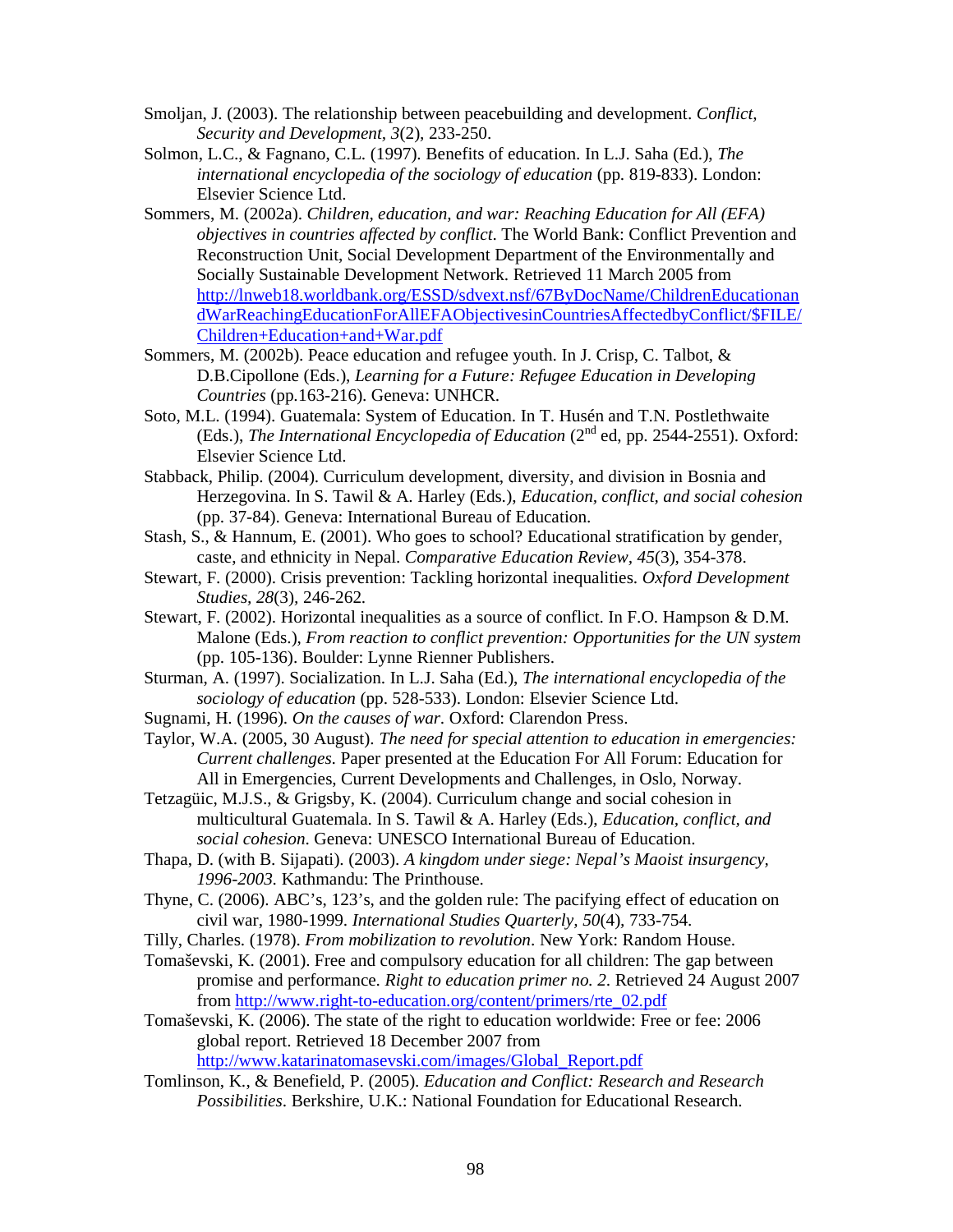Retrieved 24 August 2007 from

http://www.nfer.ac.uk/publications/pdfs/downloadable/ECOreport.pdf

- Torres, C.A. (2003). Comparative education: The dialectics of globalization and its discontents. In R.F. Arnove & C.A. Torres (Eds.), *Comparative education: The dialectic of the local and the global* (pp. 446-461). London: Rowman & Littlefield Publishers.
- Turner, J.H., & Mitchell, D.E. (1997). Contemporary sociological theories of education. In L.J. Saha (Ed.), *The international encyclopedia of the sociology of education* (pp. 21- 31). London: Elsevier Science Ltd.
- United Nations Educational, Scientific, and Cultural Organization (UNESCO). (1945). *Constitution*. Retrieved 29 July 2007 from http://portal.unesco.org/en/ev.php-URL\_ID=15244&URL\_DO=DO\_TOPIC&URL\_SECTION=201.html
- UNESCO. (2007). Education for all by 2015: Will we make it? EFA Global Monitoring Report. Oxford: Oxford University Press.
- United Nations Security Council. (2001, April 20). *No exit without strategy: Security Council decision-making and the closure or transition of United Nations peacekeeping operations*. Report of the Secretary General. Retrieved 24 October 2007 from http://daccessdds.un.org/doc/UNDOC/GEN/N01/343/62/PDF/N0134362.pdf?OpenEle ment
- United States Agency for International Development (USAID). (2006). Education and fragility: An assessment tool. Washington, D.C.: USAID.
- Urdal, H. (2006). A clash of generations? Youth bulges and political violence. *International Studies Quarterly, 50(3),* 607-629.
- Vila, L.E. (2000). The non-monetary benefits of education. *European Journal of Education, 35*(1), 21-32.
- Wallensteen, P. (2007). *Understanding conflict resolution: War, peace and the global system*   $(2<sup>nd</sup>$  ed.). London: Sage Publications.
- Wentzel, K., & Looney, L. (2007). Socialization in school settings. In J.E. Grusec & P.D. Hastings (Eds.), *Handbook of socialization theory and research* (pp. 382-403). London: The Guilford Press.
- Whelpton, J. (1990). *Nepal*. Oxford: Clio Press.
- Wise, A.E. (1968). *Rich schools, poor schools: The promise of equal educational opportunity*. Chicago: University of Chicago Press.
- Women's Commission for Refugee Women and Children. (2005). *Help us help ourselves: Education in the conflict to post-conflict transition in Liberia*. New York: Women's Commission for Refugee Women and Children.
- Woodward, R.L., Jr. (1992). *Guatemala*. Oxford: Clio Press.
- Woodward, R.L., Jr. (2005). *A short history of Guatemala*. Antigua, Guatemala: Editorial Laura Lee.
- Woodward, S. (2002). Economic priorities for successful peace implementation. In S. John Stedman, D. Rothchild, & E.M. Cousens (Eds.), *Ending civil wars: The implementation of peace agreements* (pp. 183-214). Boulder: Lynne Rienner.
- Østby, G. (2004). *Do horizontal inequalities matter for civil conflict?* Paper presented at the Polarization & Conflict Conference in Barcelona, winter meeting. Retrieved 24 August 2007 from

http://www.polarizationandconflict.org/bcn04/7%D8stby\_Horiz.pdf

Åkerlund, A. (2005). *Transforming conflicts and building peace: Experience and ideas of Swedish civil society organizations*. Stockholm: Swedish International Development Agency.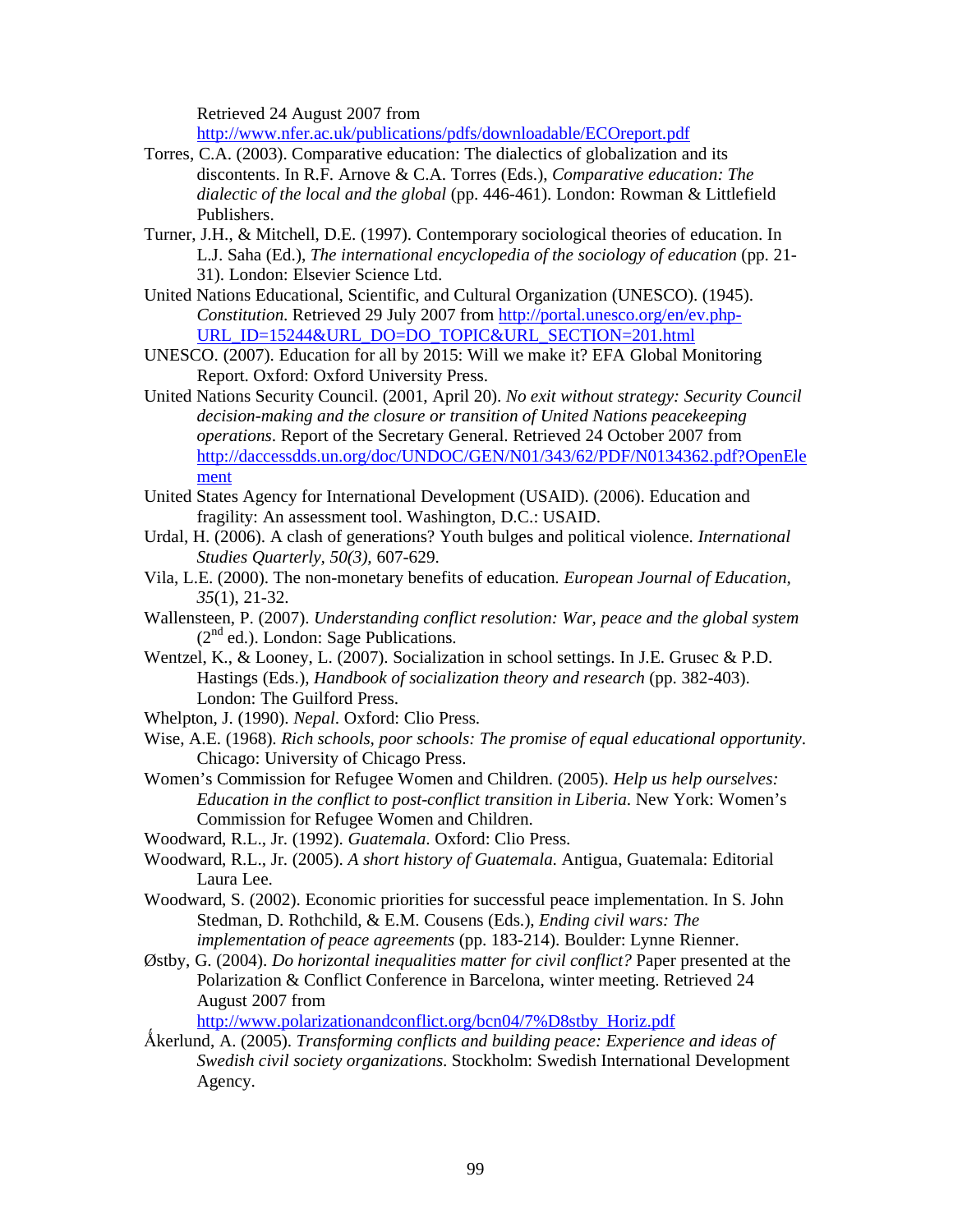# **Appendix One**

# **Methodology of the Study**

This research project is based on a multiple case study. Three countries in which Save the Children operates educational programs were chosen as single, qualitative case studies: Guatemala, Nepal, and Liberia. The cases each vary in terms of both independent and dependent variables. In terms of the independent variable (*education*), the three cases vary in terms of the four concepts analyzed in this study. In terms of the dependent variable (*peace*), the three cases vary considerably in terms of the country context (history, geography, social and cultural composition of each country); the nature, type, and root causes of the conflict that affected each country; and the (post-)conflict stage at which each country currently finds itself. Variation in the dependent variable is demonstrated in the table below:

| <b>Country and</b><br><b>Region</b> | <b>Conflict Years</b> | Stage of the<br><b>Conflict</b>                                                                        | <b>Nature/Type of Conflict</b>                                                               |
|-------------------------------------|-----------------------|--------------------------------------------------------------------------------------------------------|----------------------------------------------------------------------------------------------|
| Guatemala<br>(Central)<br>America)  | 1960-1996             | Long-term post-<br>armed conflict                                                                      | Identity conflict<br>Revolution/ideological conflict                                         |
| Nepal (South<br>Asia)               | 1996–2006             | Emerging from<br>armed conflict.<br>but still<br>experiencing<br>armed conflict in<br>the Terai region | Revolution/ideological conflict<br>٠<br>Currently secessionist/identity conflict in<br>Terai |
| Liberia (West<br>Africa)            | 1989-2003             | Short-term post-<br>armed conflict                                                                     | Identity conflict<br>Factional conflict                                                      |

Qualitative research methods were used in the study in order to bring to the forefront the perspectives of individuals and communities living in each of the countries studied, and to provide an in-depth look at the contextual nature of each conflict and the role that education played in its outbreak and resolution. An exploratory research design and methodology was thus needed to investigate individual and group perceptions of, understandings about, and experiences regarding the relationships between education systems, armed conflict, and peace – elements that are not always captured in quantitative studies.

Data were collected during short-term visits to each country through 125 qualitative, in-depth, semi-structured individual and group interviews as well as through participant observation. Interviews were conducted until the point of data saturation was reached. Secondary sources were also relied upon to inform the theoretical foundations of the study, to gather information about the historical background of each country, and to supplement and check the reliability of information obtained through interviews and observation.

The total sample of interview respondents was composed of the following: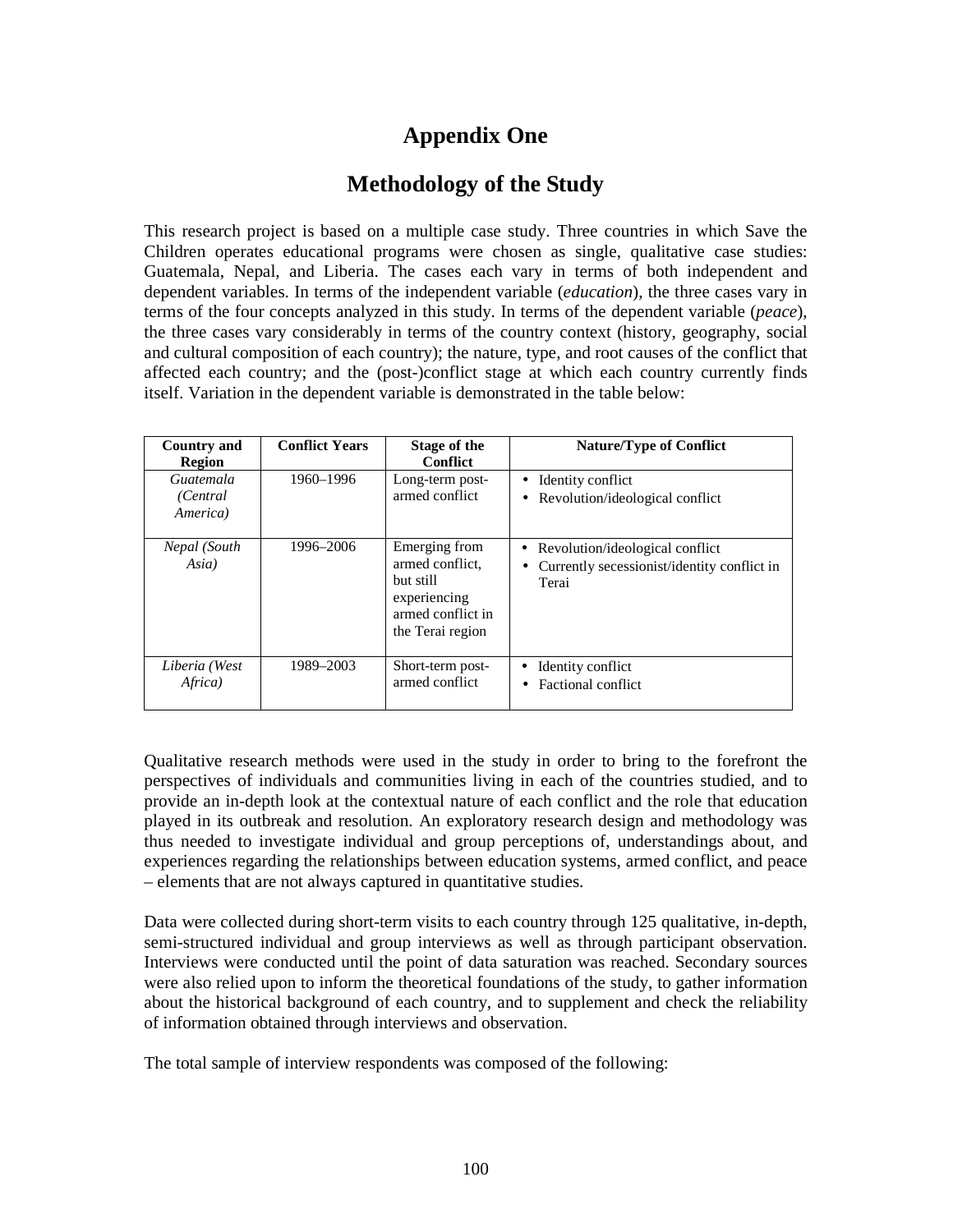- students in primary and secondary schools, as well as students in non-formal and community schools and students participating in accelerated learning programs:
- children/young people out of school;
- children's club members:
- parents of students;
- parents of children and young people out of school;
- community representatives, such as elders;
- members of school-based organizations, such as parent–teacher associations or school management committees;
- teachers and other school personnel, such as headmasters and principals;
- representatives from education ministries and local government offices;
- representatives of local and international nongovernmental organizations, including Save the Children staff;
- representatives of international organizations, such as the United Nations entities and the World Bank;
- researchers working on issues pertaining to education, peace, and/or armed conflict.

A wide range of individuals and communities were selected for participation in individual and group interviews to solicit a variety of perspectives, though the number and range of participants was limited by the short amount of time spent in each country. The short nature of the visits to each country also limited the depth of knowledge gained through interviews and observation. Areas visited for interviews and school visits in each country included the country's capital, urban areas in other regions of each country, and rural areas. The project did not rely on random sampling methods, and the findings are thus not representative of the total population affected by armed conflict in each country. Therefore, the findings of this research project can be analytically, but not statistically, generalized to other populations and contexts.

To offset bias in the selection and characteristics of individuals and communities selected for participation in the study, efforts were made to ensure that the sample was balanced and varied in terms of the gender, age, geographical location, cultural and religious characteristics, and socio-economic status of respondents. Individuals who were affected by armed conflict in particular ways and individuals involved in relevant educational initiatives were also selected for participation in the study. Save the Children staff members in each of the countries visited assisted in identifying and selecting most of the interviewees. This, of course, represents a limitation of the study, in that the interviewees chosen may have had special characteristics because of their association with Save the Children, and their responses may have thus been biased in favor of Save the Children. However, a small number of interviewees not associated with Save the Children projects were selected through snowball sampling in each country, and interviews with these confirmed that the responses and characteristics of those interviewees associated with and/or benefiting from Save the Children projects were not biased. Furthermore, bias can be introduced during the collection and interpretation of data, either through a reactive effect or through a social-desirability effect. In order to offset these forms of bias and enhance the validity and reliability of the responses, some of the interview questions were asked in different ways, and care was taken to reflect on how the researcher would be viewed by the participants.

Most of the interviews were recorded, but only with the consent of the interviewee(s). Detailed notes were taken during all interviews and observations, and these were written up fully after each interview. When it was not possible to record the interviews (owing to noise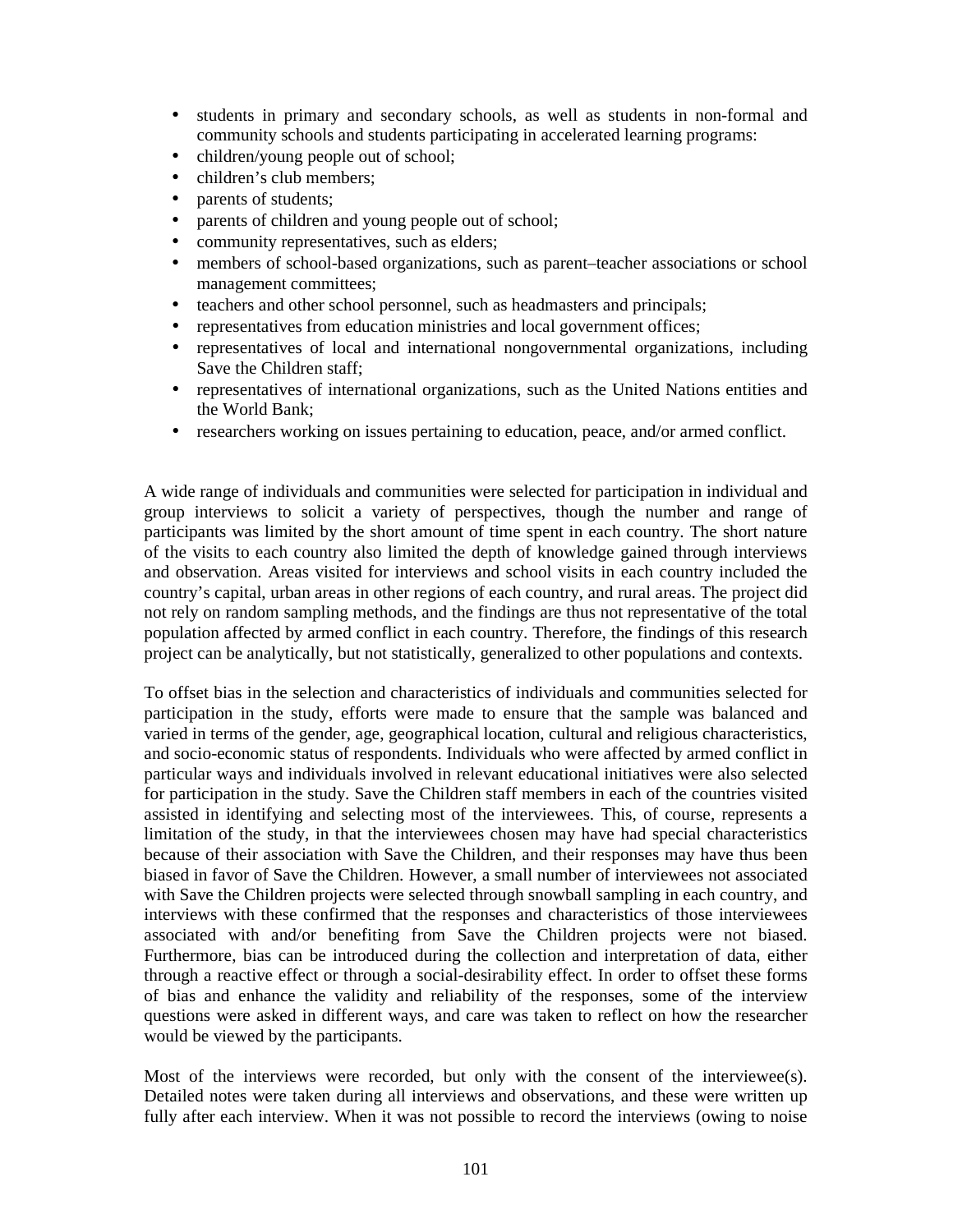levels or to the wishes of particular interviewees), detailed notes were taken during the interview (again, with the consent of the interviewees). A translator was present during most of the interviews in Guatemala and Nepal, as well as during some of the interviews in Liberia. Interview transcriptions and write-ups were then coded and analyzed, both while in the field and upon returning to Oslo.

Observations were conducted in schools to determine the classroom- and school-based factors and practices that influence the relationships between education, peace, and armed conflict. These school-based factors include such things as the hidden curriculum and the relationships both between pupils and between pupils and teachers. Detailed field and observation notes were kept, and several classrooms were observed for several hours at a time in each country. All field and observation notes were coded and analyzed.

As noted in Appendix Two, all identifying characteristics of the interviewees have been minimized in this study to ensure the confidentiality and anonymity of responses and identities. This limits the ecological validity of the study, but many participants did not want their identities to be revealed given the sensitive nature of some subjects discussed. Additionally, because children were interviewed and observed, extra caution was taken regarding the confidentiality and anonymity of their responses and identities, as children constitute a vulnerable population. While context is of utmost importance regarding the uniqueness of each armed conflict, the aim of this study is to build theory regarding the relationships between education, peace, and armed conflict, which does not rely on the full disclosure of details regarding people and places. Concern that participants were not harmed in any way as a result of the research therefore overrode concerns regarding ecological validity. Furthermore, care was taken to ensure that all participants were given the opportunity to give full, informed consent before being interviewed, observed, and/or photographed. Participants were made aware of their right to anonymity, the confidentiality of their responses, their right to withdraw at any time from the study, the voluntary nature of their participation, and the full details of the study (including the intended use of their responses).

A listing of interviews that were conducted for this study can be found in Appendix Two.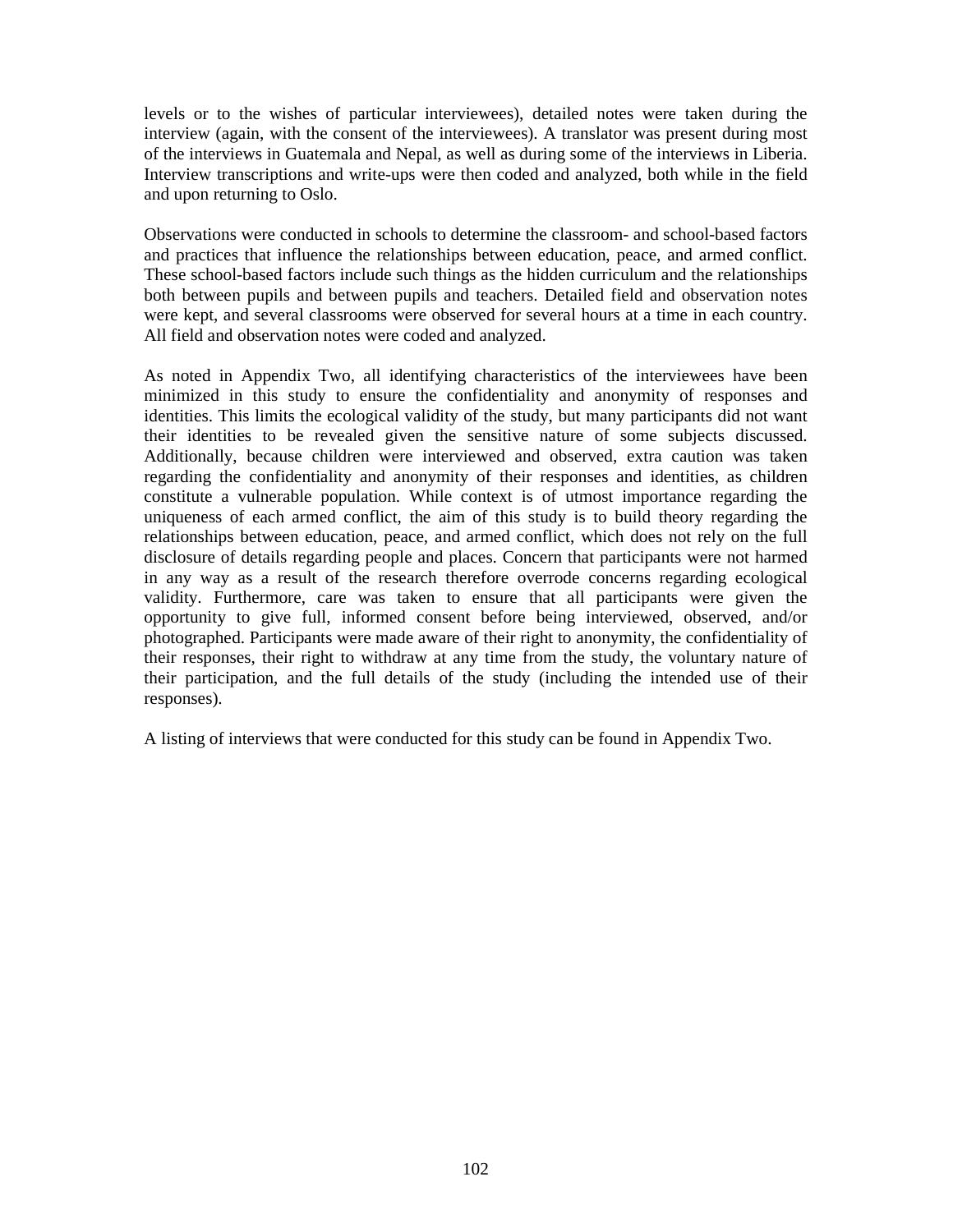# **Appendix Two**

# **List of Interviews Conducted**

The following is a list of all interviews (125 in total) conducted in each of the three countries selected for study. Identifying details and characteristics of the individuals who participated in the interviews – such as names of the locations where interviews took place – have been removed to retain the full confidentiality and anonymity of the respondents. Interview excerpts used in the text of this study are cited by the country in which they took place and the number of the interview in each country. Locations where respondents were interviewed are indicated by whether they are in rural or urban locations.

## **Guatemala**

| $G-1$  | public school staff (females), urban                                        |
|--------|-----------------------------------------------------------------------------|
| $G-2$  | primary school students (females), urban                                    |
| $G-3$  | members of local organization (female and male), rural                      |
| $G-4$  | local government representative (female), rural                             |
| $G-5$  | out-of-school children (female), rural                                      |
| $G-6$  | teachers (males), rural                                                     |
| $G-7$  | secondary school students (female and male), urban                          |
| $G-8$  | primary school teachers (female and male), urban                            |
| $G-9$  | Save the Children employee (male), urban                                    |
| $G-10$ | members of local organization (female and male), urban                      |
| $G-11$ | Save the Children employee (male), urban                                    |
| $G-12$ | members of local organization (female and male) and teacher (female), urban |
| $G-13$ | primary school students (female and male), urban                            |
| $G-14$ | members of local organization (male), urban                                 |
| $G-15$ | primary school classroom: puppet show/drama (mix female and male), urban    |
| $G-16$ | parent (female), urban                                                      |
| $G-17$ | primary school student interviews and drama presentation (female and male), |
|        | urban                                                                       |
| $G-18$ | parent (female), urban                                                      |
| $G-19$ | Save the Children employee (female), urban                                  |
| $G-20$ | United Nations employee (female), urban                                     |
| $G-21$ | Save the Children employee (male), urban                                    |
| $G-22$ | Ministry of Education employee (female), urban                              |
| $G-23$ | Save the Children employee (male), urban                                    |
| $G-24$ | Save the Children employees (female and male), rural                        |
| $G-25$ | primary school students (female and male), rural                            |
| $G-26$ | community members (female and male) and teachers (male), rural              |
| $G-27$ | primary school students (female and male), rural                            |
| $G-28$ | parents (male and female) and primary teachers (male and female), rural     |
| $G-29$ | local education governance personnel (male), rural                          |
| $G-30$ | parents (female), urban                                                     |
| $G-31$ | primary school students (female and male), urban                            |
| $G-32$ | primary school teacher (male), urban                                        |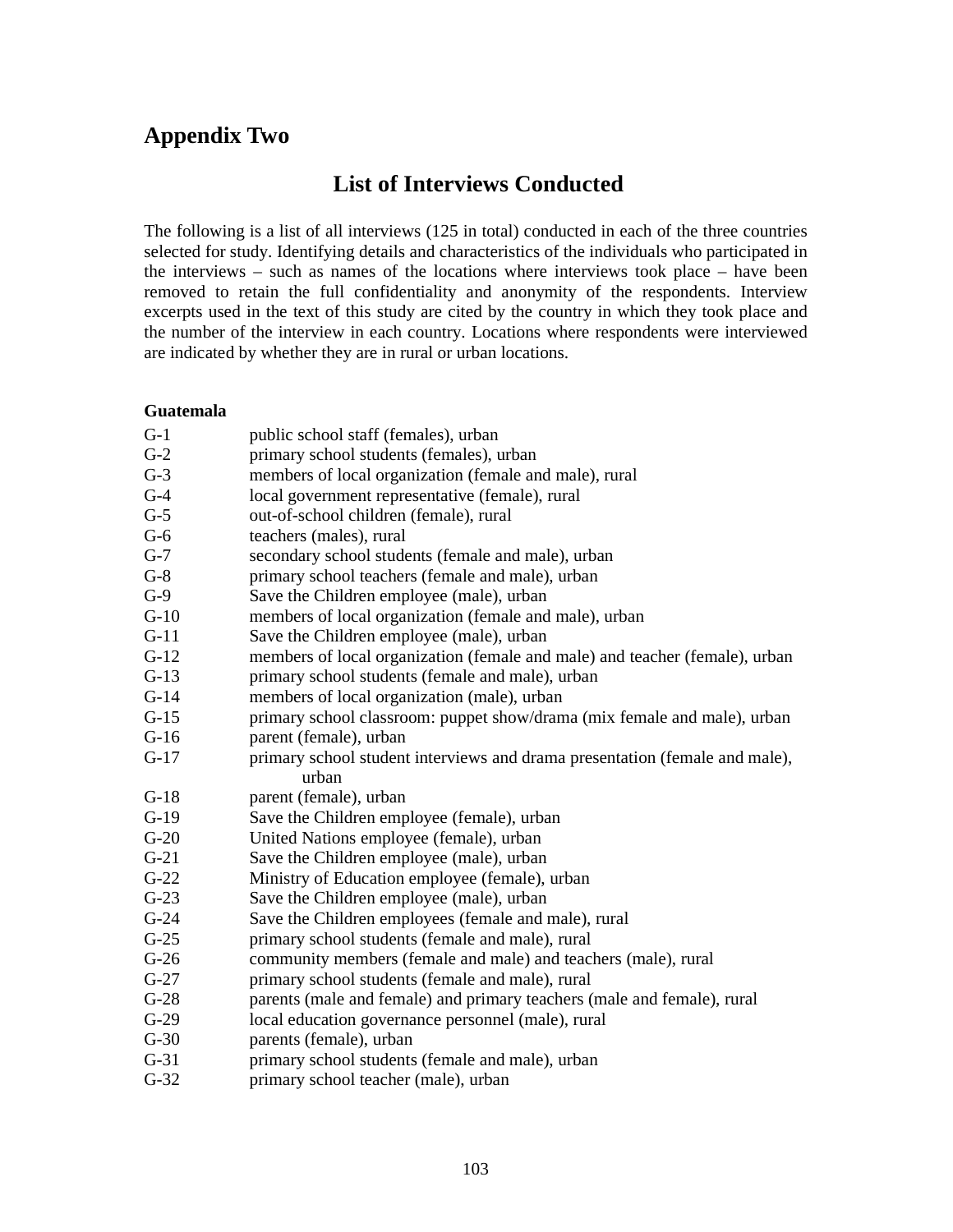| <b>Nepal</b> |                                                                                                               |
|--------------|---------------------------------------------------------------------------------------------------------------|
| $N-1$        | Save the Children employees (female and male), urban                                                          |
| $N-2$        | local organization employee (male), secondary school teacher (male), principal                                |
|              | (male), students, (mix female and male) in classrooms at private                                              |
|              | primary/secondary school, urban                                                                               |
| $N-3$        | local organization employee (male), principal (male), urban                                                   |
| $N-4$        | children's club members (female and male), rural                                                              |
| $N-5$        | teachers and school committee members (female and male), rural                                                |
| $N-6$        | principal (male), rural                                                                                       |
| $N-7$        | teachers, school committee members (female and male), rural                                                   |
| $N-8$        | students and teachers (female and male, mixed level), rural                                                   |
| $N-9$        | children's club members (female and male), rural                                                              |
| $N-10$       | secondary school teachers (female and male), rural                                                            |
| $N-11$       | school committee members and teachers (female and male), rural                                                |
| $N-12$       | parents and students (private household, female and male), rural                                              |
| $N-13$       | teachers, children's club members, school committee members (male and                                         |
|              | female), rural                                                                                                |
| $N-14$       | local organization and employees of government child protection committee                                     |
|              | (female), urban                                                                                               |
| $N-15$       | local education governance personnel (male), urban                                                            |
| $N-16$       | members of local organization (female and male), urban                                                        |
| $N-17$       | United Nations employee (male), urban                                                                         |
| $N-18$       | community members (female and male), rural                                                                    |
| $N-19$       | children's club members (female and male), rural                                                              |
| $N-20$       | school committee members and teachers (female and male), rural                                                |
| $N-21$       | school committee members and teachers (female and male), rural                                                |
| $N-22$       | drop-out students (male), rural                                                                               |
| $N-23$       | peace education students and teacher (female and male), rural                                                 |
| $N-24$       | parents, teacher, school committee members (female and male), rural                                           |
| $N-25$       | teachers, students, and school committee members (female and male), rural                                     |
| $N-26$       | school committee members, local organization members, head teacher (female<br>and male), rural                |
| $N-27$       | teacher, peace education students and teacher (female and male), urban                                        |
| $N-28$       | teachers (female and male), urban                                                                             |
| $N-29$       | local education governance personnel (male), urban                                                            |
| $N-30$       | Save the Children employee (male), urban                                                                      |
| $N-31$       | members of local organization (female and male), urban                                                        |
| $N-32$       | Save the Children employees (male), urban                                                                     |
| $N-33$       | government employees (female and male), urban                                                                 |
| $N-34$       | members of teachers union (female and male), urban                                                            |
| $N-35$       | United Nations employee (male), urban                                                                         |
| $N-36$       | members of Children as Zones of Peace Network (female and male), urban                                        |
| $N-37$       | members of local organization (male), members of rural children's club, urban                                 |
| $N-38$       | school committee members, teachers, children's club (female and male), rural                                  |
| $N-39$       | teachers, school committee members, students, parents (female and male),                                      |
|              | rural                                                                                                         |
| $N-40$       | teachers, school committee members, social workers, members of local<br>organization (female and male), rural |
| $N-41$       | local education governance personnel (male), urban                                                            |
| $N-42$       | teachers, students, teacher trainers (female and male), urban                                                 |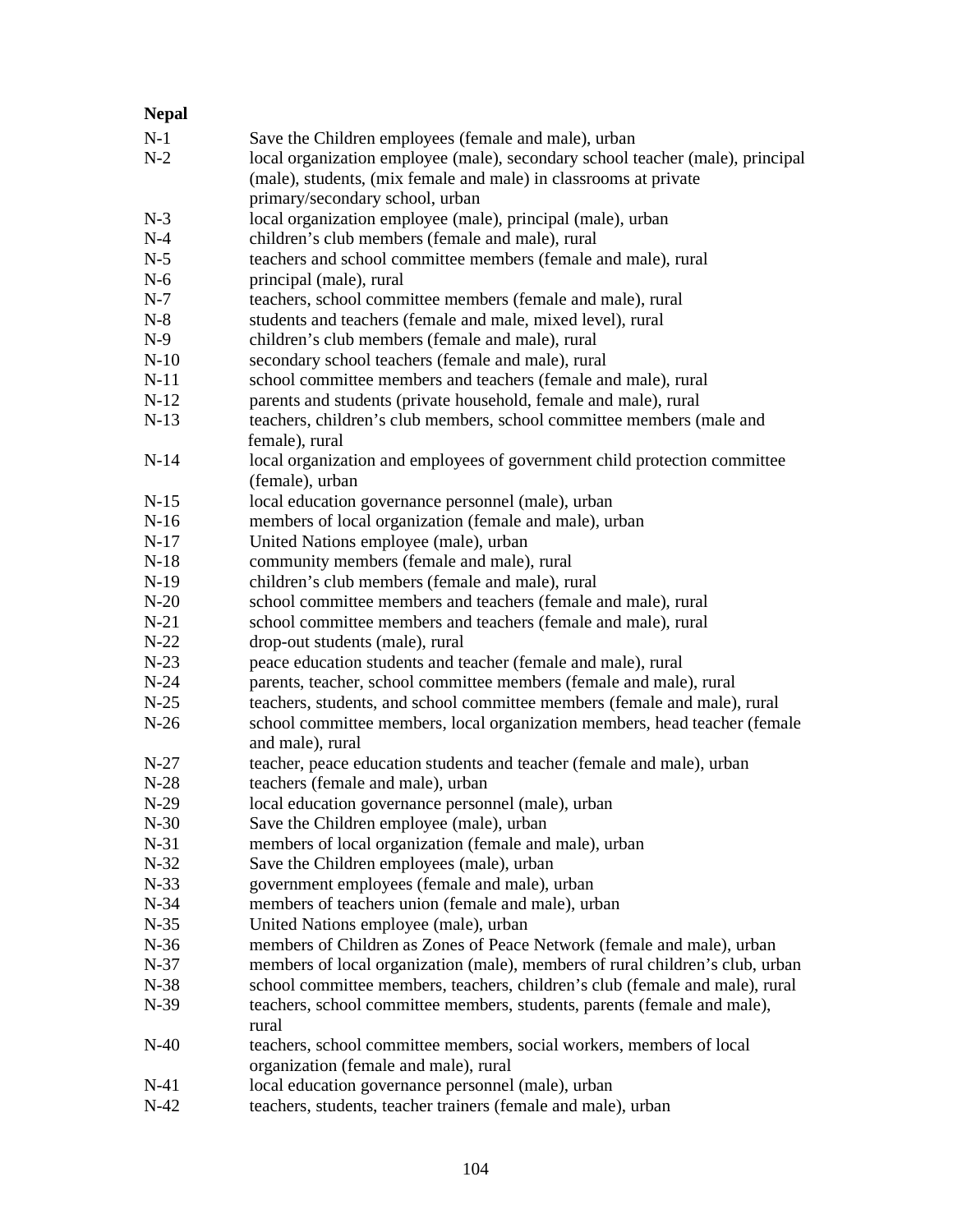| $N-43$  | employee of Ministry of Education (male), urban                 |
|---------|-----------------------------------------------------------------|
| $N-44$  | student union president (male), urban                           |
| $N-45$  | government employee at child welfare entity (male), urban       |
| $N-46$  | university education research institute professor (male), urban |
| N-47    | student union president (male), urban                           |
| $N-48$  | international NGO employee (male), urban                        |
| N-49    | international aid agency employee (male), urban                 |
| $N-50$  | Ministry of Education representative (male), urban              |
| N-51    | World Bank employees (male), urban                              |
| $N-52$  | member of teachers union (male), urban                          |
| $T - F$ |                                                                 |

### N-53 Ministry of Education representative (male), urban

#### **Liberia**

- L-1 Save the Children employees (male), urban
- L-2 parents and teachers (female and male), urban
- L-3 school principal (male), urban
- L-4 students (female and male), urban
- L-5 vocational training students (female and male), urban
- L-6 parents (female and male), urban
- L-7 Ministry of Education representative (male), urban
- L-8 local education governance personnel (female and male), urban
- L-9 Ministry of Education representative (female), urban
- L-10 member of local organization (female), urban
- L-11 2 teachers (male), urban
- L-12 employee at Ministry of Education (male), urban
- L-13 employees of local organization (female), urban
- L-14 local education governance personnel (male), rural
- L-15 principal (male), rural
- L-16 vocational training students (female), rural
- L-17 vocational training students (female), rural
- L-18 parents (female and male), rural
- L-19 principal (male), rural
- L-20 parents and school committee member (female and male), rural
- L-21 meeting between local education governance personnel, UNMIL representatives, local organization members, staff members of international
- NGOs (female and male), rural
- L-22 teachers and principal (male), rural<br>L-23 principal (male), rural
- principal (male), rural
- L-24 Accelerated Learning Program students (females and males), rural
- L-25 Child Welfare Committee chairperson (male), rural
- L-26 local education governance personnel (male), rural
- L-27 United Nations employee (male), rural
- L-28 principal (male), rural
- L-29 member of local organization (male), rural
- L-30 United Nations employee (male), rural
- L-31 Save the Children employee, teacher, children's club members (female and male), rural
- L-32 principal (male), rural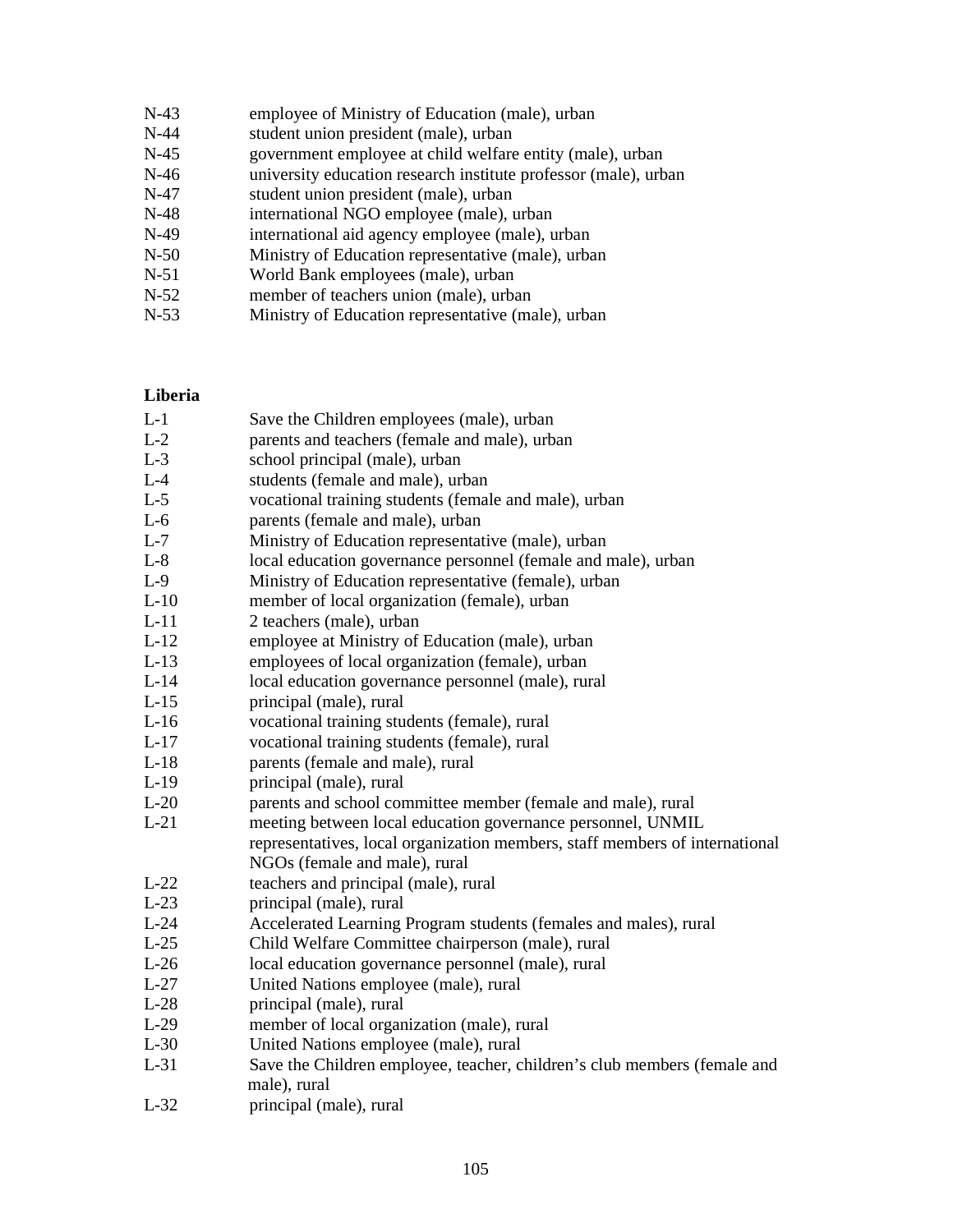- L-33 principals (male), rural
- L-34 staff members (male), rural
- L-35 community members (female and male), rural<br>L-36 community members (female and male), rural
- L-36 community members (female and male), rural<br>L-37 Save the Children employee (male), urban
- Save the Children employee (male), urban
- L-38 United Nations employee (male), urban<br>L-39 member of local organization (male), urb
- L-39 member of local organization (male), urban<br>L-40 Save the Children employee (male), via ema
- Save the Children employee (male), via email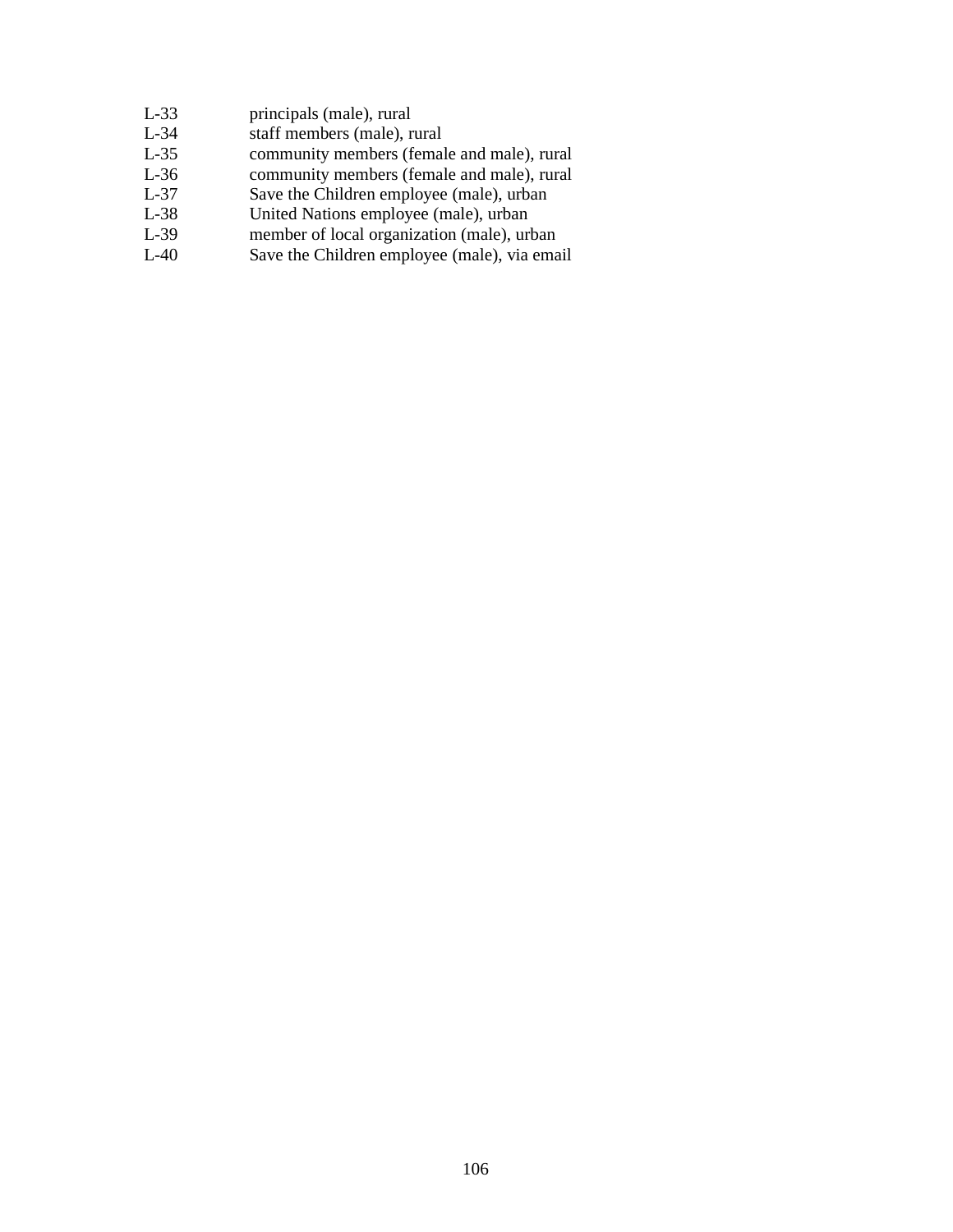## **Endnotes**

 $\overline{a}$ 

- <sup>1</sup> Source for maps:  $\frac{http://www.applied language.com/maps_of_fhe_words/d}/(accessed 17 October 2007)$ .
- $2$  All photos were taken by the author during fieldwork, with the explicit permission of the individuals photographed.
- <sup>3</sup> Excerpts from interviews conducted in the three countries are used in this study, and are referred to by the country in which they took place and the number of the interview in each country. See Appendix Two for a listing of all interviews.
- <sup>4</sup> This agreement can be viewed at http://www.usip.org/library/pa/guatemala/guat\_950331.html (accessed 5 July 2007).
- <sup>5</sup> This agreement can be viewed at  $\frac{http://www.govkhapatra.org,np/content.php?nid=6736}$  (accessed 5 July 2007).
- <sup>6</sup> This agreement can be viewed at  $\frac{http://www.usip.org/library/pa/liberia/liberia_08182003cpa.html}{http://www.usip.org/liberia/liberia_08182003cpa.html}$  (accessed 5 July 2007).
- <sup>7</sup> This document can be accessed at  $\frac{http://www.un.org/Overview/rights.html}{http://www.un.org/Overview/rights.html}$  (accessed 5 July 2007).
- <sup>8</sup> The Uppsala University Conflict Data Program (UUCDP) defines armed conflict as "a contested incompatibility which concerns government and/or territory where the use of armed force between two parties, of which at least one is the government of a state, results in at least 25 battle-related deaths". At the heart of the UUCDP definition is the view that armed conflicts are defined by issues and incompatibilities (Ramsbotham, Woodhouse & Miall, 2005). In the UUCDP dataset, 25 battle deaths per year and less than 1,000 deaths total during the whole conflict constitutes *minor armed conflict*, while 25 battle deaths and a total of at least 1,000 battle deaths during the whole conflict constitutes *intermediate armed conflict*. *War* is defined by the UUCDP as occurring when there are at least 1,000 battle deaths per year during the course of the conflict. Other conflict datasets, such as the Correlates of War (COW) dataset, define armed conflict differently. COW sets the battle-death threshold for armed conflict at 100 military (not civilian) deaths per year, while the Stockholm International Peace Research Institute (SIPRI) sets the threshold for major armed conflicts at 1,000 battle deaths per year. Though battle-death thresholds are of more concern for statistical analyses regarding armed conflict, this study will adhere to the lower battle-death threshold encompassed by the Uppsala definition when looking at trends of civil war, because this better captures the variation in armed conflict. For instance, the ongoing conflict between the Lord's Resistance Army and the government of Uganda would not be counted as an internal armed conflict according to the COW or SIPRI definitions of armed conflict. Though the battle-death threshold is not unproblematic itself (particularly because the UUCDP data collection and coding methodology undercounts death tolls, and it is hard to distinguish between direct and indirect deaths as a result of conflict; see Human Security Brief, 2006), a lower battledeath threshold better captures the variation in the levels of intensity of armed conflicts, that is, variations in the degree and amount of violence across different conflicts. One final thing to note is that this study does not subscribe to the view that one of the clashing parties in an armed conflict must be a state government, as evidenced by the Liberian civil war.
- 9 According to Ramsbotham, Woodhouse & Miall (2005), the term *violent conflict* is similar to *armed conflict*, but *violent conflict* encompasses one-sided violence against unarmed civilians such as genocides and other forms of direct, physical violence. *Armed conflict* is two-sided violence.
- <sup>10</sup> Oxfam released a report in October 2007 that estimated the economic cost of armed conflict in Africa since 1990 as \$330 billion, the equivalent sum of international aid given to African countries by major donors during the same period. The report can be found at http://www.oxfam.org/en/files/bp107\_africas\_missing\_billions\_0710.pdf/download.
- <sup>11</sup> In July 2006, conflict erupted between Lebanon and Israel after Hezbollah in Lebanon launched a rocket attack against the Israeli military and abducted two Israeli soldiers. Israel responded with a barrage of airstrikes and artillery fire against targets in Lebanon, destroying Lebanese infrastructure (to include the international airport) and leaving unexploded cluster bombs in southern Lebanon.
- <sup>12</sup> So-called fragile states have in the past been termed *failed states, failing states, weak states, transition states,* and *low income countries under stress* (the term used by the World Bank)*,* and each of these terms can be broken down into different types of states, such as *collapsed states* and *anarchic states* (Bøås & Jennings, 2005; see Holsti, 2000 on the category of *weak states*).
- <sup>13</sup> Salmi (2000) outlines a typology of violence in the context of education, based on four categories. The first category is *direct violence*, which includes the effects of violent conflicts and corporal punishment. The second category is *indirect violence*, which includes inequality of access to education, inequality of educational opportunities, and lack of educational infrastructure. The third category is *repressive violence*, which includes the absence of democracy in schools and the lack of education for democracy. The fourth category is *alienating violence*.